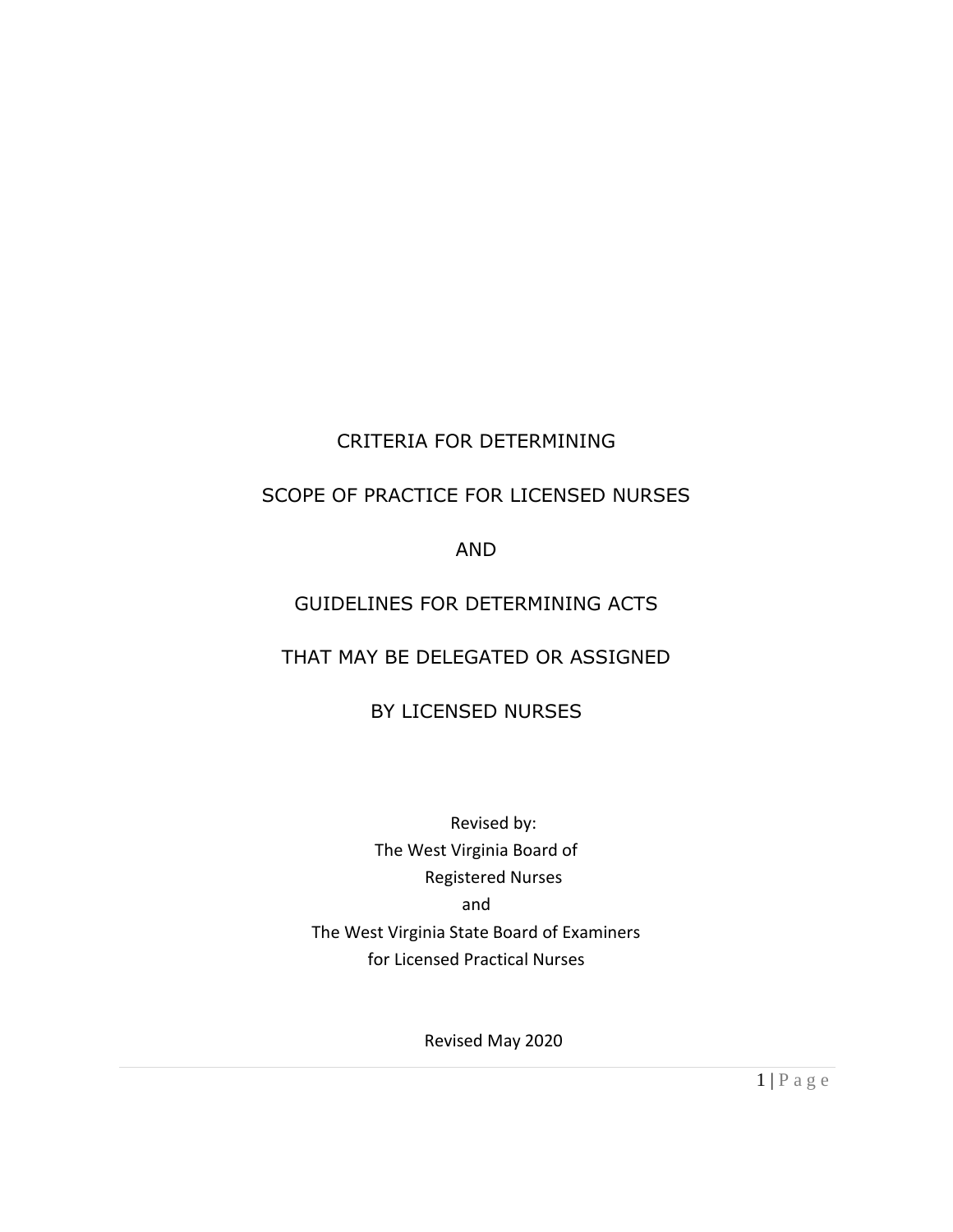#### **INTRODUCTION**

The intent of this document is to present a process to determine acts appropriate to nursing at various levels and acts appropriate for delegation to the licensed practical nurse, as well as to those acts appropriate for assignment to unlicensed assistive personnel. Individuals must consult the law, applicable rules, position statements or guidelines in making a practice decision. Related law, rules, guidelines and statements are included in the Appendix of this document. Additional law, rules, guidelines or statements may be developed after the publication of this document. The nurse must assure that current publications are referenced when using the models in this publication.

Changes in health care delivery are occurring in health care organizations throughout West Virginia and the nation. These changes could lead to role confusion. In view of the mandates of the West Virginia Board of Nurses and the West Virginia State Board of Examiners for Licensed Practical Nurses to act in the best interest of public safety and health, the respective boards support professional collaboration to deliver competent care and treatment of the client in a safe, professional and cost-effective manner.

The guidelines contained in this document provide comprehensive criteria and examples for use in the decision-making process required to determine acts that are appropriate to nursing at various levels and acts, appropriate for delegation to the licensed practical nurse as well as to those acts appropriate for assignment to unlicensed assistive personnel. The guidelines, however, do not have the force and effect of law except as provided through the Legal Standards of Practice (West Virginia Code of Legislative Rules Title 19-10 and 10-3).

Many nurses would like a yes or no answer to questions about the delegation of nursing practice, however, in most cases it is not that simple. The answer to most questions is it depends. It depends upon the complexity of the task to be delegated. It depends upon the care needs of the client, as assessed by the advanced practice registered nurse or registered professional nurse. It depends upon the educational preparation, skills, and ability of the licensed practical nurse or unlicensed person to whom the task is to be delegated/assigned. And, it depends upon the availability and accessibility of essential resources including supervision, while the task is being performed. Nursing judgment is the

 $2 | P a g e$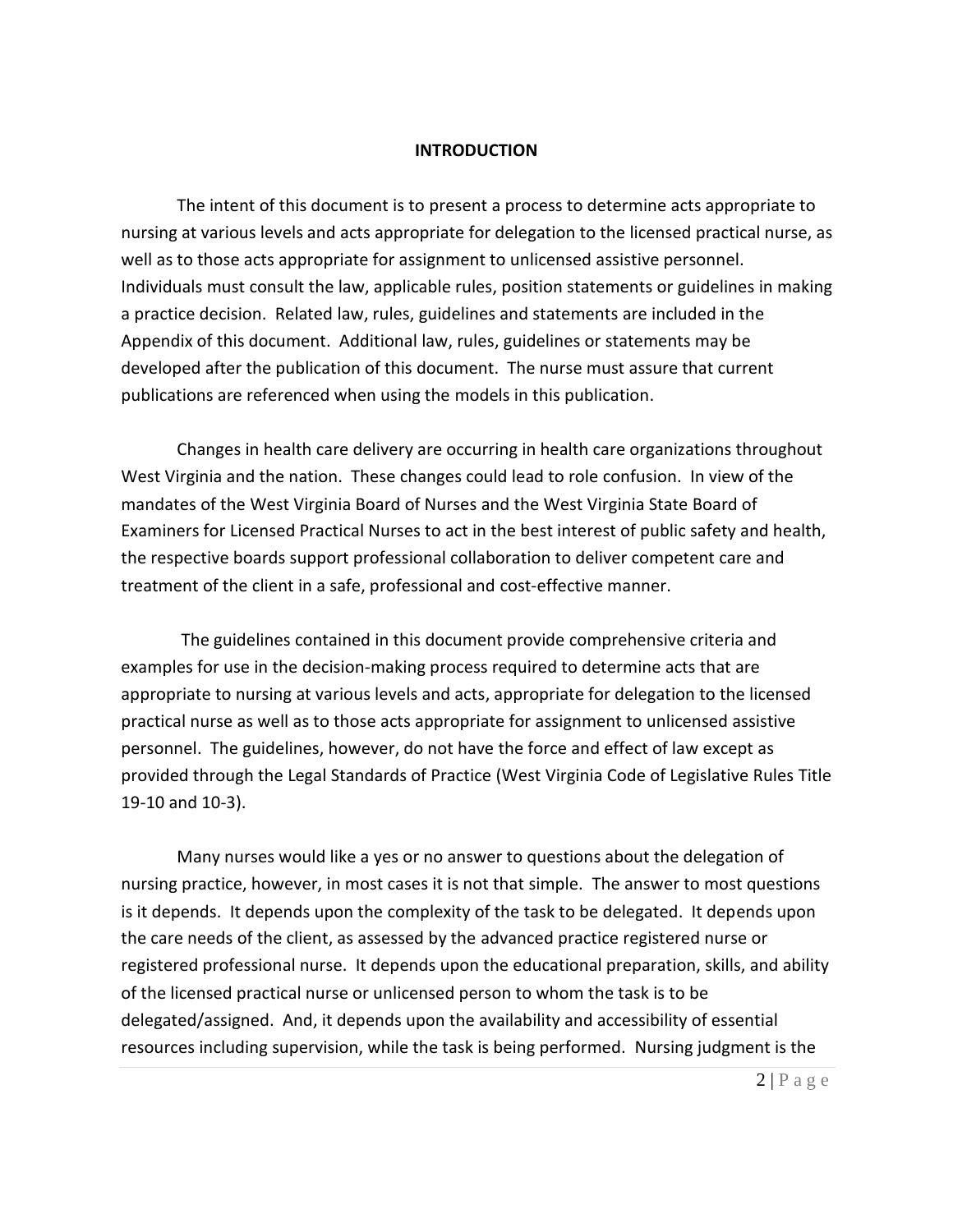essential element in every delegation or assignment decision (ANA Scope and Standards of Practice, 2015; NCSBN, 2016; NCSBN-ANA, 2019).

Licensees are expected to read this entire document then refer back to the portions that will assist in making a final decision. Thus, this document is best used when an individual has the time to review all related information so the foundation for decision-making is present when a quick decision is required.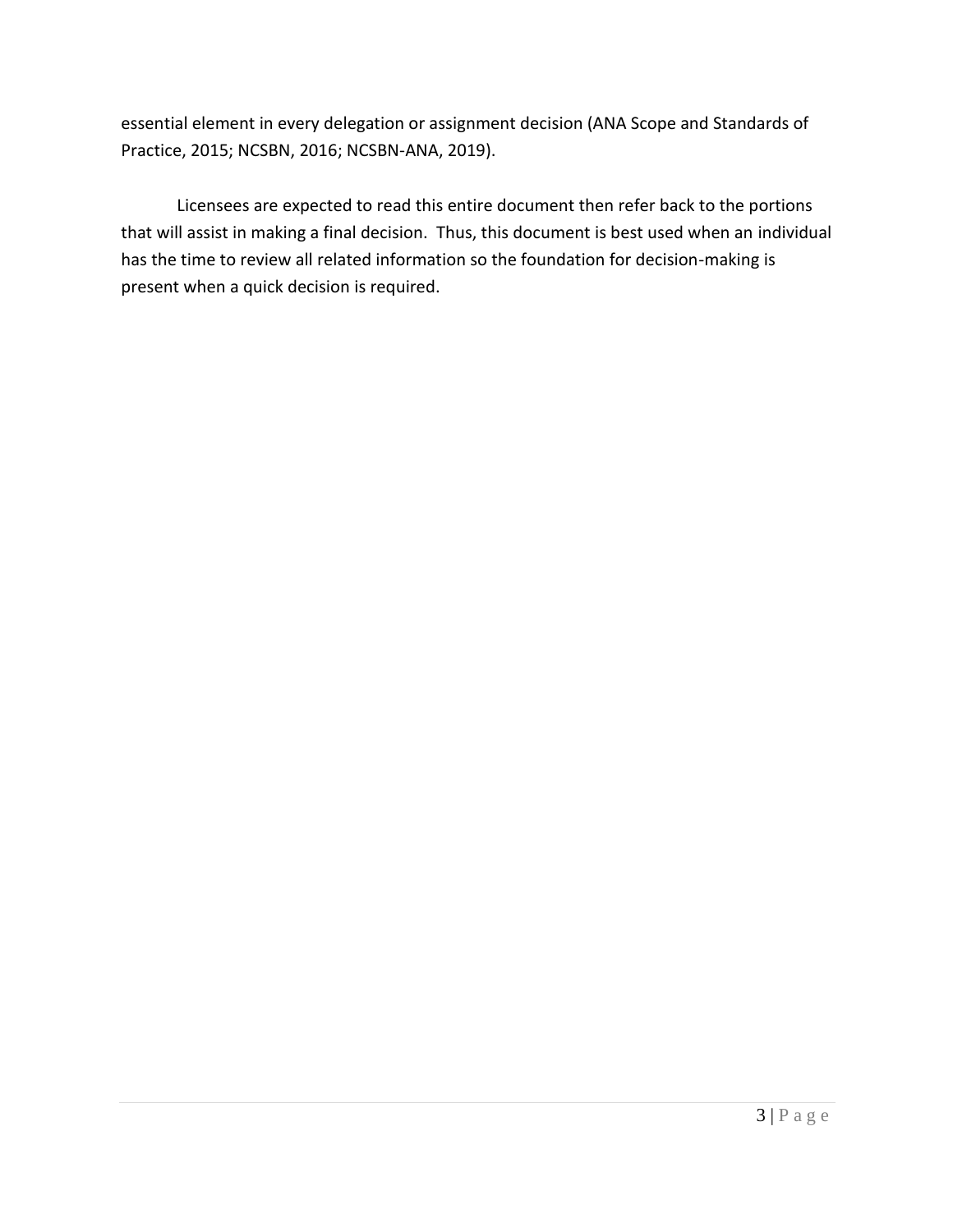### **DEFINITIONS**

**Accountability** Being responsible or answerable for actions or inactions of self or others during delegation or assignment (ANA Scope and Standards of Practice, 2015; ANA Code of Ethics, 2015; NCSBN-ANA, 2019).

**Advanced Practice Registered Nurse** "Advanced practice registered nurse" is "a registered nurse who has acquired advanced clinical knowledge and skills preparing him or her to provide direct and indirect care to patients as a certified nurse practitioner, certified nurse mid-wife, certified registered nurse anesthetist, or a clinical nurse specialist, who has completed a board approved graduate-level education program and who has passed a board-approved national certification examination." (West Virginia Code §30-7-1).

**A. §30-7-2b. License required to practice.** To practice as an advance practice registered nurse in this state, a person must have a valid advanced practice registered nurse license issued by the board. It is unlawful for any person to practice or offer to practice or offer to practice as an advanced practice registered nurse, to use any title, sign, card or device to indicate or give impression that such person is an advanced practice registered nurse or to practice as, perform the role of, or use any title, sign, card or device to indicate that the person is a certified registered nurse anesthetist, certified nurse midwife, clinical nurse specialist or certified nurse practitioner, unless that person is currently licensed by the board as an advanced practice registered nurse (West Virginia Code §30-7; West Virginia Code of Legislative Rule Title 19-07).

**Assignment** Designating nursing activities to be performed by another nurse or nursing assistive personnel that are consistent with his/her scope of practice (licensed person) or role description (unlicensed person), (ANA Scope and Standards of Practice, 2015; NCSBN, 2016; NCSBN-ANA, 2019).

**Competence** Possessing verifiable knowledge and skill to perform an activity or task safely and effectively (ANA Scope and Standards of Practice, 2015; NCSBN, 2016).

**Delegation** Transferring to a competent individual the authority to perform a selected nursing task in a selected situation (ANA Scope and Standards of Practice, 2015; NCSBN, 2016).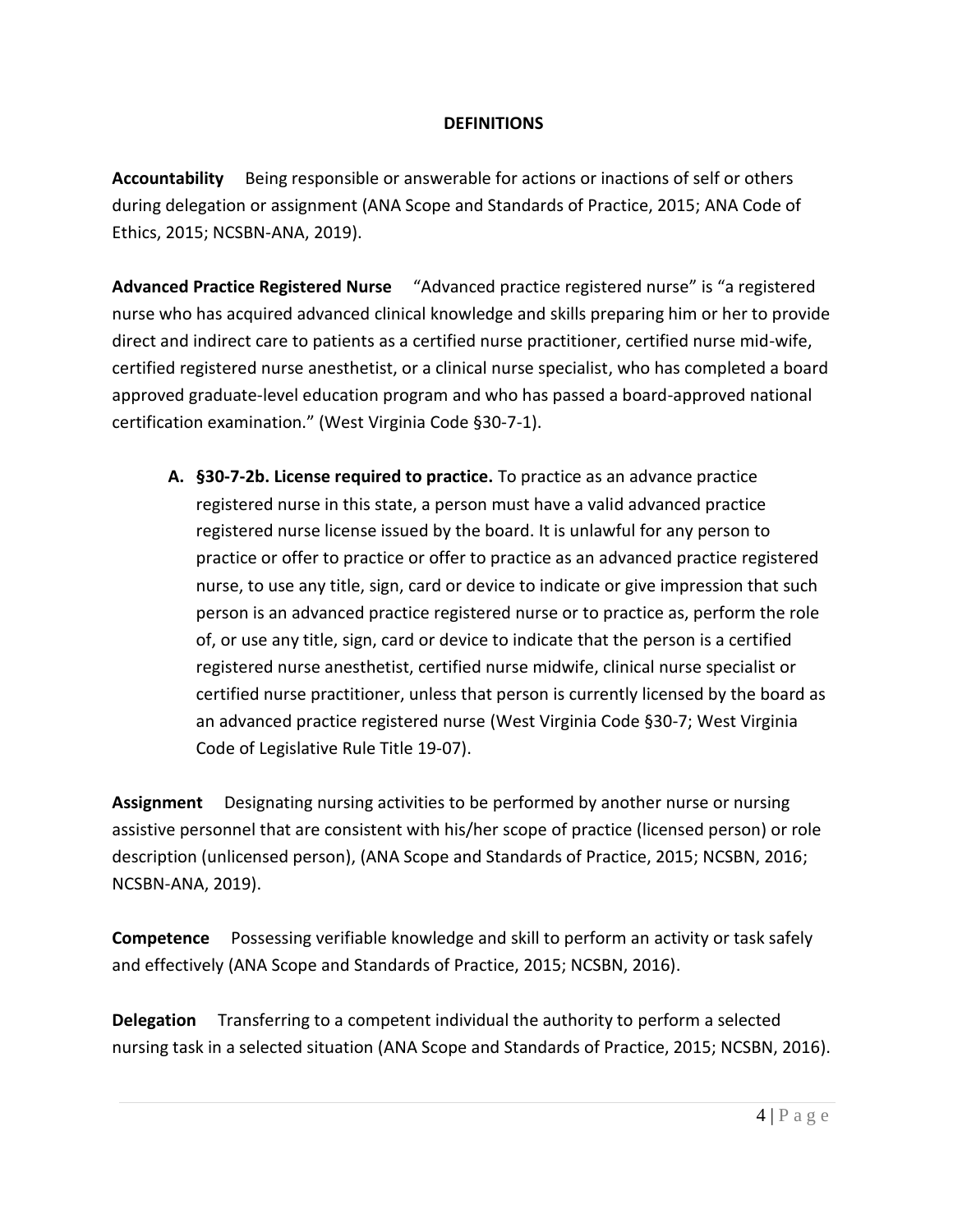**Licensed Practical Nurse** Practical Nursing means "the performance for compensation of selected nursing acts in the care of the ill, injured or infirm under the direction of a registered professional nurse or licensed physician or licensed dentist, and not requiring the substantial specialized skill, judgment and knowledge required in professional nursing". (West Virginia Code §30-7A-1).

**A. §30-7A-2. Use of titles.** (a) Any person licensed pursuant to this article may use the title "licensed practical nurse," "practical nurse" and the abbreviation "L.P.N" or the term "nurse". Except as otherwise provided in article seven-a of this chapter, no other person may assume such title, or use such abbreviation, or any other words, letters, figures, signs, or devises to indicate that the person using the same is a licensed practical nurse or a practical nurse (West Virginia Code §30-7A; West Virginia Code of Legislative Rule Title 10-02).

**Registered Professional Nursing** Registered professional nursing shall mean "the performance for compensation of any service requiring substantial specialized judgment and skill based on knowledge and application of principles of nursing derived from the biological, physical and social sciences, such as responsible supervision of a patient requiring skill in observation of symptoms and reactions and the accurate recording of the facts, or the supervision and teaching of other persons with respect to such principles of nursing, or in the administration of medications and treatments as prescribed by a licensed physician, a licensed dentist, or a licensed advanced practice registered nurse, or the application of such nursing procedures as involve understanding of cause and effect in order to safeguard life and health of a patient and others". (West Virginia Code §30-7-1).

**A. §30-7-2. License required to practice.** It is unlawful for any person not licensed under the provisions of this article to practice or to offer to practice registered professional nursing in this state, or to use any title, sign, card or device to indicate that such person is a registered professional nurse. (West Virginia Code §30-7; West Virginia Code of Legislative Rule Title 19-03).

**Responsible** Liable to legal review or in the case of fault to penalties; able to answer for one's conduct or obligation; able to choose for one's self, right from wrong (Merriam-Webster, 2019).

**Unlicensed Assistive Personnel (UAP)** Any unlicensed person, regardless of title, to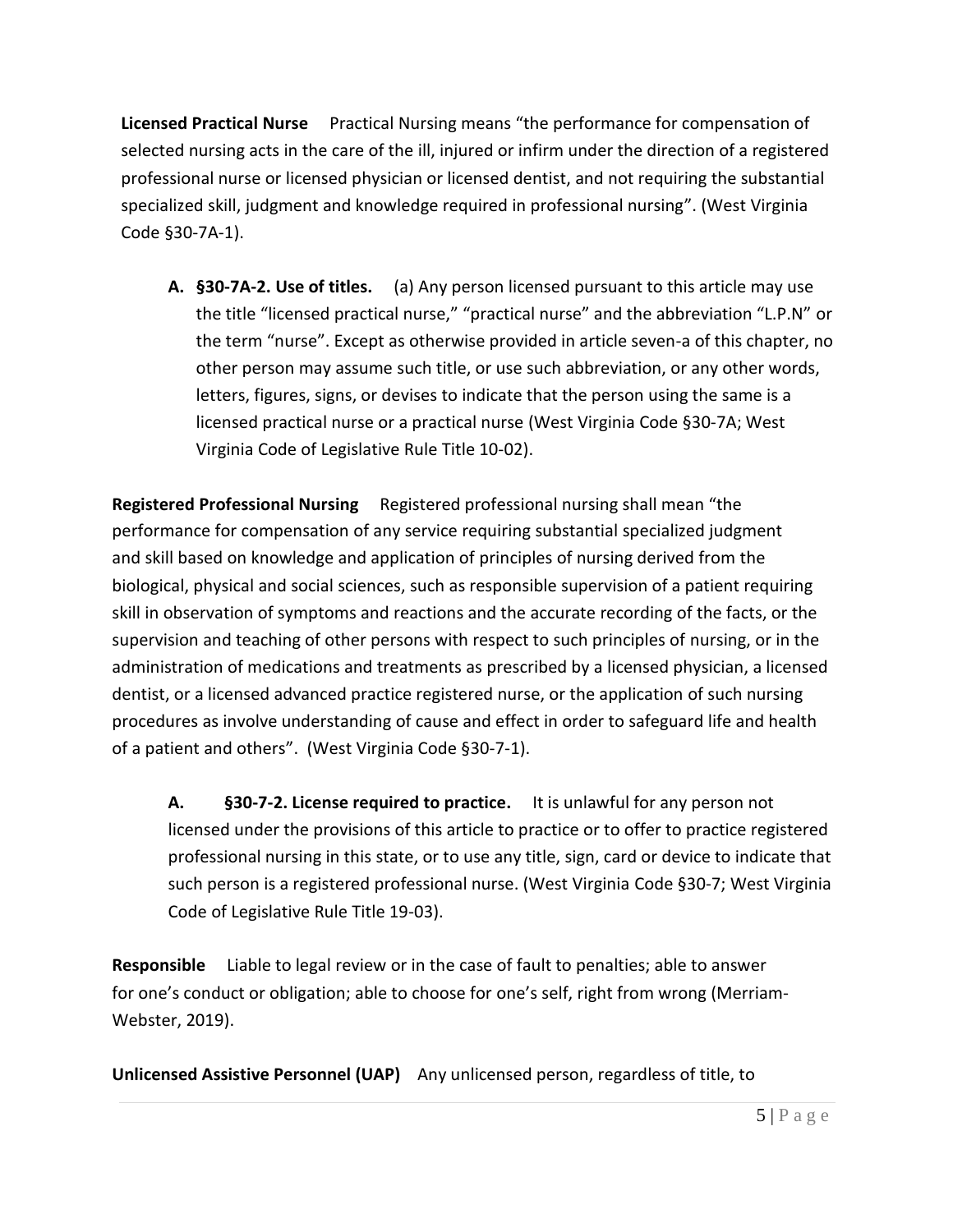whom nursing tasks are delegated or assigned (NCSBN, 2016).

### **AGENCY REFERENCES**

There are a variety of agencies that have laws, standards and guidelines that may directly affect the practice of nursing and health care, or guidelines to assist in decision-making. Some of the most commonly referenced agencies are provided herein.

| <b>ANA</b>                                                                                      | American Nurses Association is the national professional organization for     |
|-------------------------------------------------------------------------------------------------|-------------------------------------------------------------------------------|
|                                                                                                 | nurses. This association has developed many standards of practice for nursing |
|                                                                                                 | including the Code of Ethics. Web site: www.nursingworld.org                  |
| <b>BOM</b>                                                                                      | Board of Medicine regulates the practice of medical doctors, podiatrists and  |
|                                                                                                 | physician assistants. Web site: www.wvdhhr.org/wvbom/                         |
|                                                                                                 | Phone: 304-558-2921                                                           |
| <b>BOO</b>                                                                                      | Board of Osteopathy regulates the practice of osteopathic                     |
|                                                                                                 | physicians, surgeons and osteopathic physician assistants.                    |
|                                                                                                 | Web site: www.wvbodosteo.org/ Phone: 304-723-4638                             |
| <b>BOP</b>                                                                                      | Board of Pharmacy regulates the practice of pharmacists,                      |
|                                                                                                 | pharmacy technicians and pharmaceutical services                              |
|                                                                                                 | Web site: www.wvbop. Phone: 304-558-0558                                      |
| <b>NCSBN</b>                                                                                    | National Council for State Boards of Nursing is the national association      |
|                                                                                                 | providing assistance to nursing regulatory boards. This association authors   |
|                                                                                                 | many regulatory related documents and research. This association has also     |
|                                                                                                 | developed a paper on Delegation. Web site: www.ncsbn.org                      |
|                                                                                                 | Phone: 312-525-3600                                                           |
| The state agency responsible for the regulation of certified nurse aides<br>Nurse Aide Registry |                                                                               |
|                                                                                                 | and the abuse registry. Web site: http://www.wvdhhr.org/ohflac/NurseAide/     |
|                                                                                                 | Phone: 304-558-0688                                                           |
| <b>OEMS</b>                                                                                     | Office of Emergency Medical Services; a division of the West                  |
|                                                                                                 | Virginia Department of Health and Human Resources                             |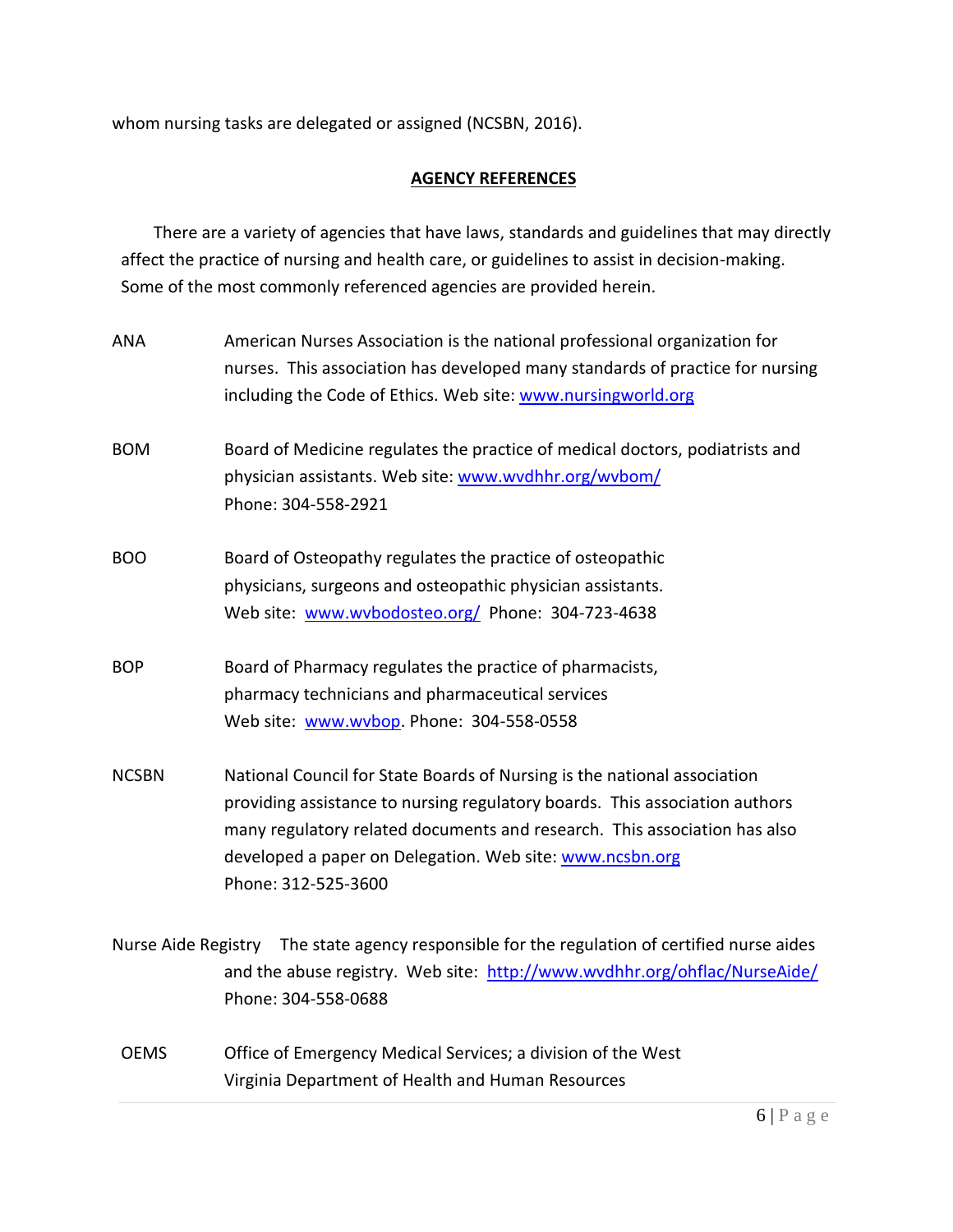responsible for regulating emergency medical services. Web site: [www.wvoems.org](http://www.wvoems.org/) Phone: 304-558-3956

- OHFLAC Office of Health Facility Licensure and Certification; a division of the West Virginia Department of Health and Human Resources responsible for regulating various types of health care facilities including but not limited to hospitals, dialysis facilities and nursing homes. Web site: [www.wvdhhr.org/ohflac/](http://www.wvdhhr.org/ohflac/) Phone: 304-558-0050
- WVNA West Virginia Nurses Association (WVNA) is the West Virginia chapter of the American Nurses Association (ANA). Web site: www.wvnurses.org Phone: 1-866-986-9773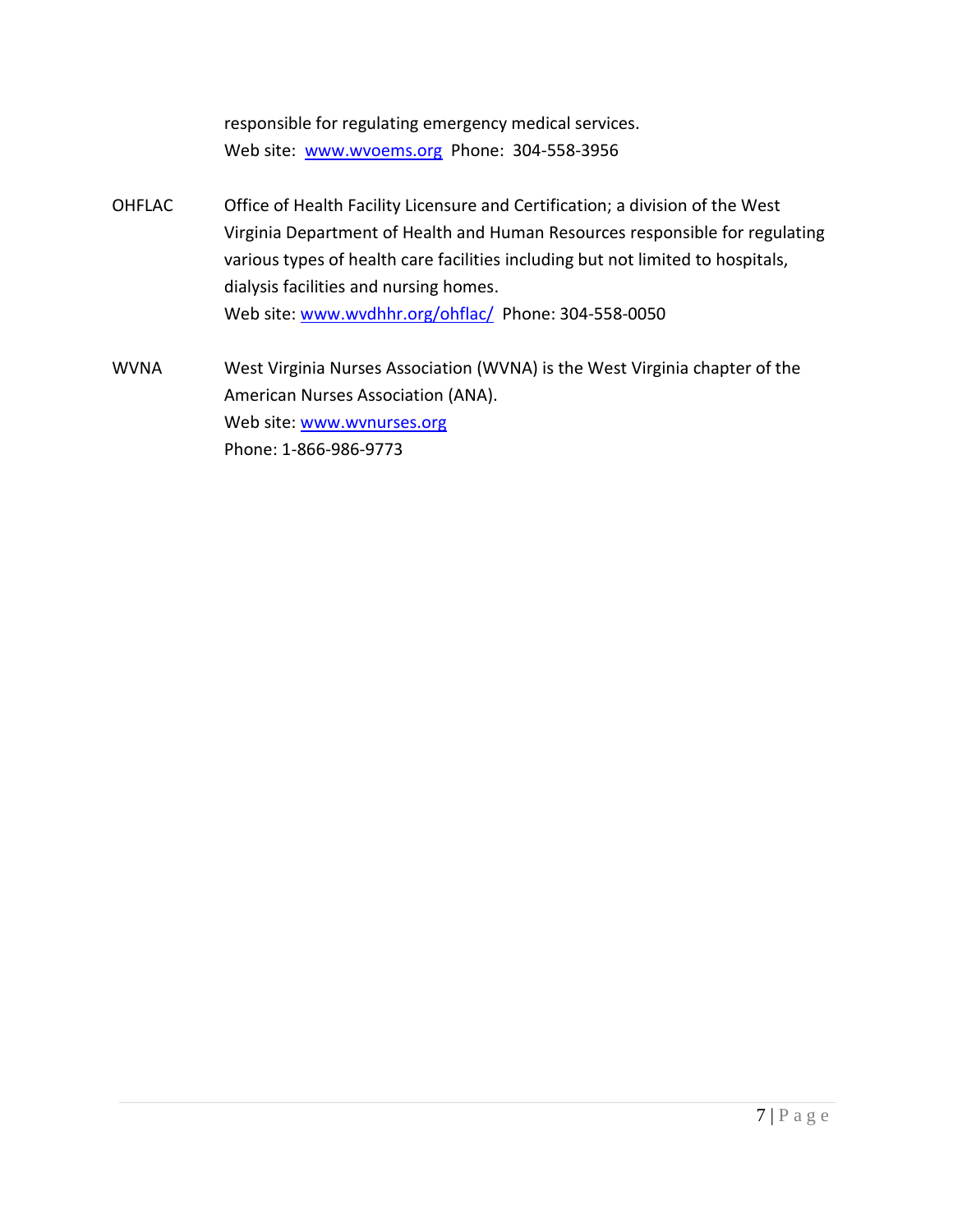# **CRITERIA FOR DETERMINING SCOPE OF PRACTICE FOR THE LICENSED NURSE**

**You may use the process explained below to determine, on an individual basis, if a specific activity or task is within the scope of practice for an advanced registered practice nurse (APRN), registered professional nurse (RN) or a licensed practical nurse (LPN).**

### I. DEFINE THE ISSUE

Clearly define the activity or task to be performed. Steps essential in this process Include:

- A. CLARIFICATION OF THE ISSUE: What is the issue or problem? Gather facts that may influence the decision. Are there written policies and procedures available that relate to this act? Is this a new expectation or just new to you? What is the decision to be made and where, (in what setting or organization), will it take place? Has the issue been discussed previously?
- B. ASSESSMENT OF SKILLS AND KNOWLEDGE: What skills and knowledge are required? Do you possess those skills? Is your competence documented? Who is available to assist you who has that skill and knowledge? Is that person accessible to you?
- C IDENTIFICATION OF OPTIONS: What are possible solutions? What are the risks? What are the implications of your decision? How serious are the consequences? Should you choose to perform an act, you are responsible for performing it accurately and safely.

# II. REVIEW EXISTING LAWS, POLICIES, AND STANDARDS OF NURSING PRACTICE

The APRN, RN and LPN are responsible for implementing the nursing process in the delivery of nursing care. The Boards receive many questions about the LPN's role in the assessment component of the nursing process. While the law does not specifically address the issue of the LPN's role in the assessment process, the rule clearly places the responsibility for the analysis of the data on the RN (West Virginia Code §30-7, West Virginia Code §30-7A; West Virginia Code of Legislative Rule Title 19-10 and West Virginia Code of Legislative Rule Title 10-03). It is the responsibility of the LPN to contribute to that data analysis by collecting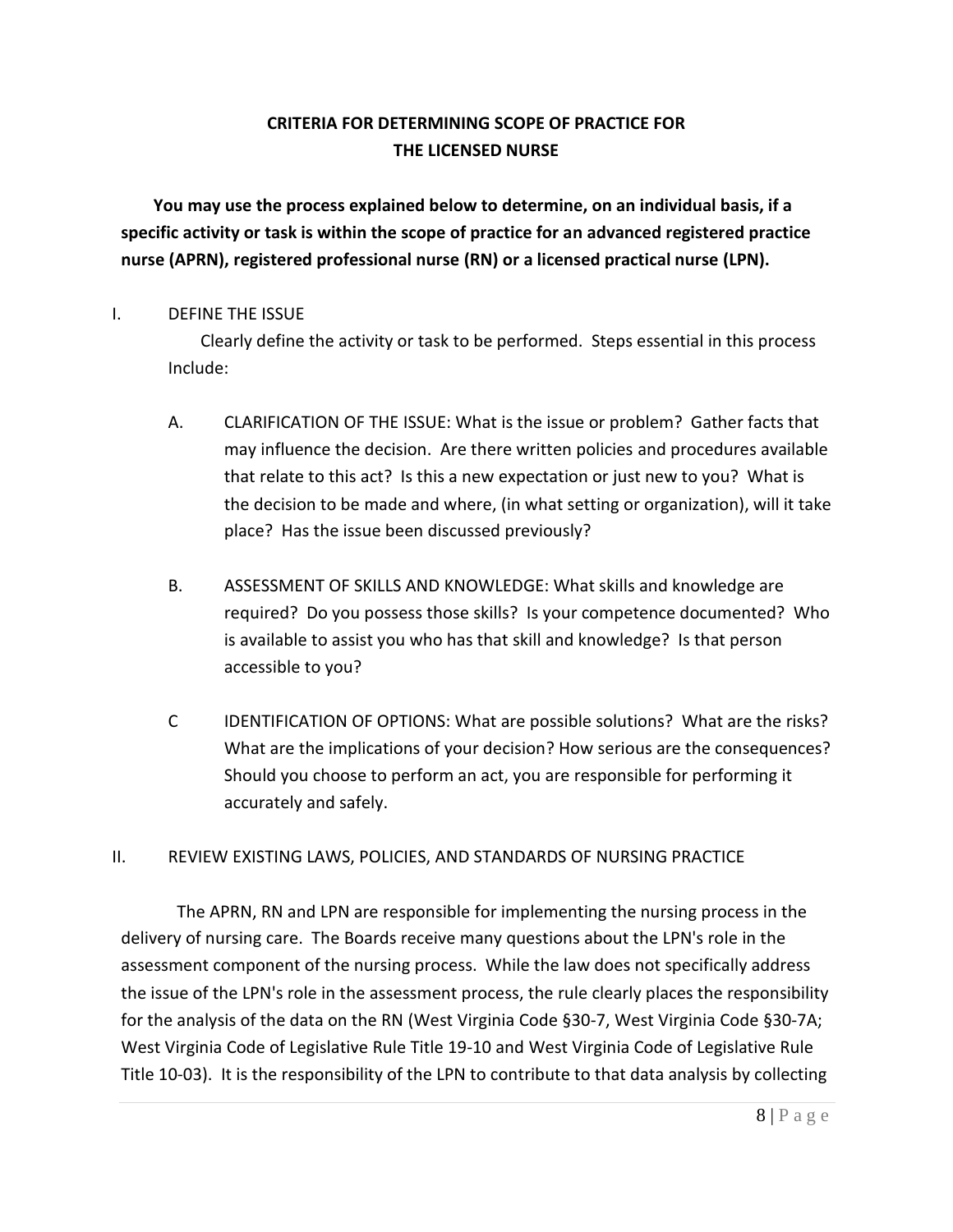objective and subjective data at the direction of the APRN or RN and by reporting and documenting the information collected (West Virginia Code of Legislative Rule Title 19-10; West Virginia Code of Legislative Rule Title 10-3).

The legislative rules provide the legal standards of practice for APRN's, RN's and LPN's in West Virginia and are included in this document as appendix C and D. Based on the definitions of practice in the Code (West Virginia Code §30-7, West Virginia Code §30-7A), the APRN and RN can independently engage in activities including assessing the health status of an individual, teaching, delegating, supervising, diagnosing, intervening and evaluating. The LPN has a dependent role and provides care only at the direction of the APRN, RN, physician or dentist (West Virginia Code §30-7; West Virginia Code §30-7A, West Virginia Code of Legislative Rule Title 19-10; West Virginia Code of Legislative Rule Title 10-3; Appendix C and D).

Once the problem has been clearly defined, review existing laws, policies, and standards of nursing practice:

- A. Definitions of practice for the registered professional nurse (West Virginia Code §30-7-1)\* or advanced practice registered nurse (West Virginia Code §30-7-1; West Virginia Code of Legislative Rule Title 19-07)\* and the Legal Standards of Practice for the Registered Professional Nurse (West Virginia Code §30-7; West Virginia Code of Legislative Rule Title 19-10; Appendix C).
- B. Definition of practice for the licensed practical nurse (West Virginia Code §30- 7A-1.a.)\* and Legal Standards of Practice for the Licensed Practical Nurse (West Virginia Code §30-7A, West Virginia Code of Legislative Rule Title 10-3).

\*The Boards receive questions from licensees who hold an active APRN or RN license and an active LPN license. There is nothing that prohibits having all of these licenses, however, the Boards caution the licensee regarding role confusion related to differences in scope of practice based on the role in which they are employed. The Boards hold the licensee to their highest level of education.

C. Medication Administration by Unlicensed Personnel (West Virginia Code §16-5 O; Code of Legislative Rule Title 64-60; Appendix E)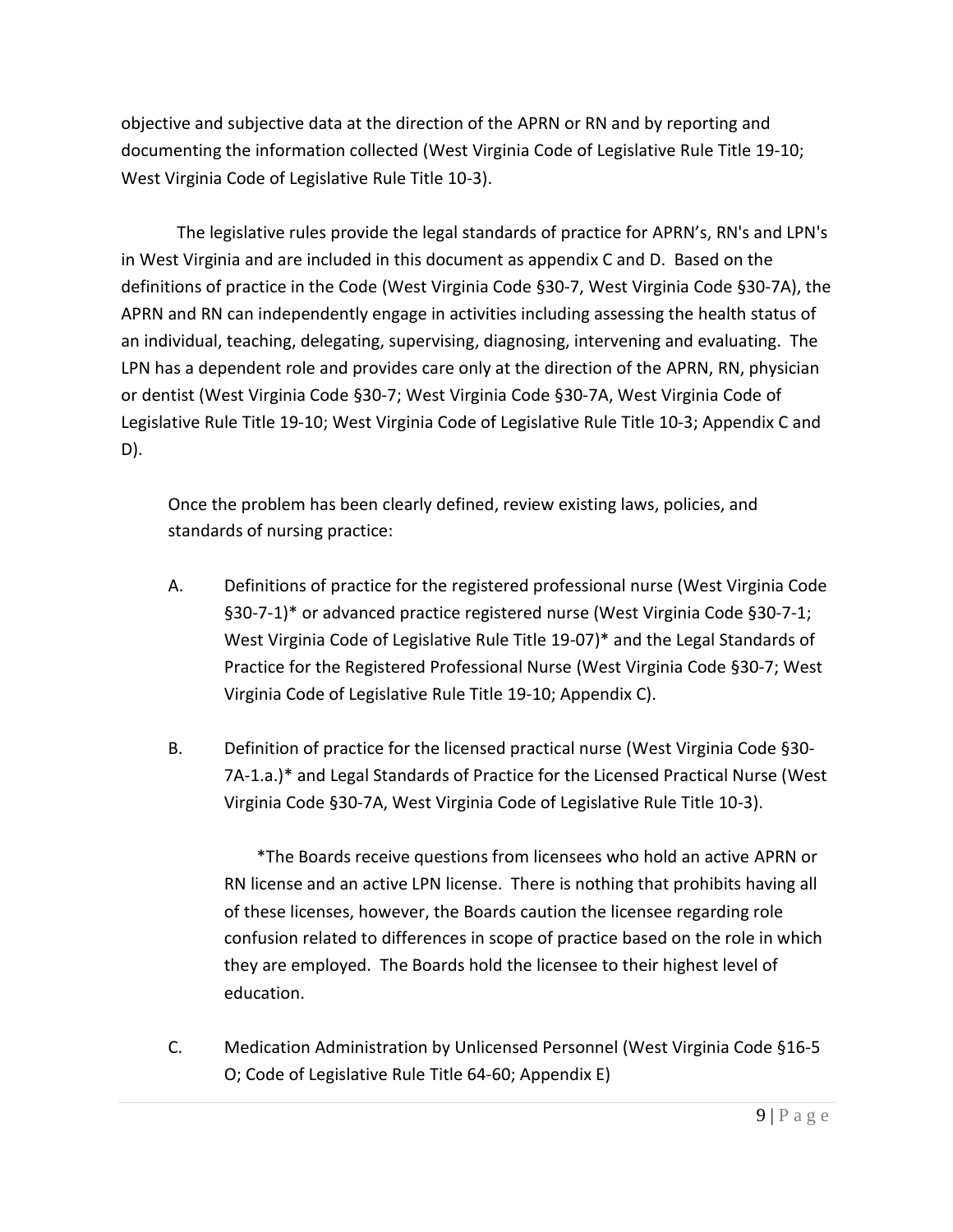- D. School Nurse Law and Rules (West Virginia Code §18-5-22; Code of Legislative Rule Title 126-25A)
- E. Dialysis Technician Law and Rules (West Virginia Code §30-7C, Code of Legislative Rule Title 19-13)
- F. Office of Emergency Medical Services Personnel Law and Rules regarding paramedics in the emergency department setting (West Virginia Code §16-4C; Code of Legislative Rule 64-48)
- G. Agency Accreditation Standards
- H. National Council of State Boards of Nursing (NCSBN)
- I. Office of Health Facility Licensure and Certification (OHFLAC)
- J. Standards of practice of a national nursing specialty organization.
- K. Positive and conclusive data in nursing literature and supported by nursing research
- L. Established policy and procedure of employing facility or agency, as long as the policy and procedures are not in conflict with the law or rules.

Following a review of these items ask yourself the following questions:

- A. Is the act expressly addressed in existing law or rules and regulations for your licensure category? Is the activity or task consistent with the scope of practice for an advanced practice registered nurse, registered professional nurse or a licensed practical nurse?
- B. Is the activity or task within the accepted standards of care? Would a reasonable and prudent nurse with similar training and experience perform the activity under similar circumstances?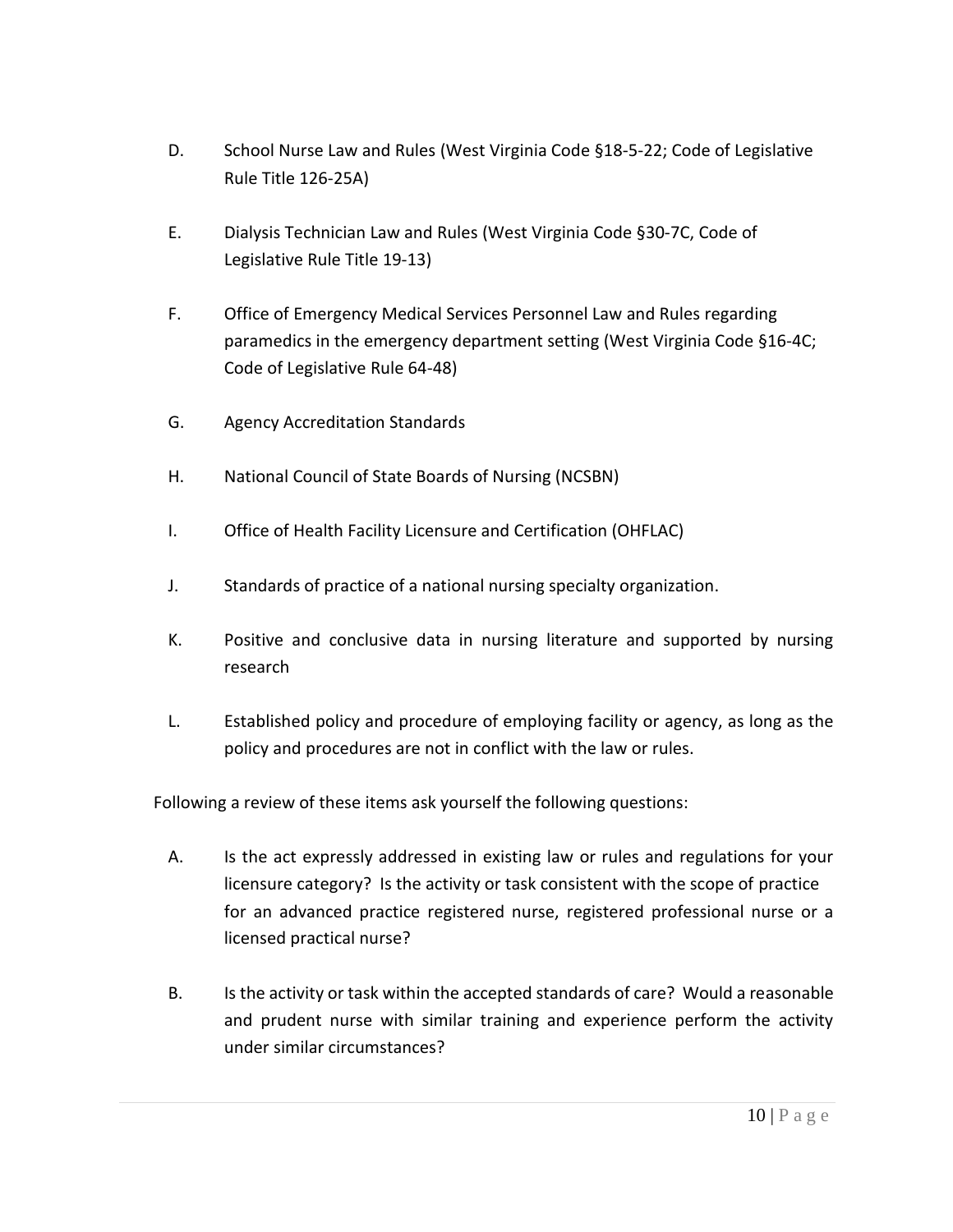#### III. MAKING THE DECISION

After defining the issue and reviewing significant materials, a decision must be made. To facilitate this process, ask yourself the following questions:

- A. What is the best decision? When should it be done? By whom? What are the implications of your decision? How will you evaluate your decision? Is the act within the scope of practice for a registered professional nurse, or is it an advanced practitioner role? Should it be performed by the licensed practical nurse or can it be performed by an unlicensed individual?
- B. Do you personally possess the depth and breadth of knowledge to perform the activity or task safely and effectively as demonstrated by knowledge acquired in a pre-licensure, post-basic or continuing education program?
- C. Do you personally possess current clinical competence to perform the activity or task safely? Is this competence documented?
- D. Are you physically and mentally capable of performing the activity safely?
- E. Are you prepared to accept the consequences of your actions and assume accountability for provision of safe care?

If you answered in the affirmative to all of the questions above, you may perform the activity or task.

NOTE: The Scope of Practice Decision-making Model for the APRN, RN and LPN is located on Page 12.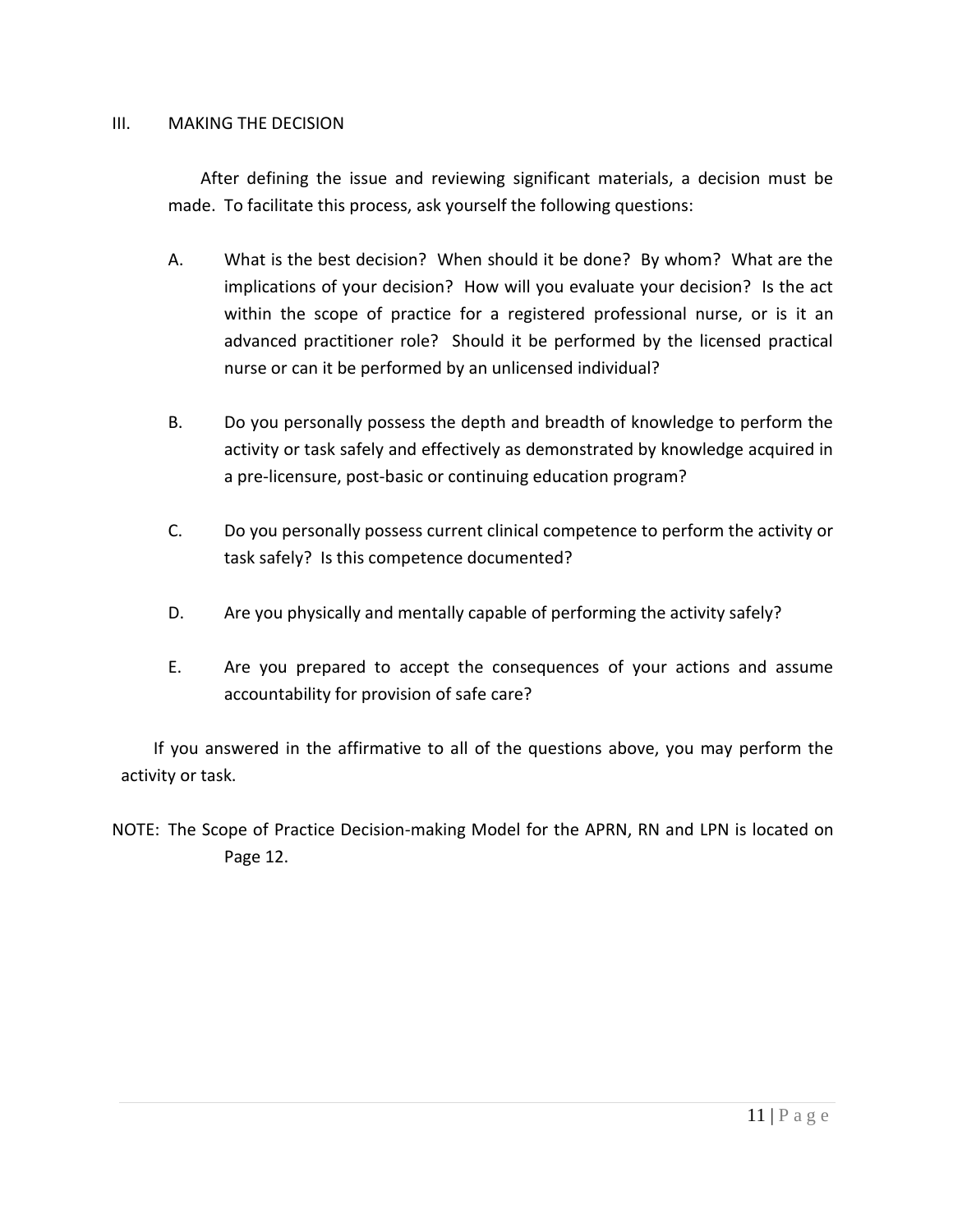# **SCOPE OF PRACTICE DECISION MODEL FOR THE APRN, RN AND LPN**

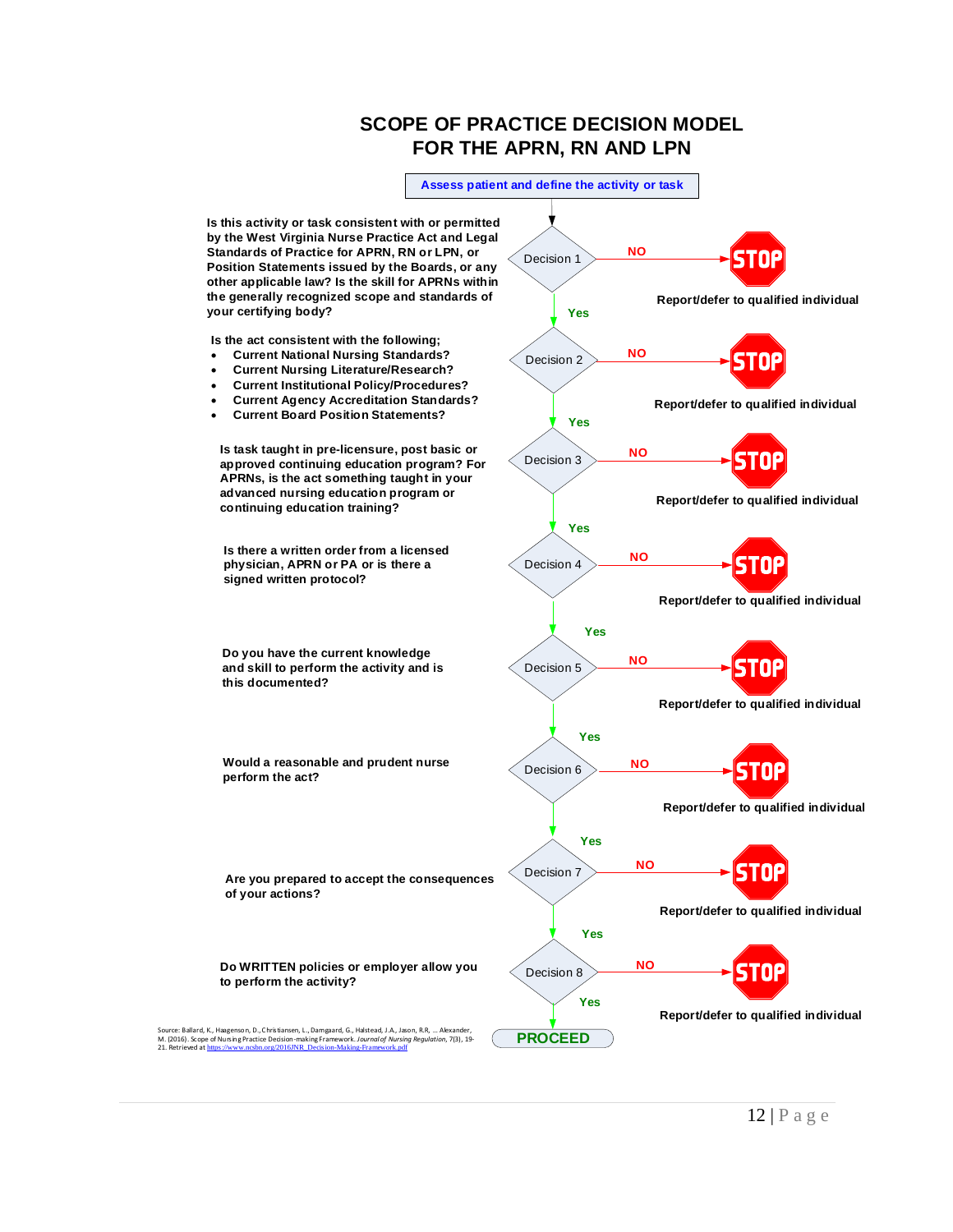# **REGISTERED PROFESSIONAL NURSE RESPONSIBILITY AS A SUPERVISOR OF DELEGATED OR ASSIGNED ACTIVITIES**

The focus of advanced practice registered nursing or registered professional nursing is on the application of substantial specialized knowledge, judgment and nursing skill in the assessment, analysis, planning, implementation and evaluation of nursing care. The advanced practice registered nurse or registered professional nurse is responsible and accountable for:

- A. Clinical decision-making regarding nursing care
- B. Assuring that care is provided in a safe and competent manner
- C. Determining which nursing acts in the implementation of care can be delegated or assigned and to whom
- D. Providing direction and assistance, periodic observation and evaluation of effectiveness of acts performed by those under supervision

Only those nursing activities commensurate with the educational preparation and demonstrated ability of the person who will perform the act may be delegated or assigned. Entry level nurses and those re-entering nursing will need continued education and support as they gain skills as supervisors of delegated skills and tasks.

"Direct supervision" means "the activity of a registered professional nurse with an unencumbered license in West Virginia being present at all times in the same assigned physical work area as the person being supervised" (West Virginia Code of Legislative Rule Title 19-03).

An applicant for licensure by examination who is a graduate of an accredited nursing education program, may work under the direct supervision of an advanced practice registered nurse, registered professional nurse, licensed physician, or licensed dentist and render nursing services during the period between graduation and notification of the results of the first licensing examination following graduation upon issuance of a temporary permit from the board. The board shall issue a temporary permit, valid for up to ninety (90) days from the date of graduation, to cover the time between graduation and notification of the results of the first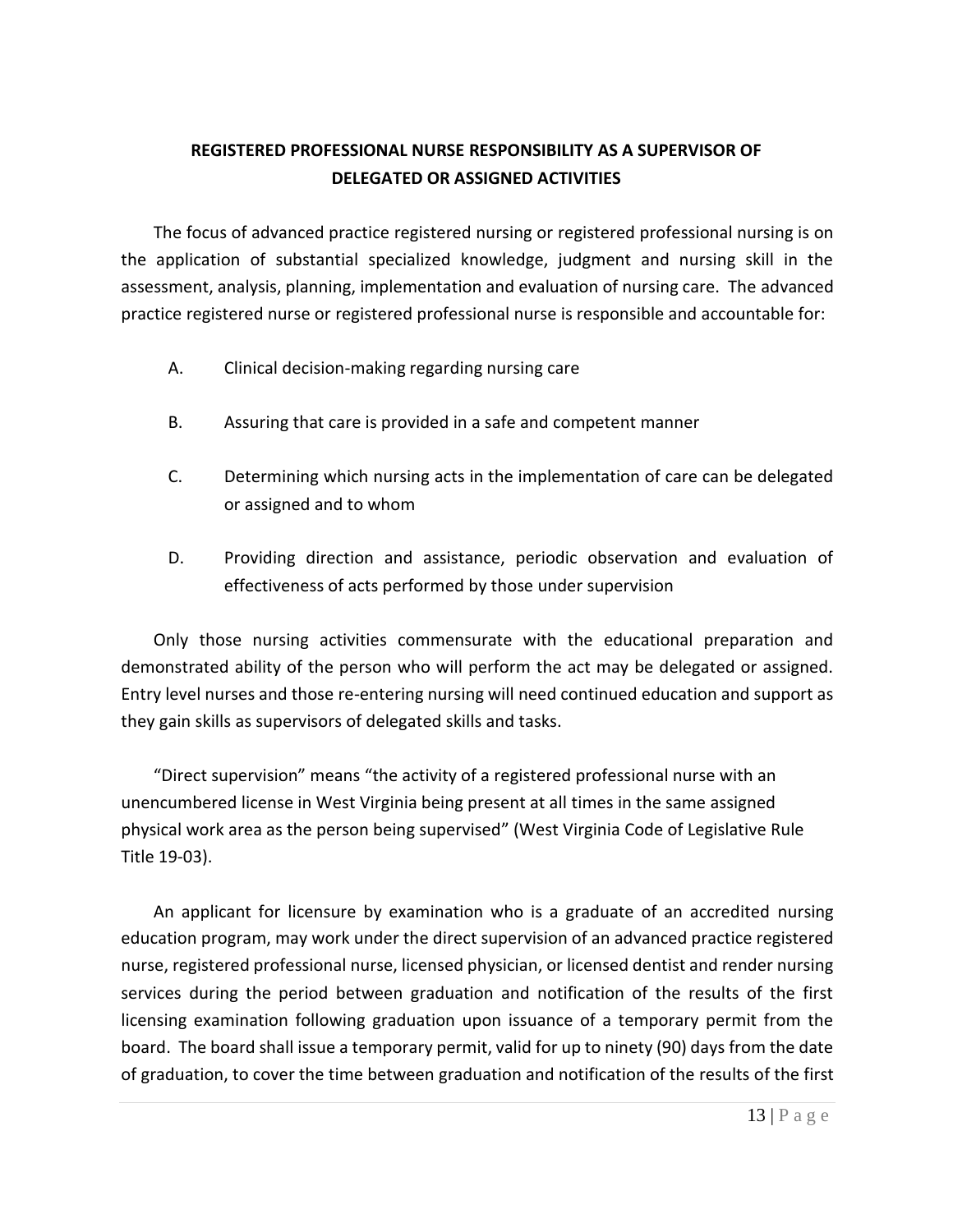licensing examination. The holder of a temporary permit shall work under the direct supervision of a licensee, until the applicant has successfully passed a national council licensure examination (NCLEX-RN for registered nurses or NCLEX-PN for licensed practical nurses) and a license is issued (West Virginia Code of Legislative Rule Title 19-03; West Virginia Code of Legislative Rule Title 10-02; Appendix B and E).

# **FIVE RIGHTS OF DELEGATION/ASSIGNMENT**

### 1. RIGHT TASK

Right person is delegating or assigning the right task to the right person to be performed on the right person.

### 2. RIGHT PERSON

Right person is delegating or assigning the right task to the right person to be performed on the right person.

# 3. RIGHT DIRECTION/COMMUNICATION Clear, concise description of the task, including its objective, limits and expectations.

# 4. RIGHT SUPERVISION Appropriate monitoring, evaluation, intervention, as needed and feedback.

# 5. RIGHT CIRCUMSTANCES

Appropriate patient setting, available resources, patient stability, etc.

Source: (NCSBN, 2016; NCSBN-ANA, 2019).

# **GUIDELINES FOR DELEGATION OF NURSING ACTS TO THE LICENSED PRACTICAL NURSE**

The decision to delegate should be consistent with the time-honored and wellestablished nursing process, i.e., assessment, diagnosis, identification of outcomes, planning, implementation, and evaluation (American Nurses Association Scope and Standards of Practice, 2015), by the nurse delegator. This necessarily precludes a complete listing of tasks that can be routinely and uniformly delegated for all patients in all situations. Rather, the nursing process and decision to delegate must be based on careful analysis of the patient and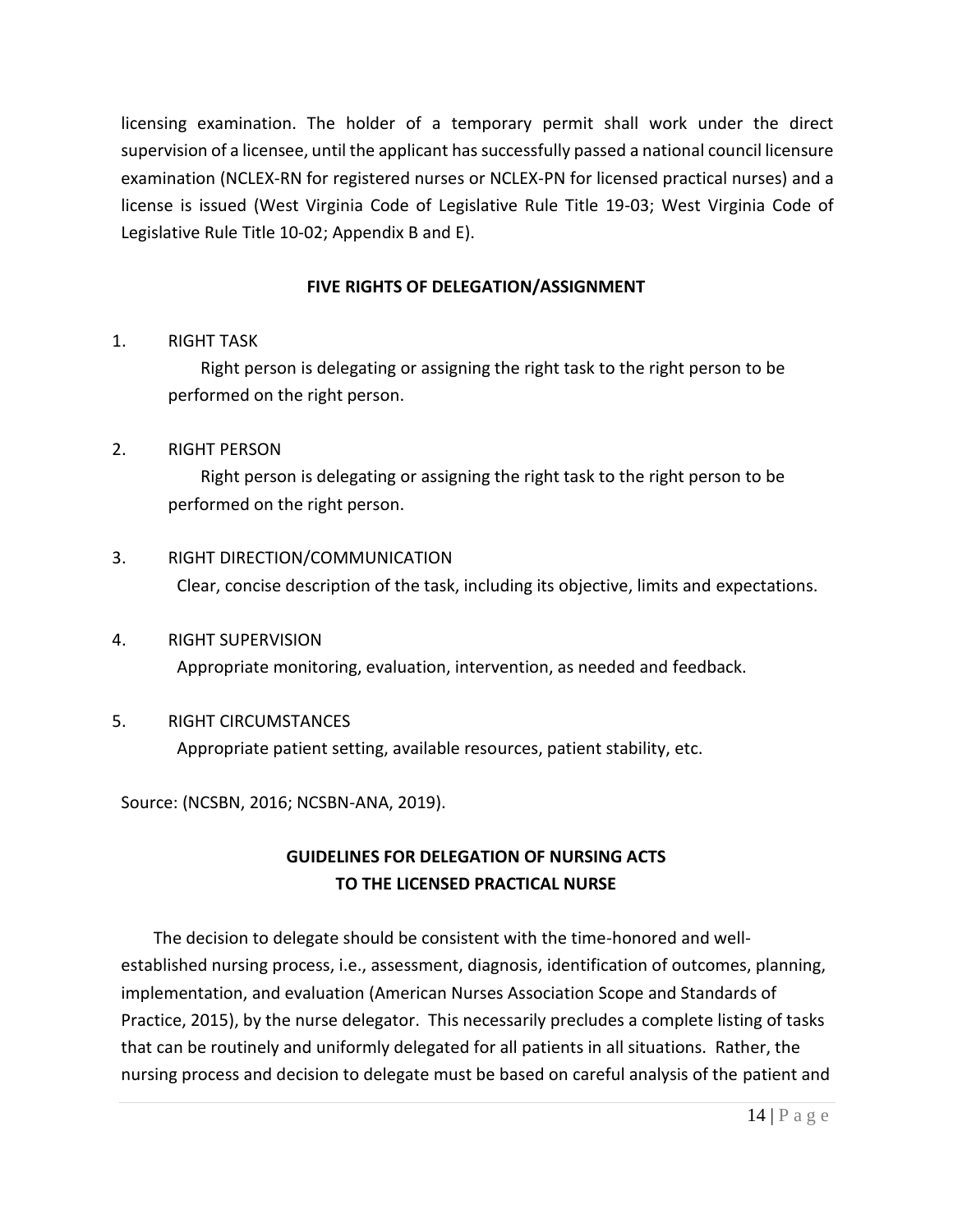circumstances. The authority and qualifications of the proposed nurse delegator are critical to delegation decisions. The Five Rights of Delegation may facilitate appropriate delegation decisions. Consequences of error and patient health and safety must be evaluated with each decision.

- 1. Delegation of acts beyond those taught in the basic educational program for the LPN should be based on a conscious decision of the registered nurse.
	- Practice beyond entry level for the LPN should not be automatic nor should it be based solely on length of experience.
- 2. Practice beyond entry level **must** be competency based.
	- Competency based practice is defined by structured educational activities which include assessment of learning and demonstration of skills.
- 3. Records of educational activities designed to enhance entry level knowledge, skill and ability **must** be maintained and available to the APRN or RN making the decision.
	- The employer and the employee must maintain records which include an outline of the educational content and an evaluation of achievement of educational objectives and demonstrated skills.
- 4. Competency based enhancement of practice must be reviewed periodically by the advanced practice registered nurse or registered nurse.
	- Practice beyond the entry level should be more closely supervised.
- 5. Practice is limited to those activities addressed in the written policies and procedures of the employing agency, as long as those policies are not in conflict with West Virginia Law or rules.
	- Job descriptions and employing agency policies should specifically address functions that the LPN will be expected to perform as part of basic, as well as enhanced practice. Policies should also address the conditions under which the procedures and services are to be performed.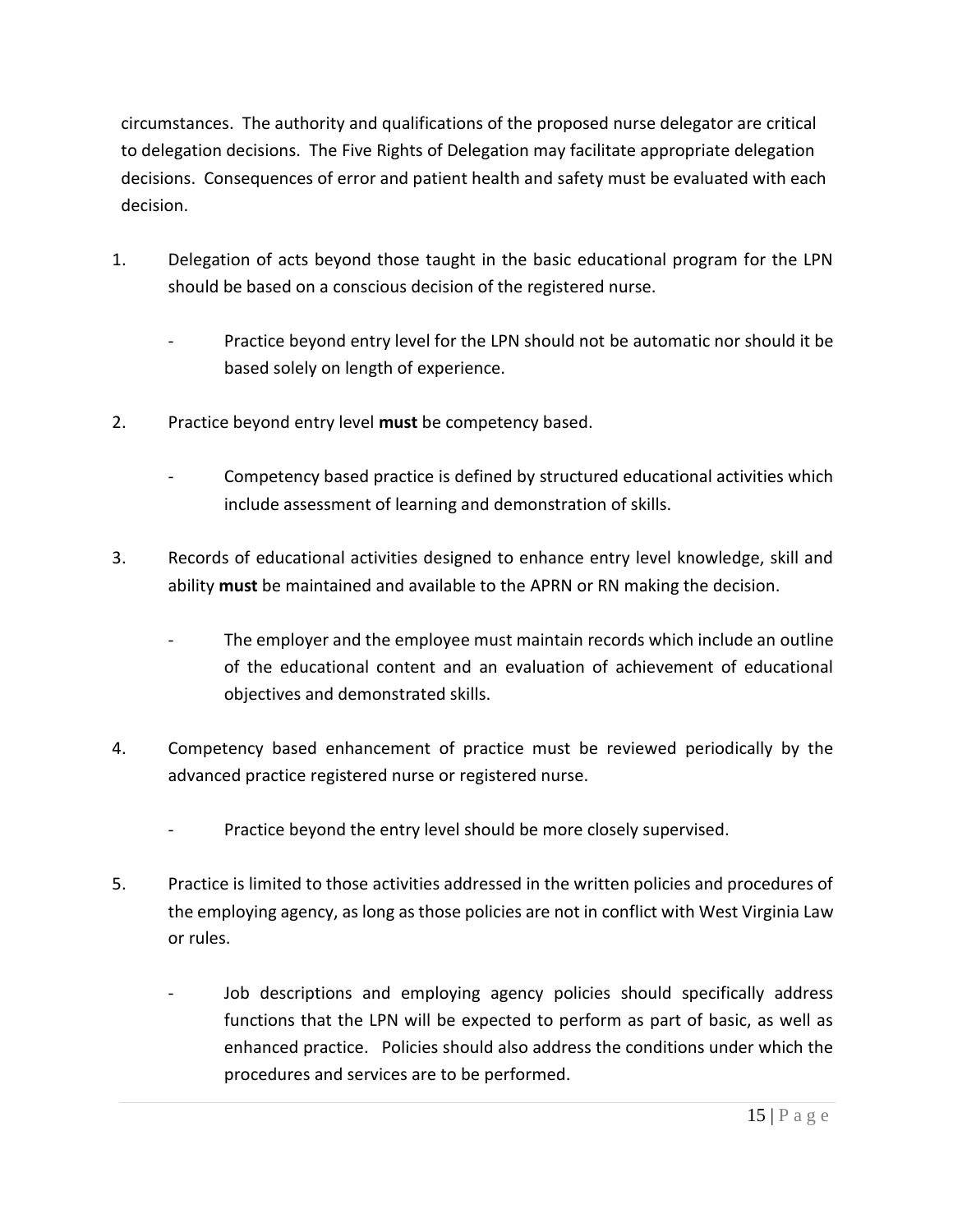#### **ACTIVITIES THAT MAY BE DELEGATED TO THE LPN**

Activities appropriate for delegation to the LPN should be those that, after careful evaluation by the supervising APRN or RN, are expected to contain **only one option.** That is, the LPN is expected to be able to proceed through the established steps or an activity without encountering an unexpected response or reaction, and competence in performance of the activity has been demonstrated.

### **ACTIVITIES THAT SHOULD** *NOT* **BE DELEGATED TO THE LPN**

Activities that are **NOT** appropriate for delegation to an LPN are those that are likely to present decision-making options, requiring in-depth assessment and professional judgment in determining the next step to take as the provider proceeds through the steps of the activity.

# **GUIDELINES FOR ASSIGNING TASKS TO UNLICENSED PERSONNEL**

There is a need and a place for competent, appropriately supervised, unlicensed assistive personnel in the delivery of affordable, quality health care. However, it must be remembered that unlicensed assistive personnel are to **assist - not replace - the nurse.** This, unlicensed assistive personnel should be assigned to the nurse to assist with patient care rather than be independently assigned to the patients.

# **ACTIVITIES THAT MAY BE ASSIGNED TO AN UNLICENSED PERSON**

Nursing practice assigned to unlicensed assistive personnel is limited to performance of the basic nursing care services, such as taking vital signs, providing personal hygiene, comfort, nutrition, ambulation and environmental safety and protection. Unlicensed workers are **PROHIBITED** from performing any licensed nursing function that is specifically defined for licensed nurses in the nursing practice acts or rules of the Boards of Nursing, *except* as specifically provided in West Virginia Code and Rules for AMAPs, School Nurses, Dialysis techs, EMS, etc., (West Virginia Code 16-4C, 16-5O, 18-5-22,30-7, and 30-7A; Code of Legislative Rules 10-02, 10-03, 19-03, 19-07, 19-10, 19-13, 64-68, 64-60 and 126-25A).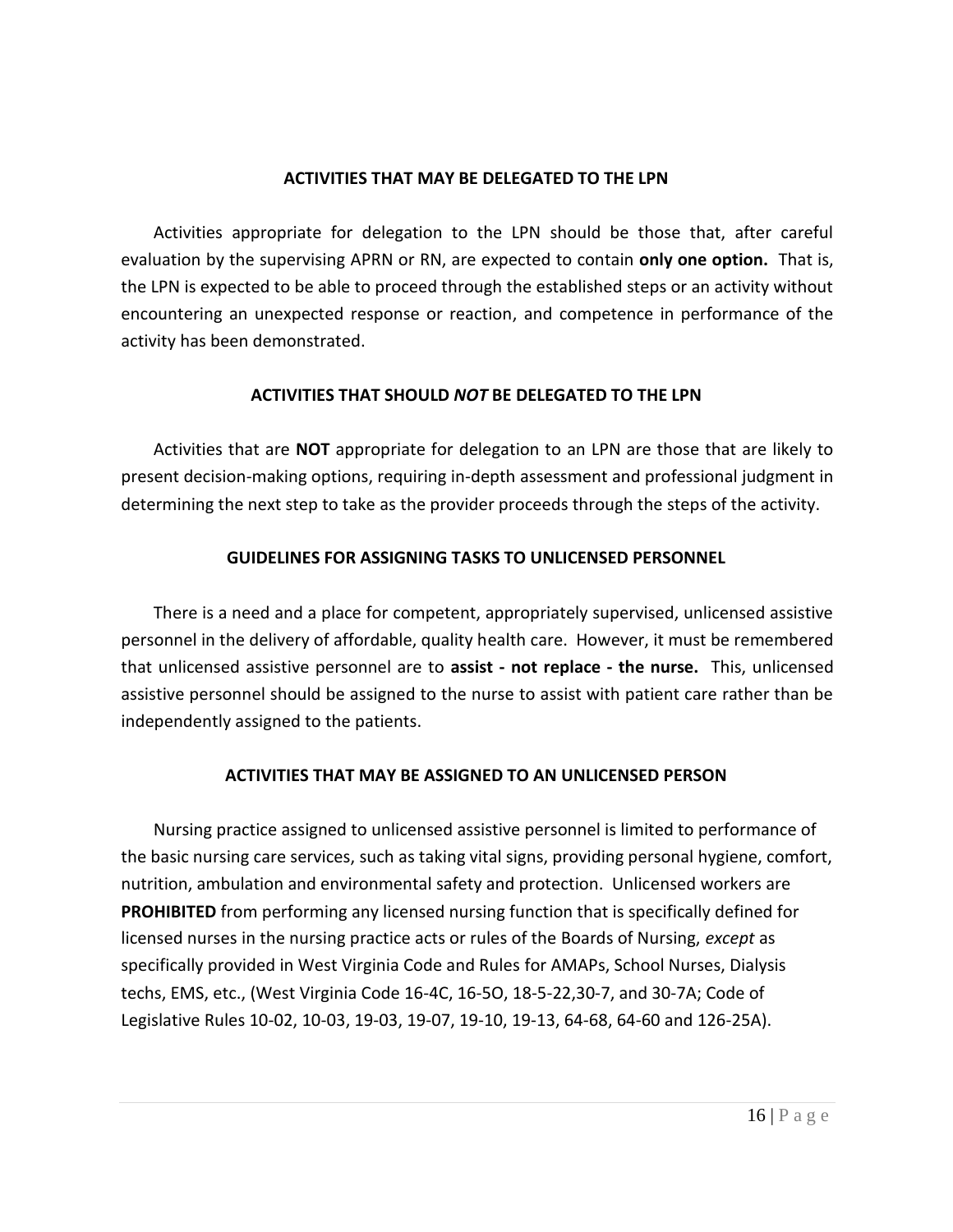**The APRN or RN remains the manager of care even for the assignment of tasks to an unlicensed assistive person under a life-threatening emergency. Nurses have always been accountable or responsible for their assignment decisions. Responsibility or answerability when delegating or assigning cannot be avoided.**

### **ACTIVITIES THAT SHOULD NOT BE ASSIGNED TO AN UNLICENSED PERSON**

Activities that are not appropriate for assignment to an unlicensed assistive person are those that require nursing judgment and skill and have substantial potential to jeopardize client safety and welfare. Except as specifically provided in law (West Virginia Code 16-5O., and other laws and rules). The Boards receive questions about delegation to medical assistants. Medical assistants are unlicensed personnel and have no defined scope of practice, have no laws or rules governing practice and may not be delegated activities by the nurse that require professional licensure (i.e. intravenous medication administration).

# **CLIENT SELF-CARE**

The performance of nursing acts by the client for self-care or by the client's family members does not constitute delegation or assignment of nursing acts to unlicensed personnel for compensation.

Client and family education is a part of nursing practice. Nurses may teach and supervise the performance of activities by clients and family members who have demonstrated willingness and an ability to perform the activity.

# **THE DIFFERENCE BETWEEN ASSIGNMENT AND DELEGATION**

Understanding the difference between delegation and assignment can be a challenge. In an effort to help nurses better understand the concepts as they apply to this document and practice in West Virginia, the following paragraphs are provided:

Delegation is always downward. That is, delegation occurs when one individual has the authority to perform the task or activity and transfers that authority to another competent individual. The APRN or RN delegating the task retains the responsibility for the decision to delegate. The person performing the task is responsible and accountable for that task and related activities.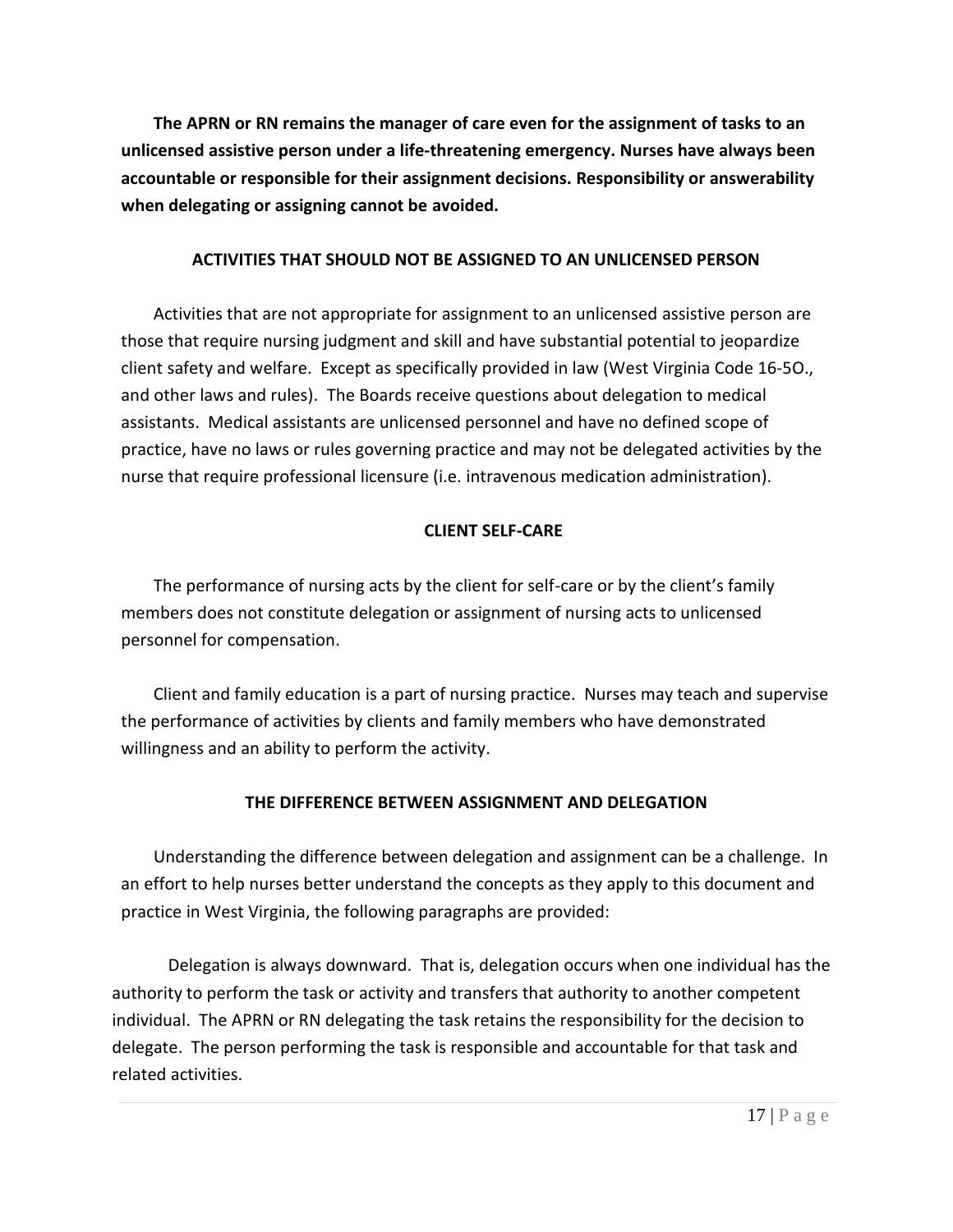Assignment means that a nurse designates another competent nurse or unlicensed person to be responsible for specific patients or selected nursing functions for specifically identified patients. Assignment occurs when the authority to do a task already exists. Both registered nurses and licensed practical nurses have a defined scope of practice established in law; therefore, APRN to APRN, APRN to RN, RN to RN, and (when the activity is within the LPN's scope of practice) RN to LPN, or LPN to LPN is an assignment. The APRN, RN or LPN making the assignment retains the responsibility for the task being completed by a competent person.

An element of assignment exists in all delegation; however, assignment, which is horizontal in nature, does not require delegation. Both assignment and delegation decisions must be made by a licensed nurse based on the skill levels of the care givers, patient or client care needs, and other considerations. Nurses have always been accountable or responsible for their assignment decisions. Responsibility or answerability when delegating or assigning cannot be avoided.

NOTE: The Delegation/Assignment Decision Model is located on page 19.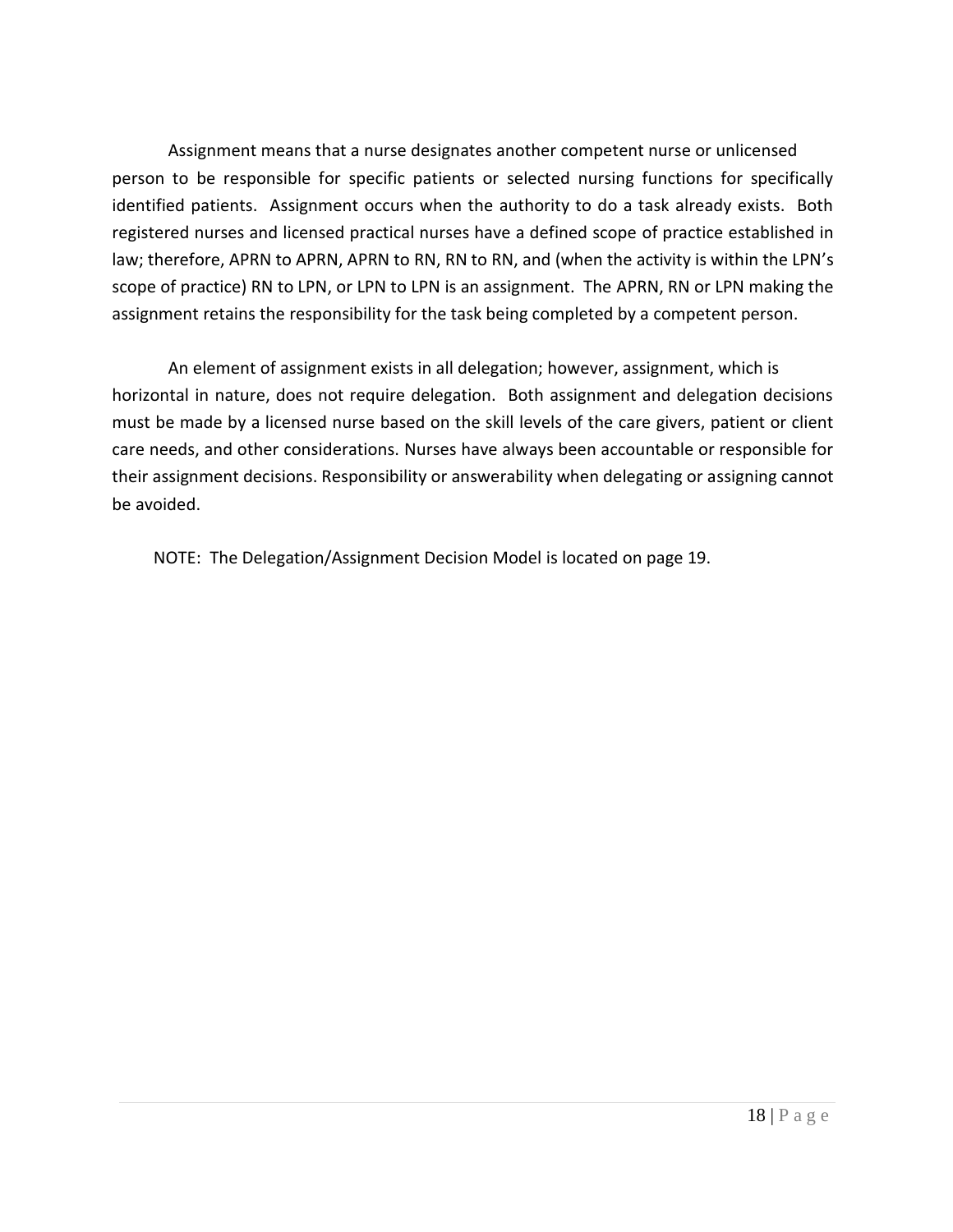

19 | P a g e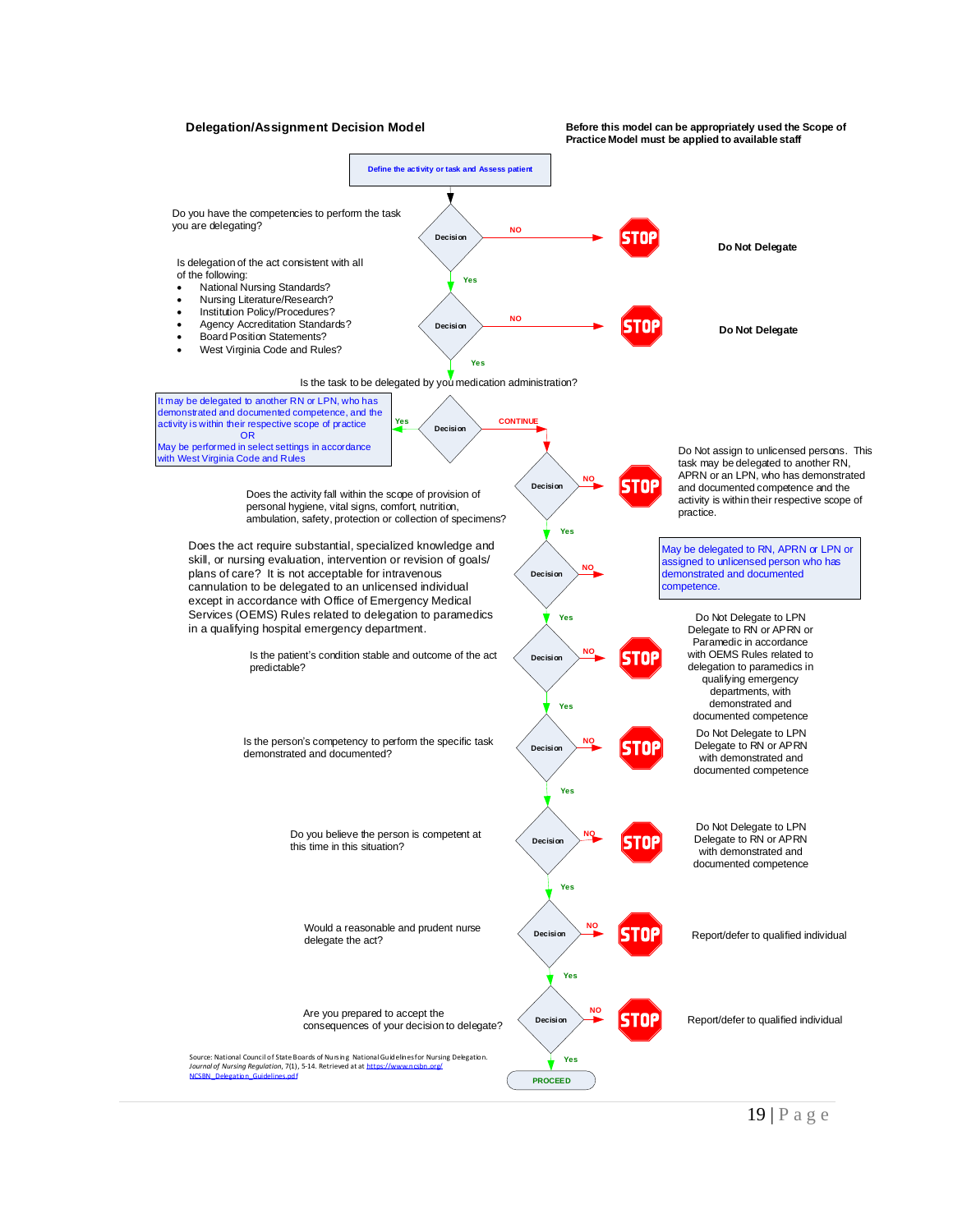#### **APPENDIX**

# APPENDIX A **WEST VIRGINIA STATE BOARD OF EXAMINERS FOR LICENSED PRACTICAL NURSES**

101 Dee Drive, Suite 100 Charleston, West Virginia 25311-1688

The following are statements originally issued by the West Virginia State Board of Examiners for Licensed Practical Nurses in June, 1977, in response to frequent requests.

### Administration of Intravenous Fluids

The law in West Virginia is not specific in that no duties are spelled out as being duties of a licensed practical nurse. The West Virginia State Board of Examiners for Licensed Practical Nurses can only recommend that licensed practical nurses perform duties and procedures for which training has been provided during the 12 month training program. The administration of I.V. fluids is not a part of the standard curriculum for accredited schools of practical nursing in West Virginia. However, if written hospital policy permits, additional training has been received and can be verified, providing there is adequate supervision and the licensed practical nurse is willing to accept responsibility, it is not illegal for a licensed practical nurse to perform more difficult procedures, such as administration of I.V. fluids.

### Verbal and Telephone Orders

The West Virginia State Board of Examiners for Licensed Practical Nurses does not have a specific policy or rule in reference to this procedure. The following rules, however, apply in specific practice settings:

General Hospitals: 64 CSR 12, West Virginia Legislative Rules, Department of Health and Human Resources, Hospital Licensure, 2006, section 7.2.q states in part "The hospital shall ensure that verbal and telephone orders shall be given to registered professional nurses and other licensed or registered health care professionals, in their area of training and professional expertise, when authorized by the medical staff policies: Provided, that any verbal or telephone order received by a licensed or registered health care professional shall also be communicated to the registered professional nurse responsible for the overall care of that patient.". .

Nursing Homes: Historically the Legislative Rules, West Virginia Department of Health and Human Resources, Nursing Home Licensure, have permitted both R.N.s and L.P.N.s to take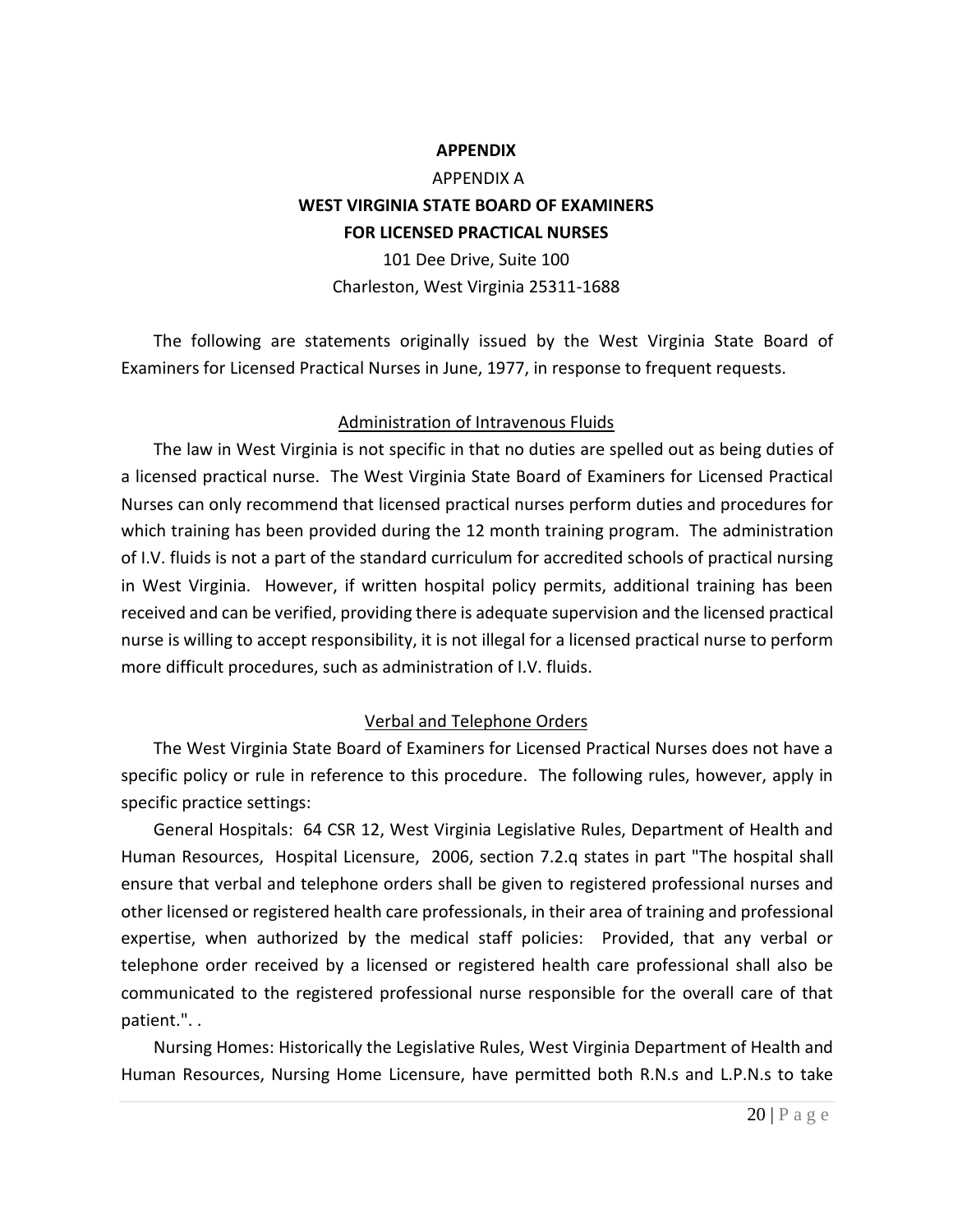verbal or telephone orders in a nursing home. While currently 64 CSR 13, Nursing Home Licensure Rules, 2007, do not specifically address verbal or telephone orders, section 8.14.d. states that AA nursing home shall have a registered nurse on duty in the facility for at least eight (8) consecutive hours, seven (7) days a week. It is therefore a common practice for licensed practical nurses, functioning without a registered nurse on the premises, to take verbal and telephone orders from the physician.

Other Work Settings: Consult policies of the employer and rules of appropriate accrediting or certifying agencies to determine whether the L.P.N. may take verbal or telephone orders.

(IVTHERAP): Approved: 6/77. Revised and Reaffirmed: 2/89, 2/90, 6/93, 6/94, 10/98, 8/05.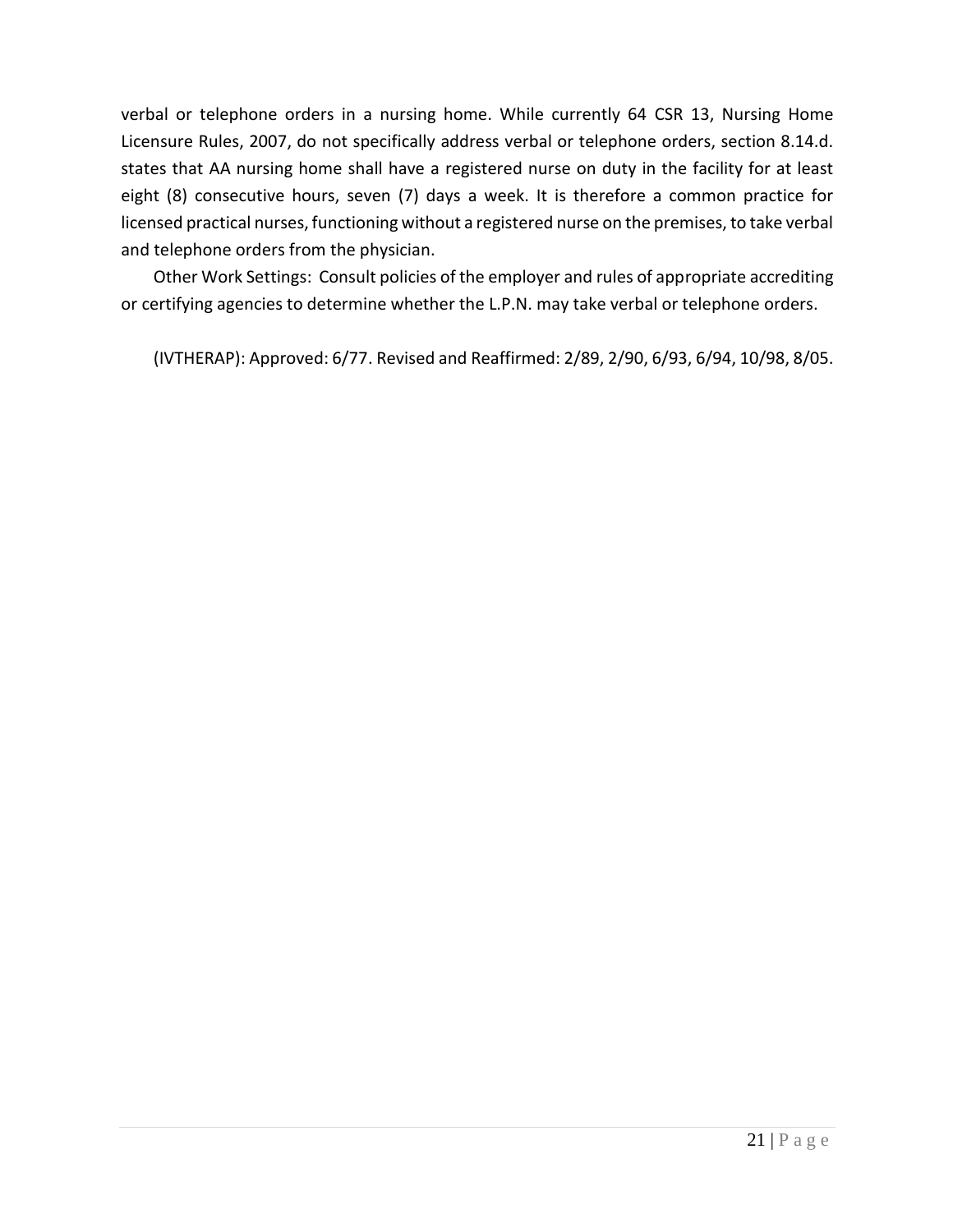#### APPENDIX B

# **TITLE 19 LEGISLATIVE RULES WEST VIRGINIA BOARD OF EXAMINERS FOR REGISTERED PROFESSIONAL NURSES**

#### **SERIES 3**

# **REQUIREMENTS FOR REGISTRATION AND LICENSURE AND CONDUCT CONSTITUTING PROFESSIONAL MISCONDUCT**

#### **§19-3-1. General.**

1.1. Scope. -- This rule establishes the requirements for registration and licensure of a registered professional nurse and describes behavior which constitutes professional misconduct subject to disciplinary action.

1.2. Authority. -- W. Va. Code §30-7-4.

1.3. Filing Date. -- April 10, 2019.

1.4. Effective Date. -- April 10, 2019

1.5. Sunset date. – This rule will terminate and have no further force or effect upon April 10, 2029.

#### **§19-3-2. Definitions.**

The following words and phrases as used in this rule have the following meanings, unless the context requires otherwise:

2.1. "Certificate of registration" means a document issued by the board upon original licensure by examination in West Virginia;

2.2. "Direct supervision" means the activity of a registered professional nurse with an unencumbered license in West Virginia being present at all times in the same assigned physical work area as the person being supervised.

2.3. "Good professional character" means the integrated pattern of personal, academic and occupational behaviors which, in the judgment of the board, indicates that an individual is able to consistently conform his or her conduct to the requirements of W.Va. Code § 30-7-1 et seq., the board's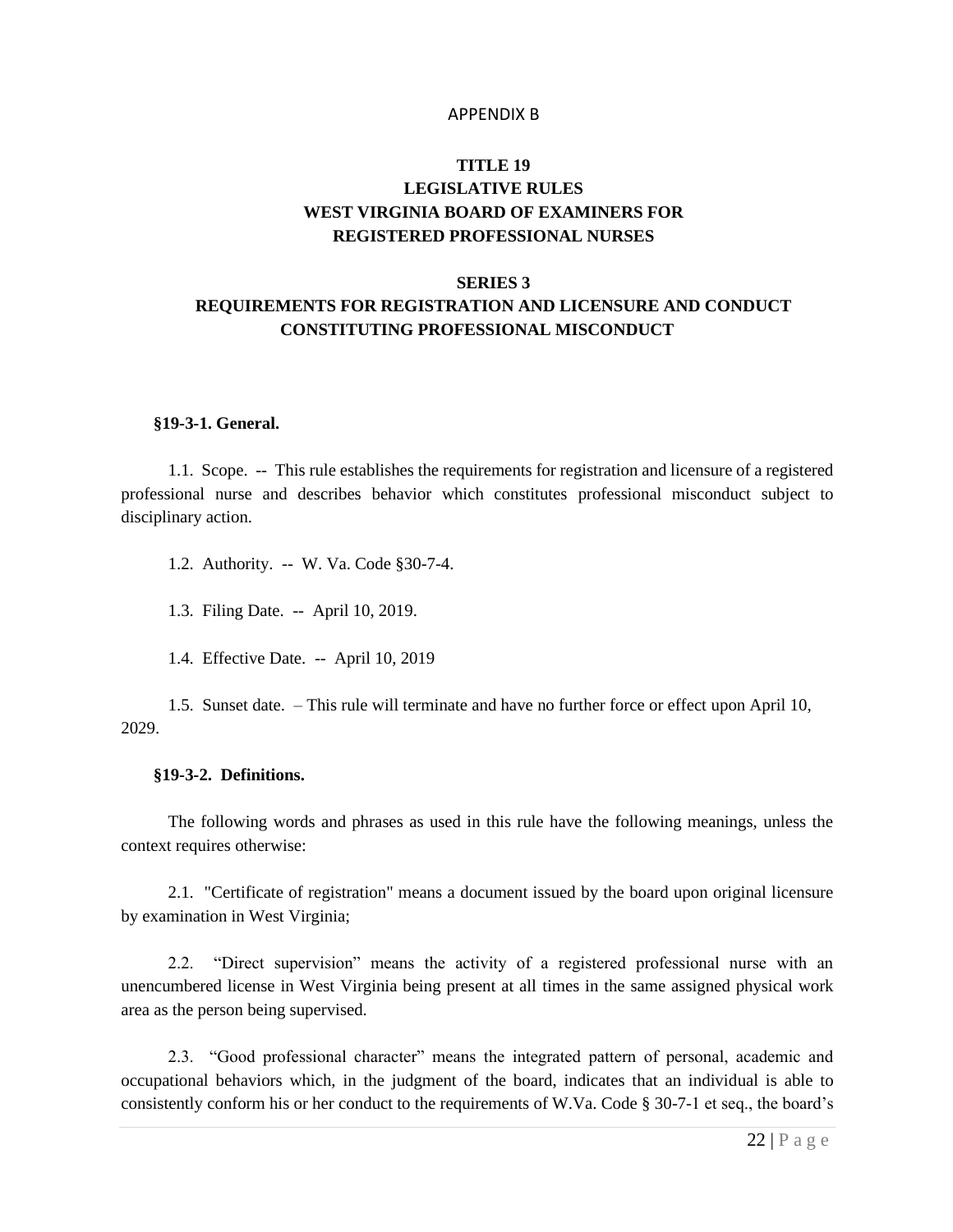rules and generally accepted standards of nursing practice including, but not limited to, behaviors indicating honesty, accountability, trustworthiness, reliability and integrity.

2.4. "Impaired" means the condition of a licensee whose performance or behavior is altered through the use of alcohol, drugs, or other means.

2.5. "Licensure card" means the wallet-sized document issued to indicate registration or reregistration.

2.6. "National Council Licensure Examination" (NCLEX-RN) means the licensure examination for registered nurses which is owned and controlled by the National Council of State Boards of Nursing.

2.7. "Structured treatment program" means a program for physical, psychological, social and/or spiritual rehabilitation, if the program has been expressly approved by the board.

2.8. "Temporary permit" means a permit authorizing the holder to practice registered professional nursing in this state until the permit is no longer effective or the holder is granted a license by the board. The holder of a temporary permit is subject to all provisions of W. Va. Code §30-7-1 et.seq., and all other relevant sections of the West Virginia Code and rules promulgated by the board.

# **§19-3-3. Application for Examination.**

3.1. Qualifications for application

3.1.a. Applicants educated in the United States or United States Territory shall:

3.1.a.1. have completed an approved four-year high school course of study or an equivalent course of study, as determined by the appropriate educational agency;

3.1.a.2. be of good moral character;

3.1.a.3. have completed the basic curriculum in a program in nursing education approved by the board, or in a school accredited or approved by a comparable board or other recognized authority in another jurisdiction. He or she must hold a diploma from that school and be recommended to the board by the faculty of the school of nursing; and,

3.1.a.4. The applicant shall submit to a state and a national electronic criminal history records check for the purpose of determining whether the applicant has been charged with, indicted for, or convicted of a crime that may have bearing upon the applicant's fitness to hold a license.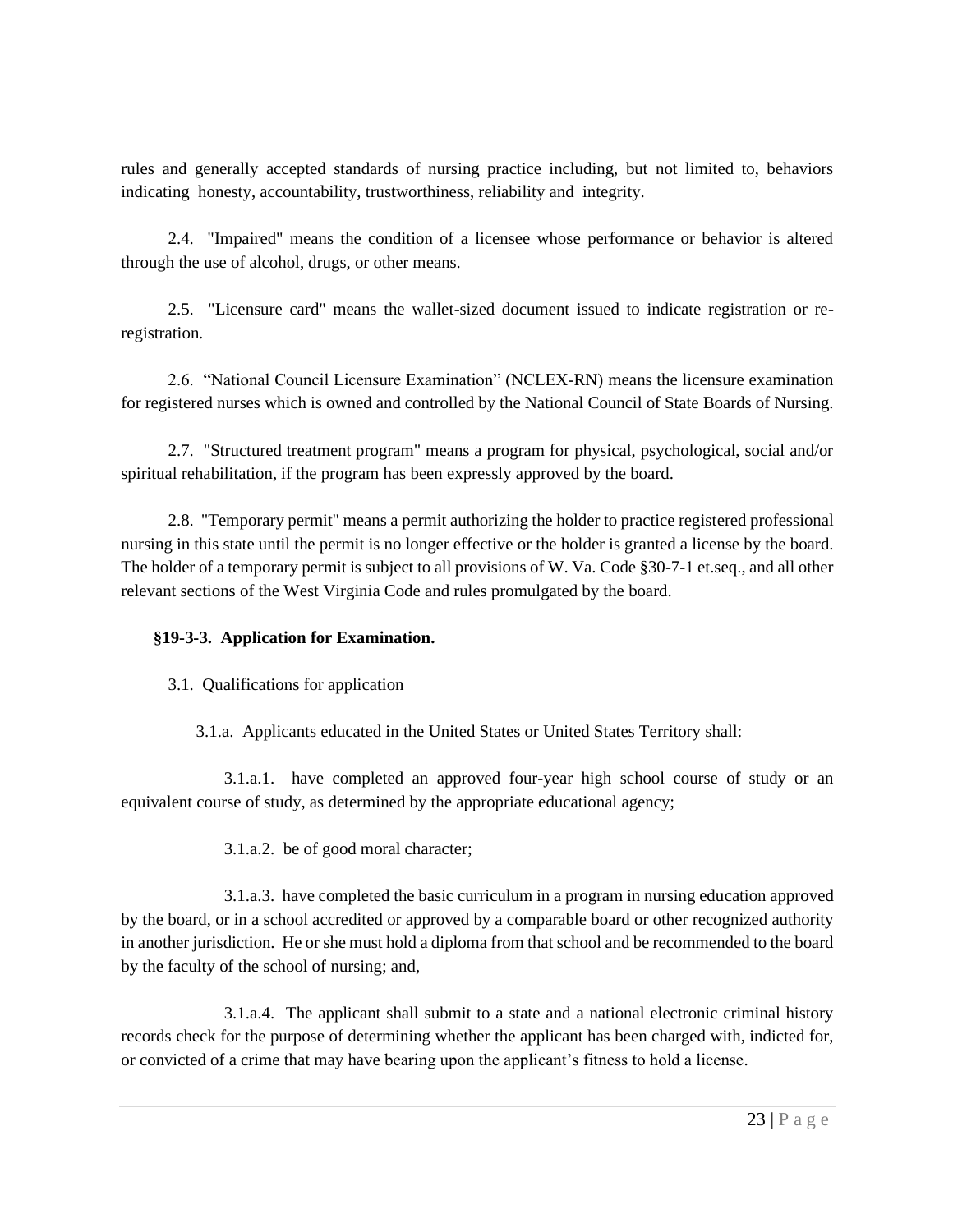3.1.a.4.A. The criminal history records checks shall be based on fingerprints submitted to the West Virginia State Police or its assigned agent for forwarding to the Federal Bureau of Investigation.

3.1.a.4.B. The applicant shall meet all requirements necessary to accomplish the state and national criminal history record check, including:

3.1.a.4.B.1. Submitting fingerprints for the purposes set forth in this subsection; and,

3.1.a.4.B.2. Authorizing the board, the West Virginia State Police and the Federal Bureau of Investigation to use all records submitted and produced for the purpose of screening the applicant for a license.

3.1.a.B.3. Paying for actual costs of the fingerprinting and criminal history record check.

3.1.a.4.C. The criminal history records required by this paragraph must have been completed within the twelve (12) months immediately before the application is filed with the board.

3.1.a.4.D. The board may require the applicant to obtain an electronic criminal history records check from a similar agency in the state of the technician or applicant's residence, if outside of West Virginia.

3.1.a.4.E. Should criminal offenses be reported on an applicant's criminal history record check, the board will consider the nature, severity, and recency of offenses, as well as rehabilitation and other factors on a case by case basis for licensure. To be qualified for licensure, the results of the criminal history records checks must be verified by a source acceptable to the board other than the applicant.

3.1.a.4. F. The board may deny licensure or certification to any applicant who fails or refuses to submit the criminal history records checks required by this subsection.

3.1.a.4.G. The results of the state and national criminal history record check may not be released to or by a private entity except:

3.1.a.4.G.1. To the individual who is the subject of the criminal history record

check;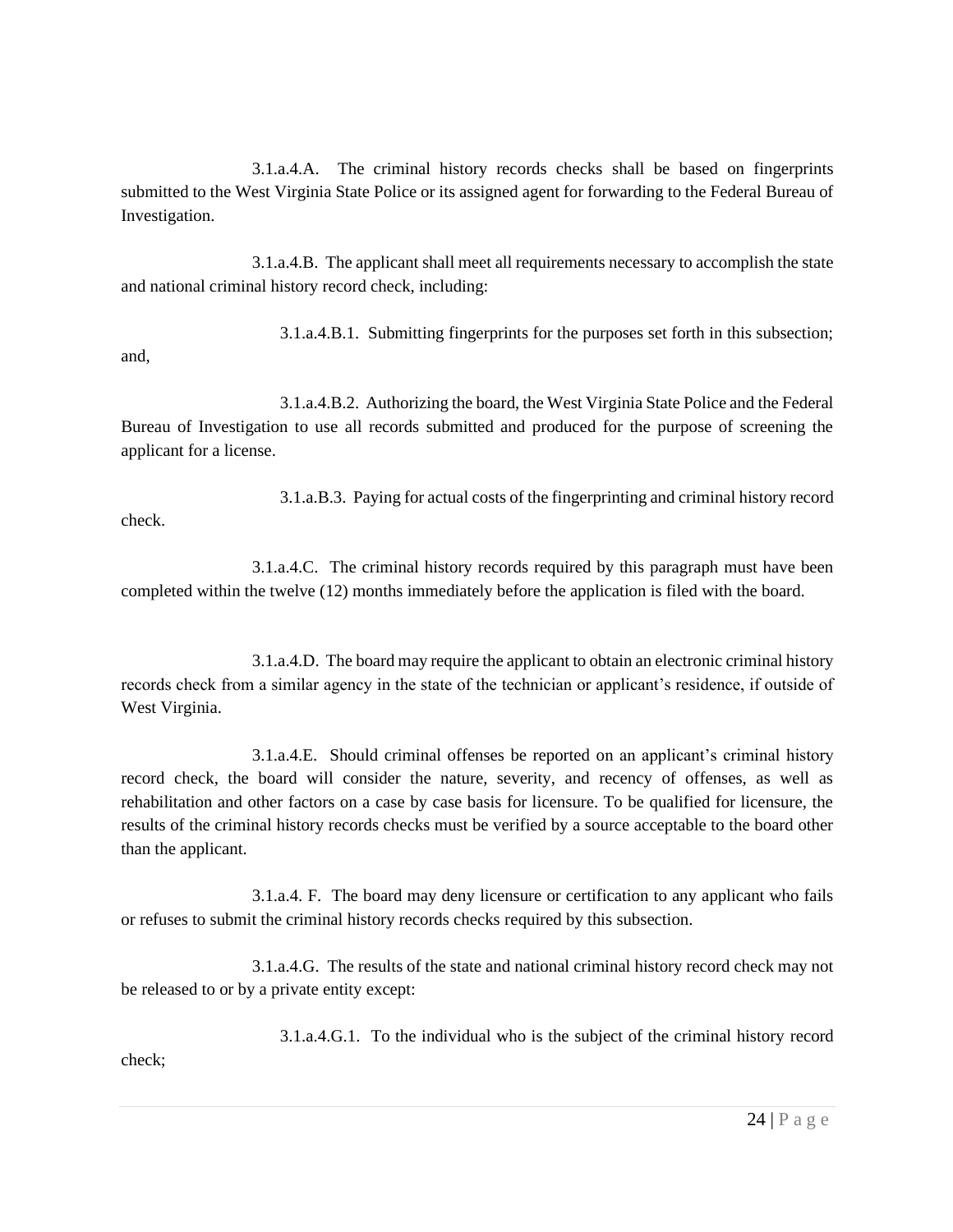3.1.a.4.G.2. With the written authorization of the individual who is the subject of the criminal history record check; or

3.1.a.4.G.3. Pursuant to a court order.

3.1.a.4.H. The criminal history record check and related records are not public records for the purposes of chapter twenty-nine-b of this code.

3.1.b. Applicants seeking licensure as veterans in lieu of the educational qualifications specified in subdivision 3.1.c. of this rule, and qualifying under W. Va. Code §30-24-1 et seq. an applicant who is a veteran shall:

3.1.b.1. have completed an approved four-year high school course of study or an equivalent course of study, as determined by the appropriate educational agency;

3.1.b.2. be of good moral character;

3.1.b.3. have served on active duty in the medical corps of any of the armed forces of the United States for at least one (1) year within the three (3) year period immediately preceding the date of application and have successfully completed the course of instruction required to qualify her or him for rating as a medical specialist advanced, medical service technician or advanced hospital corpsman technician, or other equivalent rating in her or his particular branch of the armed forces;

3.1.b.4. be honorably discharged from military service; and,

3.1.b.5. The applicant shall submit to a state and a national electronic criminal history records check for the purpose of determining whether the applicant has been charged with, indicted for, or convicted of a crime that may have bearing upon the applicant's fitness to hold a license.

3.1.b.5.A. The criminal history records checks shall be based on fingerprints submitted to the West Virginia State Police or its assigned agent for forwarding to the Federal Bureau of Investigation.

3.1.b.5.B. The applicant shall meet all requirements necessary to accomplish the state and national criminal history record check, including:

3.1.b.5.B.1. Submitting fingerprints for the purposes set forth in this subsection;

and,

3.1.b.5.B.2. Authorizing the board, the West Virginia State Police and the Federal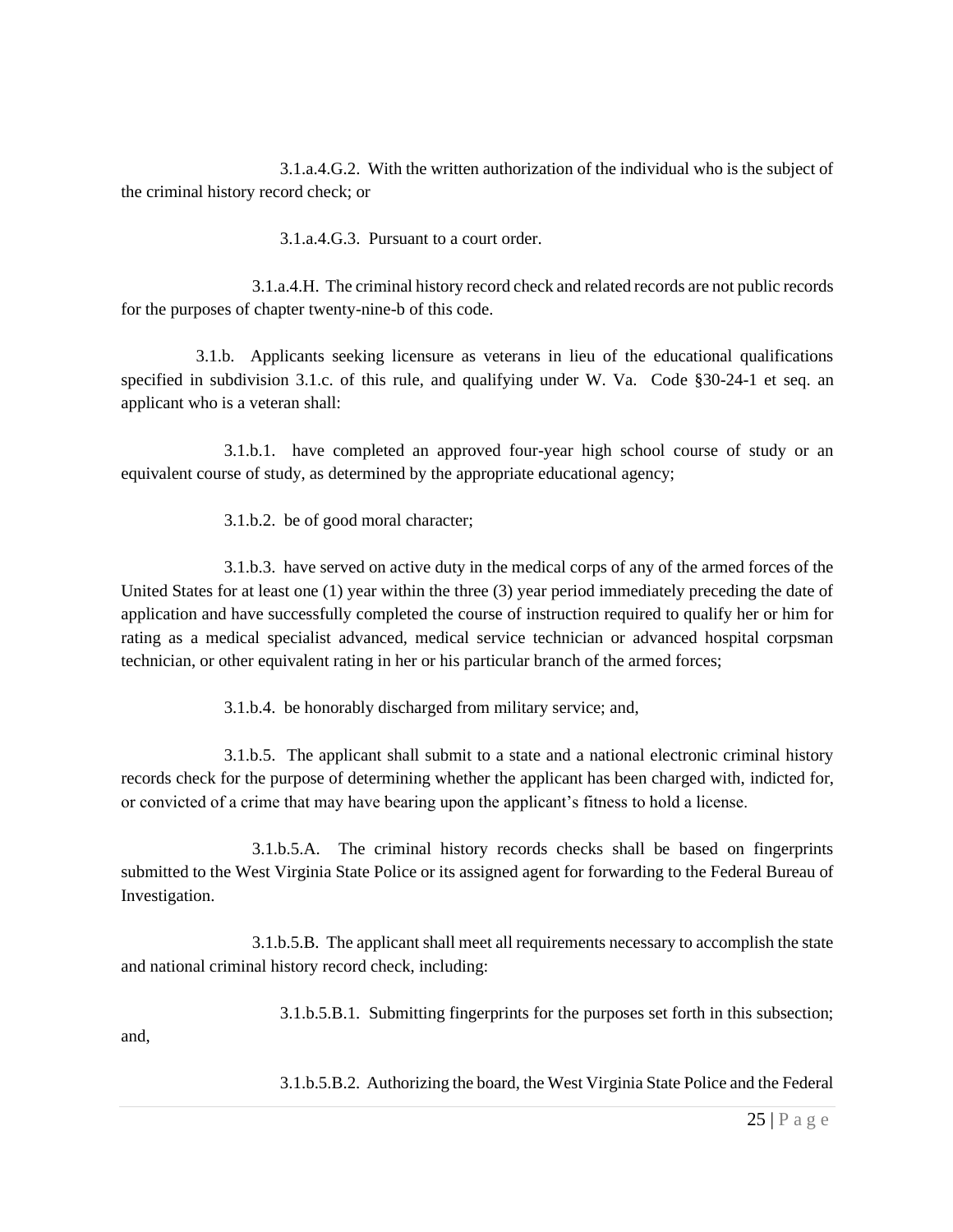Bureau of Investigation to use all records submitted and produced for the purpose of screening the applicant for a license.

3.1.b.5.B.3. Paying for actual costs of the fingerprinting and criminal history record check.

3.1.b.5.C. The criminal history records required by this paragraph must have been completed within the twelve (12) months immediately before the application is filed with the board.

3.1.b.5.D. The board may require the applicant to obtain an electronic criminal history records check from a similar agency in the state of the technician or applicant's residence, if outside of West Virginia.

3.1.b.5.E. Should criminal offenses be reported on an applicant's criminal history record check, the board will consider the nature, severity, and recency of offenses, as well as rehabilitation and other factors on a case by case basis for licensure. To be qualified for licensure, the results of the criminal history records checks must be verified by a source acceptable to the board other than the applicant. 3.1.b.5.F. The board may deny licensure or certification to any applicant who fails or refuses to submit the criminal history records checks required by this subsection.

3.1.b.5.G. The results of the state and national criminal history record check may not be released to or by a private entity except:

3.1.b.5.G.1. To the individual who is the subject of the criminal history record check;

3.1.b.5.G.2. With the written authorization of the individual who is the subject of the criminal history record check; or

3.1.b.5.G.3. Pursuant to a court order.

3.1.b.5.H. The criminal history record check and related records are not public records for the purposes of chapter twenty-nine-b of this code.

3.1.c. Applicants educated outside the United States or United States Territory shall:

3.1.c.1. have completed an approved four-year high school course of study or an equivalent course of study, as determined by the appropriate educational agency;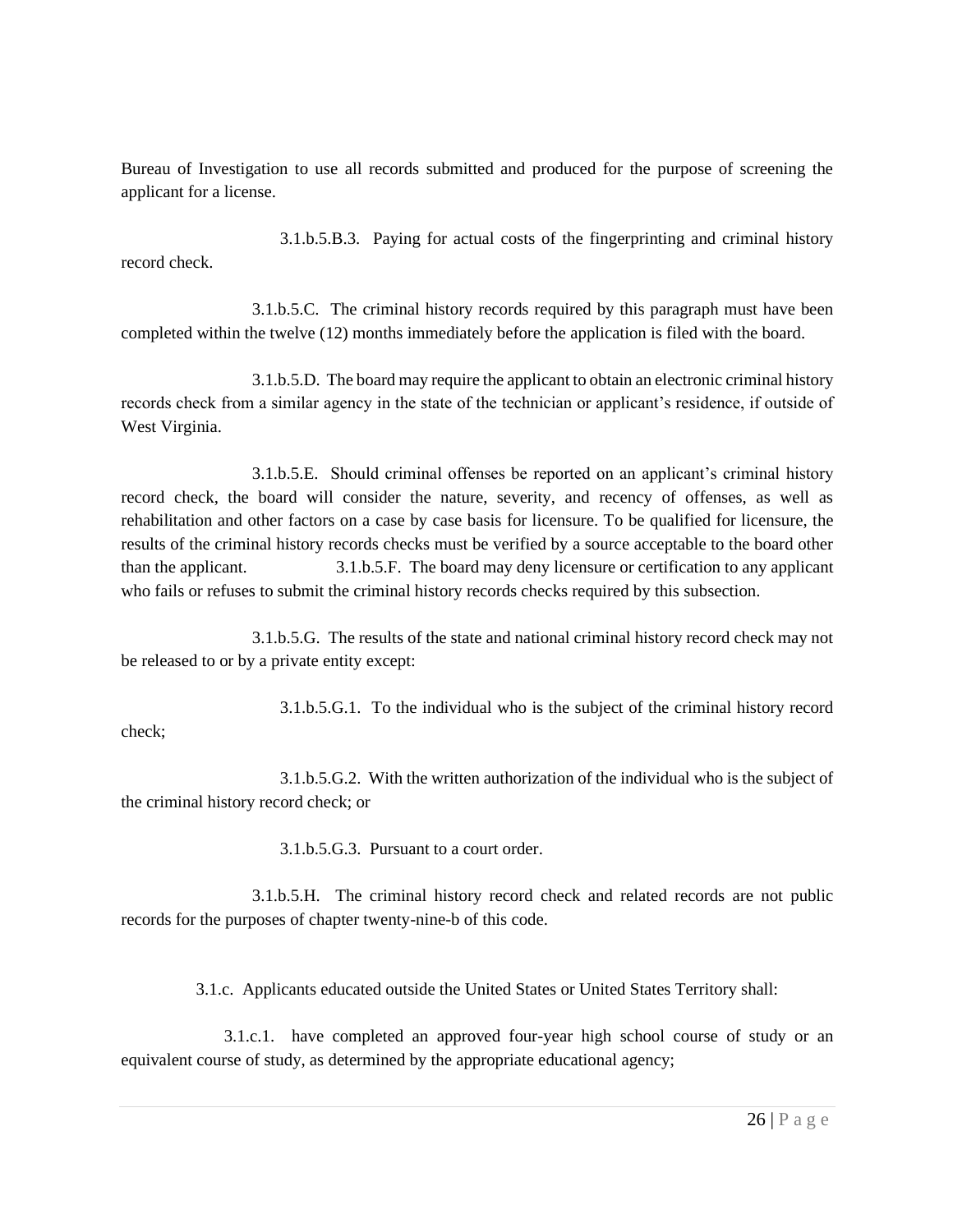3.1.c.2. be of good moral character;

3.1.c.3. submit a copy of the certificate issued by the commission on graduates of foreign nursing schools (CGFNS);

3.1.c.4. submit a copy of the transcript from a professional nursing education program, translated in the English language;

3.1.c.5. submit satisfactory documentation of the English language proficiency by one of the following methods:

3.1.c.5.A. submit evidence that the nursing education, text books, and majority of the clinical experiences were in English;

3.1.c.5.B. submit an original report showing a score of at least 530 for the written exam or 200 for the computer exam on the Test of English as a Foreign Language (TOEFL) plus a score of at least 50 on the Test of Spoken English (TSE);

3.1.c.5.C. submit an original report showing a score of at least 700 on the Test of English for International Communication (TOEIC) plus a score of at least 50 on the Test of Spoken English (TSE); or,

3.1.c.5.D. provide a VisaScreen certificate; and,

3.1.c.6. The applicant shall submit to a state and a national electronic criminal history records check for the purpose of determining whether the applicant has been charged with, indicted for, or convicted of a crime that may have bearing upon the applicant's fitness to hold a license.

3.1.c.6.A. The criminal history records checks shall be based on fingerprints submitted to the West Virginia State Police or its assigned agent for forwarding to the Federal Bureau of Investigation.

3.1.c.6.B. The applicant shall meet all requirements necessary to accomplish the state and national criminal history record check, including:

3.1.c.6.B.1. Submitting fingerprints for the purposes set forth in this subsection;

and,

3.1.c.6.B.2. Authorizing the board, the West Virginia State Police and the Federal Bureau of Investigation to use all records submitted and produced for the purpose of screening the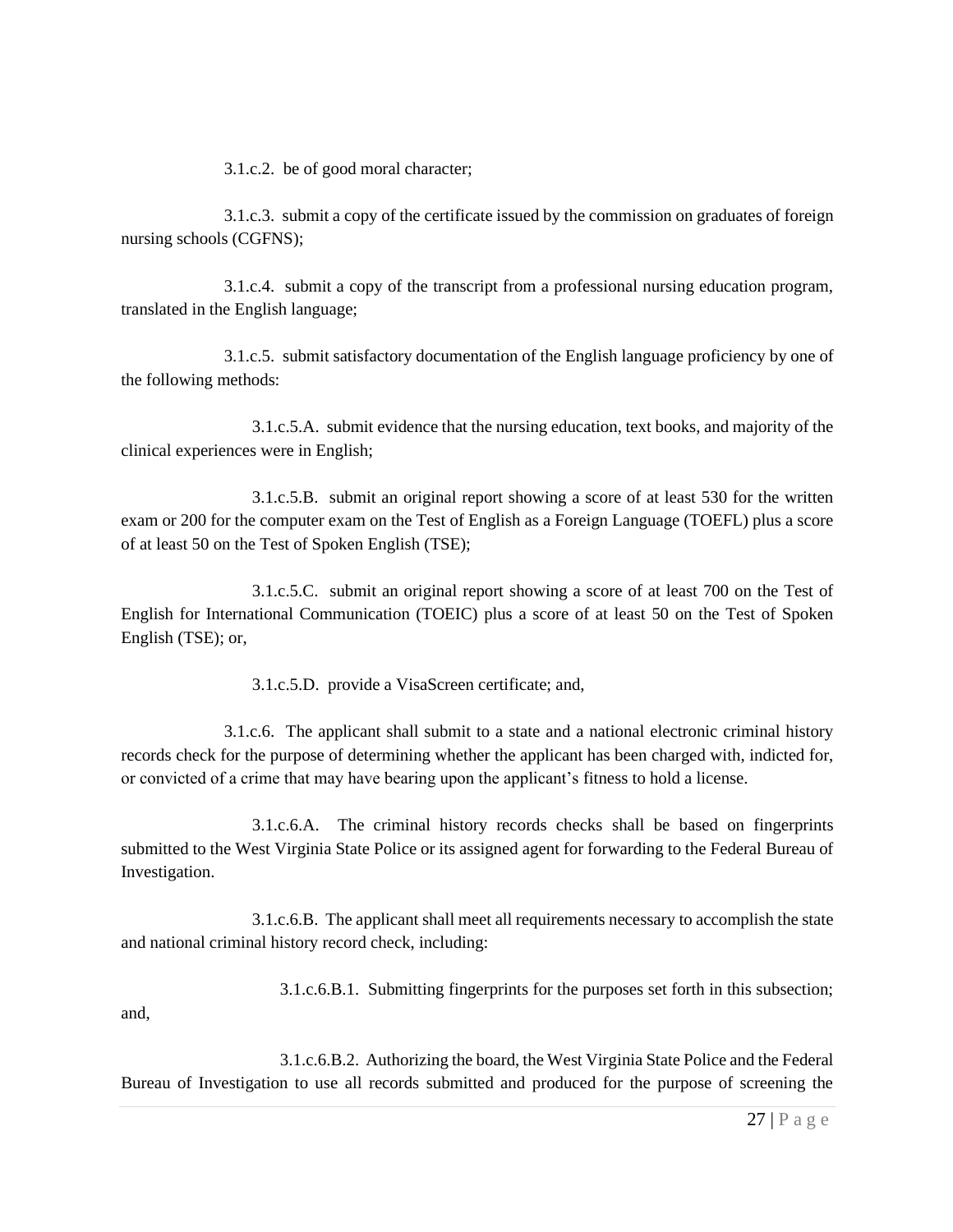applicant for a license.

3.1.c.6.3. Paying for actual costs of the fingerprinting and criminal history record check.

3.1.c.6.C. The criminal history records required by this paragraph must have been completed within the twelve (12) months immediately before the application is filed with the board.

3.1.c.6.D. The board may require the applicant to obtain an electronic criminal history records check from a similar agency in the state of the technician or applicant's residence, if outside of West Virginia.

3.1.c.6.E. Should criminal offenses be reported on an applicant's criminal history record check, the board will consider the nature, severity, and recency of offenses, as well as rehabilitation and other factors on a case by case basis for licensure. To be qualified for licensure, the results of the criminal history records checks must be verified by a source acceptable to the board other than the applicant.

3.1.c.6.F. The board may deny licensure or certification to any applicant who fails or refuses to submit the criminal history records checks required by this subsection.

3.1.c.6.G. The results of the state and national criminal history record check may not be released to or by a private entity except:

3.1.c.6.G.1. To the individual who is the subject of the criminal history record check;

3.1.c.6.G.2. With the written authorization of the individual who is the subject of the criminal history record check; or

3.1.c.6.G.3. Pursuant to a court order.

3.1.c.6.H. The criminal history record check and related records are not public records for the purposes of chapter twenty-nine-b of this code.

3.2. Filing of Application.

3.2.a. Applicants educated in the United States.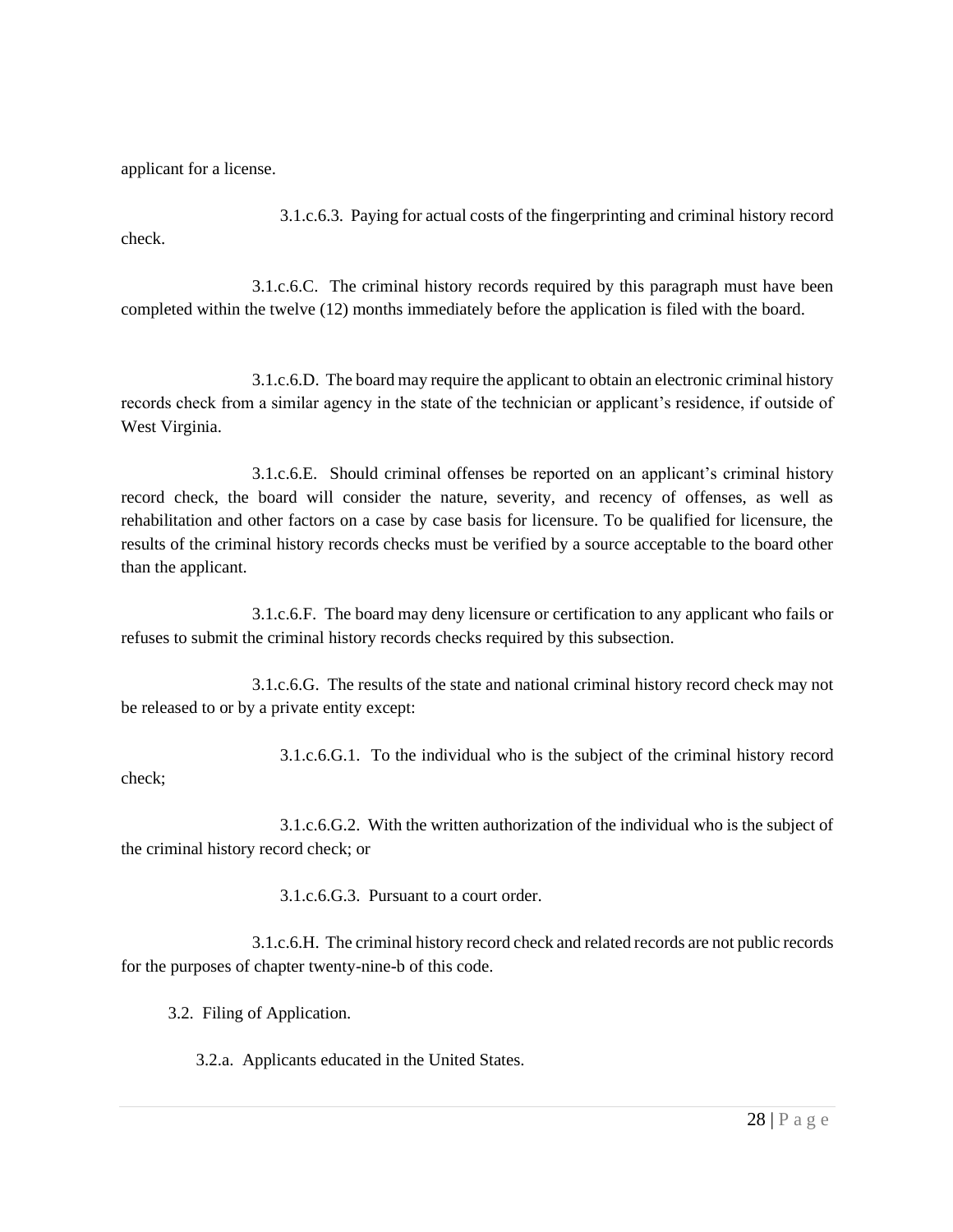3.2.a.1. An applicant for licensure by examination shall meet the requirements set forth in subdivision 3.1.a. of this section and submit the following to the board office:

3.2.a.1.A. A completed board application forty-five (45) days prior to the date the applicant wishes to take the examination;

3.2.a.1.B. The required fee for licensure by examination set forth in the board's rule, Fees, 19 CSR 12. Payment shall be in the form established by the West Virginia Board of Nurses. Application fees are not refundable, nor applicable to other test dates;

3.2.a.1. C. A final official transcript showing the type of degree and date conferred shall be sent directly to the office of the board from a board approved nursing education program. The final official transcript may be submitted after the forty-five (45) day filing deadline, but shall be submitted prior to the examination date. The board will not consider an application for approval until the final, official transcript is received in the board office.

3.2.a.2. An applicant for licensure by examination shall submit an application directly to the contracted test service for the National Council Licensure Examination (NCLEX-RN) with the application fee forty-five (45) days prior to the date the applicant wishes to take the examination.

3.2.a.3. The authorization to test for any one application is valid for ninety (90) days, and may not be extended.

3.2.b. Applicants educated outside the United States or United States Territory.

3.2.b.1. An applicant who was educated outside the United States or United States Territories and who seeks licensure by examination shall submit the following:

3.2.b.1.A. A completed board application forty-five (45) days prior to the date the applicant wishes to sit for the examination; and,

3.2.b.1.B. The required fee for licensure by examination set forth in the board's rule, Fees, 19 CSR 12. Payment shall be in the form established by the West Virginia Board of Nurses. Application fees are not refundable, nor applicable to other test dates.

3.2.b.2. An applicant for licensure by examination shall submit directly to the current test service under contract with national council, a completed National Council Licensure Examination (NCLEX-RN) application with the application fee forty-five (45) days prior to the date the applicant wishes to take the examination.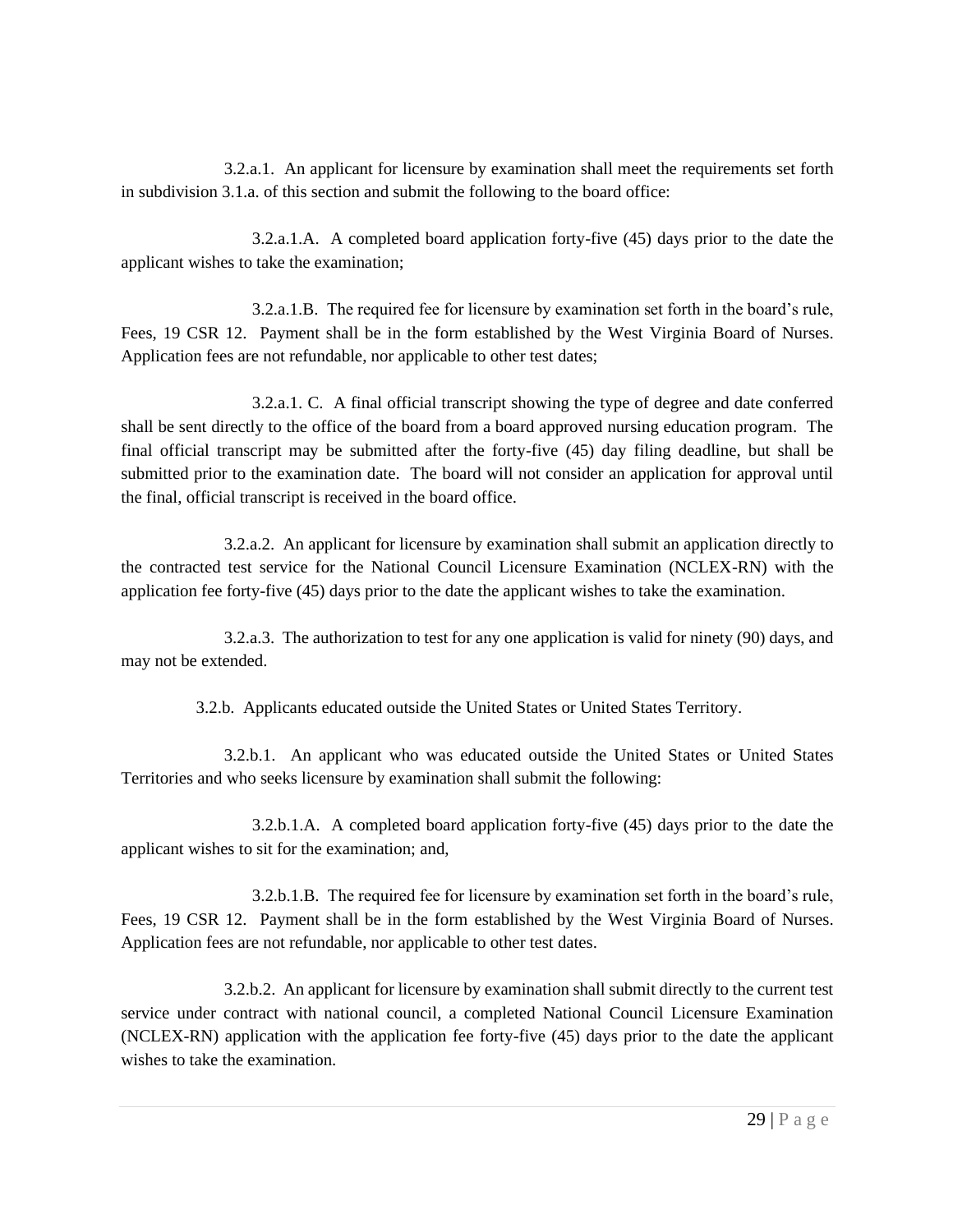3.2.b.3. The authorization to test for any one application is valid for ninety (90) days, and may not be extended.

3.2.c. Veteran applicants pursuant to W. Va. Code §30-24-1 et seq..

3.2.c.1. An applicant for licensure by examination who qualifies under W. Va. Code §30- 24-1 et. seq. (veterans) shall submit the following information to the board office:

3.2.c.1.A. A completed board application forty-five (45) days prior to the date the applicant wishes to take the examination;

3.2.c.1.B. The required fee for licensure by examination as set forth in the board's rule, Fees, 19 CSR 12. Payment shall be in the form established by the West Virginia Board of Nurses. Application fees are not refundable, nor applicable to other test dates;

3.2.c.1.C. An official copy of military form DD214 directly from the national personnel records center; and

3.2.c.1.D. Any additional information requested by the board including but not be limited to:

3.2.c.1.D.1. Copies of certificates of completion for military education including course and occupation credit recommendations; and,

3.2.c.1.D.2. Course outlines for military education documenting nursing science content in the training program.

3.2.c.2. An applicant for licensure by examination who qualifies under West Virginia Code §30-24-1 et. seq. shall submit directly to the current test service under contract with national council a completed National Council Licensure Examination (NCLEX-RN) application with the application fee forty-five (45) days prior to the date the applicant wishes to take the examination.

3.2.c.3. The authorization to test for any one application is valid for ninety (90) days, and may not be extended.

### **§19-3-4. Temporary Permit to Practice as a Registered Professional Nurse.**

4.1. A temporary permit issued to an applicant awaiting initial examination for licensure as a registered professional nurse is valid until three (3) days from the date the applicant's licensing examination results are mailed from the office of the board.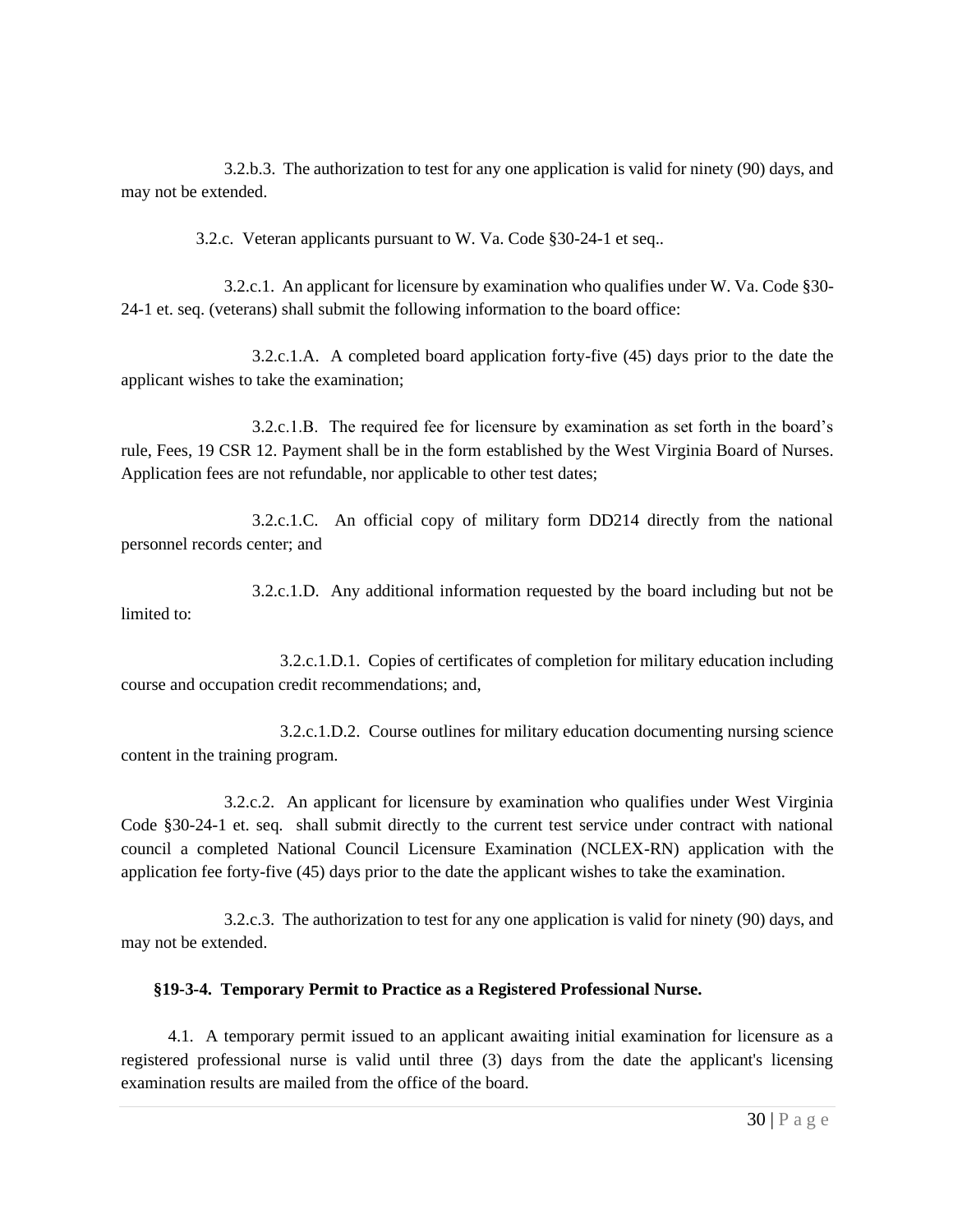4.2. The board may issue a temporary permit to an applicant for examination following graduation from a state approved nursing education program. The temporary permit expires ninety (90) days following graduation, or at the time licensure examination results are announced, whichever comes first. A temporary permit is not renewable.

4.3. The board shall not issue a temporary permit which permits the holder to practice registered professional nursing while awaiting initial examination for licensure and the reporting of the results of the examination until it has received and approved an application for licensure by examination.

4.4. The holder of a temporary permit is subject to all provisions of West Virginia Code § 30-7-1 et.seq. and all other relevant provisions of the West Virginia Code and rules promulgated by the board.

4.5. The holder of a temporary permit shall work under the direct supervision of a licensee, until the applicant has successfully passed the NCLEX-RN and a license is issued.

### **§19-3-5. Licensure Examination.**

5.1. The licensure examination is the national council licensure examination for registered nurses (NCLEX-RN) which is owned and controlled by the National Council of State Boards of Nursing, Inc.

5.2. The board shall determine the availability of the examination dates, times, and places of administration.

# **§19-3-6. Failure to Pass Licensure Examination.**

6.1. An applicant for licensure by examination who fails to attain a passing score on the examination shall, upon notification of examination results, immediately return any temporary permit to practice registered professional nursing to the office of the board.

6.2. In considering an application for licensure by examination, the number of times the applicant has taken the licensing examination shall include each time that the applicant has taken an examination for licensure as a registered professional nurse in any jurisdiction.

6.3. In the event an applicant fails the licensure examination two times, he or she may petition the board for permission to repeat the licensure examination. The board may deny approval for an applicant to repeat an examination after two failures if more than two years has lapsed since the applicant graduated from a nursing education program. In addition, the board may deny approval to repeat the examination after two failures if the applicant cannot show in the petition to repeat the examination more than two times that any further education has been taken by the applicant to correct deficiencies in his or her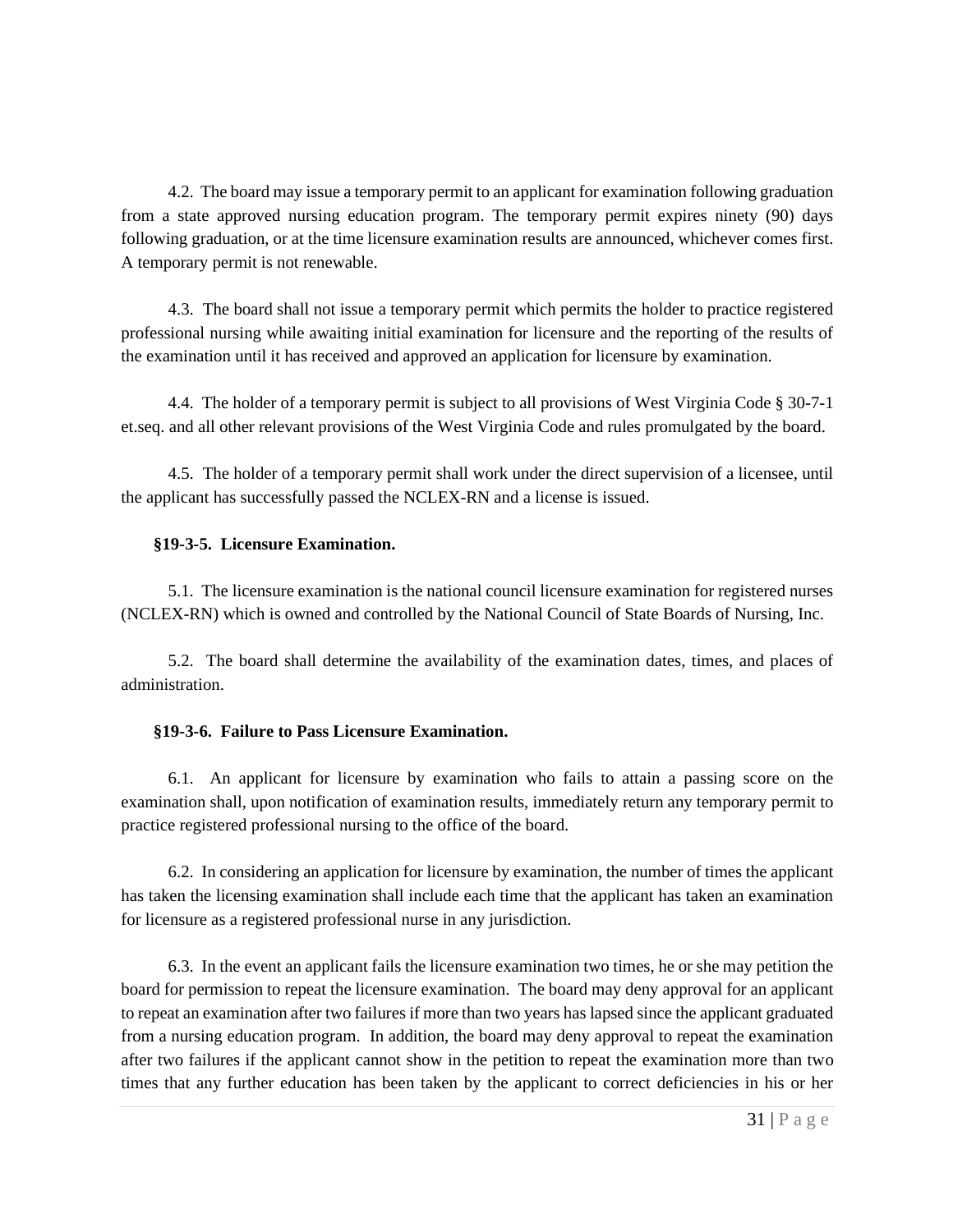nursing knowledge.

6.4. An examination applicant may not repeat the licensure examination more than four times per year, nor more often than every forty-five (45) days.

6.5. A repeat examination applicant shall complete the application for examination as specified in subsection 3.2. of this rule and be subject to other requirements as established by the board.

### **§19-3-7. Licensure by Endorsement.**

7.1. An applicant for permanent licensure by endorsement shall:

7.1.a. be currently licensed in another state and shall have passed the licensure examination that was used in the state of West Virginia at the time of his or her graduation from a professional nursing education program.

7.1.b. complete and submit to the board an accurately completed application for licensure by endorsement;

7.1.c. submit the non-refundable fee set forth in the board's rule, Fees, 19 CSR 12.

7.1.d. have submitted a verification of licensure from the state in which he or she was originally licensed and the state in which he or she is currently employed if it is different than the original state of licensure. If these boards participate in the licensure verification system maintained by the National Council of State Boards of Nursing, the applicant shall follow the process of verification to another state in accordance with the procedures set in place for that system.

7.1.e The applicant shall submit to a state and a national electronic criminal history records check for the purpose of determining whether the applicant has been charged with, indicted for, or convicted of a crime that may have bearing upon the applicant's fitness to hold a license.

7.1.e.1. The criminal history records checks shall be based on fingerprints submitted to the West Virginia State Police or its assigned agent for forwarding to the Federal Bureau of Investigation.

7.1.e.2. The applicant shall meet all requirements necessary to accomplish the state and national criminal history record check, including:

7.1.e.2.A. Submitting fingerprints for the purposes set forth in this subsection; and,

7.1.e.2.B. Authorizing the board, the West Virginia State Police and the Federal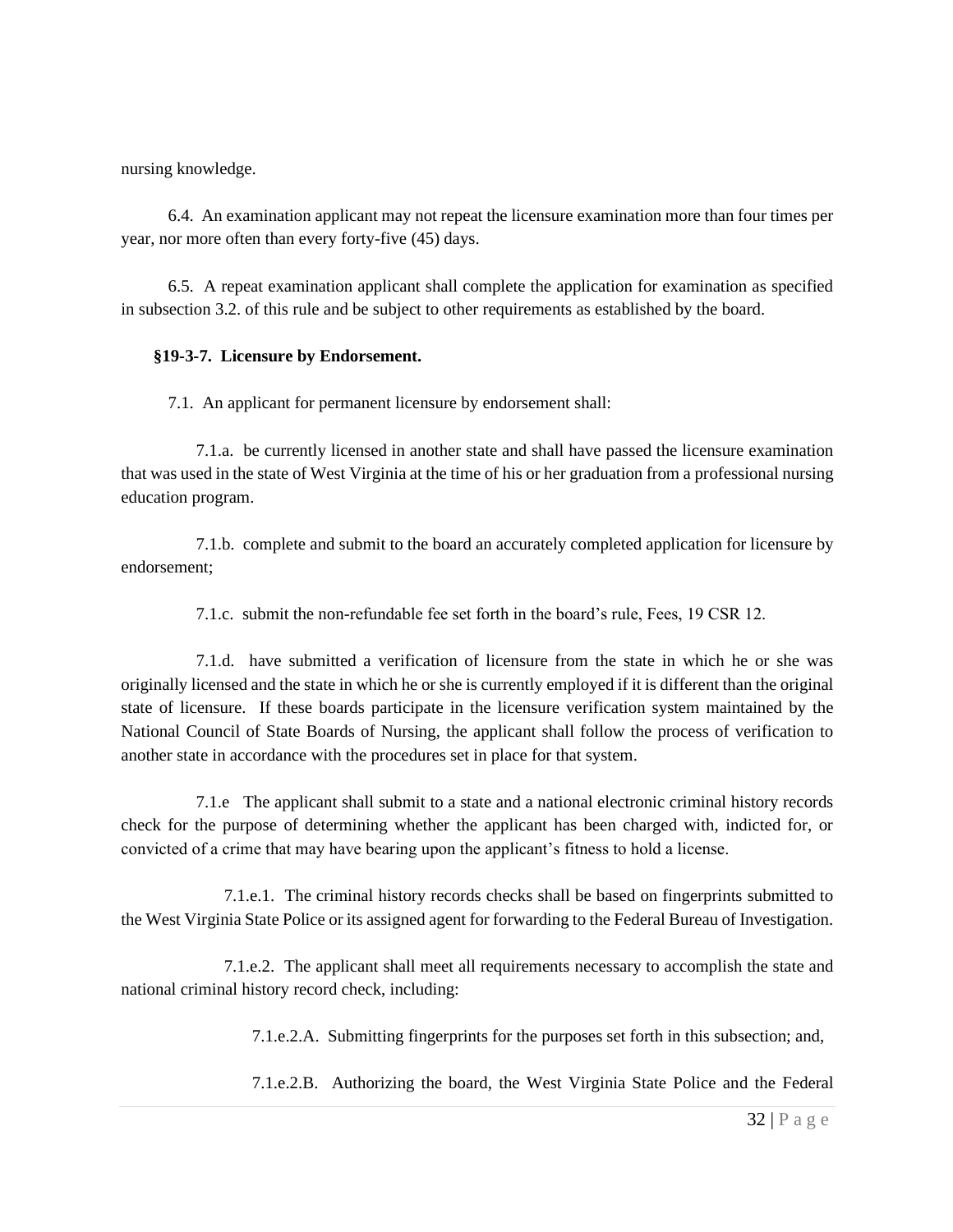Bureau of Investigation to use all records submitted and produced for the purpose of screening the applicant for a license.

7.1.e.2.C. Paying for actual costs of the fingerprinting and criminal history record check.

7.1.e.3. The criminal history records required by this paragraph must have been completed within the twelve (12) months immediately before the application is filed with the board.

7.1.e.4. The board may require the applicant to obtain an electronic criminal history records check from a similar agency in the state of the technician or applicant's residence, if outside of West Virginia.

7.1.e.5. Should criminal offenses be reported on an applicant's criminal history record check, the board will consider the nature, severity, and recency of offenses, as well as rehabilitation and other factors on a case by case basis for licensure. To be qualified for licensure, the results of the criminal history records checks must be verified by a source acceptable to the board other than the applicant.

7.1.e.6. The board may deny licensure or certification to any applicant who fails or refuses to submit the criminal history records checks required by this subsection.

7.1.e.7. The results of the state and national criminal history record check may not be released to or by a private entity except:

7.1.e.7.A. To the individual who is the subject of the criminal history record check;

7.1.e.7.B. With the written authorization of the individual who is the subject of the criminal history record check; or

7.1.e.7.C. Pursuant to a court order.

7.1.e.8. The criminal history record check and related records are not public records for the purposes of chapter twenty-nine-b of this code.

7.2. Temporary permit for endorsement applicant.

The holder of a temporary permit is subject to all provisions of W. Va. Code §30-7-1 et. seq. and all other relevant sections of the West Virginia Code and rules promulgated by the board.

7.2.a. A complete endorsement application shall be on file in the board office prior to the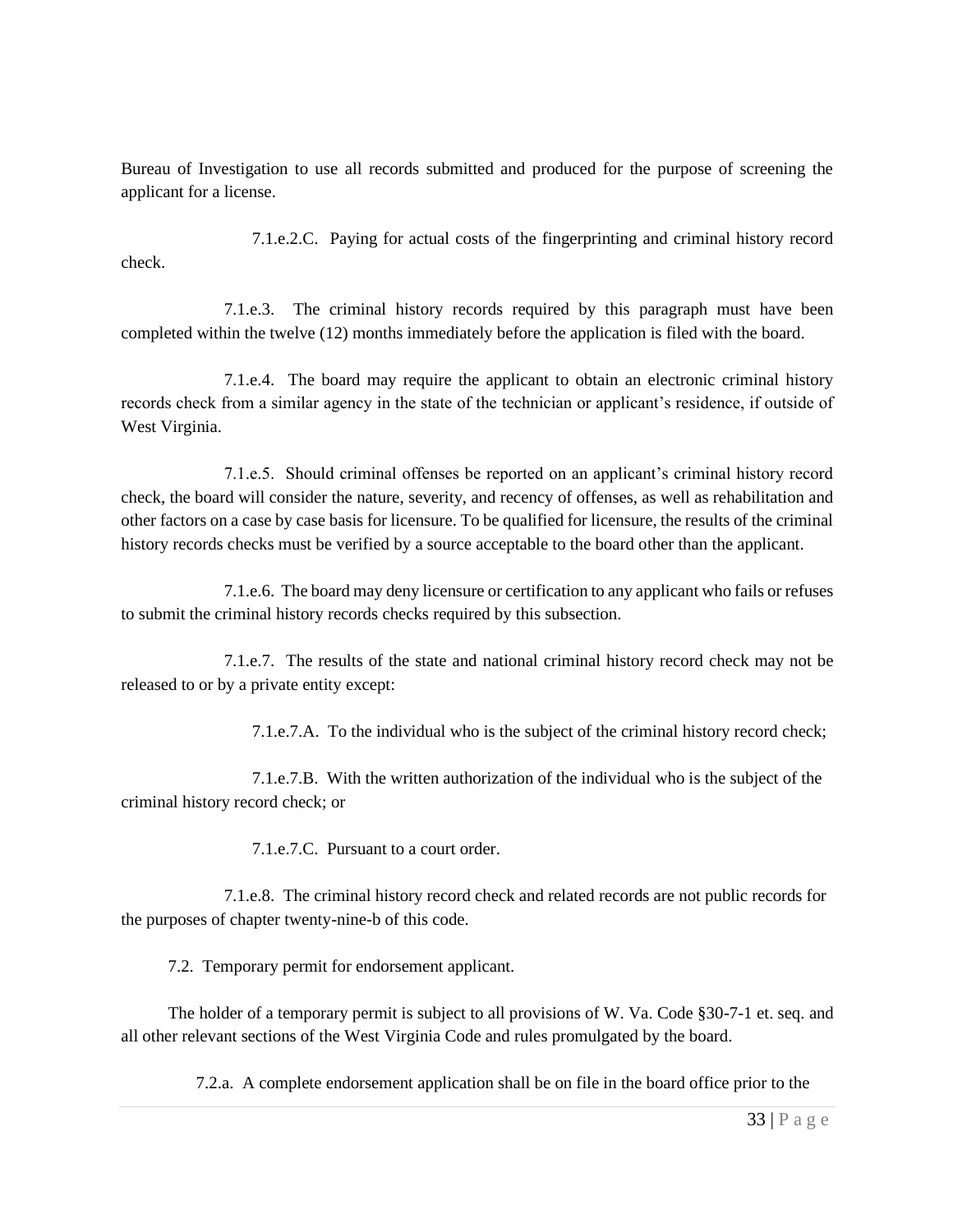issuance of a temporary permit including the endorsement application fee.

7.2.b. The board shall not issue a temporary permit until a complete board application for a temporary permit for an endorsement applicant is on file in the board office including the form and the fee set forth in the board's rule, Fees, 19 CSR 12.

7.2.c. The temporary permit expires ninety (90) days from the date of issuance and the expiration date shall be printed on the temporary permit.

7.2.d. The holder of the temporary permit shall immediately return the temporary permit upon request of the board. A temporary permit holder who fails to complete the endorsement application for full licensure is not entitled to an extension of the temporary permit. An applicant must provide a satisfactory explanation to the board prior to any subsequent request for endorsement by the applicant if the ninety (90) day period expires prior to the completion of the required procedure for licensure by endorsement by an applicant licensed as a registered professional nurse in another state, territory, or foreign country. The applicant shall repeat the process for endorsement in its entirety if the explanation is considered acceptable by the board.

7.2.e. A temporary permit is not renewable, and the board shall not extend the initial ninety (90) days.

7.2.f. The holder of any temporary permit to practice registered professional nursing shall furnish the board with his or her address and telephone number, and the name, address, and telephone number of his or her employer at all times while the permit is effective.

7.2.g. The board shall not issue a temporary permit if it determines upon satisfactory proof that the applicant has in any way falsified his or her qualifications for the temporary permit.

7.2.h. The board shall not issue the temporary permit if it is presented with satisfactory proof that the applicant has any action pending against his or her license to practice registered professional nursing in another state, territory, or foreign country, or if the license is encumbered in any way.

7.2.i. A temporary permit becomes void during the ninety (90) days if the board determines, upon satisfactory proof, that it will deny the applicant full licensure for any of the causes set forth in West Virginia Code §30-7-6. The board may also revoke the temporary permit at any time if the board has sufficient information indicating the temporary permit was issued in error or if the board receives information establishing probable cause that the applicant violated the board's laws or rules while practicing under the temporary permit.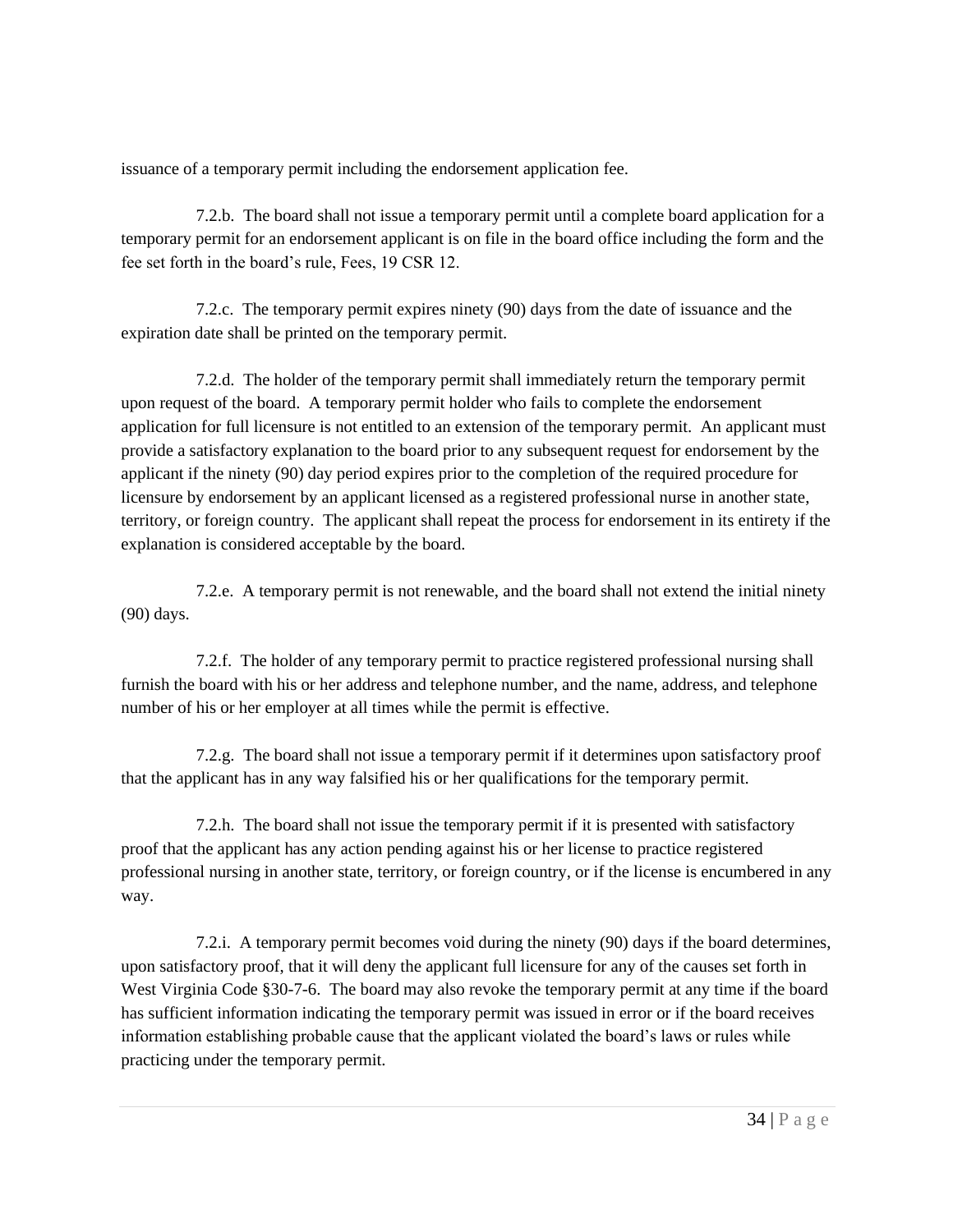#### **§19-3-8. Change of Name and/or Address.**

8.1. If a licensee legally changes his or her name through marriage, divorce court order or other means, he or she shall send this information to the office of the board. The information shall include both the full prior name and the new name, in a properly executed affidavit or a certified copy of the marriage certificate or divorce decree. The licensee shall submit these documents along with the fee set forth in the board's rule, Fees, 19 CSR 12.

8.2. A licensee shall notify the board of any change in residence or mailing address within thirty (30) days of the change. This notification shall be submitted in writing to the board office by facsimile, electronic communication or postal service.

#### **§19-3-9. Renewal of License.**

9.1. Each license issued by the board expires on October 31 of each year. In order to continue practicing a licensee shall renew his or her license annually. The deadline for receipt of the renewal application and fee is thirty days after receipt of the renewal application. A license for which a renewal application is received after October 31 is lapsed. The board shall consider the application for renewal of the license of each licensee upon receipt of:

9.1.a. an accurately completed application for renewal of the license;

9.1b. submission of additional documents as determined by the board;

9.1.c. verification that he or she meets the continuing competence requirements specified in the board's rule, Continuing Education, 19CSR11;

9.1.d. all additional requirements set forth by the board; and,

9.1.e. the fee for renewal set forth in the board's rule, Fees, 19 CSR 12.

9.2. Request for inactive status.

A licensee who is not practicing, and who has no disciplinary action pending against his or her license, may request his or her name be entered on the inactive list by the executive secretary of the board by completing the renewal application furnished by the board and indicating his or her desire to be placed on inactive status. The board shall then designate the licensee's records "inactive". No fee is required for inactive status and no license is issued. The board may provide the inactive licensee, upon application, payment of the current fee, and completion of required continuing education, an active license to practice registered professional nursing in West Virginia. The board may inquire into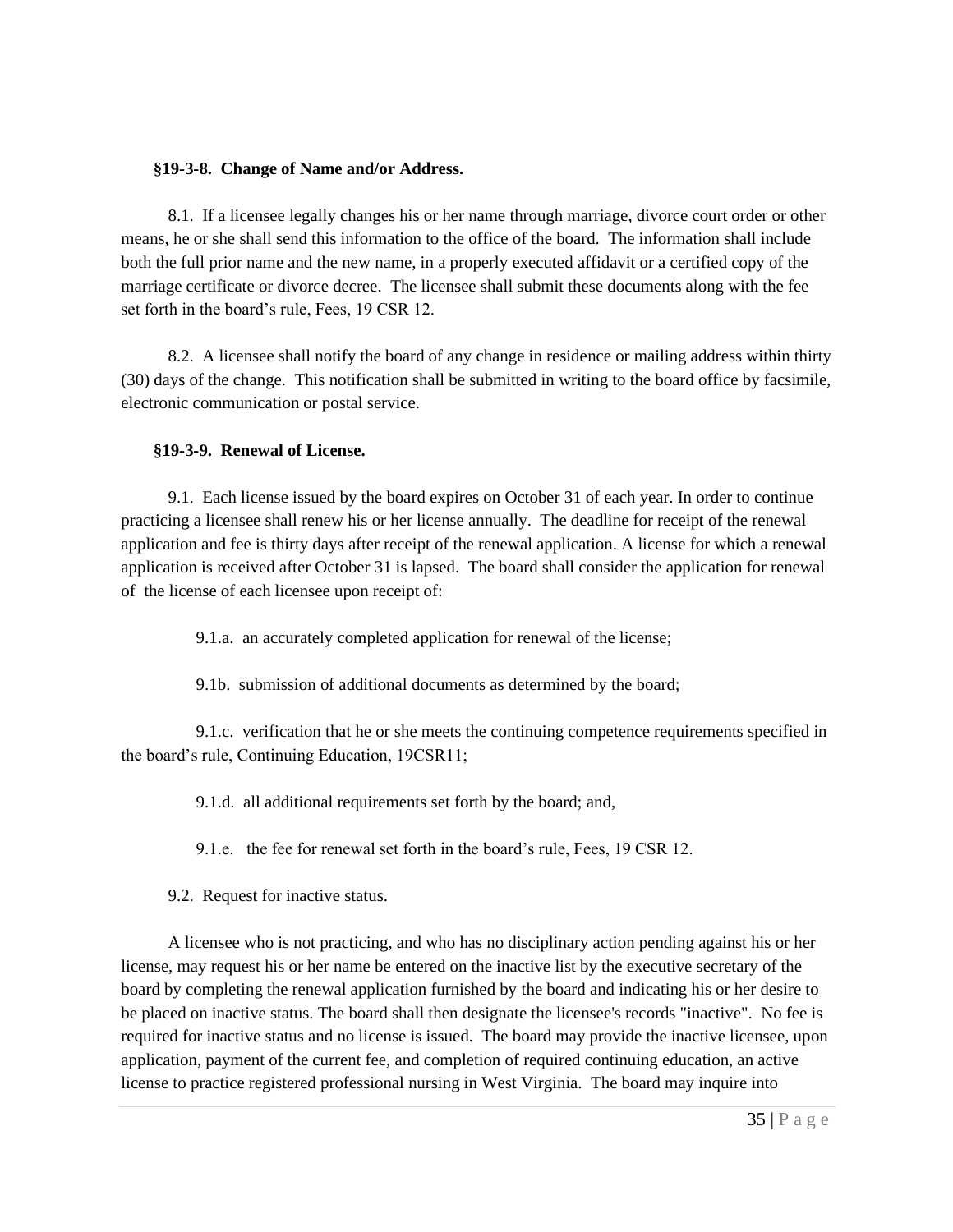activities and events during the term of the inactive license period.

9.3. Request for permanently retired status.

A licensee who has permanently retired from the practice of nursing in all states may upon request be designated as a "Retired Registered Professional Nurse" and shall receive an identification card with that designation. The recipient of the designation may not practice as a registered professional nurse in any state and may not in any way indicate to any persons that he or she is licensed to practice as a registered professional nurse. If the individual identified as the "Retired Registered Professional Nurse" does practice in any form, voluntarily or for pay, as a registered professional nurse, he or she is guilty of practicing nursing without a license and shall be subject to the appropriate penalties contained in law and rule. If at any time the individual designated as the "Retired Registered Professional Nurse" desires to return to the practice of nursing, he or she shall submit the reinstatement application along with the current fee and shall meet all reinstatement requirements.

#### **§19-3-10. Reinstatement of Lapsed License.**

10.1. Non-renewal of license. If a licensee fails to renew his or her license before the current license expires, the license shall lapse.

10.2. The fee to reinstate a lapsed license is set forth in the board's rule, Fees, 19 CSR 12.

10.3. Any person practicing registered professional nursing during the time his or her license has lapsed is considered an illegal practitioner and is subject to the penalties provided for violation of W.Va. Code §30-7-1 et seq.

### **§19-3-11. Verification of Licensure to Another State Board of Nursing.**

11.1. The board shall provide a verification of West Virginia licensure upon submission of a written request by the licensee for the verification and payment of a fee set forth in the board's rule, §19 CSR 12, Fees. Should the board participate in the licensure verification system as maintained by the National Council of State Boards of Nursing, the licensee shall follow the process of endorsement to another state in accordance with the procedures set in place for that system. If the licensee is a graduate of a school which has closed and his or her records are on file in the board office, the board shall provide a copy of school records upon written request and payment of the fees set forth in the board's rule, Fees, 19 CSR 12.

# **§19-3-12. Loss of Certificate of Registration or Current Licensure Card.**

12.1. To replace a lost or destroyed certificate of registration the licensee shall send an affidavit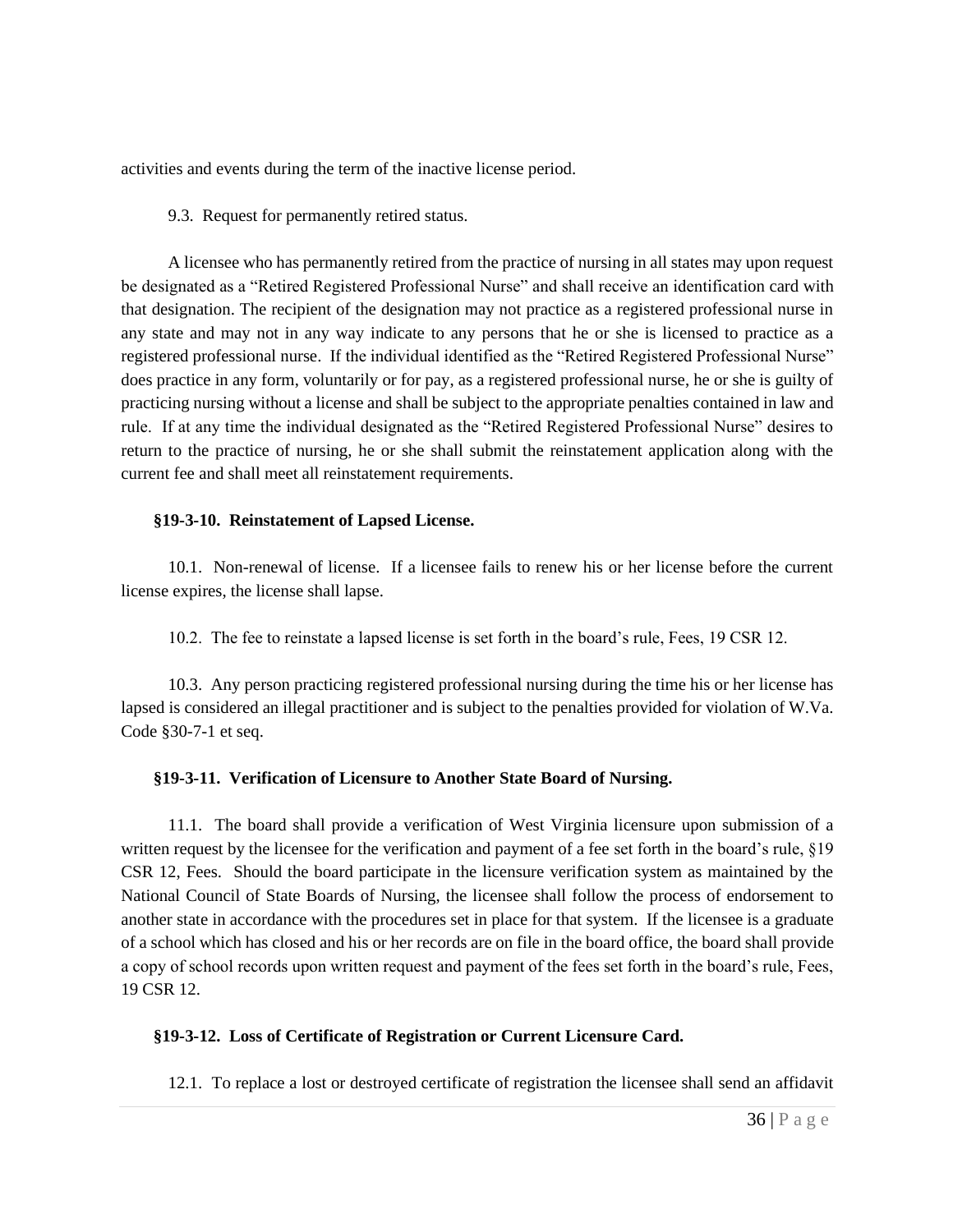certifying the loss or destruction of the certificate of registration and the fee set forth in the board's rule, Fees, 19 CSR 12.

12.2. To replace a lost or destroyed current licensure card, the licensee shall send an affidavit certifying the loss and the fee set forth in the board's rule, Fees, 19 CSR 12.

12.3. The board may publish notice of the issuance of a duplicate certificate of registration or current licensure card at the board's discretion.

## **§19-3-13. Penalty for Presentation of Non-negotiable Check.**

13.1. The board shall assess the fee set forth in the board's rule, Fees, 19 CSR 12 to any individual who presents a check payable to the board that is later returned by the bank as non-negotiable. The presenter of the non-negotiable check shall redeem the non-negotiable check within fourteen (14) days of notification by certified mail. This fee is in addition to any reinstatement or other fee which may additionally become due because the applicant or licensee submits an application or registration form after a board deadline. The applicant, licensee, or other person who presents a non-negotiable check shall redeem it with cash, a money order, or a cashier's check.

13.2. The board shall designate the license or temporary permit of a registered professional nurse as invalid if fees are not paid within 14 days for a non-negotiable check submitted with an application for renewal or reinstatement or any other application form.

### **§19-3-14. Professional Misconduct**

14.1. Conduct, including, but not limited to the following, if proven by a preponderance of evidence, constitutes professional misconduct subject to disciplinary action pursuant to W. Va. Code §  $30-7-11(a)(6)$ . The applicant or licensee:

14.1.a. failed to adhere to common and current standards for professional nursing practice, including but not limited to standards established by a national professional nursing organization, nursing research, nursing education, or the board;

14.1.b. failed to adhere to established standards in the practice setting to safeguard patient care;

14.1.c. knowingly committed an act which could adversely affect the physical or psychological welfare of a patient;

14.1.d. abandoned patients by terminating responsibility for nursing care, intervention, or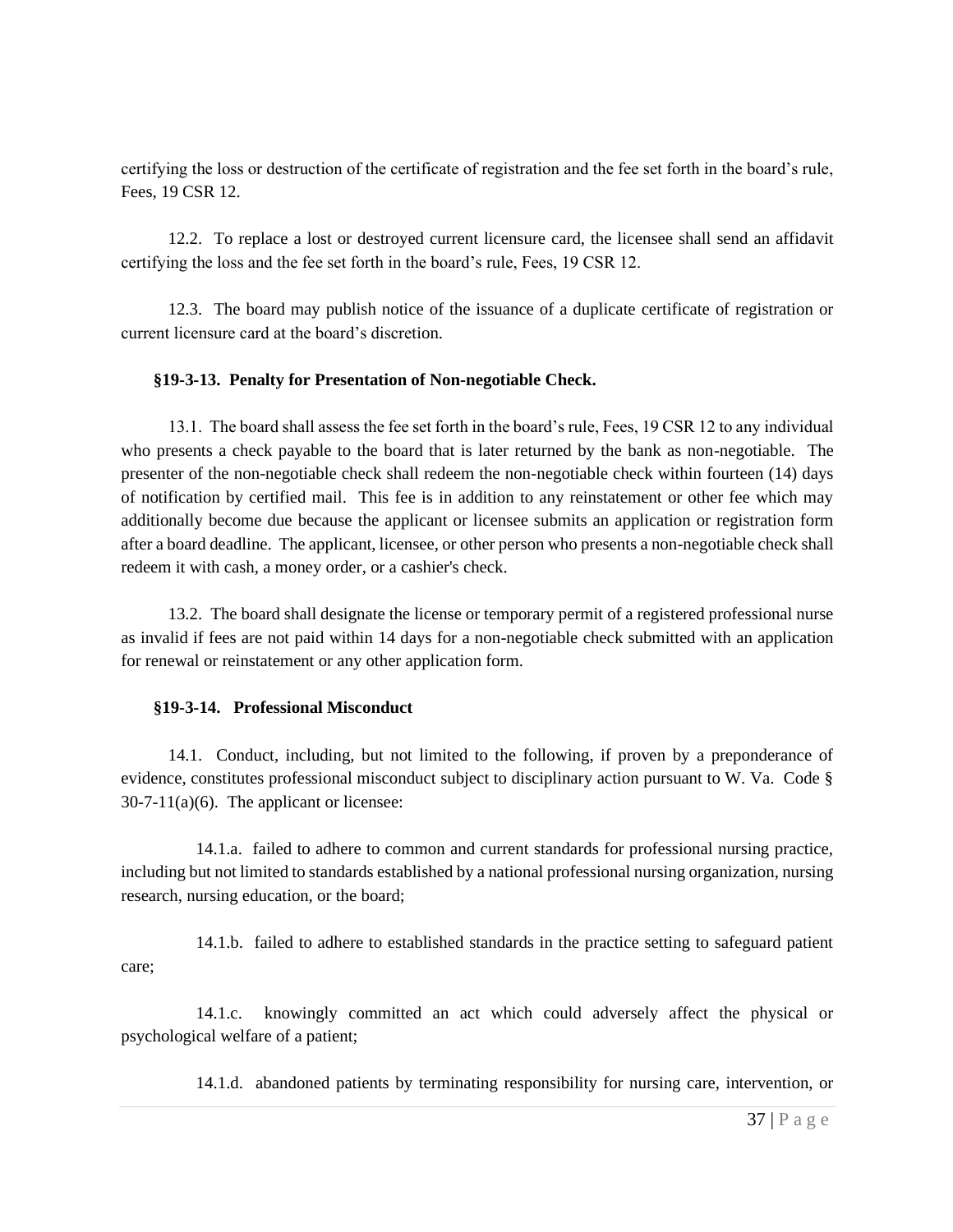observation without properly notifying appropriate personnel and ensuring the safety of patients;

14.1.e. practiced or offered to practice beyond the scope permitted by law or accepted and performed professional responsibilities that the licensee knows or has reason to know that he or she is not licensed, qualified, or competent to perform;

14.1.f. impersonated another licensed practitioner;

14.1.g. permitted another person to use the licensee's license for any purpose;

14.1.h. permitted, aided, or abetted an unlicensed, uncertified, or unregistered person to perform activities requiring a license, certificate, or registration;

14.1.i. delegated professional responsibilities to a person when the licensee delegating the responsibilities knows or has reason to know that person is not qualified by training, experience or licensure to perform them;

14.1.j. practiced registered professional nursing while his or her license is suspended, lapsed, or inactive;

14.1.k. failed to comply with terms and conditions as may be imposed by the board based upon previous disciplinary action of the board;

14.1.l. practiced professional nursing while the ability to safely and effectively practice is compromised by alcohol or drugs;

14.1.m. is addicted to a controlled substance;

14.1.n. is a chronic or persistent alcoholic;

14.1.o. engaged in dishonorable, unethical or unprofessional conduct of a character likely to deceive, defraud or harm the public or any member of the public; thus, not exercising good professional character;

14.1.p. practiced professional nursing while the ability to safely and effectively practice was compromised by physical or mental disability;

14.1.q. refused or failed to report for a physical or mental examination, including but not limited to laboratory or other tests, requested by the board;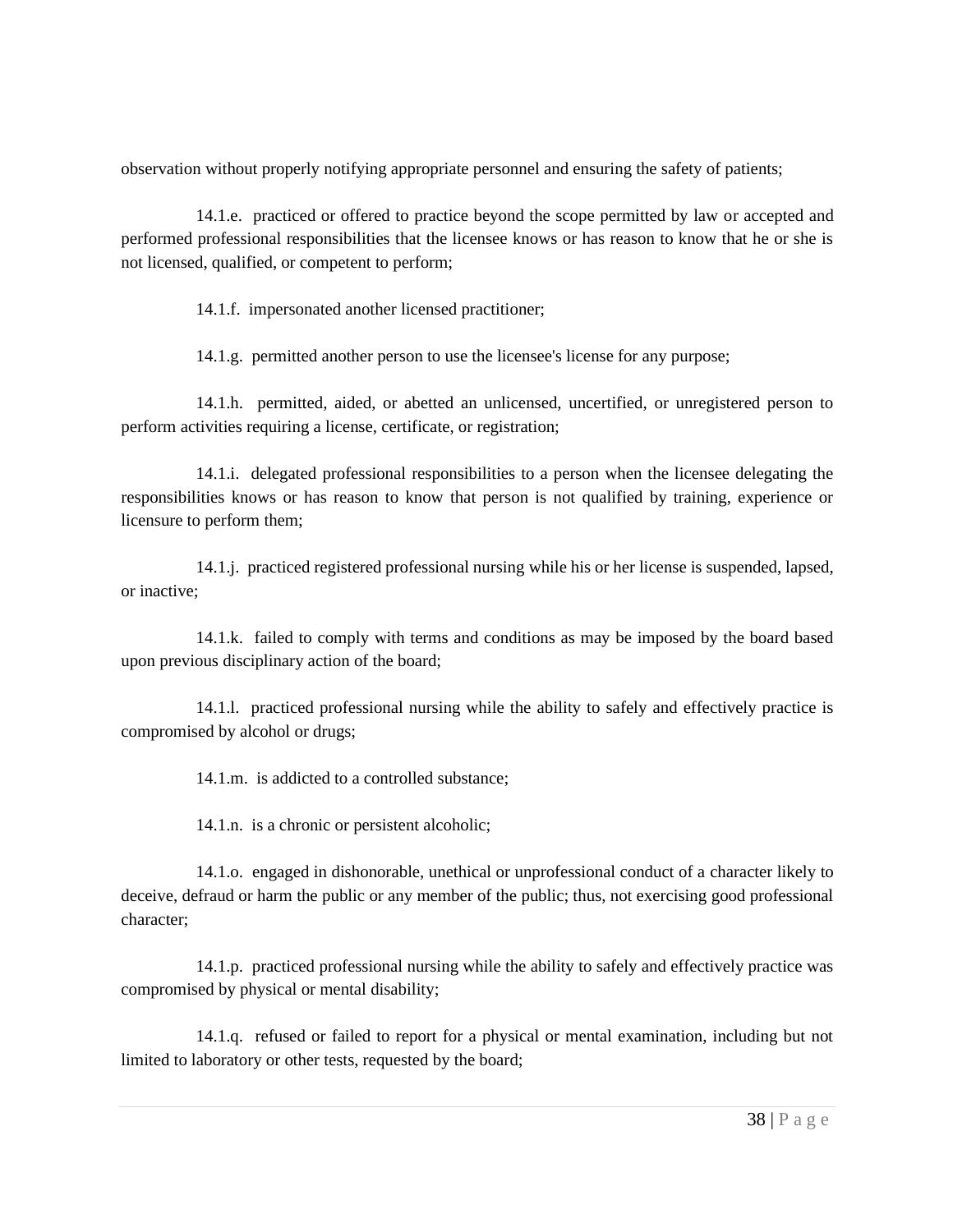14.1.r. provided false or incorrect information to an employer or potential employer regarding the status of a license, or failed to inform an employer or potential employer of a change in the status of a license;

14.1.s. knowingly falsified an application for employment;

14.1.t. knowingly provided false information regarding completion of educational programs;

14.1.u. falsified patient records, intentionally charted incorrectly;

14.1.v. improperly, incompletely, or illegibly documented the delivery of nursing care, including but not limited to treatment or medication;

14.1.w. knowingly made or filed a false report;

14.1.x. knowingly or negligently failed to file a report or record required by state or federal law;

14.1.y. willfully impeded or obstructed the filing of a report or record required by state or federal law;

14.1.z. induced another person to file a false report or obstructed the filing of a report required by state or federal law;

14.1.aa. failed to report to the board within thirty (30) days, knowledge of a violation by a registered professional nurse of W. Va. Code §§ 30-7-1 et seq., 30-15-1 et seq., this rule, any other applicable state law or rule or any applicable federal law or regulation;

14.1.bb. failed to report through proper channels a violation of any applicable state law or rule, any applicable federal law or regulation or the incompetent, unethical, illegal, or impaired practice of another person who provided health care

14.1.cc. impeded or obstructed an investigation by the board by failing to comply or respond to requests for action or information, whether the failure was known or negligent;

14.1.dd. violated any provision of W. Va. Code §30-7-1 et seq., or rules governing the practice of registered professional nursing, or a rule or order of the board, or failed to comply with a subpoena or subpoena duces tecum issued by the board;

14.1.ee. failed to register or notify the board of any changes of name or mailing address;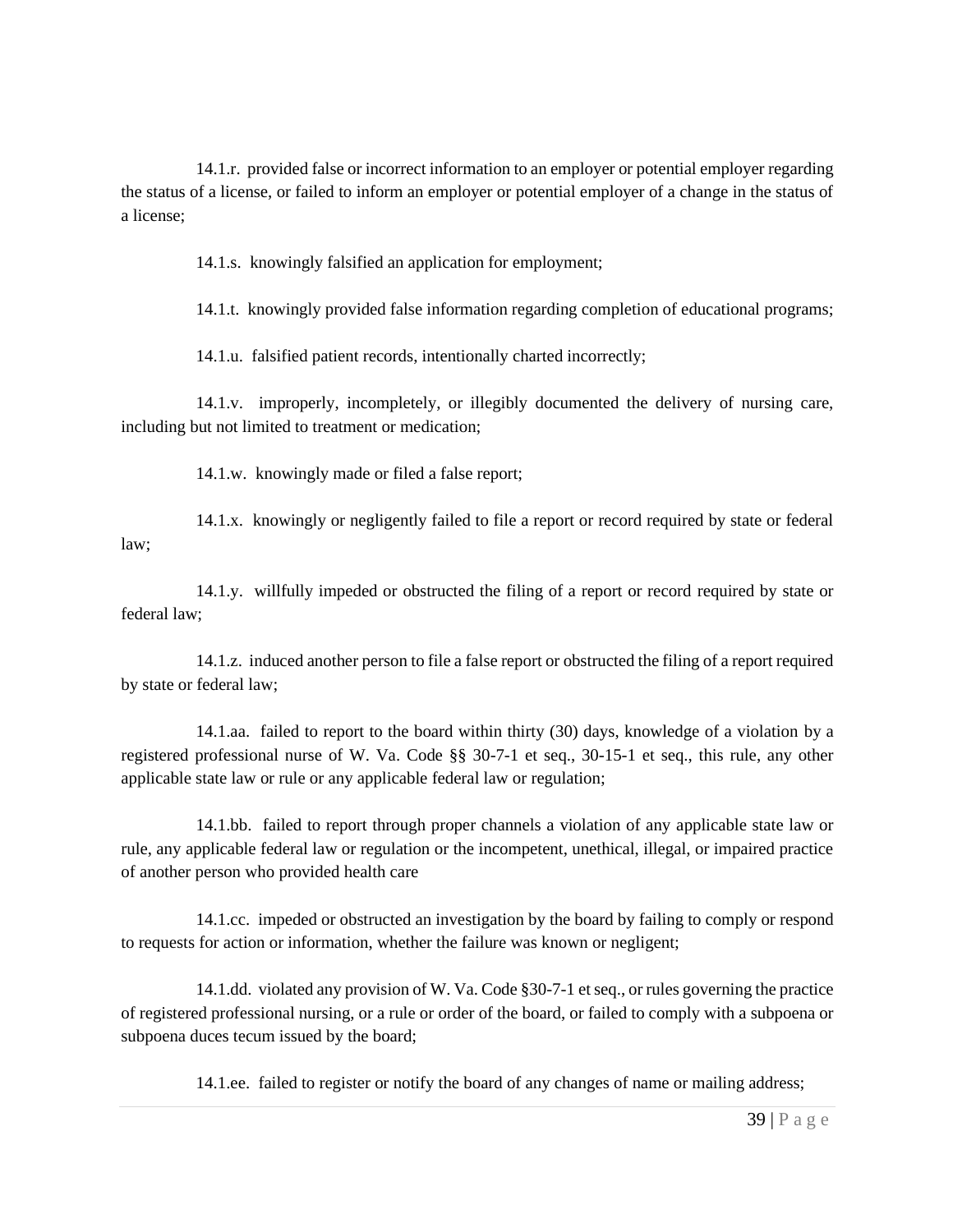14.1.ff. failed to accept certified mail from the board, when mailed to the licensee's last address on record in the board's office;

14.1.gg. failed to disclose to the board a criminal conviction in any jurisdiction;

14.1.hh. was convicted of a misdemeanor with substantial relationship to the practice of registered professional nursing, in a court of competent jurisdiction.

14.1.ii. failed to disclose information when required by the board concerning treatment or counseling for substance abuse, or participation in any professional peer assistance program;

14.1.jj. provided false information on any application, or any other document submitted to the board for the purpose of licensure, advance practice recognition, or prescriptive authority;

14.1.kk. misappropriated medications, supplies, or personal items of a patient or employer;

14.1.ll. self-administered or otherwise took into his or her body any prescription drug in any way not in accordance with a legal, valid prescription or used any illicit drug;

14.1.mm. prescribed, dispensed, administered, mixed or otherwise prepared a prescription drug, including any controlled substance under state or federal law, not in accordance with accepted nursing practice standards or not in accordance with the board's rule Limited Prescriptive Authority For Nurses in Advanced Practice, §19 CSR 8;

14.1.nn. physically or verbally abused, or failed to provide adequate protection or safety for an incapacitated individual in the context of a nurse-patient/client relationship;

14.1.oo. used the nurse-patient/client relationship to exploit a patient or client;

14.1.pp. engaged a patient or client in sexual activity or became romantically involved with a patient or client while still responsible for the care of that patient or client;

14.1.qq. failed to maintain appropriate professional boundaries in the nurse-patient/client relationship;

14.1.rr. failed to report that his or her license to practice registered professional nursing in any other state, territory, jurisdiction or foreign nation was revoked, suspended, restricted or limited, or otherwise acted against, that he or she was subjected to any other disciplinary action by the licensing authority, or that he or she was denied licensure in any other state, territory, jurisdiction, or foreign nation;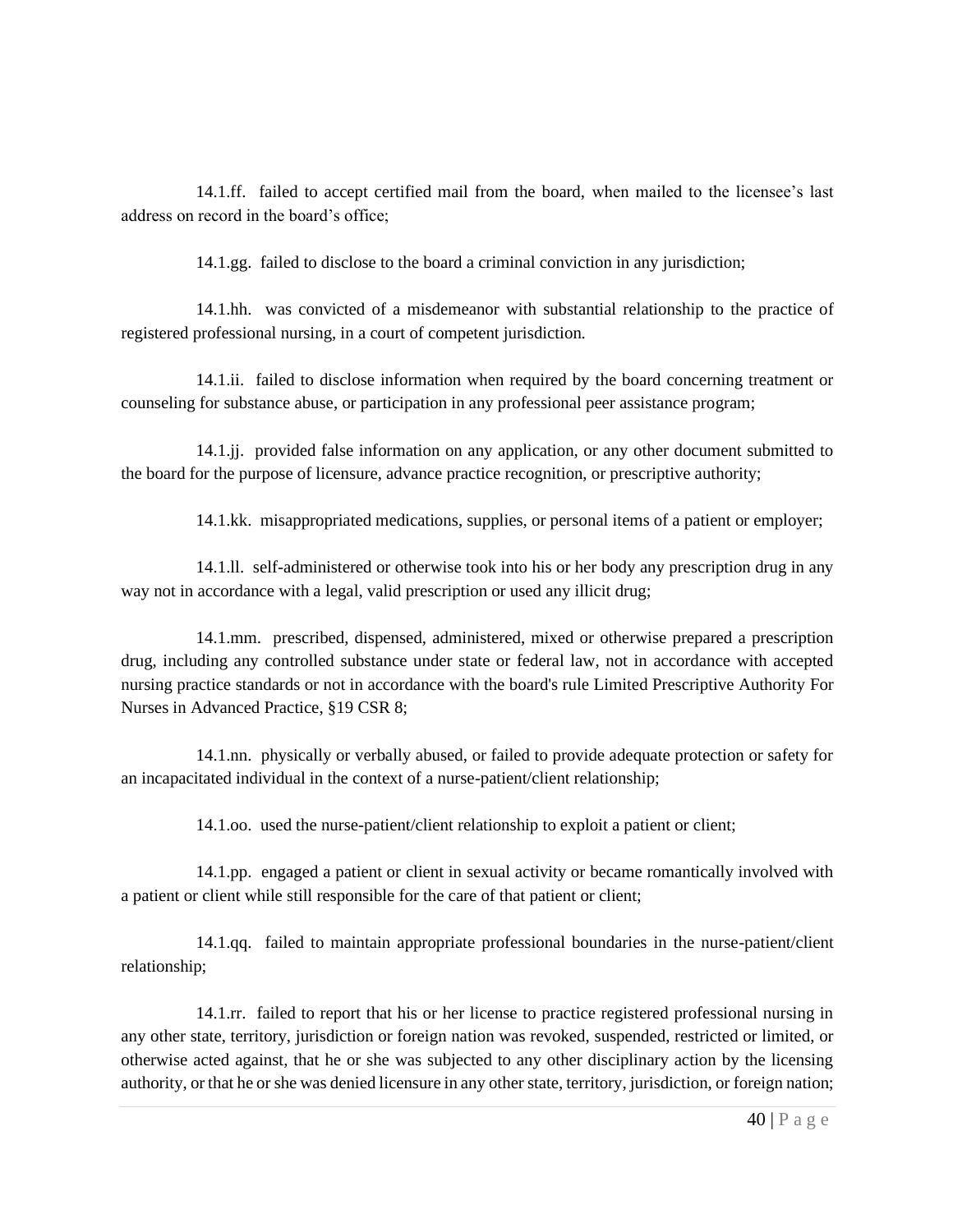# 14.1.ss. violated the confidentiality of information or knowledge concerning a patient;

14.1.tt. practiced registered professional nursing by way of telecommunications or otherwise, in any other state, territory, jurisdiction, or foreign nation, without a license to do so and not in accordance with the law of that state, territory jurisdiction, or foreign nation; or

14.1.uu. was found guilty for improper professional practice or professional misconduct by a duly authorized professional disciplinary agency or licensing or certifying body or board in this or another state or territory, where the conduct upon which the finding was based would, if committed in this state, constitute professional misconduct under the laws of this state, may serve as a basis for disciplinary action by this board.

14.2. Upon a finding of probable cause that a basis for disciplinary action exists, the board may require a licensee or a person applying for licensure to practice as a registered professional nurse in this state to submit to a physical or psychological examination by a practitioner approved by the board. Any individual who applies for or accepts the privilege of practicing as a registered professional nurse in this state is considered to have given consent to submit to all such examinations when requested to do so in writing by the board and to have waived all objections to the admissibility of the testimony or examination report of any examining practitioner on the ground that the testimony or report is a privileged communication. If an applicant or licensee fails or refuses to submit to any examination under circumstances which the board finds are not beyond his or her control, that failure is prima facie evidence of his or her inability to practice as a registered professional nurse competently and in accordance with accepted standards for professional practice. A licensee or person applying for licensure as a registered professional nurse who is adversely affected by this provision may request a hearing within thirty days of any action taken by the board.

14.3. Based on the nature of the complaint filed against the licensee, technician, or of the information received about an applicant, the board may require the technician or applicant to request and submit to the board the results of a state and a national electronic criminal history records check by the State Police.

14.3.a. The licensee, technician, or applicant under investigation shall furnish to the State Police a full set of fingerprints and any additional information required to complete the criminal history records check.

14.3.b. The licensee, technician, or applicant under investigation is responsible for any fees required by the Sate Police in order to complete the criminal history records check.

14.3.c. The board may require the licensee, technician, or applicant to obtain an electronic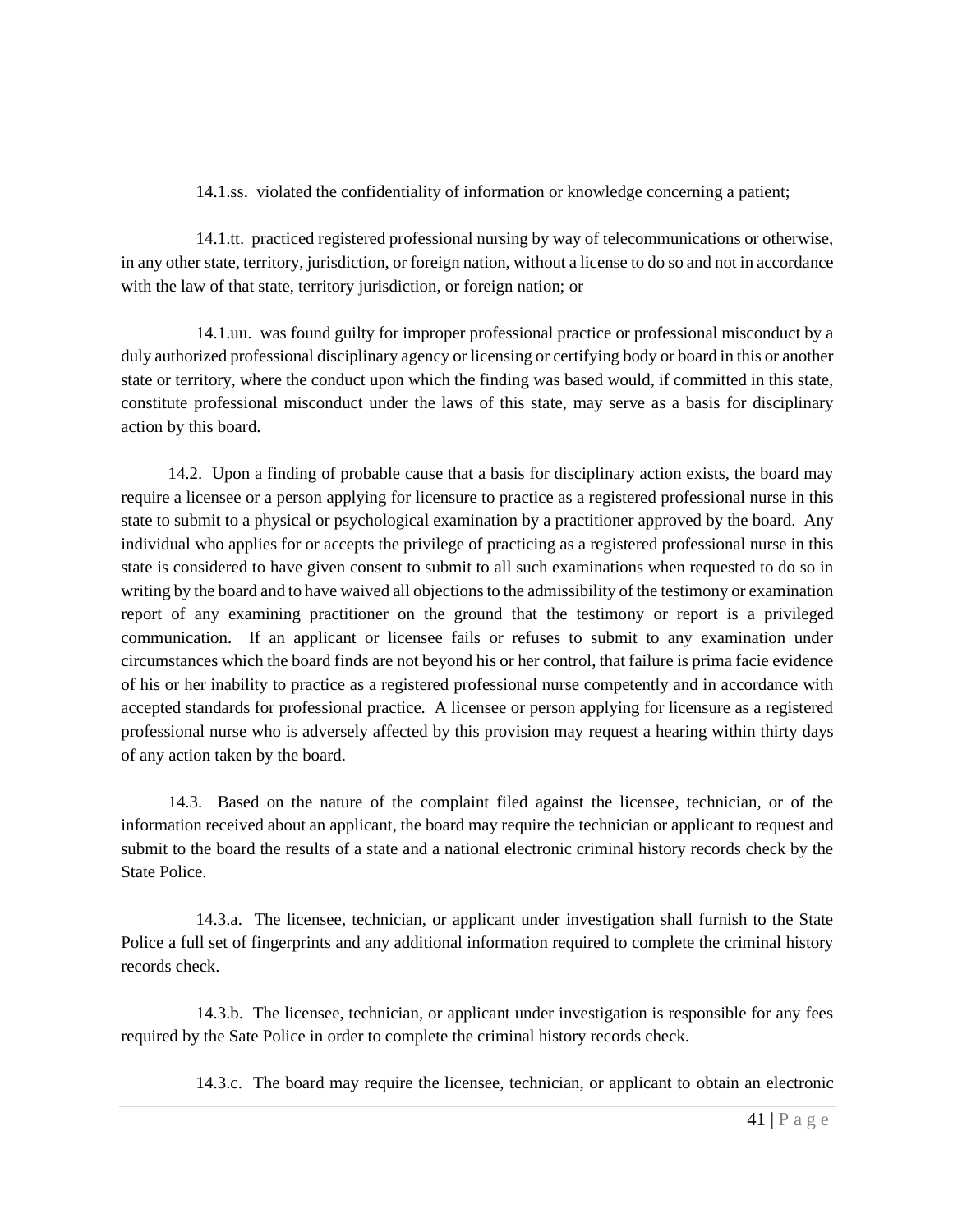criminal history records from a similar agency in the state of the technician or applicant's residence, if outside of West Virginia.

14.3.d. Instead of requiring the licensee, technician, or applicant under investigation to apply directly to the State Police for the criminal history records checks, the board may contract with a private vendor to provide the services required in this subsection.

14.3.e. The board may deny licensure or certification or take disciplinary action against any licensee, technician, or applicant who fails or refuses to submit the criminal history records checks required by this subsection.;

14.4. If the board finds that public health, safety and welfare requires emergency action and incorporates a finding to that effect into its order, the board shall order summary suspension of a license pending proceedings for revocation of the license or other action. The board shall promptly institute and determine further disciplinary action. A licensee whose license has been summarily suspended is entitled to a hearing not less than twenty (20) days after the license was summarily suspended. The licensee may waive his or her right to a hearing on the summary suspension within the twenty (20) day period.

# **§19-3-15. Impaired Nurse Treatment Program**

15.1. The board may permit a licensee or applicant for licensure who has been found guilty of prohibited conduct, to participate in a structured treatment program and meet other terms and conditions for continued licensure, in lieu of disciplinary action.

15.1.a. The board may appoint a designee to monitor participation in a approved treatment program;

15.1.b. The board may excuse an applicant or licensee that remains in compliance with the terms of an approved treatment program, to the satisfaction of the board's designee, from appearing before the board or hearing examiner to respond further to charges of misconduct;

15.1.c. An applicant or licensee that fails to comply with the terms of an approved treatment program, to the satisfaction of the board's designee, may be subject to further disciplinary action to the fullest extent of the board's authority;

15.2. The board may establish or approve impaired nurse treatment programs.

# **§19-3-16. Expungement of Records**.

The Disciplinary Review Committee shall expunge all complaints that it dismisses, upon request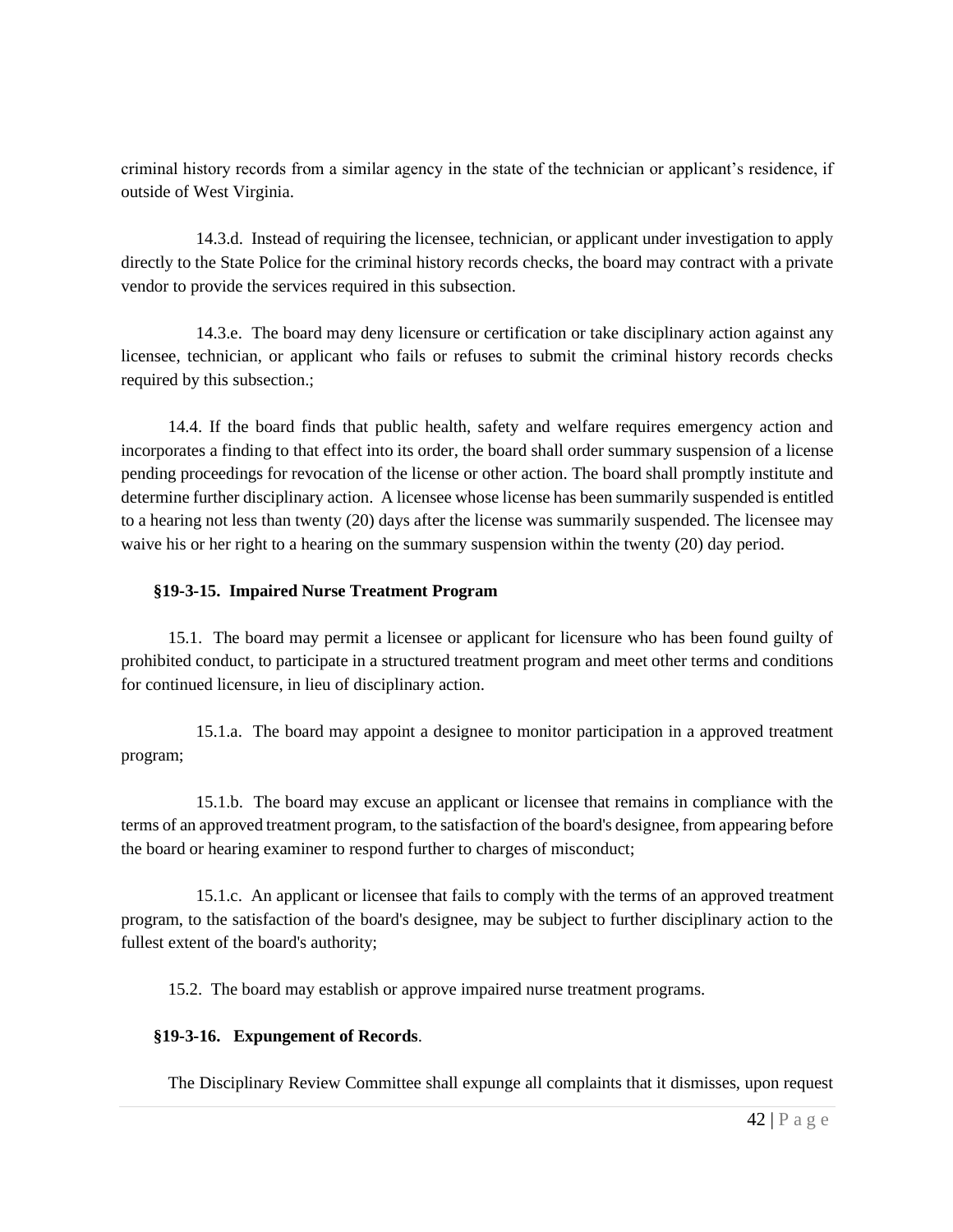by the licensee, from the licensee's file after three (3) years, if no other complaint is received against the same licensee within the three (3) year period.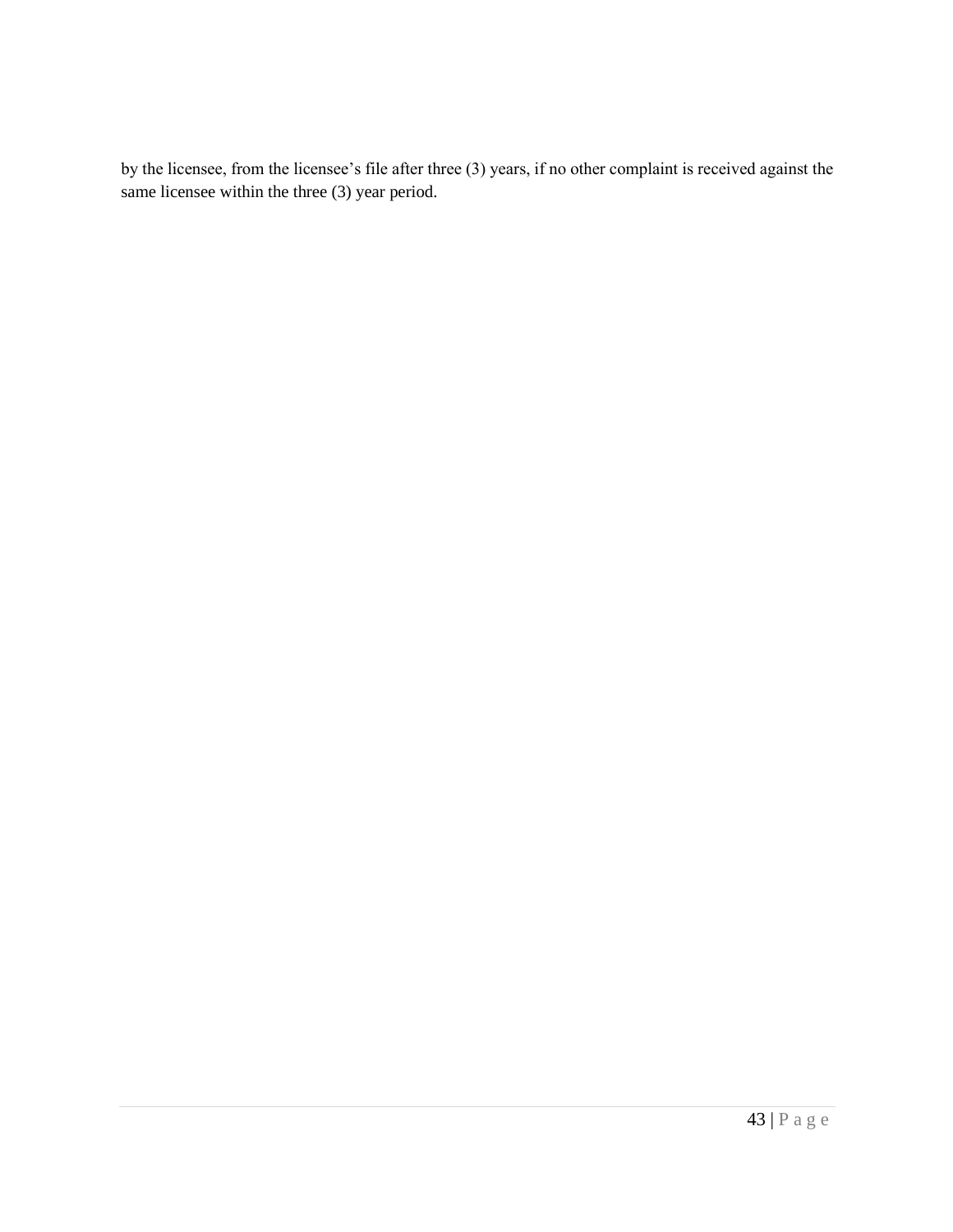#### APPENDIX C

# **TITLE 19 LEGISLATIVE RULE BOARD OF EXAMINERS FOR REGISTERED PROFESSIONAL NURSES**

# **SERIES 10 SCOPE OF PROFESSIONAL NURSING PRACTICE**

#### **19-10-1. General.**

1.1. Scope. -- This rule establishes standards of safe practice for the registered professional nurse, and serves as a guide for the board in evaluating nursing care to determine if it is safe and effective.

- 1.2. Authority. -- W. Va. Code § 30-7-4
- 1.3. Filing Date. -- April 10, 2019.
- 1.4. Effective Date. April 10, 2019.

1.5. Sunset Date. B This rule will terminate and have no further force or effect upon April 10, 2029.

### **19-10-2. Standards Related to the Registered Professional Nurse's Scope of Practice.**

2.1. Standards related to Professional Accountability:

2.1.1. Practices within the legal boundaries for nursing through the scope of practice in W. Va. Code ' 30-7-1 et seq. and rules governing nursing.

2.1.2. Demonstrates honesty and integrity in nursing practice.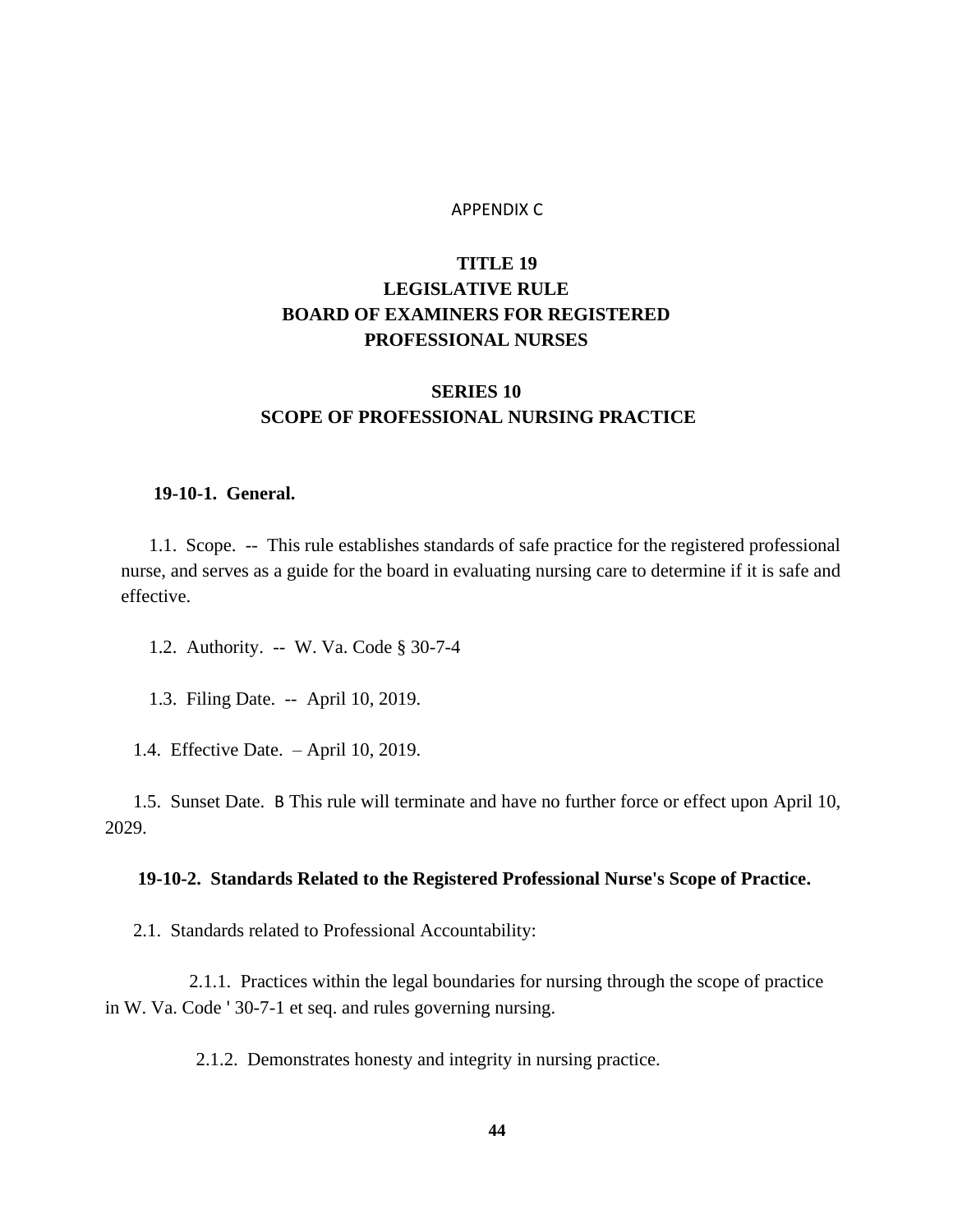2.1.3. Bases nursing decision on nursing knowledge and skills, the needs of patients and registered professional nursing standards.

2.1.4. Accepts responsibility for judgements, individual nursing actions, competence, decisions and behavior in the course of nursing practice.

2.1.5. Maintains competence through ongoing learning and application of knowledge in registered professional nursing practice.

2.1.6. Reports violations of the acts or rules by self or other licensees.

2.2. Standards related to Scope of Practice.

2.2.1. Conducts a comprehensive nursing assessment.

2.2.2. Applies nursing knowledge based upon the biological, psychological and social aspects of the patient=s condition.

2.2.3. Detects faulty or missing patient information.

2.2.4. Plans nursing care and nursing interventions consistent with the patient=s overall health care plan.

2.2.5. Utilizes decision-making, critical thinking and clinical judgement to make independent decision and nursing diagnoses.

2.2.6. Seeks clarification of orders when needed.

2.2.7. Implements treatment and therapy, including medication administration and delegated medical and independent nursing functions.

2.2.8. Obtains orientation/training for competence when encountering new equipment and technology or unfamiliar care situations.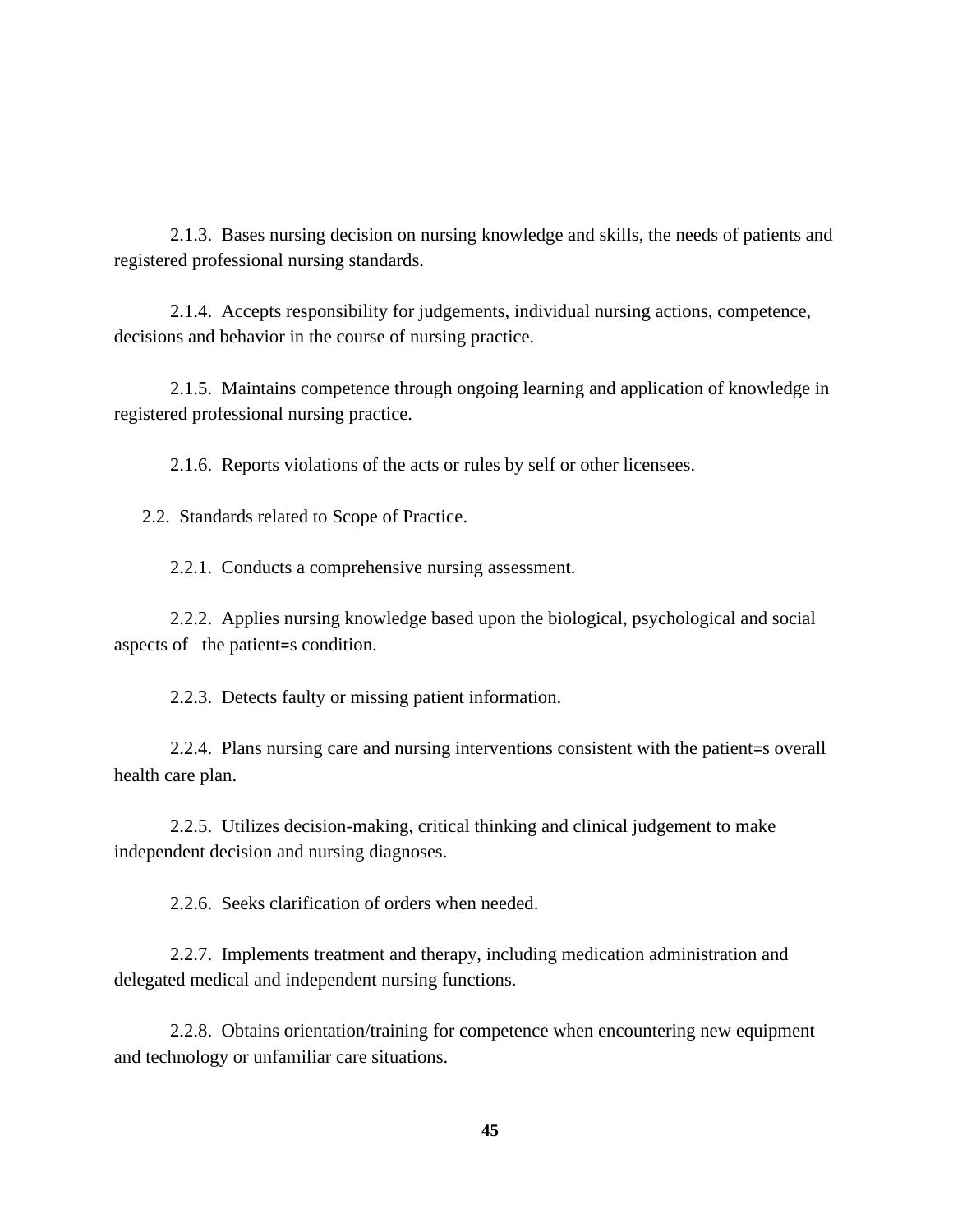2.2.9. Demonstrates attentiveness and provides patient surveillance and monitoring.

2.2.10. Identifies changes in patient's health status and comprehends clinical implications of patient's signs, symptoms and changes as part of expected and unexpected patient course or emergent situation.

2.2.11. Evaluates the patient's response to nursing care and other therapy, including patient's response to interventions, need for alternative interventions, need to communicate and consult with other health team members and need to revise the plan of care.

2.2.1. Communicates and consults with other health team members including patient concerns and special needs, patient status and progress, patient response or lack of response to interventions and significant changes in patient condition.

2.2.13. Documents nursing care.

2.2.14. Revises care plan as needed.

2.2.15. Takes preventive measures to protect patient, others and self.

2.2.16. Provides comprehensive nursing and health care education in which the RPN assesses and analyzes educational needs of the learners, plans educational programs based on learning needs and teaching-learning principles, ensures implementation of an educational plan either directly or by delegating selected aspects of the education to other qualified persons and evaluates the education to meet the identified goals.

2.3. Standards for Patient Advocacy.

2.3.1. Respects the patient's rights, concerns, decisions and dignity.

2.3.2. Identifies patient needs.

2.3.3. Attends to patient concerns or requests.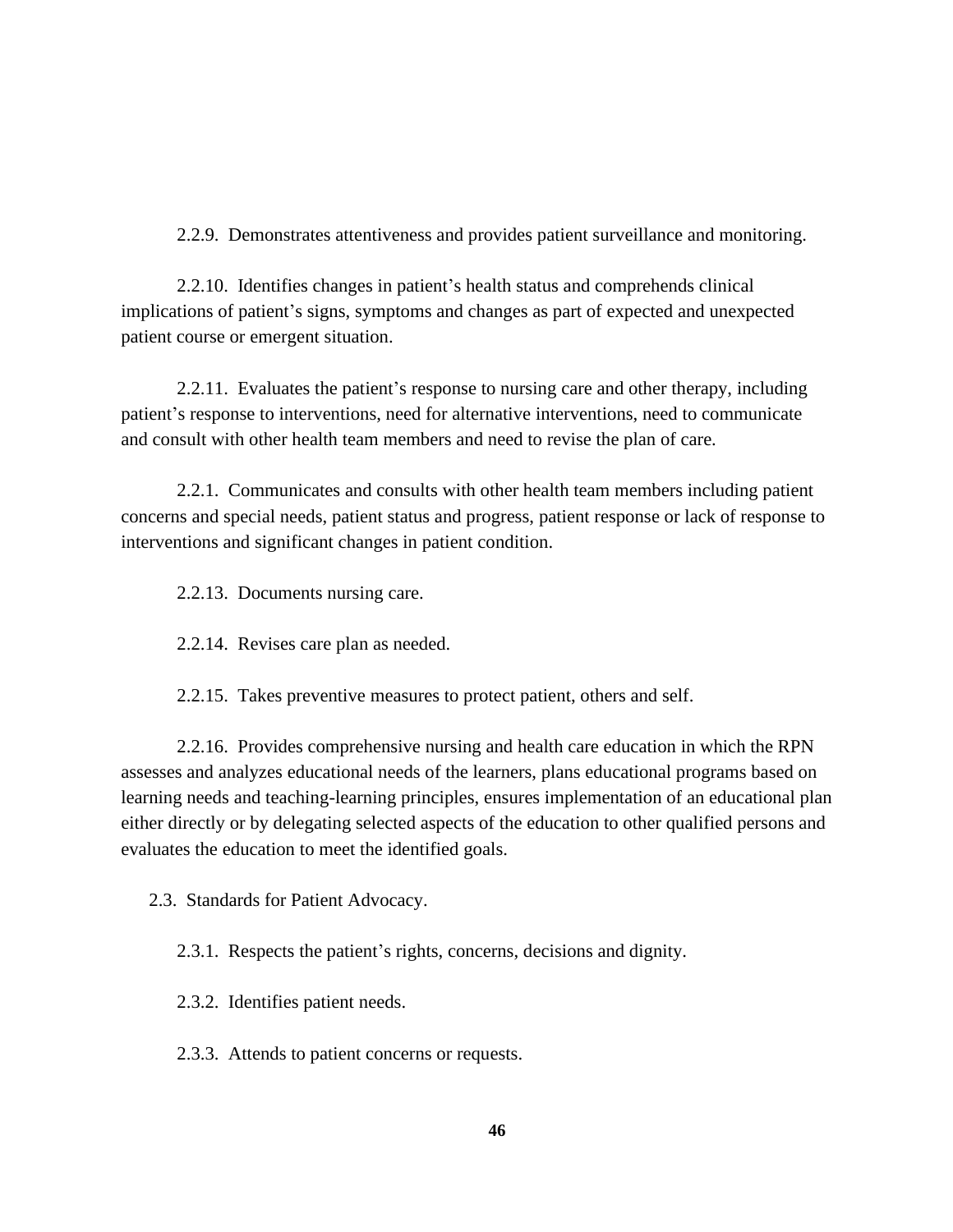2.3.4. Promotes safe patient environment.

2.3.5. Communicates patient choices, concerns and special needs with other health team members regarding patient status and progress, response or lack of response to therapies, significant changes in patient condition.

2.3.6. Maintains appropriate professional boundaries.

2.3.7. Assumes responsibility for nurse's own decision and actions.

2.4. Standards to Organize, Manage and Supervise the Practice of Nursing.

2.4.1. Assigns to another only those nursing measures that fall within that nurse's scope of practice, education, experience and competence or unlicensed person=s role description including assigning care within the RN scope of practice to other RNs, LPN within the LPN scope of practice based on the RN's assessment of the patient and LPN's ability and supervising , monitoring and evaluating the care assigned to an LPN.

2.4.2. Delegates to another only those nursing measures for which that person has the necessary skills and competence to accomplish safely. In maintaining accountability for the delegation, an RN shall ensure the:

2.4.2.1. Unlicensed assistive personnel (UAP) has the education, legal authority, and demonstrated competency to perform the delegated task.

2.4.2.2. Tasks delegated are consistent with the UAP's job description and can be safely performed according to clear, exact and unchanging directions.

2.4.2.3. Results of the task are reasonably predictable.

2.4.2.4. Task does not require assessment, interpretation or independent decision making during its performance or at completion.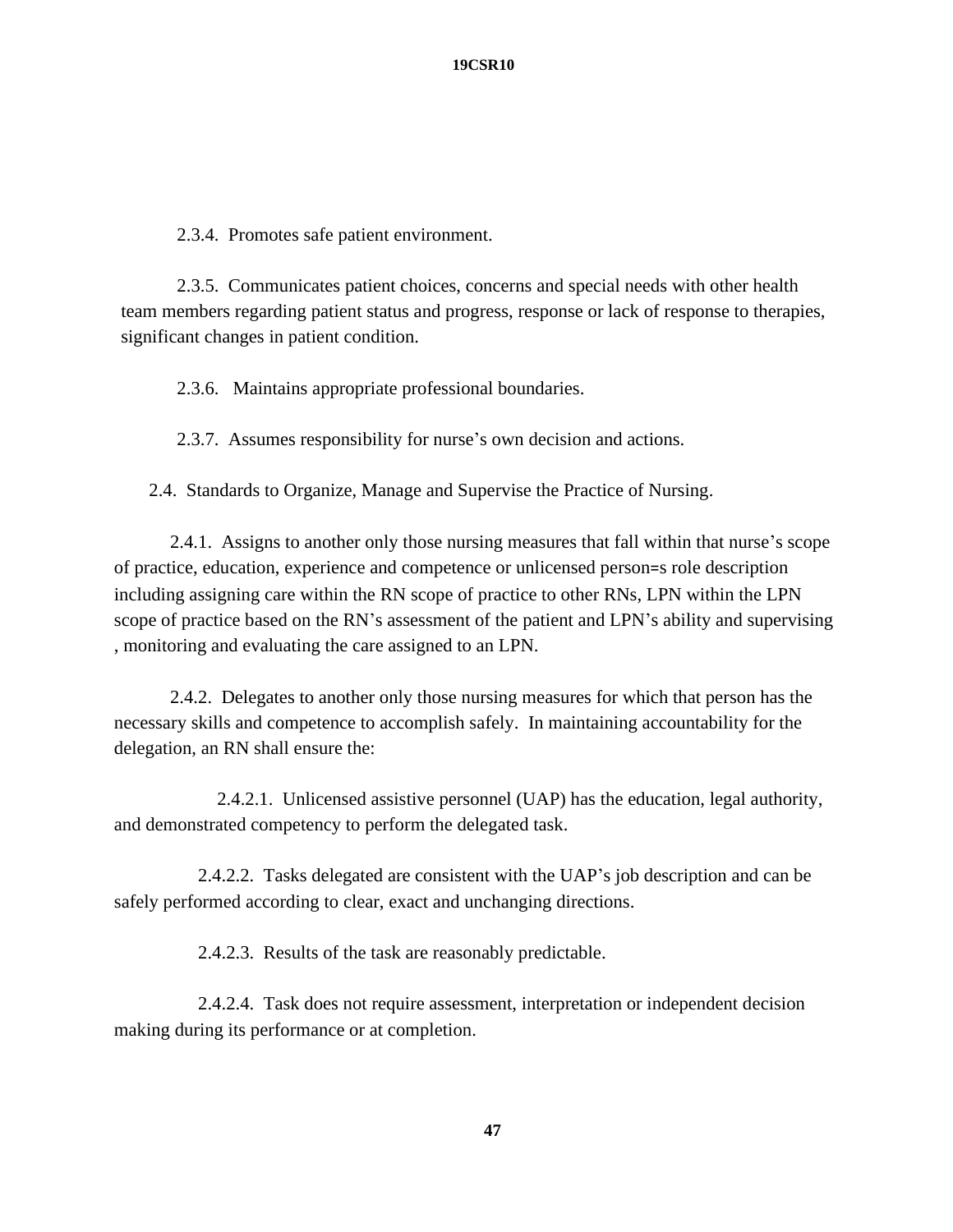#### **19CSR10**

2.4.2.5. Selected patient and circumstances of the delegation are such that delegation of the task poses minimal risk to the patient and the consequences of performing the task improperly are not life-threating.

2.4.2.6. Provides clear directions and guidelines regarding the delegated task or, for routine tasks on stable patients, verifies that the UAP follow each written facility policy or procedure when performing the delegated task.

2.4.2.7. Provides supervision and feedback to the UAP.

2.4.2.8. Observes and communicates the outcome of the delegated task.

2.4.3. Matches patient needs with personnel qualification, available resources and appropriate supervision.

2.4.4. Communicates directions and expectation for completion of the delegated task.

2.4.5. Supervises others to whom nursing activities are delegated or assigned by monitoring performance, progress and outcomes; assures documentation of the activity.

2.4.6. Provides follow-up on problems and intervenes when needed.

2.4.7. Evaluates the effectiveness of the delegation or assignment.

2.4.8. Intervenes when problems are identified, and revises plan of care as needed.

2.4.9. Retains professional accountability for nursing care provided.

 2.4.10. Promotes a safe and therapeutic environment by providing appropriate monitoring and surveillance of the care environment, identifying unsafe care situation and correcting problems or referring problems to appropriate management level when needed.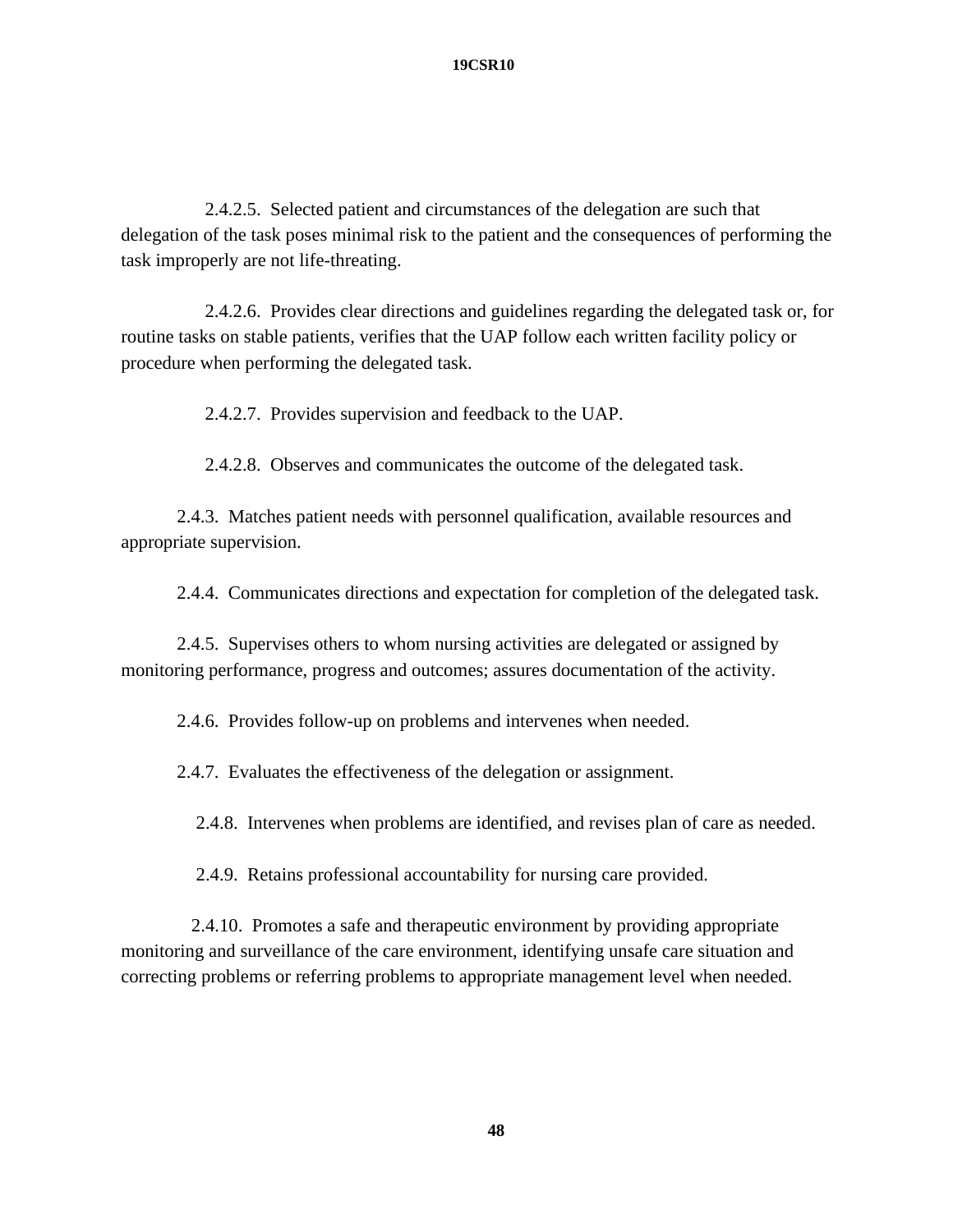2.4.11. Teaches and counsels patient and families regarding their health care regimen, which may include, but not limited to, general information about health and medical condition, specific procedures and wellness and prevention.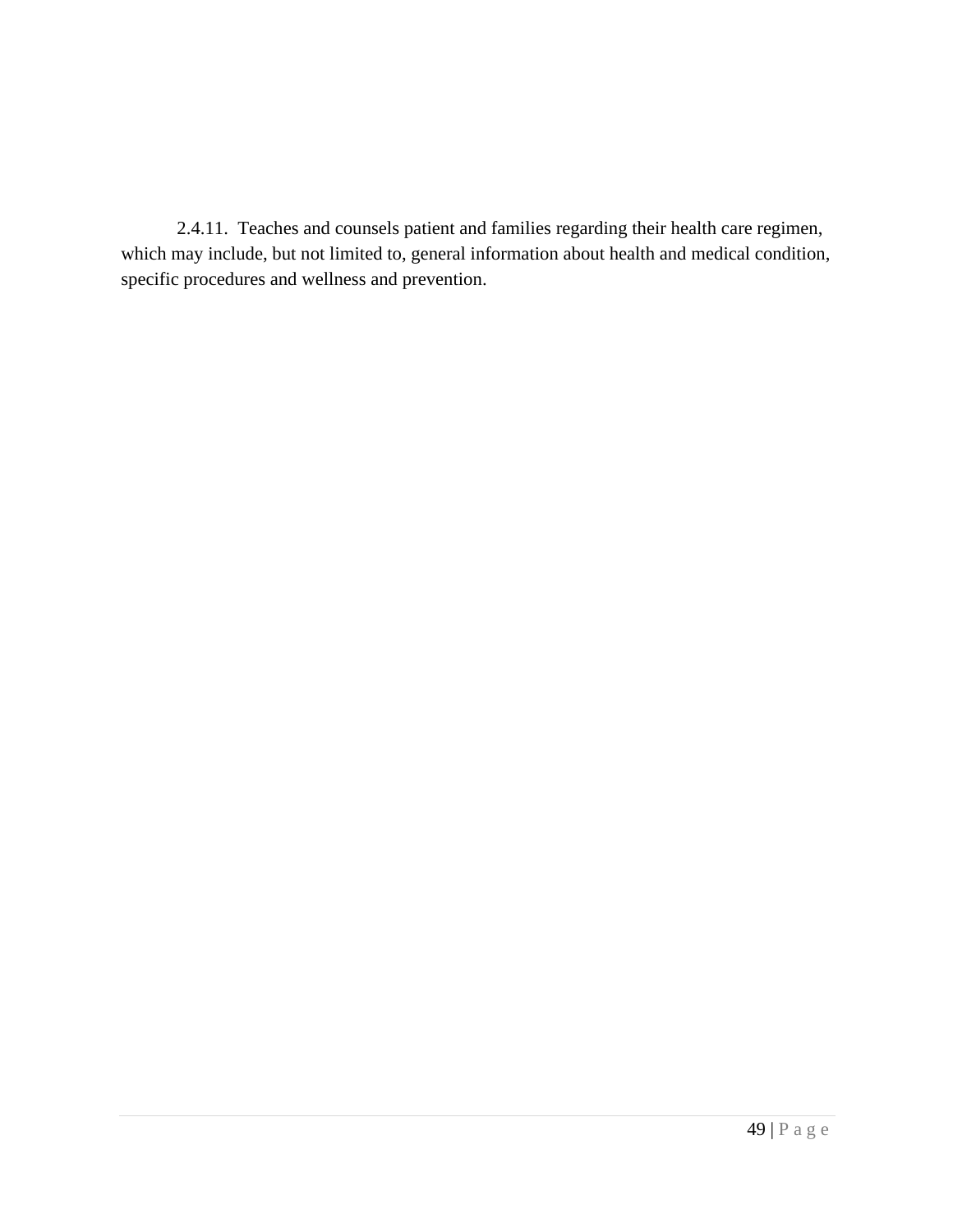## APPENDIX D

# **TITLE 10 LEGISLATIVE RULE STATE BOARD OF EXAMINERS FOR LICENSED PRACTICAL NURSES**

## **SERIES 3**

## **LEGAL STANDARDS OF NURSING PRACTICE**

### **10-3-1. General.**

1.1. Scope. -- This legislative rule establishes minimum standards of safe practice for the Licensed Practical Nurse.

- 1.2. Authority. -- W. Va. Code §30-7A-5.
- 1.3. Filing Date. -- April 24, 2001.
- 1.4. Effective Date. -- May 24, 2001.

### **10-3-2. Purpose of Standards.**

The purpose of this rule is:

2.1. to establish minimum acceptable levels of nursing practice for the licensed practical nurse; and

2.2. to serve as a guide for the board to evaluate the practice of the licensed practical nurse to determine if the practice is safe and effective.

**10-3-3. Standards Related to the Licensed Practical Nurses' Contribution to, and Responsibility for, the Nursing Process.**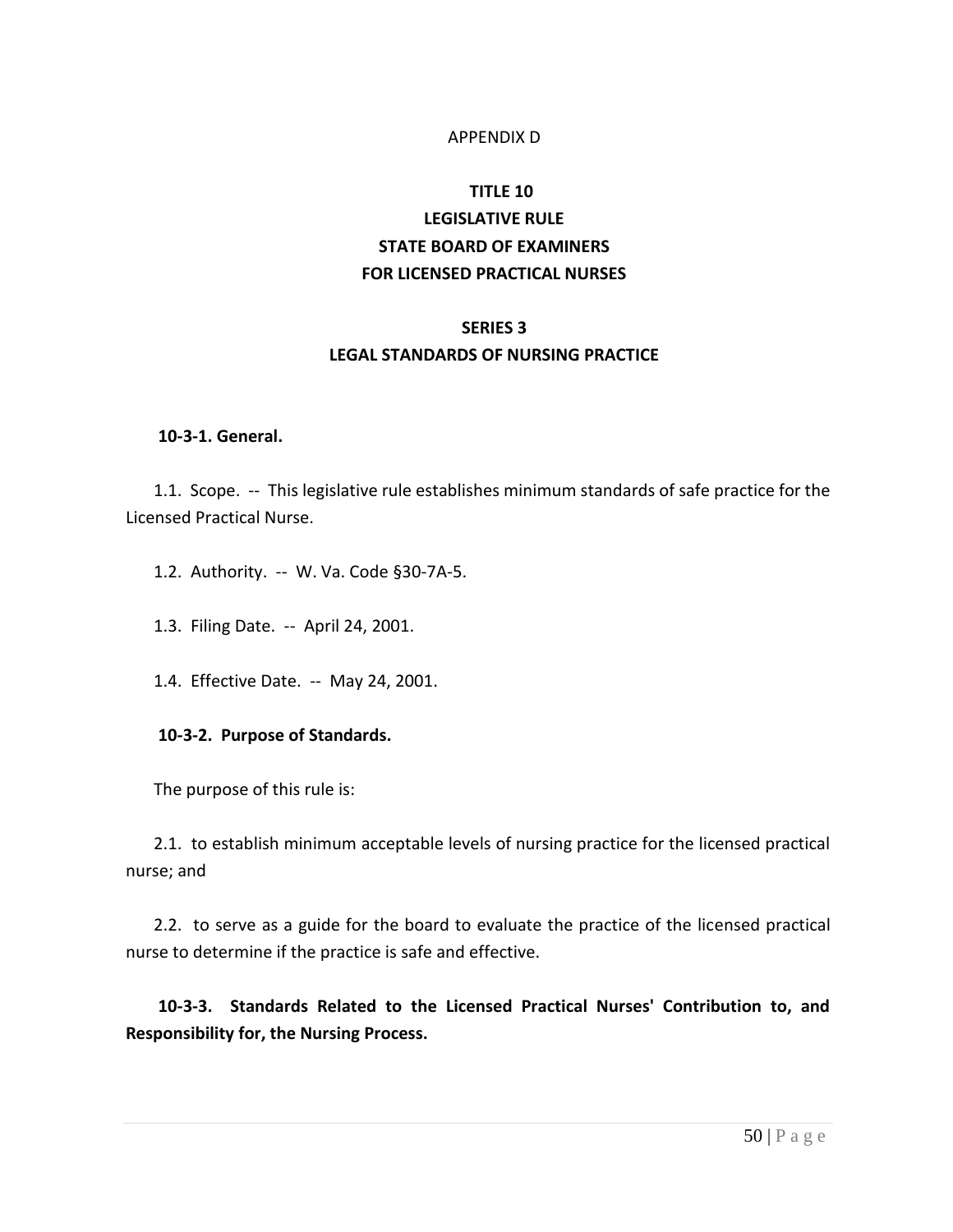The licensed practical nurse practicing under the direction of a registered professional nurse, licensed physician or licensed dentist shall:

3.1. contribute to the nursing assessment by collecting, reporting and recording objective and subjective data in an accurate and timely manner. Data collection includes, but is not limited to observations of:

3.1.a. the condition or change in the condition of a client; and

3.1.b. signs and symptoms of deviation from normal health status;

3.2. participate in the development of the strategy of care in consultation with other nursing personnel. Participation in the development of a strategy of care includes:

3.2.a. contributing to the identification of priorities;

3.2.b. contributing to setting realistic and measurable goals; and

3.2.c. contributing to the selection of nursing interventions which include measures to maintain comfort, support human functions and responses, maintain an environment conducive to well-being, and provide health teaching and counseling;

3.3. provide nursing care under the direction of a registered professional nurse by:

3.3.a. caring for clients whose conditions are stabilized or predictable;

3.3.b. assisting with clients whose conditions are critical and/or fluctuating under the direct supervision of the registered professional nurse;

3.3.c. implementing nursing care according to the priority of needs and established practices;

3.3.d. providing an environment conducive to safety and health;

3.3.e. documenting nursing interventions and responses to care; and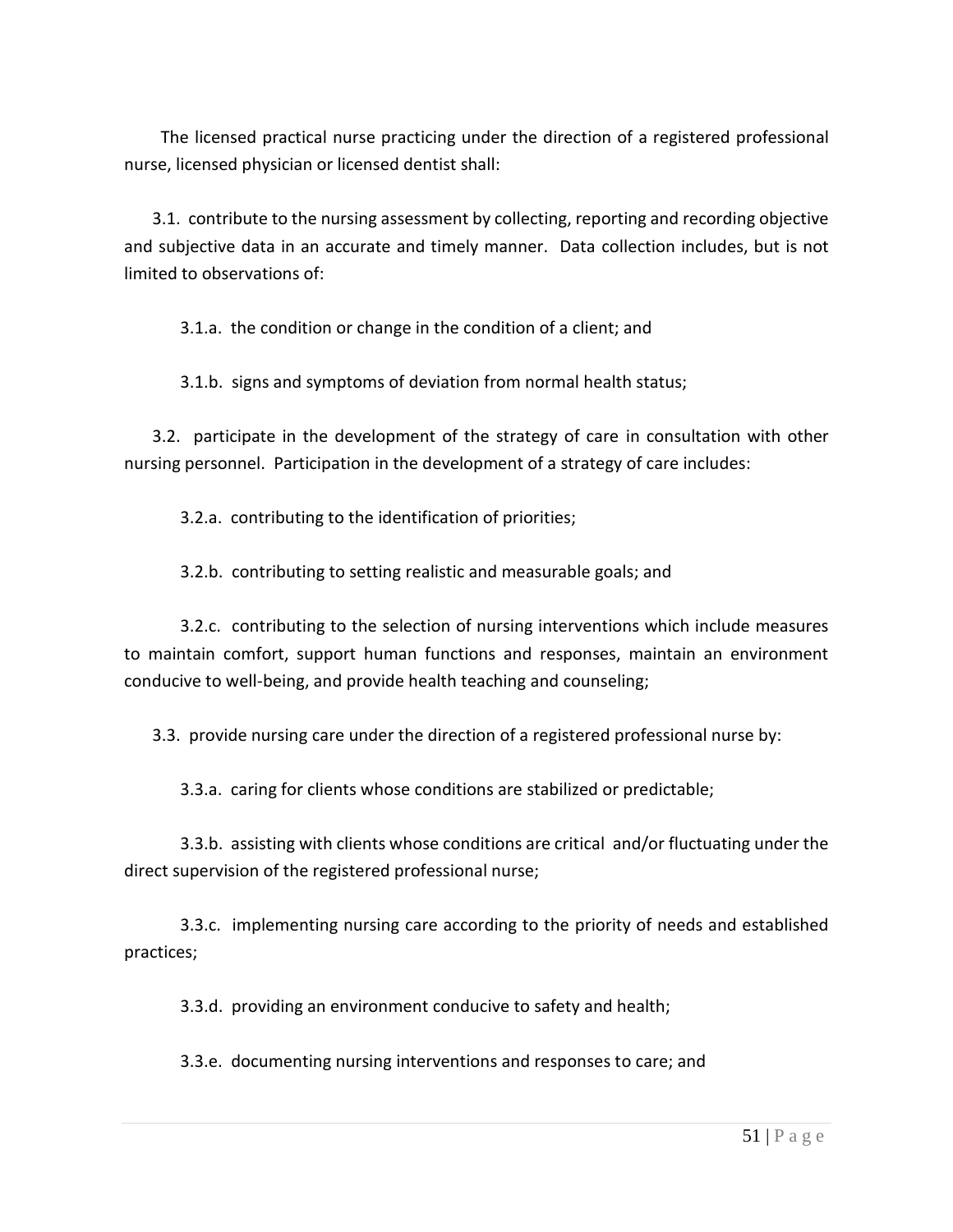3.3.f. communicating nursing interventions and responses to care to appropriate members of the health team.

3.4. Assign components of nursing care to other qualified persons; and

3.5. Contribute to the evaluation of the responses of individuals and groups to nursing interventions by:

3.5.a. monitoring the responses to nursing interventions;

3.5.b. documenting and communicating assessment data to appropriate members of the health care team; and

3.5.c. contributing to the modification of the strategy of care on the basis of the assessment data.

# **10-3-4. Standards Relating to the Licensed Practical Nurse's Responsibilities as a Member of the Health Care Team.**

The Licensed Practical Nurse shall:

4.1. be familiar with the statutes and rules governing nursing;

4.2. clearly display on his or her name tag or other identification badge their licensing credential (LPN);

4.3. function within the legal boundaries of practical nursing practice;

4.4. accept responsibility for individual nursing actions, competencies and behavior;

4.5. function under the direction of a registered professional nurse, licensed physician or licensed dentist;

4.6. consult with the registered professional nurse to seek guidance in delivery of nursing care as necessary;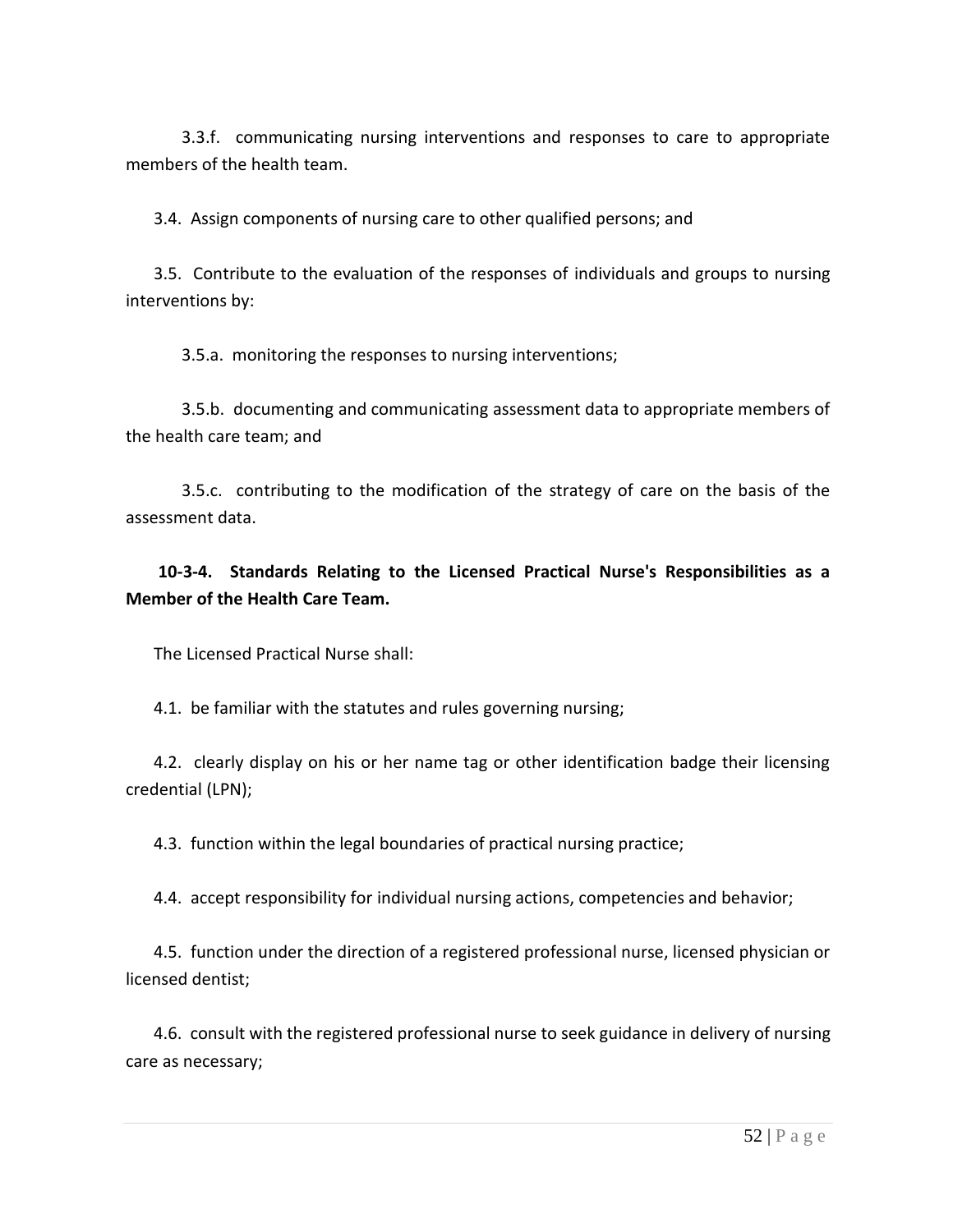4.7. obtain instruction and supervision as necessary from the registered professional nurse when implementing nursing techniques or practices;

4.8. retain accountability for the timely and accurate completion of tasks assigned to other qualified persons;

4.9. function as a member of the health team;

4.10. contribute to the formulation, interpretation, implementation and evaluation of the objectives and policies related to practical nursing practice within the employment setting;

4.11. participate in the evaluation of nursing through peer review;

4.12. report unsafe nursing practice to the Board and unsafe practice conditions to recognized legal authorities;

4.13. conduct practice without discrimination on the basis of age, race, religion, sex, sexual preference, national origin or handicap;

4.14. respect the dignity and rights of clients regardless of social or economic status, personal attributes or the nature of the health problem;

4.15. respect the client's right to privacy by protecting confidential information, unless obligated by law to disclose the information;

4.16. respect the property of employers, clients and their families; and

4.17. participate in relevant continuing competence activities to maintain current knowledge and skill levels in practical nursing as required in West Virginia State Board of Examiners for Licensed Practical Nurses Rule, Continuing Competence, 10 CSR 6.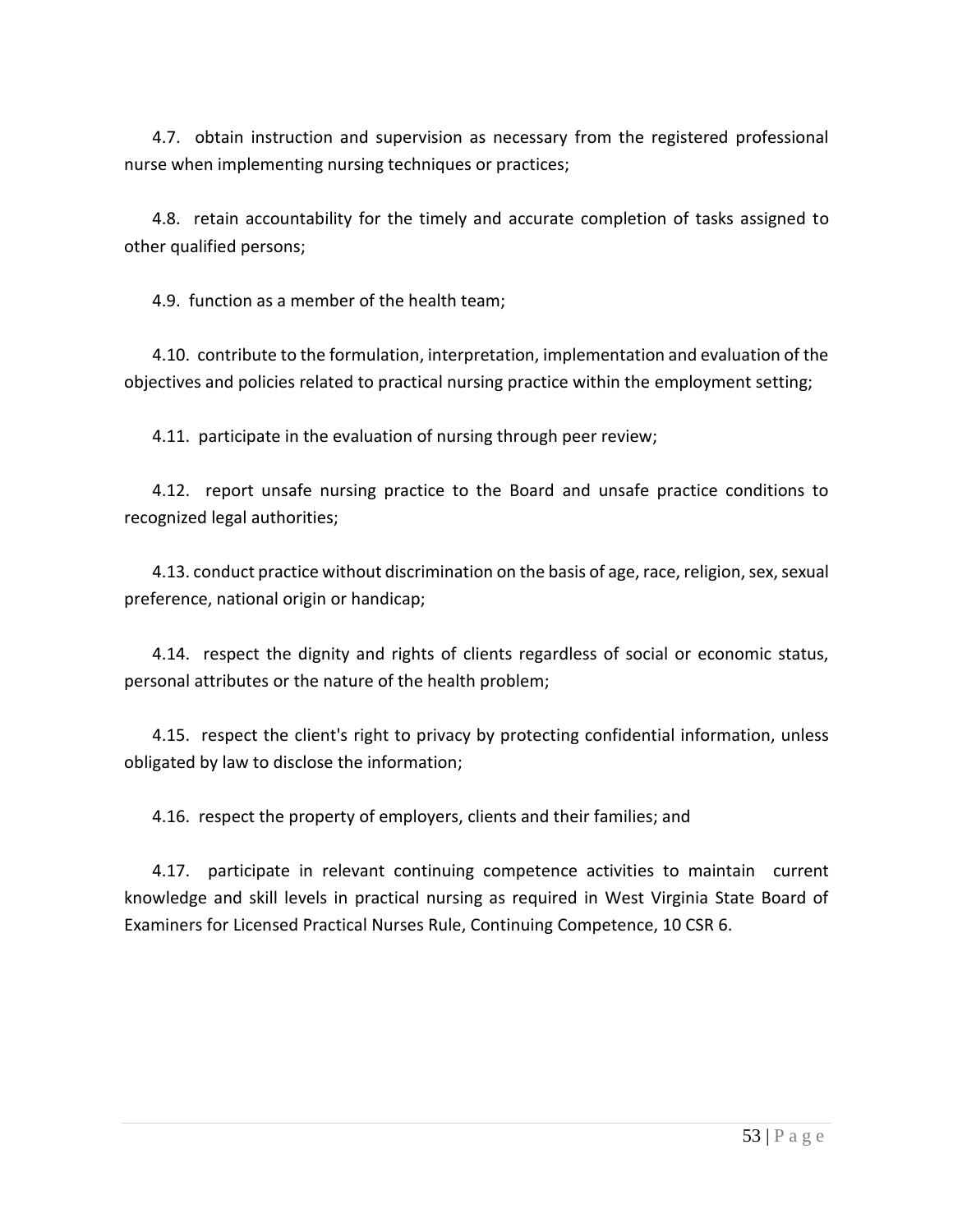### APPENDIX E

#### **TITLE 10**

# **LEGISLATIVE RULE WEST VIRGINIA STATE BOARD OF EXAMINERS FOR LICENSED PRACTICAL NURSES**

# **SERIES 2 POLICIES REGULATING LICENSURE OF THE LICENSED PRACTICAL NURSE**

#### **§10-2-1. General**.

1.1. Scope. -- This legislative rule establishes the Policies Regulating Licensure of the Licensed Practical Nurse.

- 1.2. Authority. -- W. Va. Code §§30-7A-5; 30-7A-6; 60-7A-10; 30-1-6(b).
- 1.3. Filing Date. -- April 7, 2014.
- 1.4. Effective Date. -- May 15, 2014.

#### **§10-2-2. Qualifications for Licensure.**

2.1. Any person who wishes to obtain a license to practice practical nursing shall submit to the board satisfactory evidence that he or she:

2.1.a. is of good moral character;

2.1.b. has at least a tenth-grade education or its equivalent;

2.1.c. completed a course of study in an accredited program of practical nursing as defined by the board, in West Virginia State Board of Examiners for Licensed Practical Nurses Rule, Policies and Procedures for Development and Maintenance of Educational Programs in Practical Nursing,10 CSR 1, or a program approved by a board that licenses Licensed Practical Nurses in another state or US territory.and holds a diploma from the program.

2.1.d. completed any other general education requirements prescribed by the board.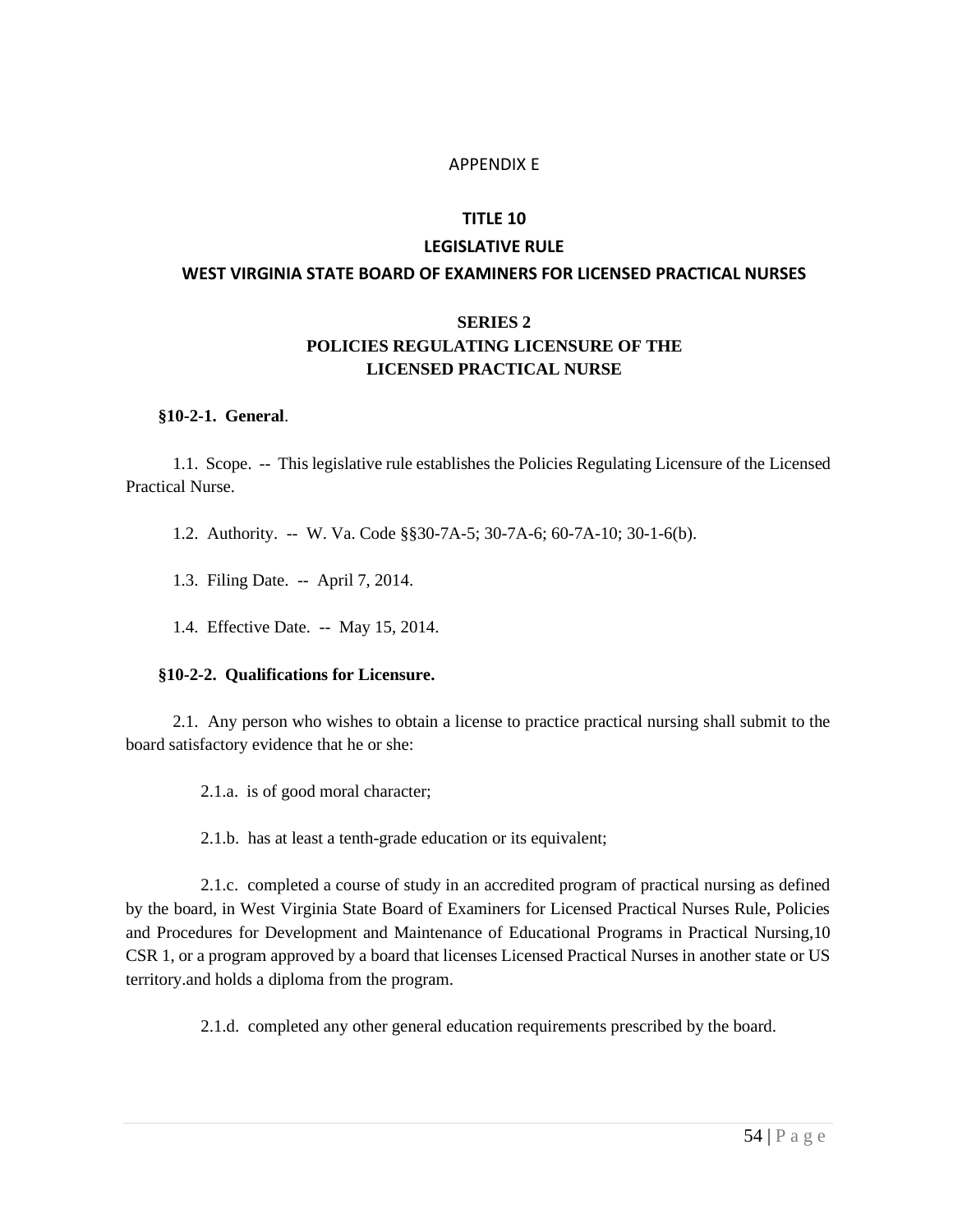2.2. Any person who served on active duty in the medical corps of any of the Armed Forces of the United States for at least one (1) year within the three (3) year period immediately preceding the date of application, shall submit satisfactory evidence that he or she:

2.2.a. successfully completed the course of instruction required to qualify him or her for rating as a medical specialist advanced, medical service technician, advanced hospital corpsman, medical service specialist, Class "A" hospital corpsman, or other equivalent rating in his or her branch of the armed forces; and

2.2.b. received an "honorable" discharge.

2.3. Any applicant who was educated in a nursing program in a country located outside of the United States or its territories shall meet the following requirements for licensure:

2.3.a. satisfactory completion of a basic nursing education program approved by an accrediting body or other authority whose role it is to approve nursing programs in the country where the program is located.

2.3.a.1. The nursing education program must be equivalent to the minimum standards prevailing for state board approved schools of practical nursing in West Virginia at the time of graduation as evidenced by verification by a board approved credentials review agency; and,

2.3.a.2. The applicant shall successfully complete any deficiencies in the nursing program (theory and clinical practice) in a state board approved school of nursing;

2.3.b. verification of successful passage of an English proficiency exam that includes the components of reading, speaking, writing and listening, except for applicants from countries where English is the native language, and the nursing program where the applicant attended was taught in English and used English textbooks.

2.3.c. If duly licensed in another country, provide official verification, translated into English, from the licensing authorities in that country including licensure status and any disciplinary actions taken.

# **§10-2-3. Examination for Licensure.**

3.1. All applicants shall pass a United States national licensure examination prior to licensure.

3.2. The board shall contract with the National Council of State Boards of Nursing, Inc. for use of the national licensure examination.

3.3. The board shall use the national passing standard established by the National Council of State Boards of Nursing, Inc. as the passing score for the licensure examination.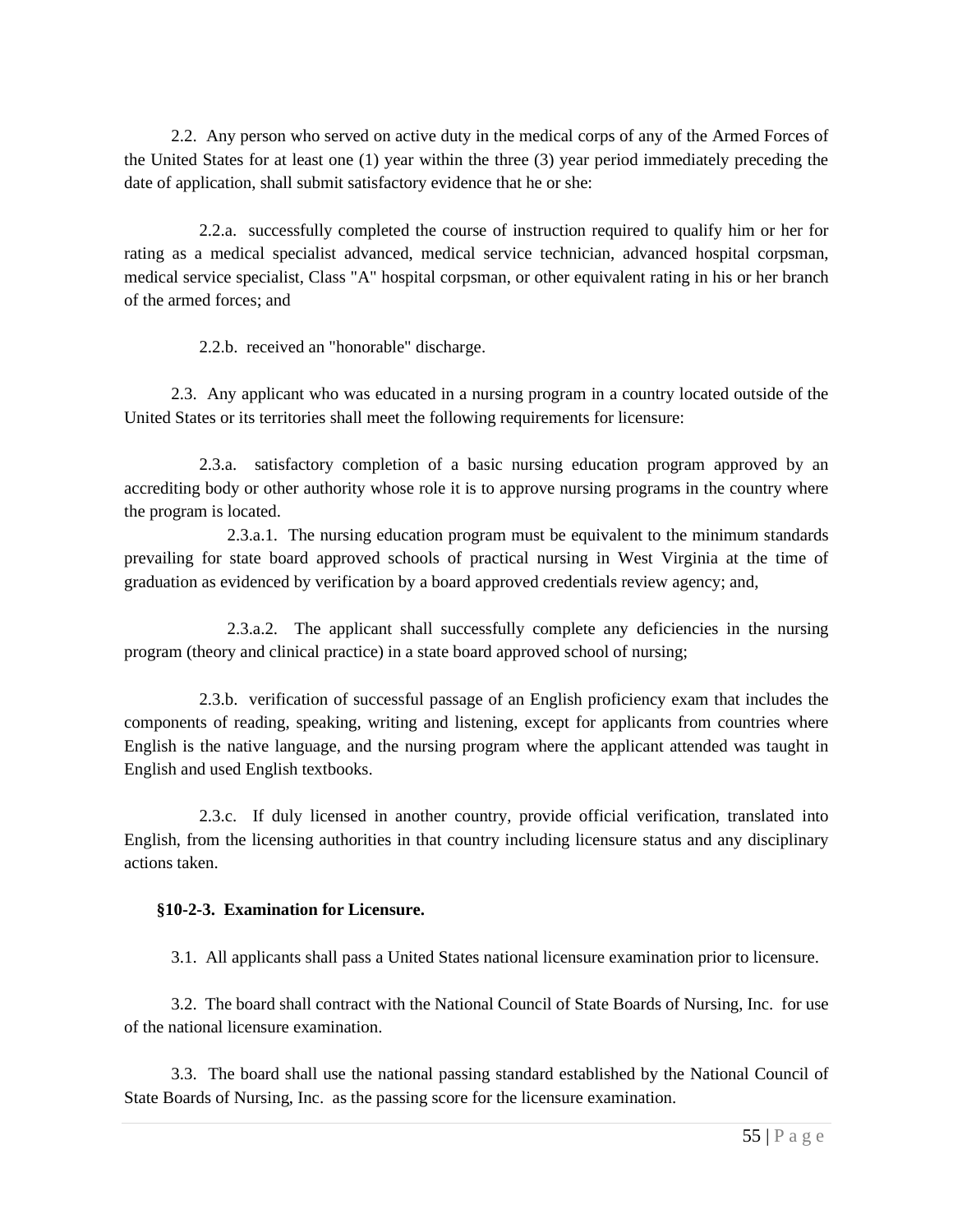### **§10-2-4. Licensure by Examination.**

4.1. An applicant for licensure by examination shall obtain an application for examination from the board and return it to the board office with the fee required in, West Virginia State Board of Examiners for Licensed Practical Nurses Rule, Fees for Services Rendered by the Board, 10 CSR 4, prior to the licensure examination.

4.1.a. A graduate of an accredited program of practical nursing shall cause the program of practical nursing from which he or she graduated to send a copy of his or her official transcript directly to the board office.

4.1.b. A veteran shall submit to the board office a photostatic copy of the certificate issued to him or her upon completion of his or her course of instruction and a copy of his or her discharge from the armed forces and shall cause the Personnel Records Division of the Armed Forces to provide copies of training and discharge records directly to the Board office.

4.1.c. A graduate of a program of practical nursing located outside the United States or its territories shall cause a complete transcript, translated into English, to be sent to the Board office directly from the nursing program.

4.2. Each applicant for licensure by examination is subject to a criminal history records check. Each applicant shall furnish to the agency a full set of fingerprints for purposes of conducting a criminal history record check. Records shall be checked through the criminal identification bureau of the West Virginia State Police, a similar agency within the applicant's state of residence, and the United State Federal Bureau of Investigation. An applicant is exempt from this requirement if a criminal history records check was conducted within the 24 months preceding the date of application to the board, if the results were unremarkable and are verified by a source acceptable to the board other than the applicant. An applicant shall report to the board any criminal conviction, nolo contendre plea, Alford plea, deferred judgment, or other plea arrangement in lieu of conviction.

4.3. An applicant who has had a substance use disorder within the past five years shall submit to a substance use disorder evaluation conducted by a board approved practitioner to verify that the applicant is capable of safely practicing nursing prior to issuance of a license.

4.4. An applicant for licensure by examination who is a graduate of an accredited program in practical nursing, may work under the direct supervision of a registered professional nurse, licensed physician, or licensed dentist and render nursing services during the period between graduation and notification of the results of the first licensing examination following graduation upon issuance of a temporary permit from the board. The board shall issue a temporary permit, valid for up to ninety (90) days from the date of graduation, to cover the period of time between graduation and notification of the results of the first licensing examination. A candidate who does not pass the licensure examination on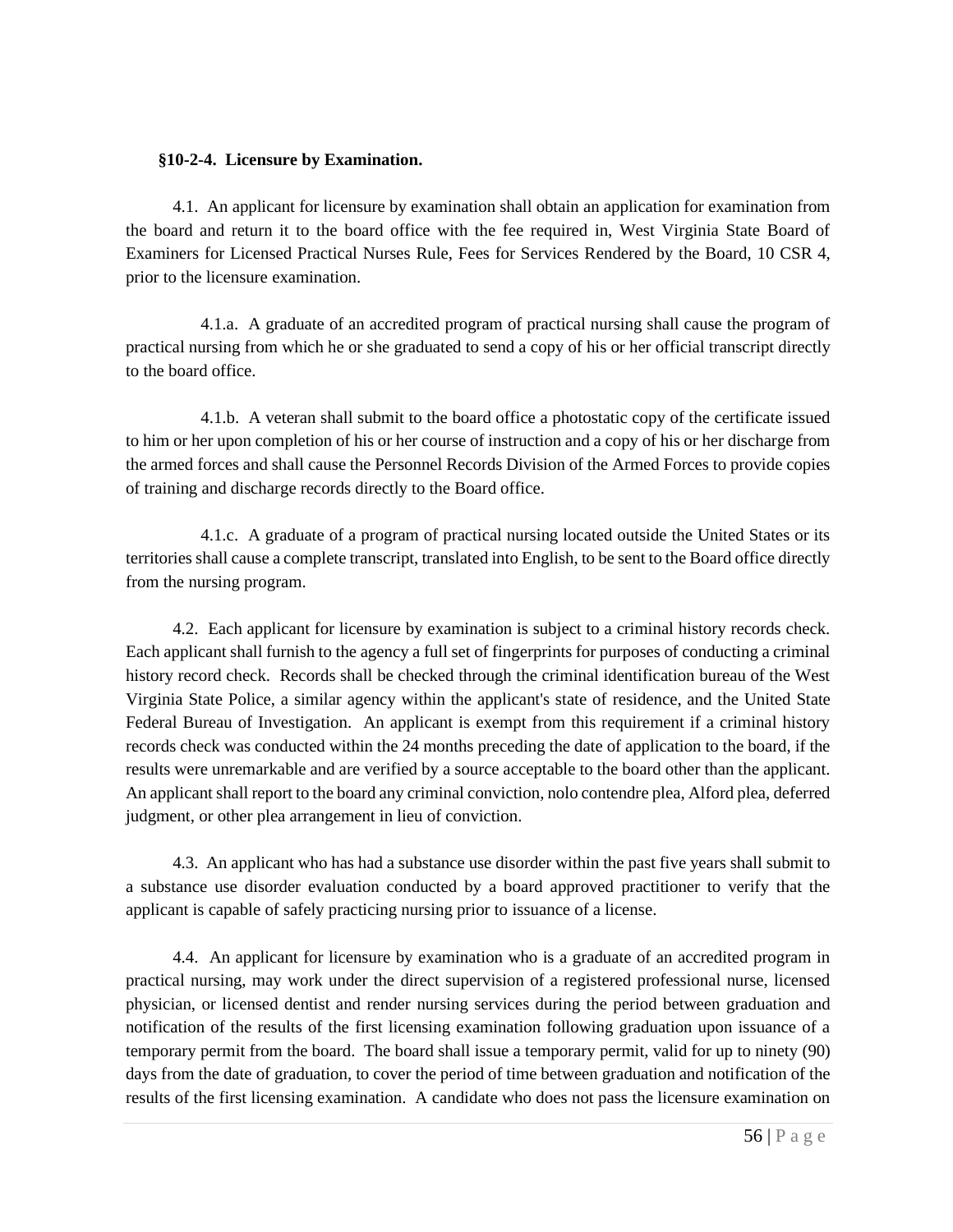the first attempt shall return the temporary permit to the board office within three (3) days of receipt of the notice that he or she did not pass the examination. The board may not extend the temporary permit.

# **§10-2-5**. **Notification of Examination Results**

5.1. The board shall notify, in writing, each applicant who has passed the licensure examination and shall send to the applicant a certificate of original licensure and a license to practice as a licensed practical nurse in West Virginia for the current year.

5.2. The board shall notify, in writing, each applicant who does not pass the licensure examination. The applicant shall not accept employment as a licensed practical nurse, except as provided for in subsection 4.4. of this rule, until he or she passes the licensure examination.

5.3. If the candidate authorizes release of examination results to the program, the board shall notify the program from which the candidate graduated that the candidate either passed or failed the licensure examination.

5.4. An applicant who does not pass the licensure examination for practical nurses and wishes to take the licensure examination for a second time shall notify the board office, in writing. The board fee for the second licensure examination is the same as for the first-time applicant. The board does not charge a fee to take the examination for the third time. The board fee for successive licensure examinations is the same as for the first-time applicant.

# **§10-2-6. Licensure by Waiver.**

6.1. The board shall not issue a license by waiver.

6.2. Any person who obtained a license by waiver prior to June 30, 1968 and completes extension courses equal in theory to that of a graduate of an approved practical nursing program, as determined by the Board, may take the licensure examination prescribed by the Board for graduate practical nurses and obtain a license without the designation "Waiver" on the license.

# **§10-2-7. Licensure by Endorsement.**

7.1. The board shall issue a license by endorsement to any applicant who is duly licensed or registered as a practical nurse, or who is entitled to perform similar services under the same or a different title in any other state, territory or foreign country, if the applicant meets other requirements for licensed practical nurses in this state.

7.2. Each applicant for endorsement is subject to a criminal history records check. Each applicant shall furnish to the agency a full set of fingerprints for purposes of conducting a criminal history record check. Records are checked through the criminal identification bureau of the West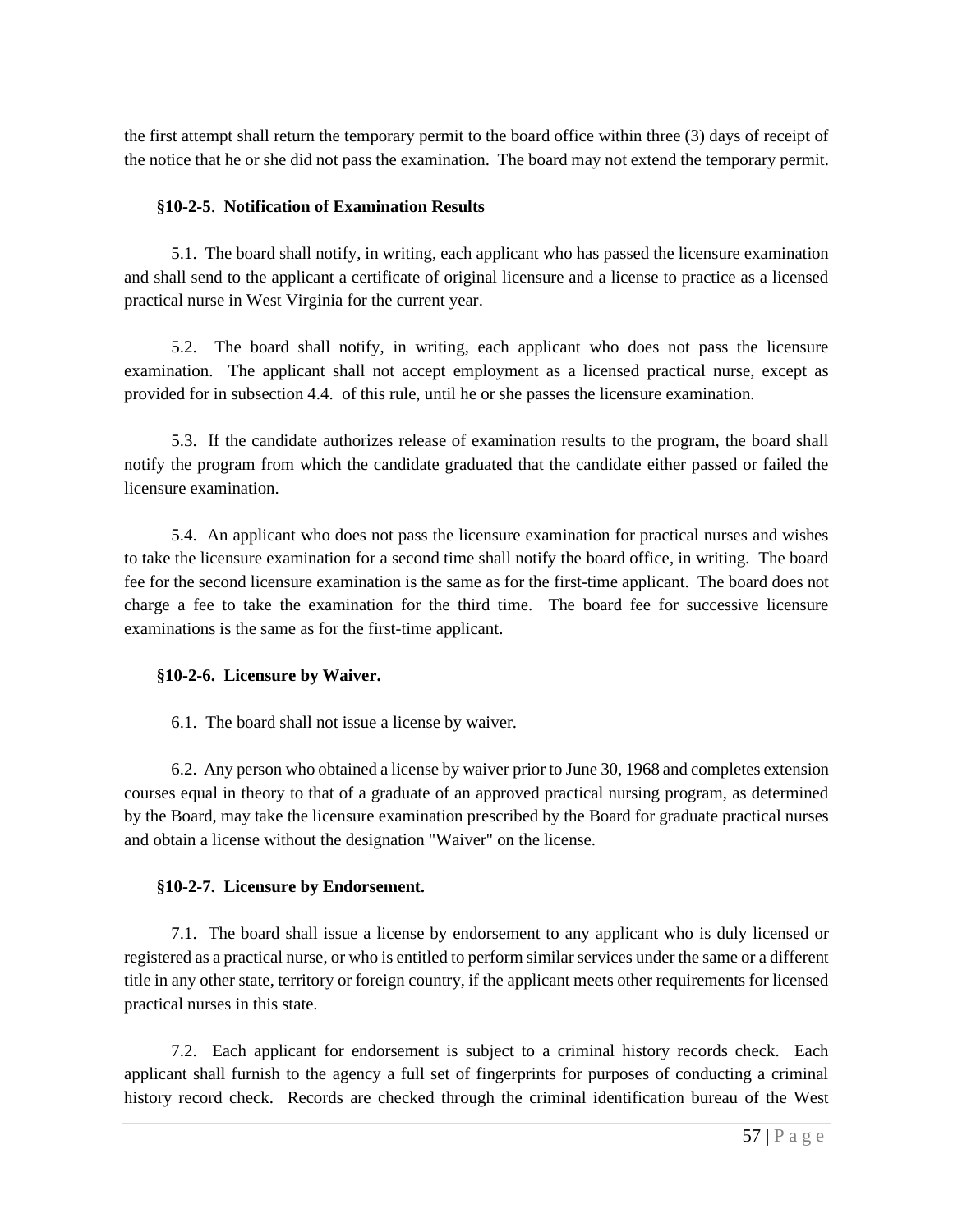Virginia State Police, a similar agency within the applicant's state of residence, and the United States Federal Bureau of-Investigation. An applicant is exempt from this requirement if a criminal history records check was conducted within the 12 months preceding the date of application to the board, if the results were unremarkable and are verified by a source acceptable to the board other than the applicant. An applicant shall report to the board any criminal conviction, nolo contendre plea, Alford plea, deferred judgment, or other plea arrangement in lieu of conviction.

7.3. An applicant who has had a substance use disorder within the past five years shall submit to a substance use disorder evaluation conducted by a board approved practitioner to verify that the applicant is capable of safely practicing nursing prior to issuance of a license.

7.4. An applicant who has had disciplinary action taken or initiated against a professional or occupational license, registration or certification shall provide documentation to the board from the authority which has taken or initiated such action. The board shall evaluate this information to determine the individual's ability to practice nursing safely.

7.5. An applicant who is currently participating in an alternative to discipline program in any other jurisdiction shall disclose this participation at the time of application to the board.

7.6. An applicant for endorsement shall complete an endorsement application and submit the fee required in West Virginia State Board of Examiners for Licensed Practical Nurses Rule, Fees for Services Rendered by the board, 10 CSR 4. The applicant for endorsement shall have the board of nursing in the state of original licensure send verification of original licensure to the board office. Upon receipt of the application for endorsement, the fee, and verification of current licensure in another state, the board may issue a letter of intent to endorse. The applicant for endorsement may use the letter of intent to endorse, in conjunction with a current license from another state, for employment as a licensed practical nurse in West Virginia for a maximum of six (6) months. The board shall not renew the letter of intent to endorse.

# **§10-2-8. Endorsement to Another State.**

The board shall provide verification of original licensure and verification of current licensure to another state upon receipt of a written request from the licensee, a request from a board of nursing in another state, and payment of the fee required in West Virginia State Board of Examiners for Licensed Practical Nurses, Fees for Services Rendered by the Board, 10 CSR 4. Should the board participate in the licensure verification system as maintained by the National Council of State Boards of Nursing, the licensee shall follow the process of endorsement to another state in accordance with the procedures set in place for that system.

# **§10-2-9. Annual Renewal of License.**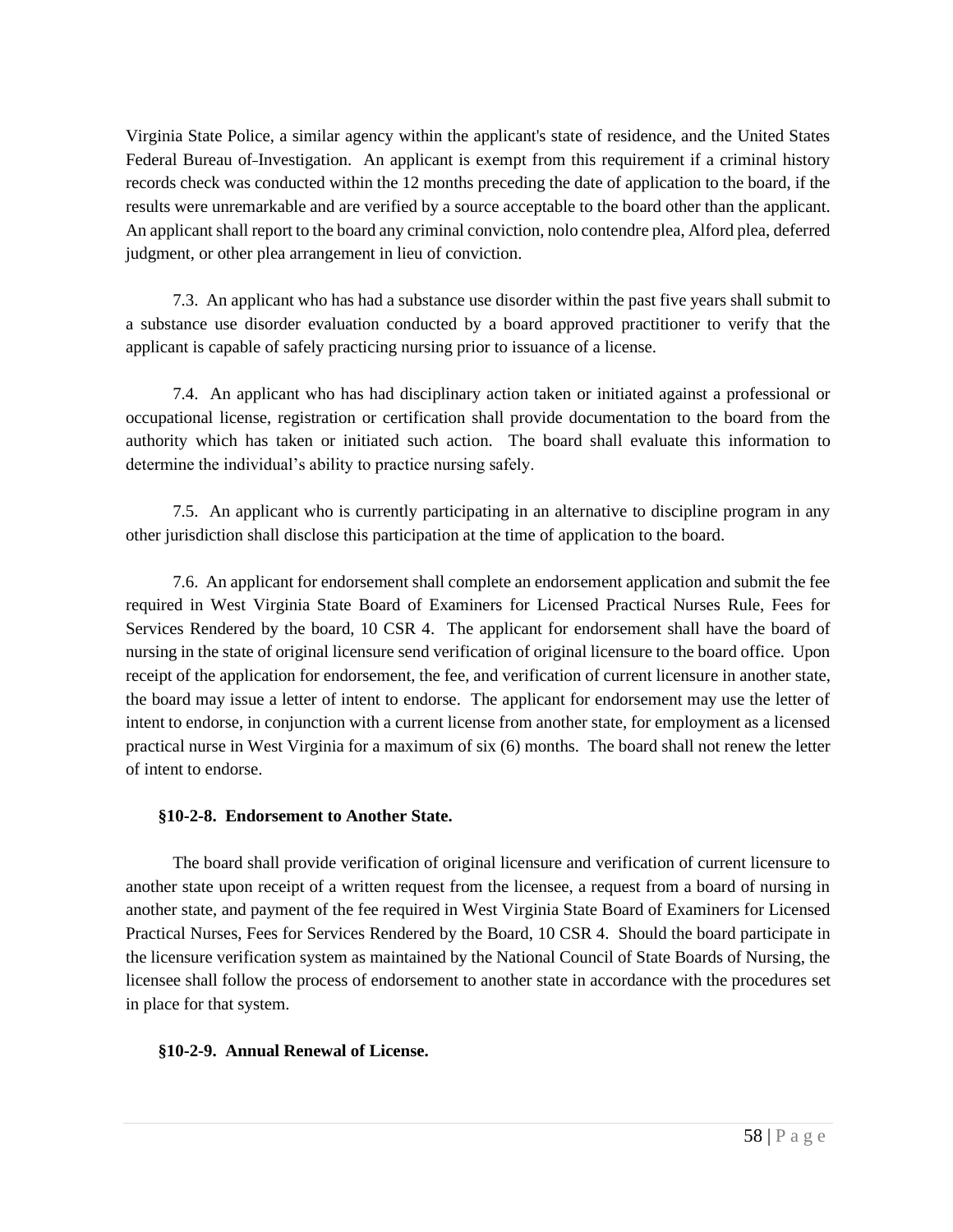9.1. Each license issued by this board expires on June 30 of each year. In order to continue practicing a licensee shall renew his or her license annually.

9.1.a. The board shall renew the license of each licensee upon receipt of:

9.1.a.1. a completed application for renewal of the license;

9.1.a.2. a statement in each even numbered year from the renewal applicant that he or she meets the continuing competence requirements specified in West Virginia State Board of Examiners for Licensed Practical Nurses Rule, Continuing Competence, 10 CSR 6; and

9.1.a.3. the fee for renewal of a license as provided in West Virginia State Board of Examiners for Licensed Practical Nurses Rule, Fees for Services Rendered by the Board,10CSR4.

9.2. A license for which a renewal application is postmarked after June 30 is lapsed.

9.2.a. The board may reinstate a lapsed license upon receipt of:

9.2.a.1. a completed application for reinstatement of the lapsed license;

9.2.a.2. verification that the reinstatement applicant meets the continuing competence requirements specified in West Virginia State Board of Examiners for Licensed Practical Nurses Rule, Continuing Competence, 10 CSR 6; and

9.2.a.3. the fee for reinstatement of a lapsed license as provided in West Virginia State Board of Examiners for Licensed Practical Nurses Rule, Fees for Services Rendered by the Board, 10  $CSR<sub>4</sub>$ 

9.3. Any person practicing practical nursing without a current license, valid temporary permit or current letter of intent to endorse is considered an illegal practitioner and is subject to the penalties provided for in W. Va. Code §30-7A-10.

9.4 During periods when a licensee is on active duty as a member of the Armed Forces of the United States, the National Guard of this state or any other state, or any other military reserve component and deployed outside of this state, and for six months after discharge from active duty, the license shall continue in good standing and shall be renewed without payment of any dues or fees for the maintenance or renewal of the license and without meeting continuing education requirements for the license when circumstances associated with military duty prevent the individual from obtaining the required continuing education.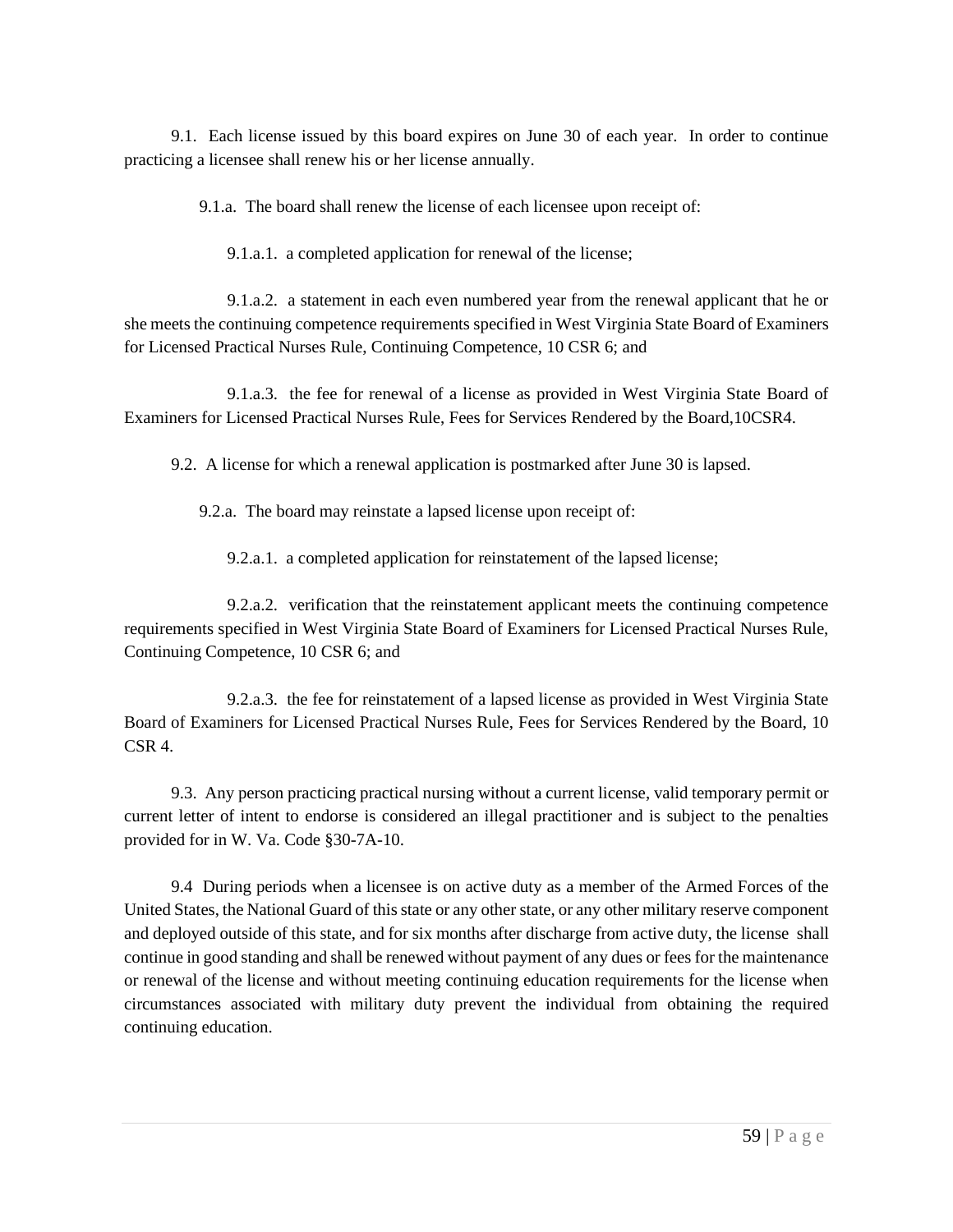9.4.a. The licensee shall submit a waiver request to the board in writing informing the board of circumstances which include, but are not limited to, deployment outside of the United States or in any combat area.

9.4.b. During periods when the licensee is accompanying his or her spouse who is on active duty as a member of the Armed Forces of the United States, the National Guard of this state or any other state or any other military reserve component and deployed outside of this state, and for six months after discharge from active duty, the license of that person shall continue in good standing and shall be renewed without payment of any dues or fees for the maintenance or renewal of the license and without meeting continuing education requirements for the license when circumstances associated with accompanying a spouse on military duty prevent the individual from obtaining the required continuing education.

9.4.c. The licensee shall submit a waiver request to the board in writing informing the board of these circumstances which include, but are not limited to, deployment outside of the United States or in any combat area.

# **§10-2-10. Non-Practicing Status.**

Any person with a current West Virginia license may request non-practicing status. While on non-practicing status, the person may not be employed as a licensed practical nurse and is not subject to the payment of licensing fees. A person requesting non-practicing status is not subject to the continuing competence requirements in West Virginia State Board of Examiners for Licensed Practical Nurses Rule, Continuing Competence, 10CSR6.

10.1. The board may reinstate a license from non-practicing status upon receipt of:

10.1.a. a completed application for reinstatement of the license from non-practicing status;

10.1.b. verification that the reinstatement applicant meets the continuing competence requirements specified in West Virginia State Board of Examiners for Licensed Practical Nurses Rule, Continuing Competence, §10CSR6; and

10.1.c. the fee for reinstatement of a license from non-practicing status as provided in West Virginia State Board of Examiners for Licensed Practical Nurses Rule, Fees for Services Rendered by the Board, §10CSR4.

10.2. An applicant who is currently participating in an alternative to discipline program in any other jurisdiction shall disclose this participation at the time of application to the board.

**§10.2.11. Change of Name or Address, Duplicate License.**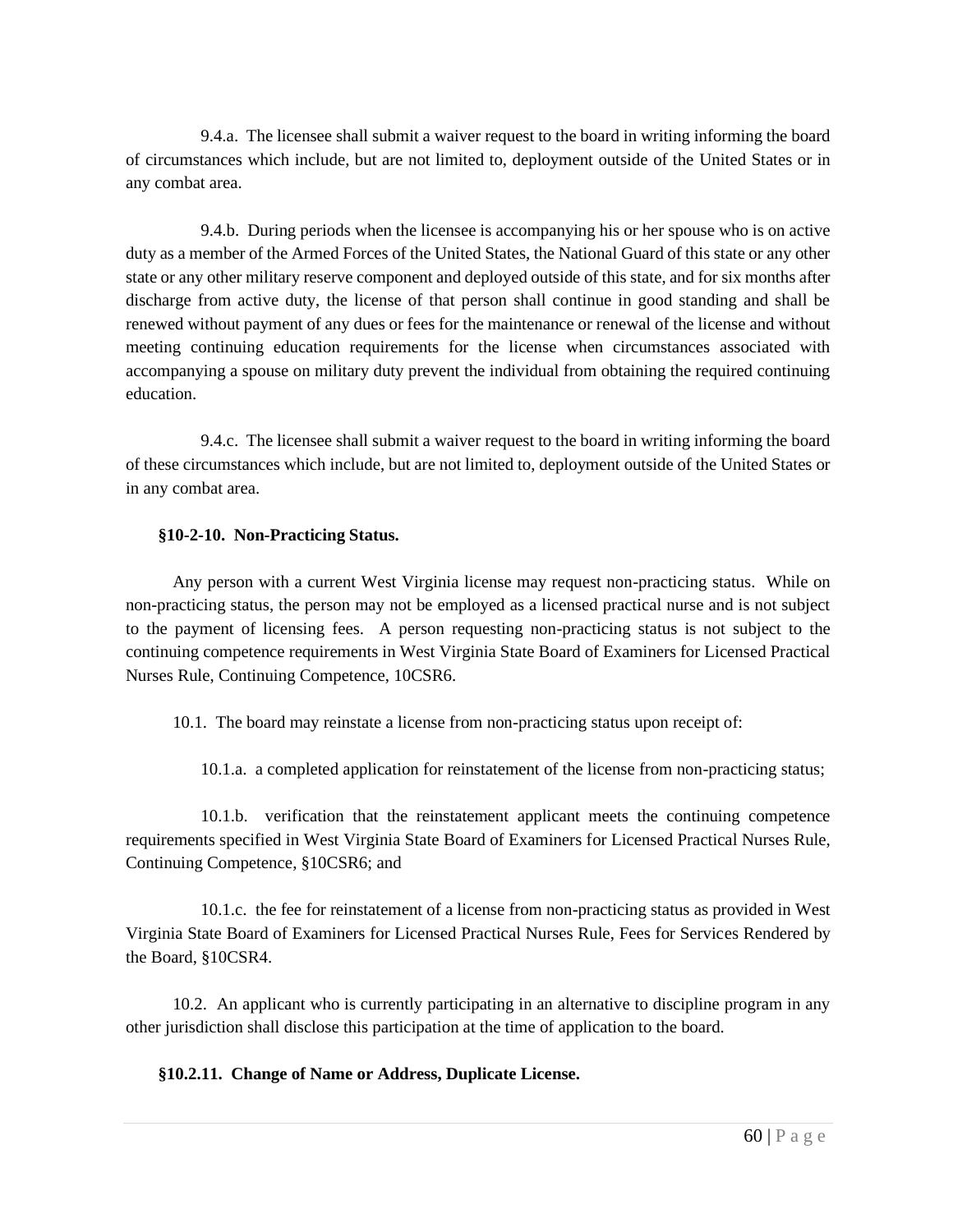11.1. A licensee shall notify the board of a change in his or her name or address.

11.2. A licensee may request a duplicate license if he or she changes his or her name or address. The board shall issue the duplicate license providing the current license is returned to the board office with the current fee required in West Virginia State Board of Examiners for Licensed Practical Nurses Rule, Fees for Services Rendered by the Board, 10 CSR 4. A copy of a marriage certificate, divorce decree, or an order of a court of competent jurisdiction is required for a name change. There is no fee for name and address changes requested at the time a license is renewed or reinstated or if a duplicate license is not requested.

11.3. A licensee may request a duplicate license in the event of loss of the original license. The licensee shall complete an affidavit verifying loss and submit the affidavit to the Board with the current fee required in West Virginia State Board of Examiners for Licensed Practical Nurses Rule, Fees for Services Rendered by the Board, 10 CSR 4, prior to the board issuing a duplicate license.

# **§10-2.12. Disciplinary Proceedings: Grounds for Discipline**

12.1. The Board may take disciplinary action in accordance with Chapter 29A of the W. Va. Code, upon satisfactory proof that an applicant for endorsement or examination, or a licensee:

12.1.a. is guilty of fraud or deceit in procuring or attempting to procure a license to practice practical nursing which includes:

12.1.a.1. falsely representing facts on an application for licensure by examination or licensure by endorsement or on an application for renewal or reinstatement of a license; or

12.1.a.2. having another person appear in his or her place or impersonating an applicant for examination, endorsement or renewal or reinstatement of a license;

12.1.b. has been convicted of a felony;

12.1.c. is habitually intemperate or is addicted to the use of habit-forming drugs;

12.1.d. is mentally incompetent;

12.1.e. is guilty of professional misconduct, which includes but is not limited to:

12.1.e.1. impersonated another licensed practitioner, or permitted another person to use his or her license for the purpose of nursing for compensation;

12.1.e.2. provided false or incorrect information to an employer regarding the status of a license;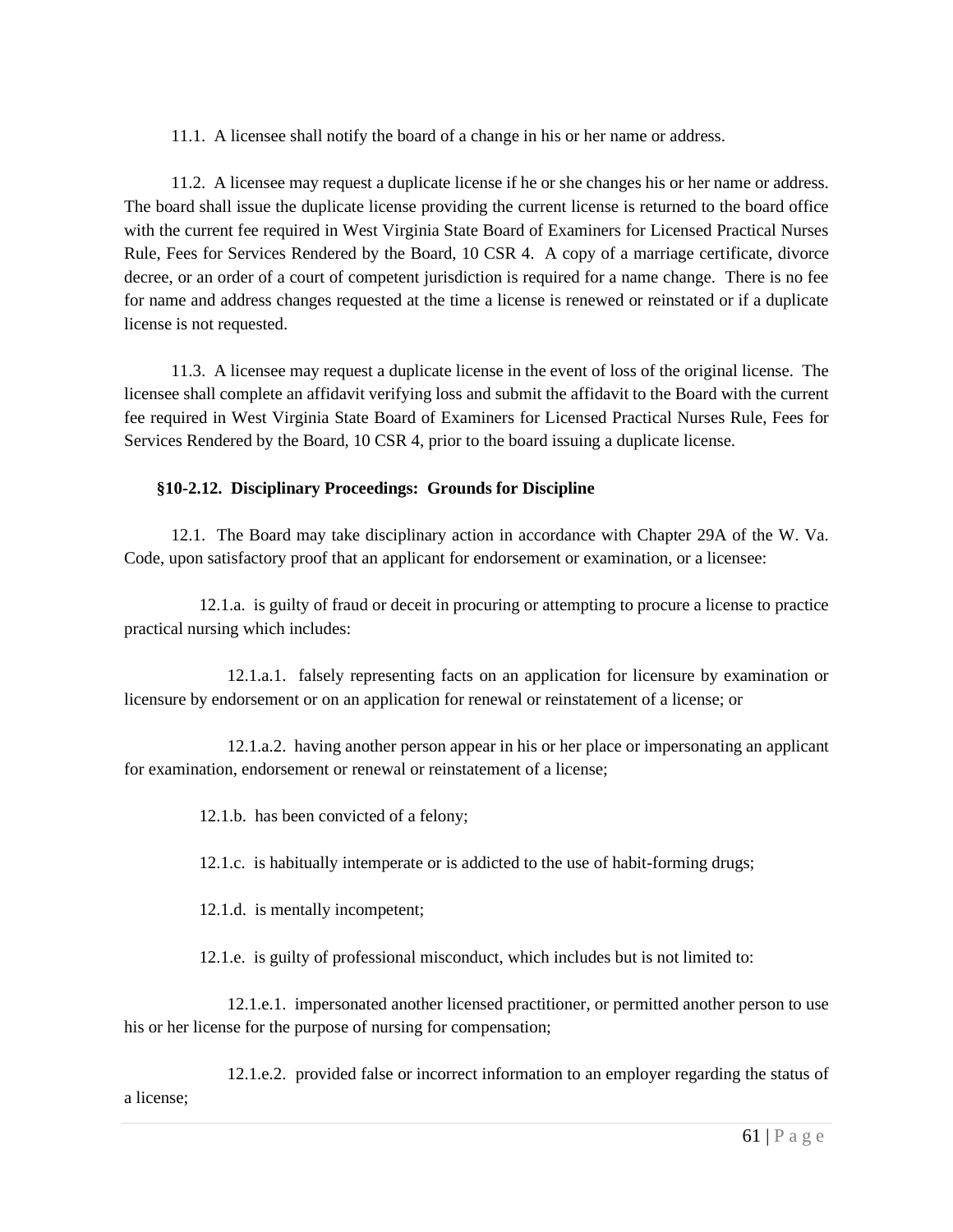12.1.e.3. practiced practical nursing in the State of West Virginia without a current West Virginia license, a valid temporary permit, or a letter of intent to endorse, except as provided in W. Va. Code §30-7A-9;

12.1.e.4. failed to report through proper channels the incompetent, unethical, or illegal practice of another person who is providing health care;

12.1.e.5. practiced practical nursing with gross incompetence or gross negligence on a particular occasion, or incompetence or negligence on more than one occasion;

12.1.e.6. practiced practical nursing while the ability to practice is impaired by alcohol, drugs, physical disability, or mental disability;

12.1.e.7. was found guilty of improper professional practice or professional misconduct by a duly authorized professional disciplinary agency of another state or territory where the conduct upon which the finding was based would, if committed in this state, constitute professional misconduct under the laws of this state;

12.1.e.8. permitted, aided or abetted an unlicensed, uncertified, or registered person to perform activities requiring a license, certificate or registration;

12.1.e.9. practiced practical nursing while his or her license was suspended;

12.1.e.10. willfully failed to register or notify the Board of any changes of name or mailing address;

12.1.e.11. was convicted of a felony or a misdemeanor with substantial relationship to the practice of practical nursing in a court of competent jurisdiction;

 12.1.e.12. failed to follow established policies and procedures in the practice setting to safeguard patient care;

12.1.e.13. abandoned patients by terminating responsibility for nursing care, intervention, or observation without properly notifying appropriate personnel and ensuring the safety of patients;

12.1.e.14. committed an intentional act which could adversely affect the physical or psychological welfare of a patient;

12.1.e.15. physically or verbally abused, or failed to provide adequate protection or safety for an individual in the context of a nurse/patient relationship;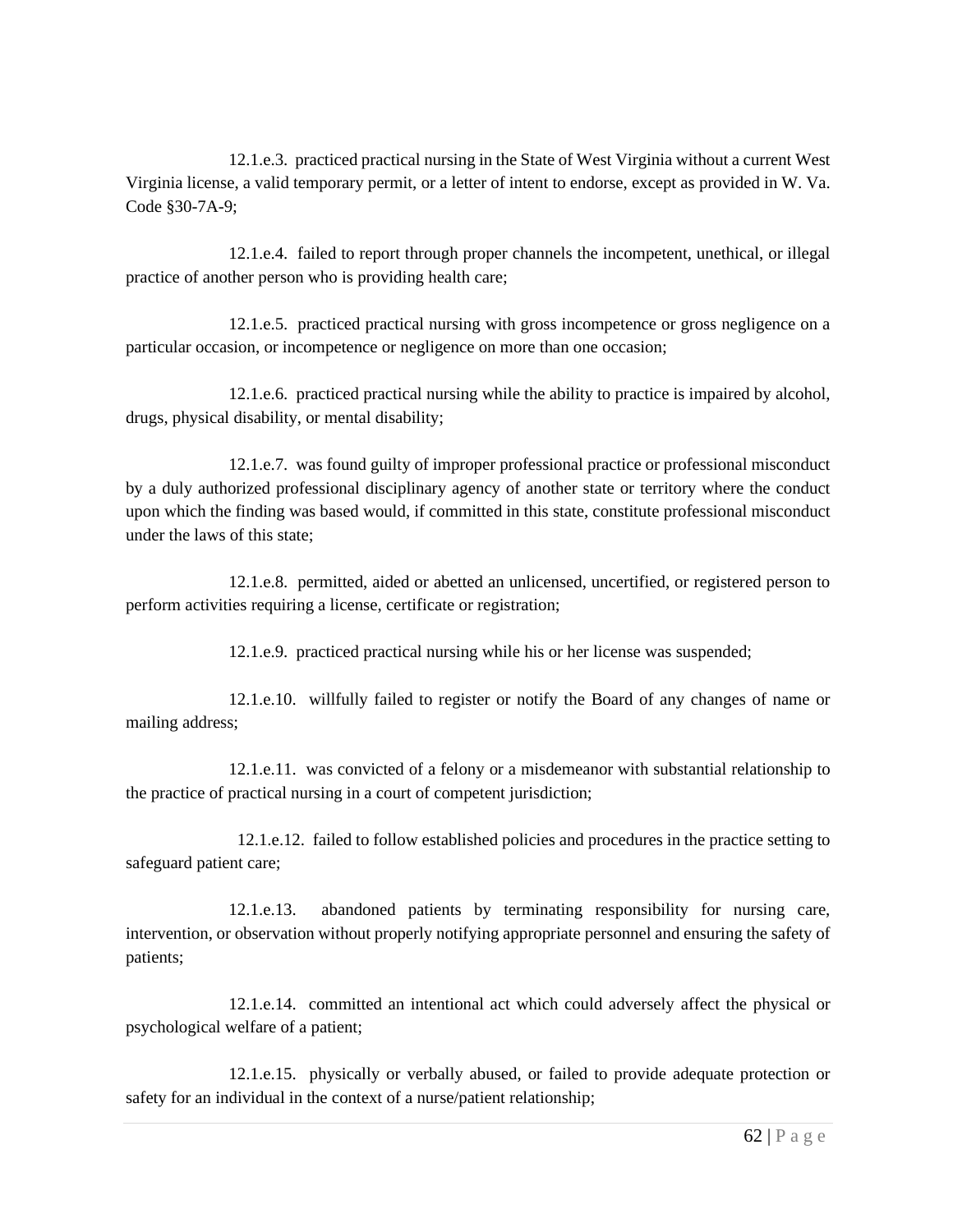12.1.e.16. used the nurse/patient relationship to exploit or influence a patient including but not limited to exploiting a patient for financial gain or engaging in a sexual or romantic relationship with a patient;

12.1.e.17. refused or failed to report for a physical or mental examination, including but not limited to laboratory or other tests, requested by the board;

12.1.e.18. failed to exercise technical competence in carrying out nursing care;

12.1.e.19. misappropriated medications, supplies, or personal items of a patient or the employer;

12.1.e.20. self-administered, administered to another, knowingly participated in or permitted the administration of, any prescription drug without a legal, valid prescription, or the use or administration of any illegal drug;

12.1.e.21. falsified patient records, intentionally charted incorrectly; or failed to document appropriately to maintain an accurate record for each patient;

12.1.e.22. knowingly falsified an application for employment;

12.1.e.23. failed to conform to standards of nursing practice as defined in West Virginia State Board of Examiners for Licensed Practical Nurses Rule, Legal Standards of Nursing Practice, 10 CSR 3;

12.1.e.24. knowingly provided false information regarding completion of continuing competency requirements for renewal, reinstatement or endorsement of a license;

12.1.e.25. failed to comply with terms and conditions imposed by the board based on previous disciplinary action of the board;

12.1.e.26. impeded or obstructed an investigation by the board by failing to comply or respond to requests for action or information, whether the failure is intentional or merely negligent;

12.1.e.27. violated the confidentiality of information or knowledge concerning a patient; and,

12.1.e.28. engaged in conduct that violates the security of the licensure examination or the integrity of the examination results;

12.1.e.29. other acts, which in the opinion of the board, constitute professional misconduct.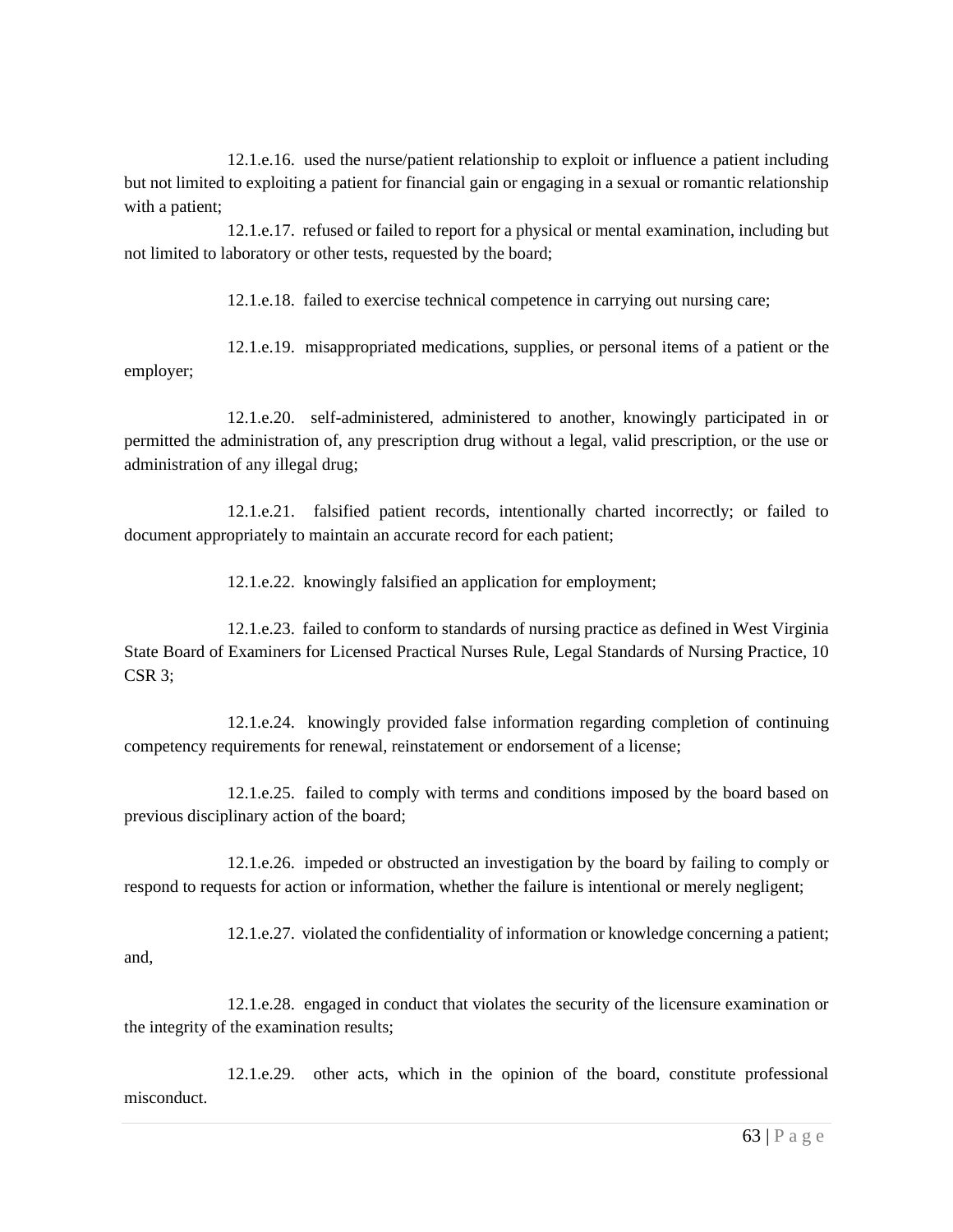12.1.f. Practiced or attempted to practice without a license or continued violation of any of the provisions of W. Va. Code §30-7A-1 et. seq.

# **§10-2-13. Complaint procedures**

13.1. Any individual may make a complaint to the board concerning a licensee.

13.2. The board may accept an anonymous complaint if the information provided is adequate to begin an investigation.

13.3. The board shall accept a complaint in writing, by phone or in person. The board may provide a form for the purpose of submitting a written complaint, but shall accept a complaint if the information includes:

13.3.a. the alleged violation which prompted the complaint;

13.3.b. the name and address of the individual against whom the complaint is lodged;

13.3.c. the date or dates the incident or incidents occurred; and

13.3.d. the name or names of witnesses to the incident.

13.4. All complaints shall be referred to the Executive Secretary, Assistant Executive Secretary or Counsel for the Board, who shall act as a representative for the board.

13.5. The board shall maintain a complaint log which records the receipt of each complaint, and the nature and the disposition of the complaint.

13.6. The representative shall conduct an investigation to determine the validity of the allegations contained in the complaint.

13.7. The board shall issue subpoenas to gather necessary facts and evidence to determine the validity of the allegations contained in the complaint.

13.8. The board shall provide copies of complaint forms and other available evidence to the licensee against whom a complaint is filed. The licensee shall respond within fourteen (14) days of receipt of the complaint, to the allegations contained in the complaint by making an appointment with the staff representative to meet in person or by preparing a written statement and returning it to the board.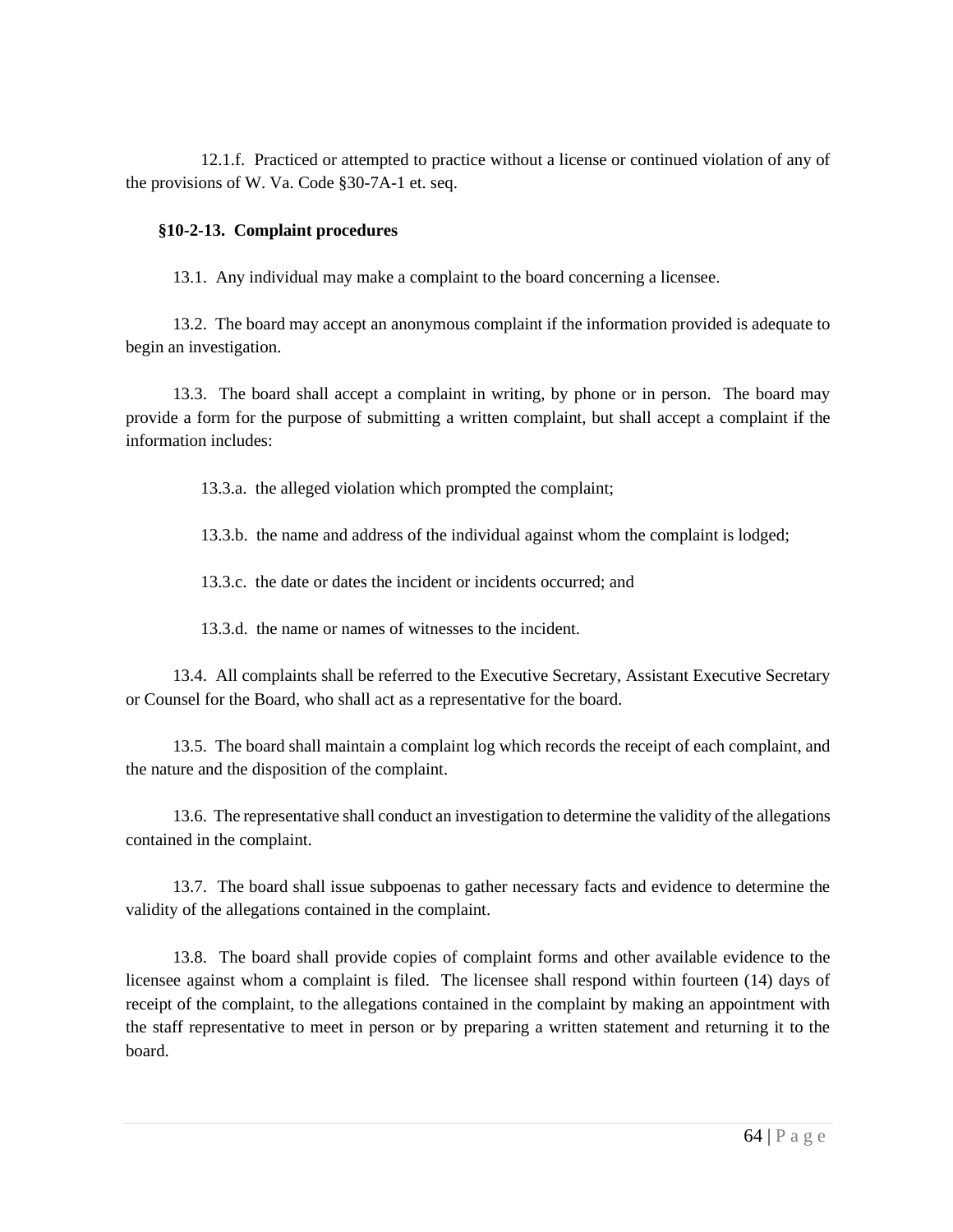13.9. The representative for the board shall evaluate the complaint, licensee response and other investigative information to determine if a violation of law has occurred and to determine the need for additional investigation.

13.10. The representative for the board may recommend that a case be dismissed if probable cause for further action is not identified. Cases recommended for dismissal due to lack of probable cause shall be referred to the Disciplinary Review Committee of the board established by the board under West Virginia State Board of Examiners for Licensed Practical Nurses Rule, Open Meetings and Bylaws, 10 CSR 5, for review of the complaint and investigative information. The committee may approve dismissal of the case or direct the staff representative to proceed with further investigation if the committee believes further investigation is necessary.

13.11. The representative for the board may negotiate terms of a consent agreement, set forth in section 14 of this rule, with a licensee, if probable cause for disciplinary action is established.

13.12. The Disciplinary Review Committee shall review the terms of the consent agreement and all investigative information. The committee may approve the consent agreement, request revisions to the Consent Agreement or reject the consent agreement.

13.13. If the Disciplinary Review Committee rejects the consent agreement, the staff representative shall set the case for hearing.

13.14. If the licensee contests the allegations and refuses to enter into a consent agreement the representative shall set the case for hearing. All hearings shall be in accordance with the W. Va. Code, Chapter 29A, Administrative Procedures Act.

13.15. Members of Disciplinary Review Committee shall be disqualified from the formal hearing process if the case has been presented to the committee for consideration prior to the formal hearing.

13.16. A hearing shall be held before a hearing examiner or before members of the board.

13.17. The board shall make a determination on the matter based on the facts, evidence submitted, testimony and recommendations of the hearing examiner.

13.18. The board shall formulate and issue a final order which shall include findings of fact, conclusions of law and the decision of the board on the matter.

13.19. The licensee, his or her attorney of record, if any, and the individual who filed the complaint shall be provided with a copy of the decision and accompanying findings of fact and conclusions of law, whether it is the result of a formal hearing or the execution of a consent agreement.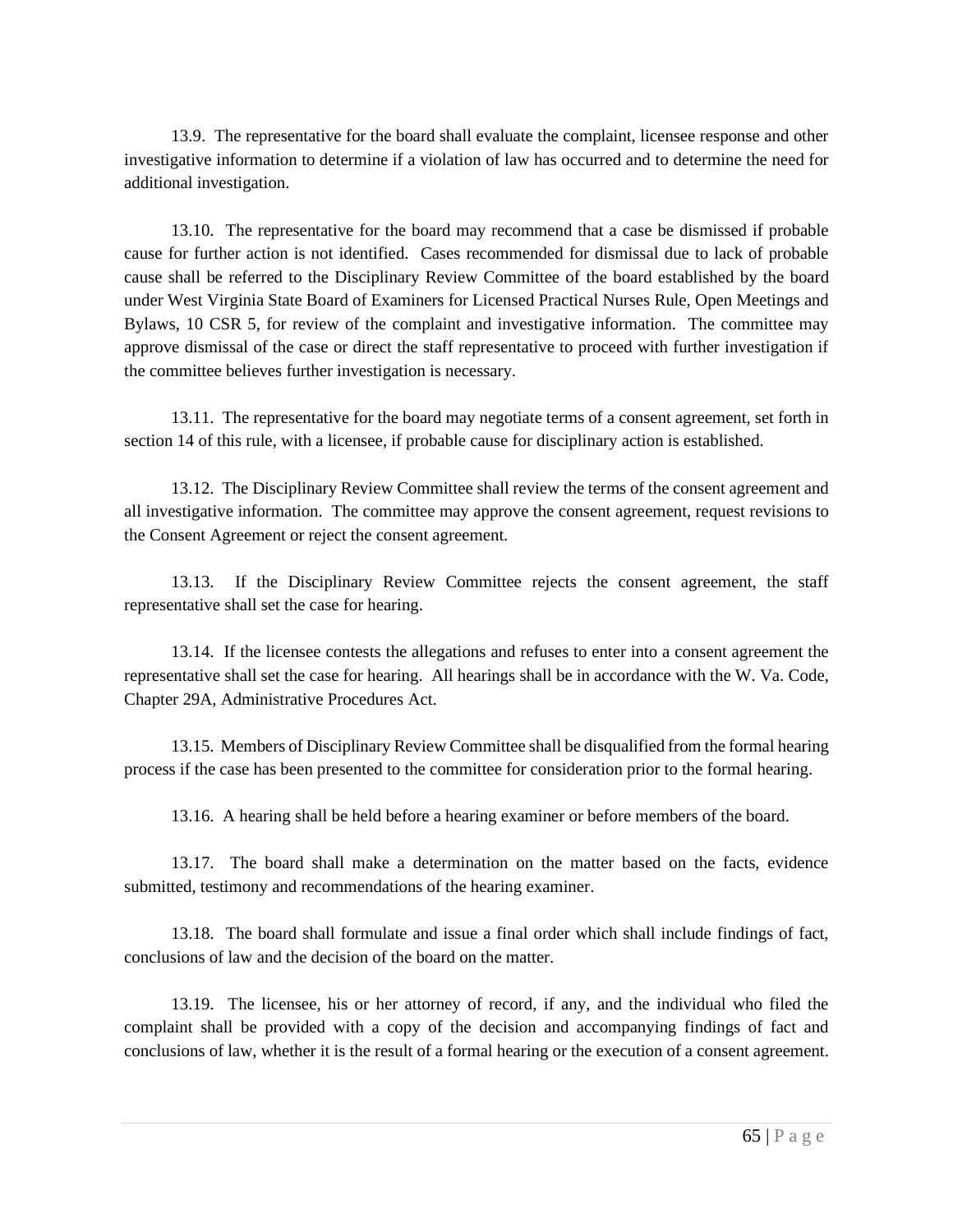13.20. The decision of the board is final unless reversed, vacated or modified upon judicial review.

#### **§10-2-14. Investigations**

14.1. Upon complaint or on its own initiative, the board or its representative may investigate conduct which is occurring or has occurred which violates West Virginia Code §30-7A-1 et seq., or rules governing the practice of licensed practical nursing.

14.2. For the purpose of conducting investigations:

14.2.a. The executive secretary or chairperson of the board may subpoena documents or witnesses;

14.2.b. The board may depose witnesses, take sworn statements, and collect other evidence;

14.2.c. The board may require a criminal history records check. The licensee under investigation shall furnish to the agency a full set of fingerprints for purposes of conducting a criminal history record check. Records are checked through the criminal identification bureau of the West Virginia State Police, a similar agency within the licensee's state of residence, and the United States Federal Bureau of Investigation.

14.2.d. The board may institute proceedings in the courts of this state to enforce its subpoenas for the production of documents and witnesses and its orders and to restrain and enjoin violations of West Virginia Code §30-7A-1 et seq., or rules governing the practice of licensed practical nursing;

14.2.e. The board shall review medical records during the course of its investigation, and shall remove patient identifying information from records which are introduced as evidence at any disciplinary hearing;

14.2.f. The board, or its representatives within the limits of authority granted by the board, may employ investigators, consultants and other employees as necessary to assist in an investigation;

14.2.g. All powers of the board and its representatives may be exercised to investigate a matter, even if a hearing or disciplinary action does not result from the investigative findings; and

14.2.h. Upon a finding of probable cause that a basis for disciplinary action exists, the board may require a licensed practical nurse to submit to a physical or mental examination by a practitioner approved by the board. Any individual who applies for or accepts the privilege of practicing as a licensed practical nurse in this state is considered to have given consent to submit to all these examinations when requested to do so in writing by the board and to have waived all objections to the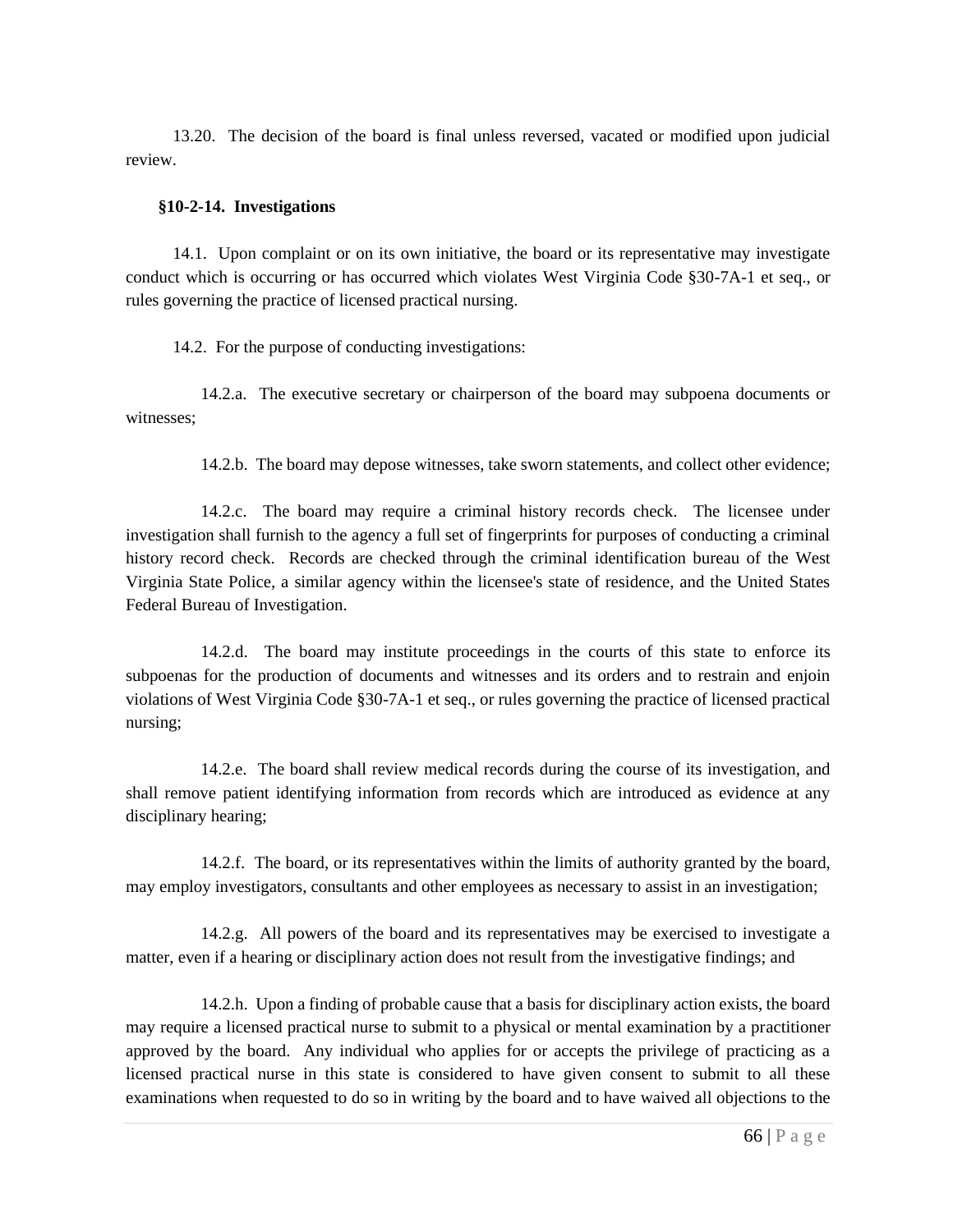admissibility of the testimony or examination report of any examining practitioner on the grounds that the testimony or report is privileged communication. If an applicant or licensee fails or refuses to submit to an examination under circumstances which the board finds are not beyond his or her control, this failure is prima facie evidence of his or her inability to practice as a licensed practical nurse competently and in accordance with accepted standards of practical nursing practice. A licensed practical nurse or person applying for licensure as a licensed practical nurse who is adversely affected by this provision may request a hearing before the board within thirty days of any action taken by the board.

# **§10-2-15. Disciplinary Proceedings: Disciplinary Action.**

15.1. The board shall afford every person subject to disciplinary proceedings an opportunity for a hearing.

15.1.a. If an applicant for licensure or a licensee fails to appear at a scheduled hearing or fails to reply to the notification of hearing, the charges specified may be taken as true and the board may proceed with disciplinary actions.

15.1.b. The board may impose a single penalty or a combination of penalties upon any person found guilty of any of the grounds for discipline, set forth in section 12 of this rule, in the follow manner:

15.2. For applicants for examination or endorsement:

15.2.a. The board may refuse to admit an applicant for the licensure examination; or

15.2.b. The board may deny licensure by endorsement.

15.3. For licensees:

15.3.a. The board may revoke a license;

15.3.a.1. The board may specify the minimum length of time the revocation shall remain in effect in the final order of revocation. If the board does not specify a minimum length of time for the revocation in the final order of revocation the revocation shall be effective for a minimum of five years;

15.3.a.2. An individual who has had his or her license revoked and who wishes to again become licensed as a licensed practical nurse shall apply as a new applicant for licensure and is subject to the same rules for original licensure as other applicants not previously licensed. The board shall consider all records pertaining to the revocation of the previously held license when considering the applicant for licensure;

15.3.b. The board may suspend a license for a period of not less than thirty (30) days, nor more than five (5) years. The board shall return the license to the licensee after the period of suspension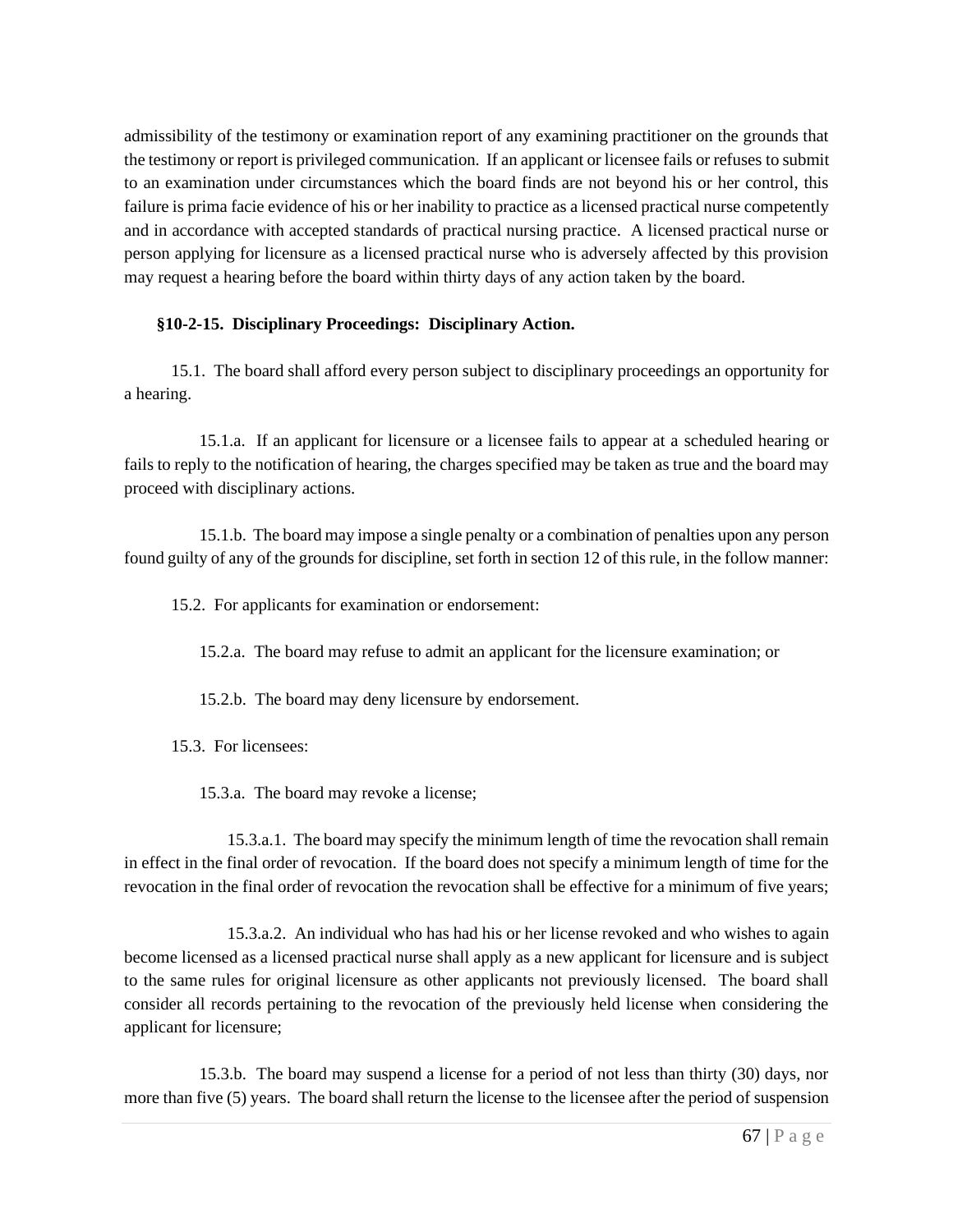has expired, provided the licensee meets all conditions set forth by the board at the time of the suspension;

15.3.c. The board may ask a licensee to voluntarily surrender his or her license and provide to the Board a statement concerning reasons for the surrender. The person may petition for reinstatement of the license one (1) year from the date of original surrender. The person shall furnish proof at the time that the licensee requests reinstatement that the conditions leading to the voluntary surrender no longer exist.

15.3.d. The board may permit a licensee to keep his or her license under a restricted license and to work within specified guidelines. The board shall note specific restrictions regarding practice on the license;

15.3.e. The board may permit a licensee to keep his or her license and continue to work. However, the licensee shall adhere to specific probationary conditions and the board shall closely monitor the licensee during the probationary period;

15.3.f. The board may issue a reprimand in writing and retain a copy in the file of the licensee;

15.3.g. The board may negotiate a settlement with the licensee, in the form of a consent agreement, for any charges pending against a licensee. The licensee, in accepting a consent agreement waives his or her right to a formal hearing on the charges, and accepts the terms and conditions set forth in the consent agreement. Any single penalty or a combination of penalties provided in this section may be imposed through consent between the board and the licensee;

15.3.h. The board may assess fees for monitoring a licensee's compliance with terms and conditions set forth in a consent agreement or order of the board. Monitoring fees may be payable on a quarterly basis or may be assessed as a part of the annual renewal fee. A licensee who fails to pay monitoring fees levied by the board as a part of a disciplinary proceeding, within the time period contained in this rule or as otherwise agreed upon between the parties, is not eligible for renewal of the license until the fee is paid;

15.3.i. The board may order a summary suspension if the board finds that public health, safety and welfare requires emergency action and incorporates a finding to that effect in its order, it may suspend a license, prohibiting the further practice of practical nursing, pending a hearing for revocation or other action. The board shall promptly institute and determine further disciplinary action; or

15.3.j. The board shall order a suspension without hearing when a prior hearing or plea agreement has occurred in another state or federal agency, or in a court of law. The board shall order suspension upon receipt of documentation from a court or agency, state or federal, that a person licensed by the board has had his or her license to practice as a licensed practical nurse revoked or suspended in another jurisdiction and has not had his or her license reinstated within that jurisdiction, or has been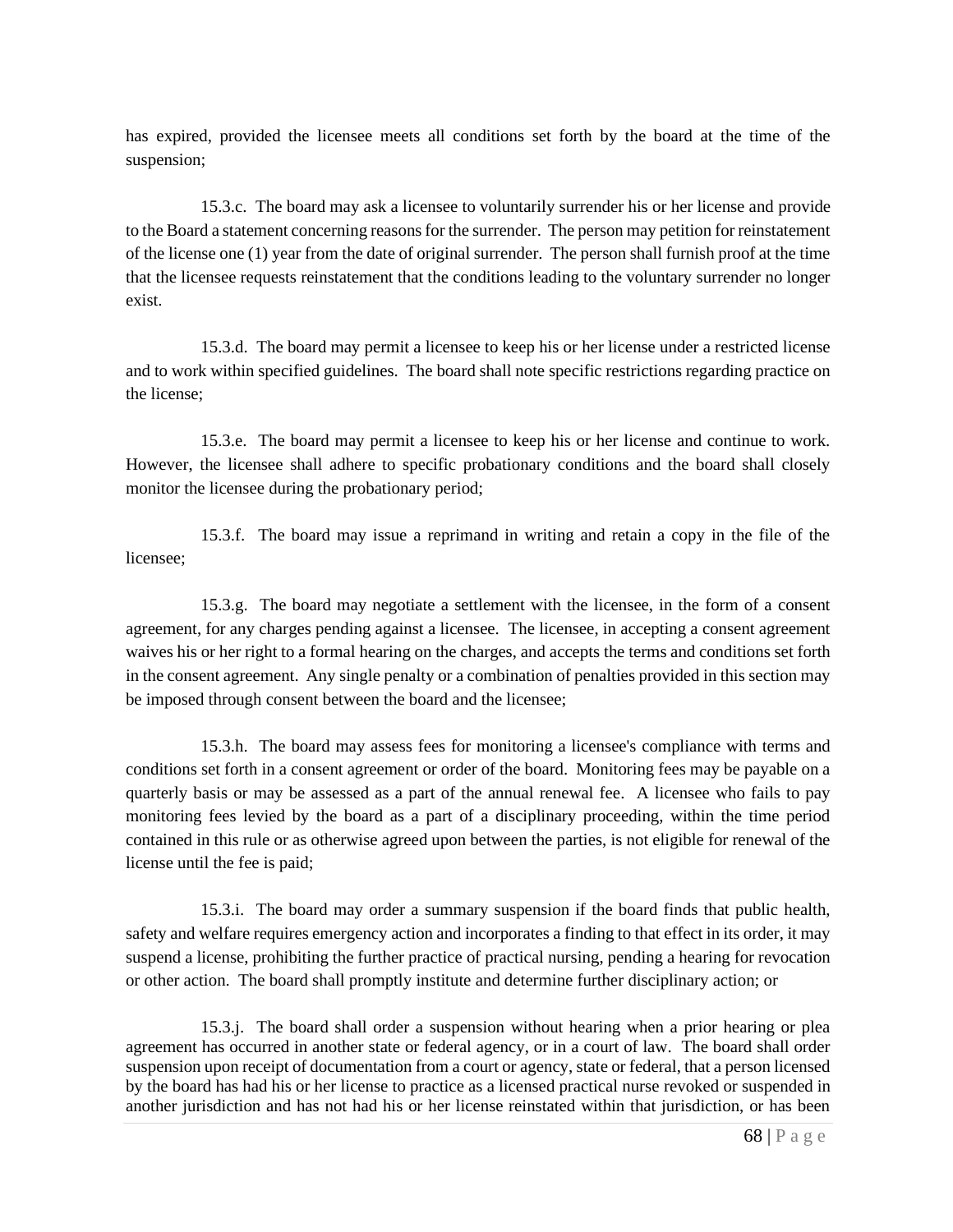convicted, or entered a plea of guilty or nolo contendere to a felony or has been adjudged legally incompetent. The board shall notify the licensee or his or her legal guardian, trustee, committee or other representative of the suspension in writing to his or her address on record with the board. The notice shall include a copy of the order of the court or agency, certified by the Executive Secretary as the order received from the court or agency. The licensee shall not practice within this state until his or her license is reinstated by the board. A licensee whose license has been suspended as provided in this section may apply to the board for reinstatement of his or her license. The licensee is entitled to a hearing. The hearing shall be promptly instituted and determined.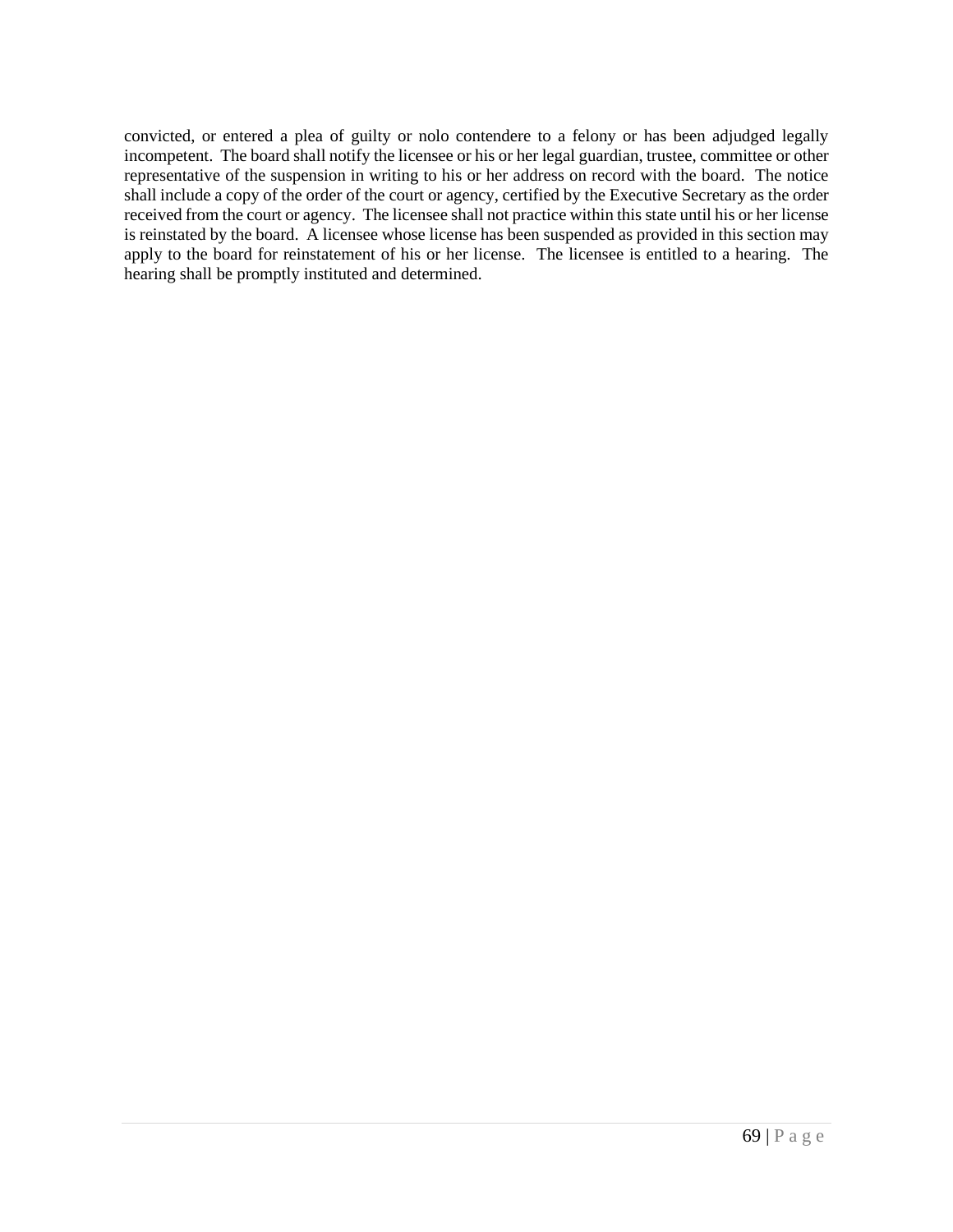# APPENDIX F

# **TITLE 64 LEGISLATIVE RULE DEPARTMENT OF HEALTH AND HUMAN**

### **SERIES 60**

# **MEDICATION ADMINISTRATION AND PERFORMANCE OF HEALTH MAINTENANCE TASKS BY APPROVED MEDICATION ASSISTIVE PERSONNEL**

## § **64-60-1. General.**

1.1. Scope. This legislative rule prescribes specific standards and procedures to provide for training, competency testing, and the certification of approved medication assistive personnel for the limited administration of medications and performance of health maintenance tasks in specified health care facilities. Thisrule must be read in conjunction with W.Va. Code§ 16-5O-1et. seq.

1.2. Authority. W.Va. Code§§ 16-5O-11 and 16-1-7.

1.3. Filing Date. April 1, 2015

1.4. Effective Date. June 29, 2015

1.5. Enforcement. This rule is enforced by the secretary of the West Virginia Department of Health and Human Resources or his or her lawful designee.

# § **64-60-2. Definitions.**

2.1. Administration of medications.

2.1.a. Assisting a person in the ingestion, application or inhalation of medications, including both prescription drugs and non-prescription drugs, or using universal precautions for rectal or vaginal insertion of medication, according to the legibly written or printed directions of the attending physician or health care professional authorized to prescribe medication and consistent with his or her scope of practice, or as written on the prescription label; and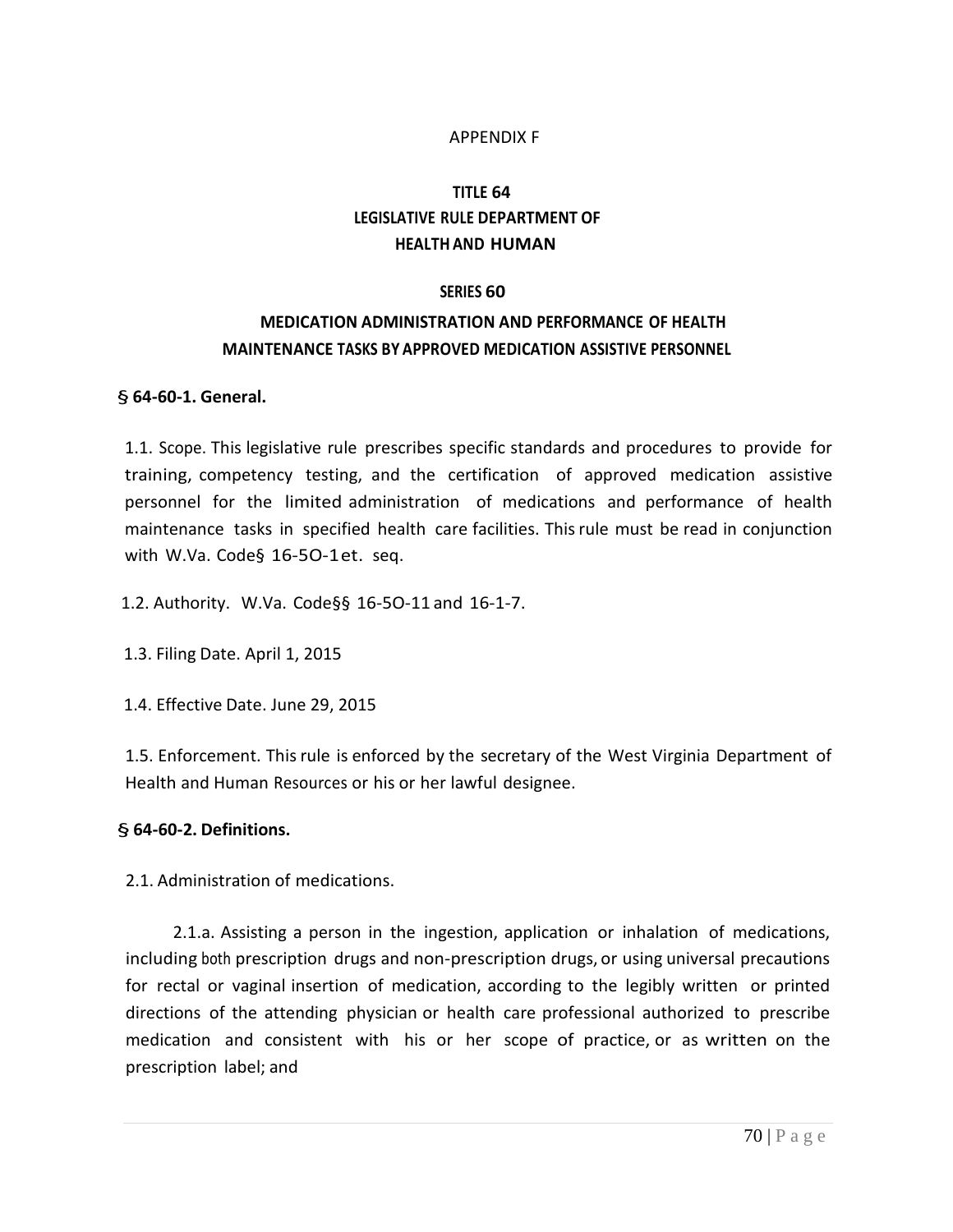2.1.b. Making a written record of such assistance with regard to each medication administered, including the time, route and amount taken. "Administration" does not include:

2.1.b.l.Judgment,evaluation, assessments;

2.1.b.2. Injections of medication or any parenteral medications, except prefilled insulin injections and insulin pens pursuant to W.Va. Code§§ 16-50-10.a. and 16-50-1et seq.;

2.1.b.3. Monitoring of medication; or

2.1.b.4. Self-administration of medications, including prescription drugs and self-injection of medication by the resident.

2.2. Approved medication assistive personnel (AMAP). The unlicensed facility staff member, who meets eligibility requirements, hassuccessfully completed the required training and competency testing, and is considered competent by the authorized registered professional nurse to administer medications or perform health maintenance tasks, or both, to residents of the facility in accordance with W.Va. Code § 16-50-1et seq.

2.3. Assisted living residence. Any living facility or place of accommodation in the state, however named, available for four or more residents, that is advertised, offered, maintained or operated by the ownership or management, for the express or implied purpose of providing personal assistance, supervision, or both to any residents who are dependent upon the services of others by reason of physical or mental impairment, and who may also require nursing care at a level that is not greater than limited and intermittent nursing care.

2.4. Authorized registered professional nurse. A person who holds an unencumbered license pursuant to W. Va. Code§ 30-7-1et seq., and meets the requirements to train and supervise approved medication assistive personnel pursuant to this rule and W. Va. Code § 16-50-1 et seq., and has completed the facility trainer/instructor course developed by the authorizing agency. The curriculum can be accessed at [http://www.ohflac.wv.gov.](http://www.ohflac.wv.gov./)

2.5. Authorizing agency. The department's Office of Health Facility Licensure and Certification.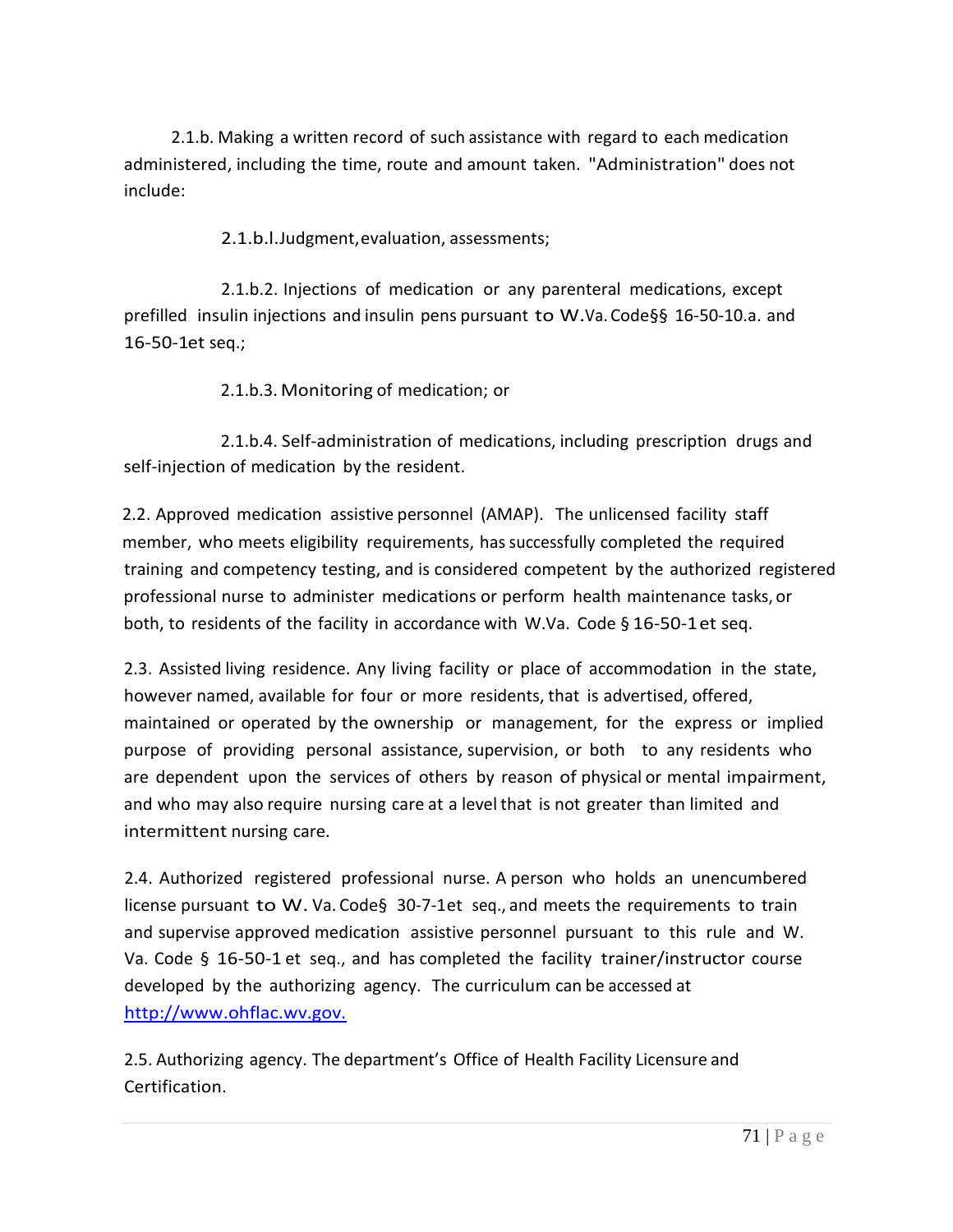2.6. Behavioral health group home. A community-based type of housing that: is established for adults/children with similar needs, levels of independence and ability which provides services and supervision for people with developmental disabilities, behavioral disorders or substance addictions; is licensed by the department; and is in compliance with the state fire commission for residential facilities.

2.7. Department. The Department of Health and Human Resources.

2.8. Delegation. Transferring to a competent individual, as determined by the registered professional nurse, the authority to perform a selected task in a selected situation.

2.9.Delegation decision model. Describesthe processthe authorized registered professional nurse must follow to determine whether or not to delegate a nursing task to an approved medication assistive personnel. The delegation decision model currently approved by the West Virginia Board of Examiners for Registered Professional Nurses is a part of the "Criteria for Determining Scope of Practice for Licensed Nurses and Guidelines for Determining Acts that May be Delegated or Assigned by Licensed Nurses." The delegation decision model describes the process the authorized registered professional nurse must follow to determine whether or not to delegate a nursing task to an approved medication assistive personnel. It is the Registered Professional Nurse who makes the determination regarding competency of the approved medication assistive personnel to whom he or she is delegating a task.

2.10. Facility. An intermediate care facility for individuals with intellectual disabilities, assisted living residences, behavioral health group home, or private residence in which health care services or health maintenance tasks, or both, are provided under the supervision of a registered professional nurse.

2.11. Facility staff member. An individual employed by a facility, but does not include a health care professional acting within the scope of a professional license or certificate.

2.12. Family. Biological parents, adoptive parents, foster parents, or other immediate family members living within the same household.

2.13. Health care professional. A medical doctor or doctor of osteopathic medicine, a podiatrist, registered professional nurse, licensed practical nurse, advanced practice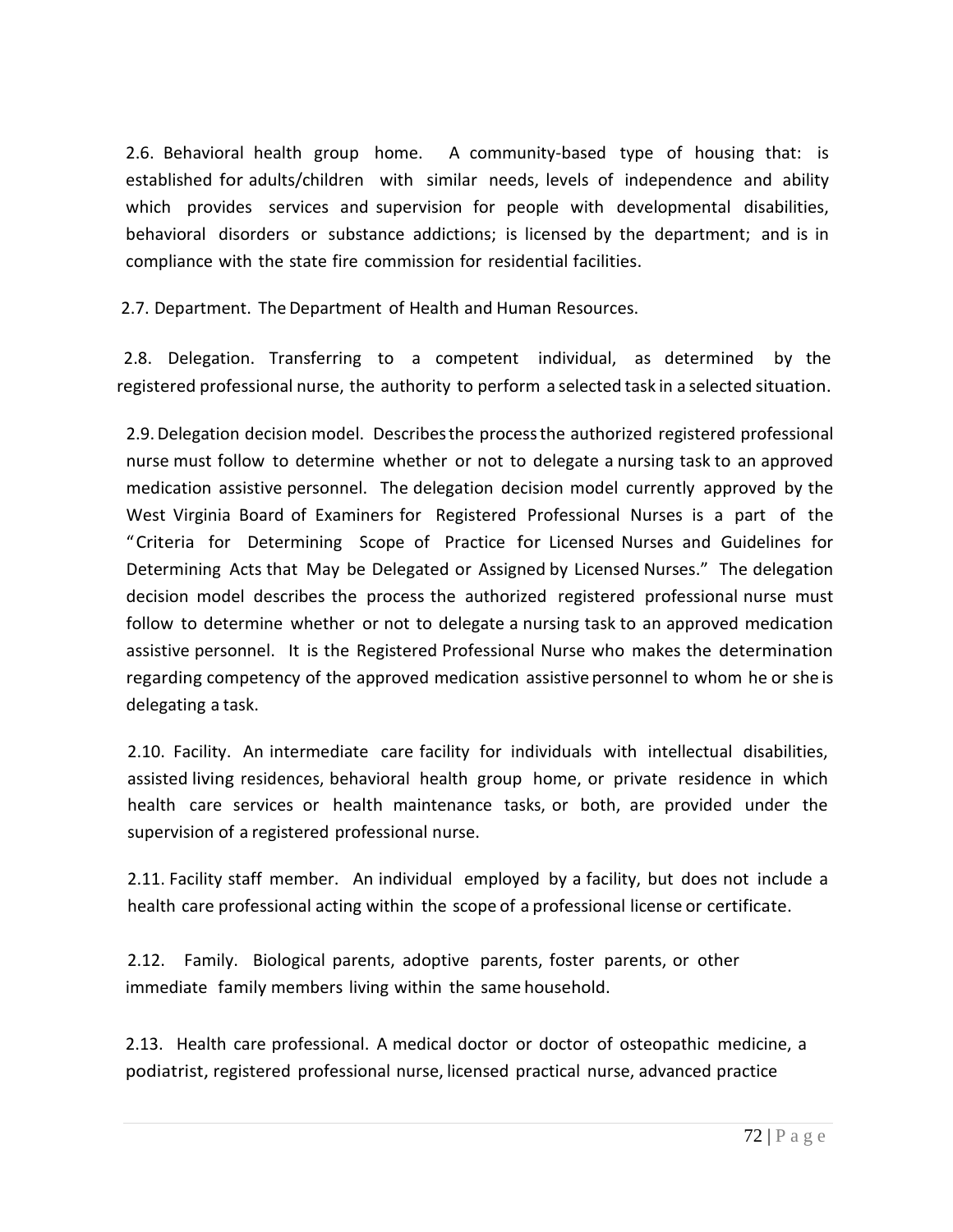registered nurse, physician=s assistant, dentist, optometrist, pharmacist, physical therapist or respiratory care professional licensed under chapter thirty of the W.Va. Code.

2.14. Health maintenance tasks.

2.14.a. Performing the following tasks according to the legibly written or printed directions of a physician under the provisions of W. Va. Code §§ 30-3-1 et seq. or 30- 14-1 et seq. or health care professional authorized to prescribe medication and consistent with his or her scope of practice, or as written on the prescription label and consistent with the delegation decision model and the training curriculum developed by the authorizing agency according to the provisions of this rule, and making a record of that assistance with regard to each health maintenance tasks administered, including but not limited to, the time, route, and amount taken:

2.14.a.1. Administering glucometer tests;

2.14.a.2. Administering gastrostomy tube feedings;

2.14.a.3. Administering enemas;

2.14.a.4. Performing ostomy care which includes skin care and changing appliances;

2.14.a.5. Administering prefilled insulin or insulin pens;

2.14.a.6. Performing tracheostomy care for residents in a private residence who are living with family or naturai supports, or both; and

 2.14.a.7. Performing ventilator care for residents in a private residence who are living with family or natural supports, or both.

2.14.b. Health maintenance tasks do not include:

2.14.b.1. Judgment, evaluation, assessments;

2.14.b.2. Injections of medication or any parenteral medications, except prefilled insulin injections and insulin pens pursuant to W. Va. Code§§ 16-50-10-a and 16-50-1et seq.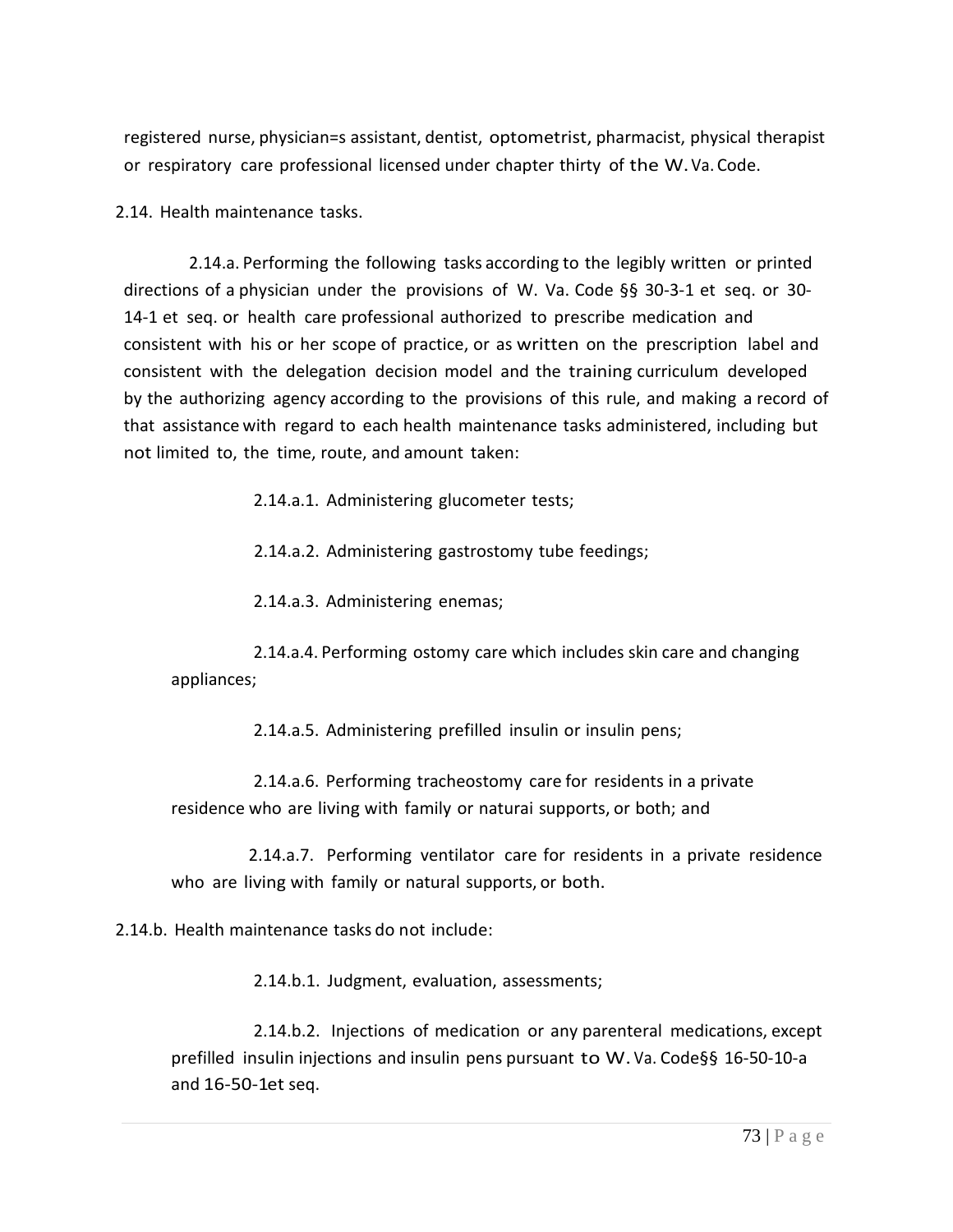2.14.b.3. Monitoring of medication; or

2.14.b.4. Self-administration of medications, including prescription drugs and self-injection of medication by the resident.

2.15. ICF/IID. An intermediate care facility for individuals with intellectual disabilities which is certified by the Centers for Medicare and Medicaid Services of the United States Department of Health and Human Servicesto provide health or rehabilitation services to persons with intellectual disabilities or persons with related conditions who are receiving active treatment.

2.16. Immediate family. A mother, stepmother, father, stepfather, sister, stepsister, brother, stepbrother, spouse,child, grandparent, or grandchild.

2.17. Medication. A drug, as defined in W. Va. Code  $\S$  60A-1-101 et seq., which has been prescribed by a health care professional authorized to prescribe and consistent with his or her scope of practice, to be ingested through the mouth; inhaled through the nose or mouth; administered through a gastrostomy tube; administered through pre-filled insulin or insulin pen; applied to the outer skin, eye or ear; or applied through nose drops, vaginal or rectal suppositories.

2.18. Medication error. Any deviation from the "six rights of medication administration," that occurs during medication administration process required by the provisions of this rule. A resident refusal is not considered a medication error.

2.19. Natural supports. Family,friends, neighbors, or anyone who provides assistance and support to a resident but is not reimbursed.

2.20. Prefilled insulin or insulin pen. A self-contained cartridge that is not drawn up from a bottle.

2.21. Primary health care professional. A medical doctor or doctor of osteopathic medicine, advanced practice registered nurse, and physician's assistant licensed under chapter thirty of the W. Va. Code.

2.22. Registered professional nurse. A person who holds a valid license pursuant to W. Va. Code §30-7-1et seq.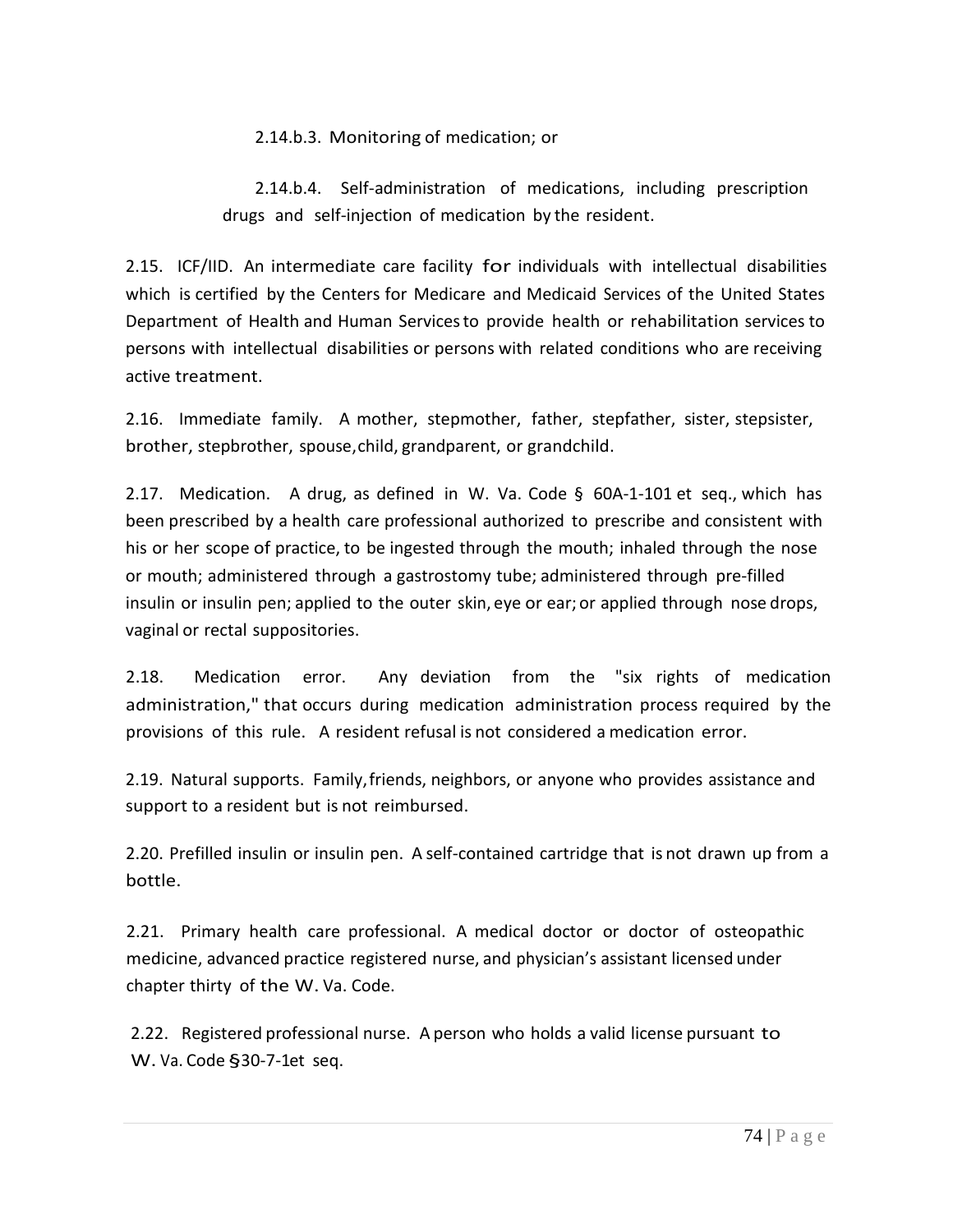2.23. Resident. A resident of a facility who for purposes of this rule, is in a stable condition.

2.24. Secretary. The secretary of the Department of Health and Human Resources or his or her designee.

2.25. Self-administration of medication. The act of a resident, who is independently capable of reading and understanding the labels of drugs ordered by a physician, or an authorized health care professional authorized to prescribe and consistent with his or her scope of practice, in opening and accessing prepackaged drug containers, accurately identifying and taking the correct dosage of the drugs at the correct time and under the correct circumstances.

2.26. Self-administration of medication with assistance. Assisting residents who are otherwise able to self-administer their own medication except their physical disability prevents them from completing one or more stepsin the process.

2.27. Single specific agency. A person or entity operating two or more facilities.

2.28. Six rights of medication administration. The criteria used to assure that each resident receives the specific medication, prescribed for the person, in the ordered amount, at the scheduled time, by the designated route, both as prescribed and prepared, which is accurately recorded in the resident=s record. The six rights of medication administration are: the right resident, the right drug,the right *dosage,* the right time, the right route, and the right record and documentation. The six rights of medication administrationisdefined in the curriculum, andcanbe accessedat [http://www.ohflac.wv.gov.](http://www.ohflac.wv.gov/)

2.29. Stable. The individual's health condition is predictable and consistent as determined by the authorized registered professional nurse.

2.30. Supervision of self-administration of medications. A personal service which includes reminding residents to take medications, opening medication containers for residents, reading the medication label to residents, observing residents while they take medication, checking the self-administered dosage against the label on the container and reassuring residents that they have obtained and are taking the dosage as prescribed.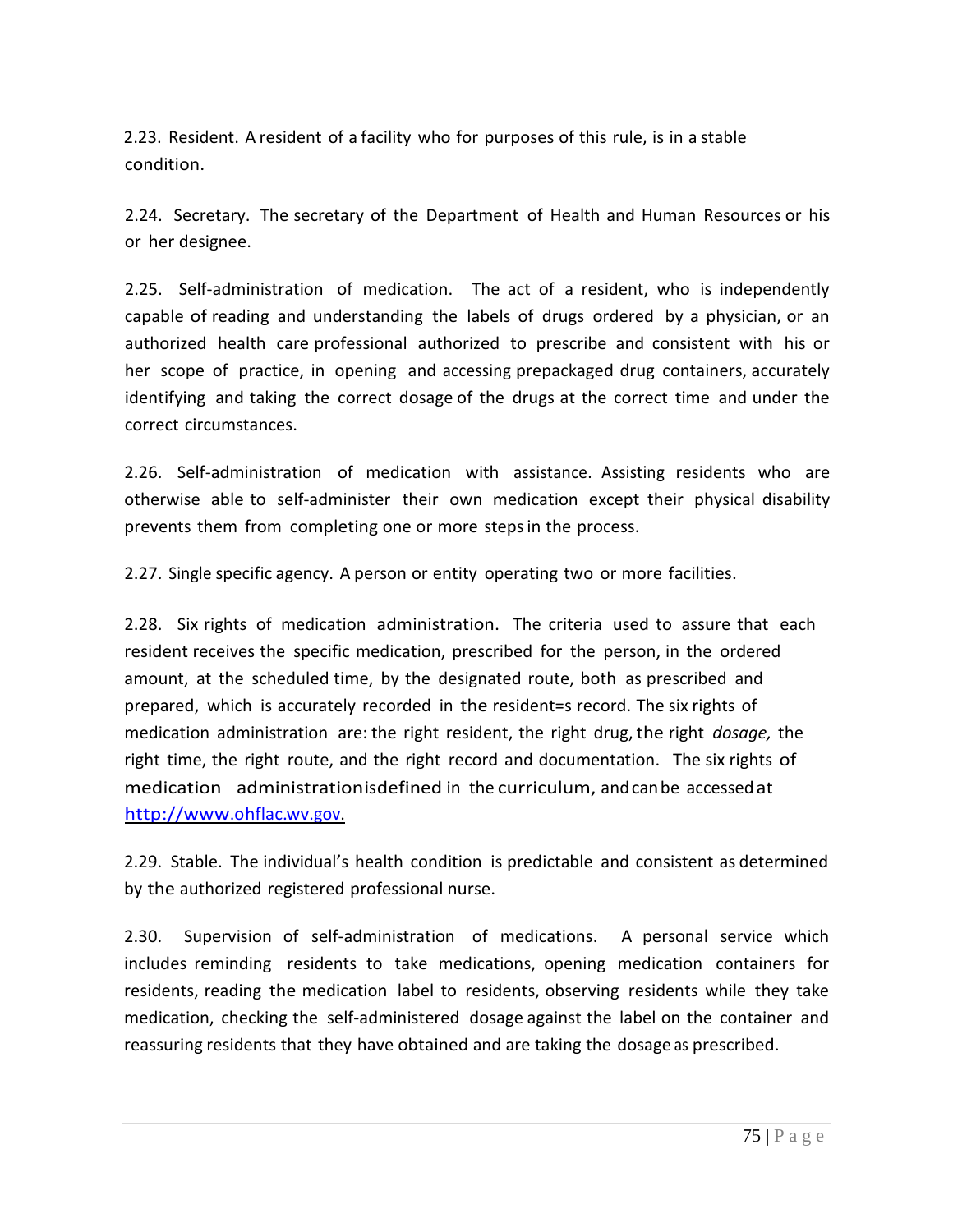#### § **64-60-3. Facility Administrative Procedures.**

3.1. Any facility may offer the training and competency evaluation program developed by the department to authorize approved medication assistive personnel. The training and competency program shall be provided by the facility through an authorized registered professional nurse.

3.1.a. Prior to initiating a training program, the facility shallsubmit to the authorizing agency written notification of the intent to participate in this program, documentation of the credentials of the authorized registered professional nurse who will provide the training, and the facility policies and procedures required by the provisions of this rule.

3.1.b. Participation in the program shall only be permitted after review and approval of the registered professional nurse's credentials and the facility policies and procedures by the authorizing agency, and after the authorized registered professional nurse has completed the facility trainer and instructor orientation course developed by the authorizing agency.

3.1.c. Approved medication assistive personnel who have successfully trained and tested in one facility shall, prior to being approved to administer medications or health maintenance tasks, or both, in another facility, be re-evaluated for competency by the authorized registered professional nurse. This re-evaluation of competency shall be determined by using the tasks in the curriculum adopted in policy by the authorizing agency. The curriculum can be accessed at [http://ohflac.wv.gov.](http://ohflac.wv.gov/)

3.2. The authorizing agency may contract with an entity to provide facility trainer/instructor orientation training for the authorized registered professional nurse and to test the competency of prospective approved medication assistive personnel. The facility utilizing servicesshall pay any fees for training and testing.

## § **64-60-4. Administration of Medications and Performance of Health Maintenance Tasks in Facilities.**

4.1. Before delegating the performance of medication administration or health maintenance tasks, or both, the authorized registered professional nurse must decide whether the task is appropriate to delegate based on the criteria set forth by the "Delegation Decision Model."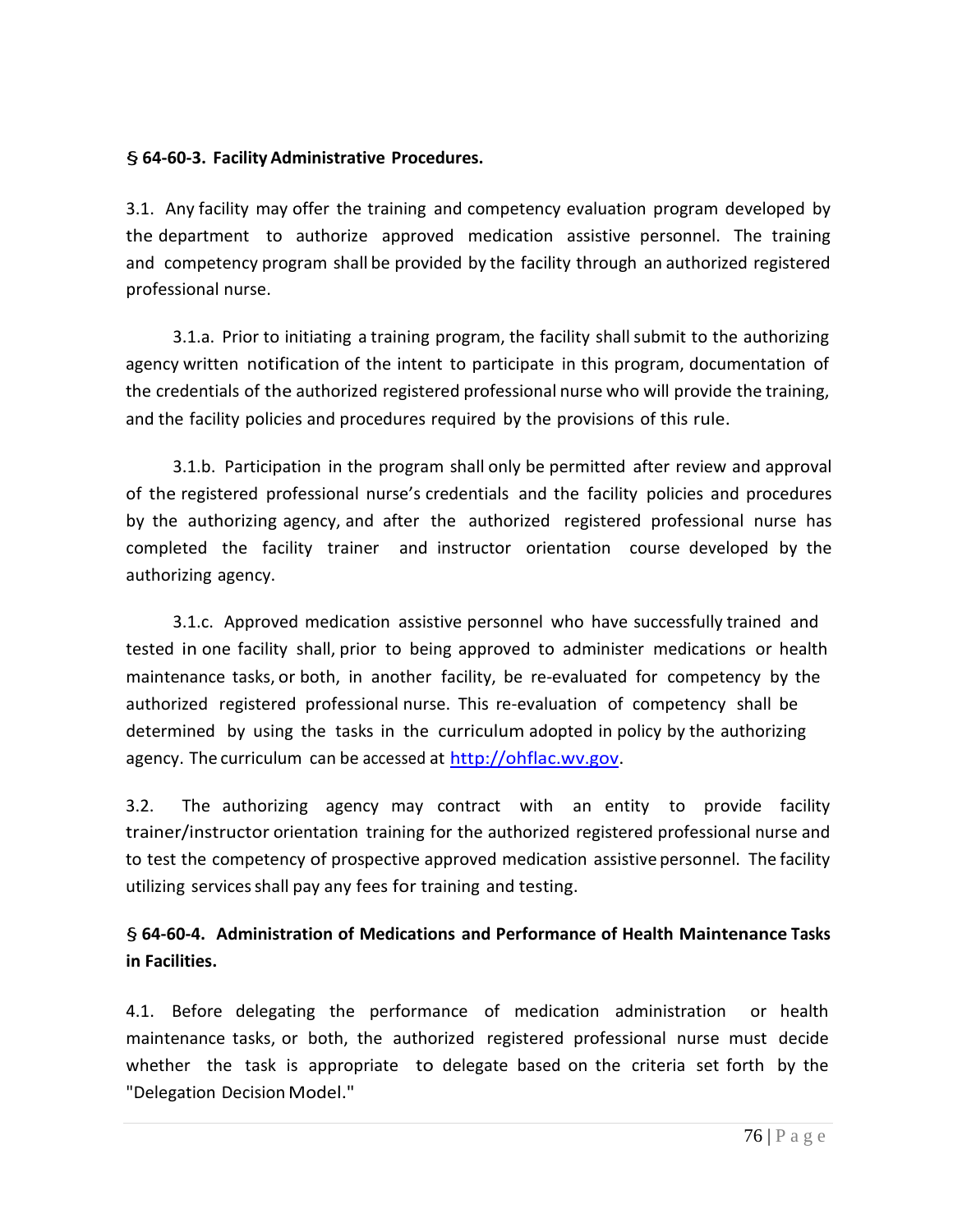4.2. Administration of medication or the performance of health maintenance tasks, or both pursuant to this rule shall only be performed by:

 4.2.a. licensed health care professionals subject to the provisions of their respective licensing law; and

4.2.b. Approved medication assistive personnel who have been trained and retrained every two years and who are subject to the supervision of and approval by the authorized registered professional nurse.

4.3. After having assessed the health status of an individual resident, the authorized registered professional nurse, in collaboration with the resident's primary health care professional and the approved medication assistive personnel, may recommend that the administration of medications or performance of health maintenance tasks, or both, be provided by an approved medication assistive personnel.

4.4. Authorization to administer medications or health maintenance tasks, or both, may only be granted and continued if the approved medication assistive personnel:

4.4.a. Has successfully completed the approved medication administration or health maintenance tasks, or both, training programs and received a satisfactory competency evaluation as required by the provisions of this rule;

4.4.b. Is considered by the authorized registered professional nurse to be competent, including satisfactory completion of the training program and competency evaluation and possession of the ability to perform the required tasks to administer medications or health maintenance tasks, or both;

4.4.c. Consults with the authorized registered professional nurse on a regular basis;

4.4.d. Is monitored or supervised by the authorized registered professional nurse as required by the provisions of this rule; and

4.4.e. Participates in the required retraining program at least every two years.

4.5. Any facility which uses approved medication assistive personnel to administer medications or health maintenance tasks, or both, pursuant to the provisions of this rule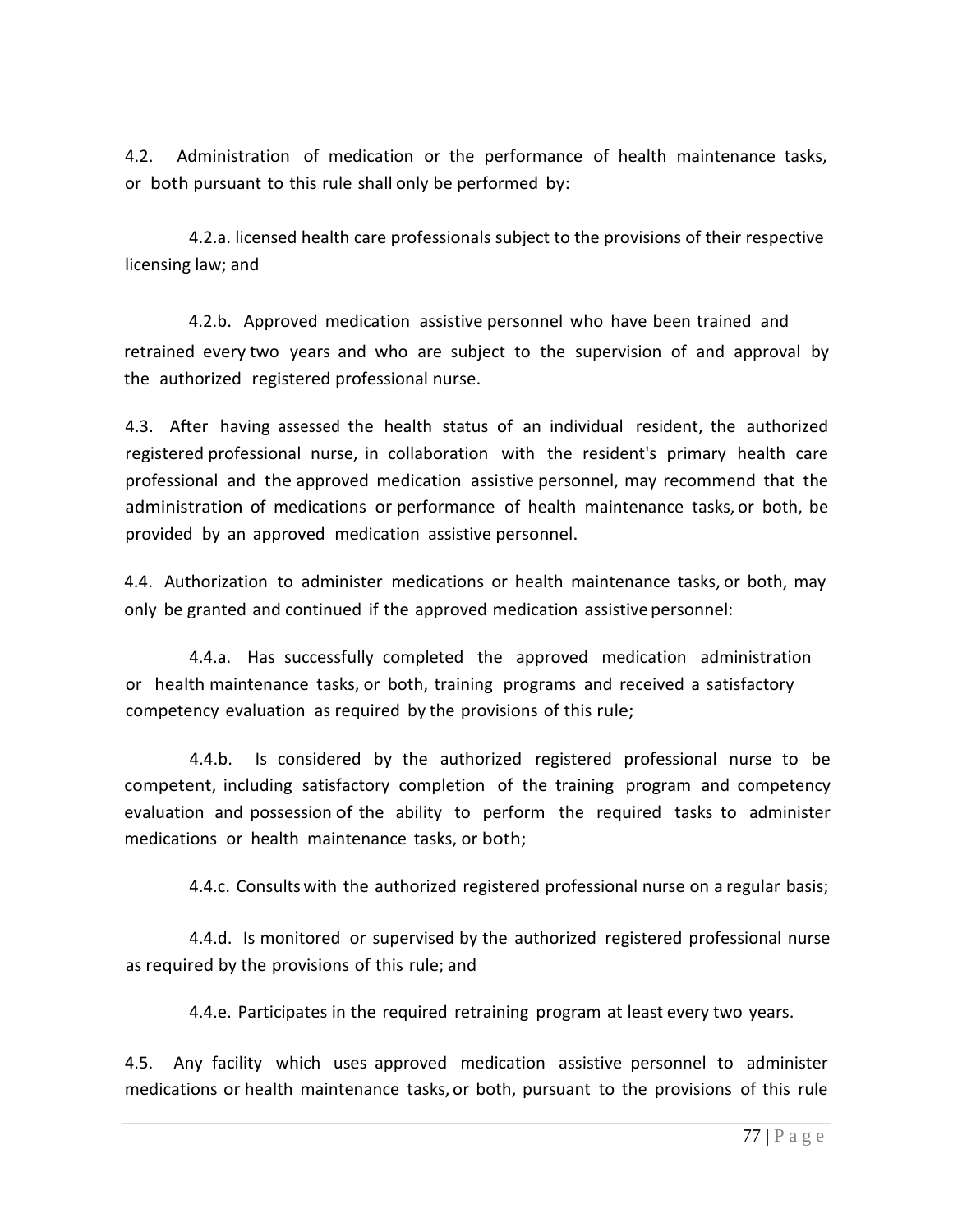shall make available to the authorizing agency a list of the approved medication assistive personnel upon request, but no lessthan annually.

4.6. Any agency or facility employing a health care provider licensed pursuant to chapter thirty of the W. Va. Code for the purposes of supervising the administration of medication or the performance of health maintenance tasks, or both, shall maintain liability insurance for the licensed care provider and any approved medication assistive personnel who have been trained and are employed to administer medication or perform health maintenance, or both, pursuant to W. Va. Code§ 16-50-1et seq. and this rule.

4.7. The authorized registered professional nurse shall initiate and keep current a file for all approved medication assistive personnel which contains proof of compliance with eligibility requirements as required by the provisions of this rule. This file shall be maintained in the facility and available to representatives of the authorizing agency on request.

4.8. Exclusions from this rule for administration of medications in facilities.

4.8.a. Nothing in this rule may be construed to prohibit any facility staff member from administering medications or performing health maintenance tasks, or both, or providing any other prudent emergency assistance to aid any person who is in acute physical distress or requires emergency assistance.

4.8.b. Supervision of self-administration of medication by facility staff members who are not licensed health care professionals may be permitted in certain circumstances when the substantial purpose of the setting is other than the provision of health care.

4.8.c. Any parent or guardian may administer medication to, or perform health maintenance tasks, or both, for his or her adult or minor child regardless of whether or not the parent or guardian receives compensation for caring for said child.

4.9. The location of medication administration or location where health maintenance tasks are performed is not limited to the facility. Medication administration or health maintenance tasks, or both, must be administered or performed in a manner that protects the facility resident=s personal privacy and dignity.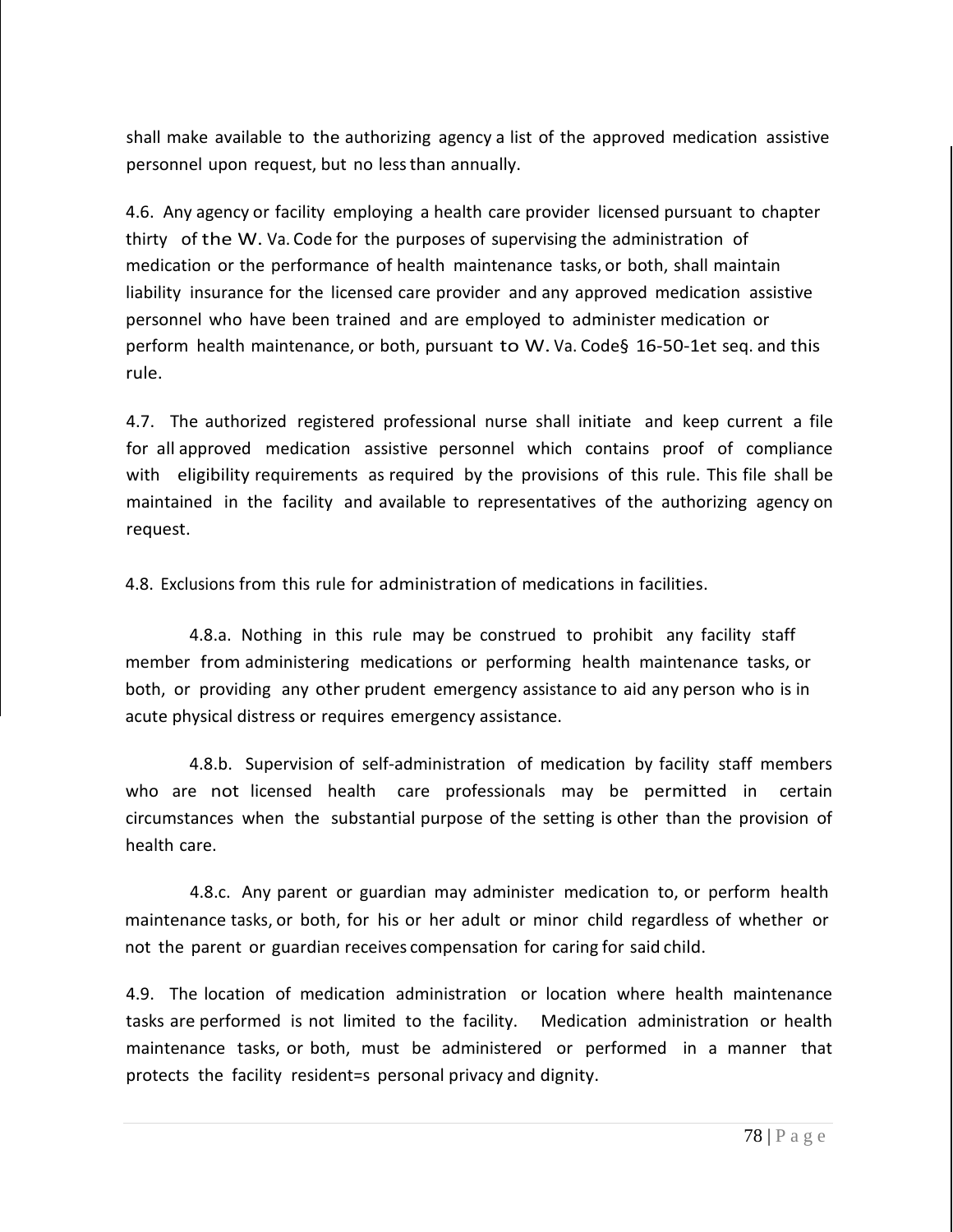#### §**64-60-5. Instruction and Training.**

5.1. Curriculum.

5.1.a. The authorizing agency will develop the training curricula in accordance with W. Va. Code§§ 16-50-5 and 16-50-1et seq.

5.1.b. The curriculum adopted in policy by the authorizing agency utilized to train prospective approved medication assistive personnel shall be the West Virginia Department of Health and Human Resources Curriculum for Unlicensed Approved Medication Assistive Personnel. The curriculum may be obtained from the authorizing agency, and the curriculum can be accessed at [http://www.ohflac.wv.gov.](http://www.ohflac.wv.gov./)

5.2. Competency evaluation.

5.2.a. The authorizing agency will develop the competency evaluation in accordance with W. Va. Code§§ 16-50-5 and 16-50-1et seq.

5.2.b. The administration of the competency test to the prospective approved medication assistive personnel shall be by the authorized registered professional nurse. The authorized registered professional nurse shall handle competency tests in accordance with the instructions of the authorizing agency.

5.2.c. Competency evaluation includes the prospective approved medication assistive personnel and his or her:

5.2.c.l. Satisfactory completion and demonstration of all tasksin the curriculum; and

 5.2.c.2 Satisfactory completion of a competency test approved by the authorizing agency.

5.2.d. The prospective approved medication assistive personnel shall be allowed two opportunities to satisfactorily complete a competency test, utilizing a different test for each opportunity. A third and final competency test may only be given if the prospective approved medication assistive personnel repeats the training program. The decision to repeat the training course will be at the discretion of the authorized registered professional nurse.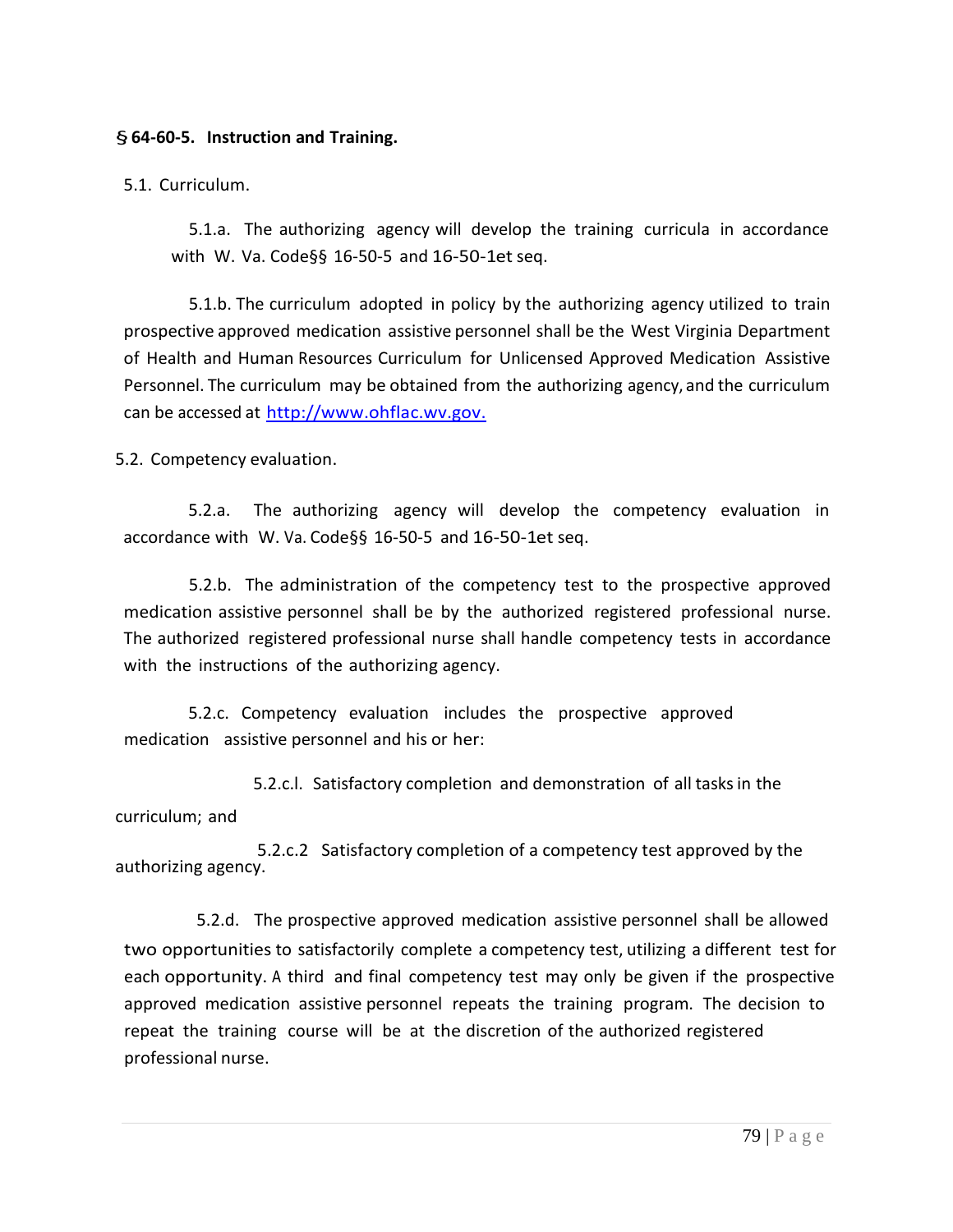5.3 Retraining Program

 5.3.a. Retraining of the approved medication administration personnel shall be conducted every two years by the authorized registered professional nurse.

5.3.b. The retraining shall include the curriculum and documentation of the required AMAP observation by the authorized registered professional nurse of medication administration or performance of health maintenance tasks or both.

5.4. Requirements of the authorized registered professional nurse.

5.4.a. The authorized registered professional nurse shall train approved medication assistive personnel to administer medications or perform health maintenance tasks, or both and shall:

5.4.a.l. Possess a current valid and unencumbered West Virginia license in good standing to practice as a registered professional nurse;

5.4.a.2. Have practiced as a registered professional nurse in a position or capacity requiring knowledge of medications and health maintenance tasks for the immediate two years prior to being authorized to train approved medication assistive personnel;

5.4.a.2.a As used in this section, "immediate two years" means the two years prior, disregarding short absences, including, but not limited to, vacation or illness.

 5.4.a.3. Be familiar with the nursing care needs of the residents of the facility;

5.4.a.4. Have completed the facility trainer and instructor orientation course developed by the authorizing agency;

5.4.a.5. Have knowledge of all facility policies and procedures pertaining to medication administration and health maintenance tasks;

5.4.a.6. Have knowledge of the provisions in this rule; and

5.4.a.7. Have competencies for health maintenance tasks reassessed and documented annually by the employer of record to ensure continued competency.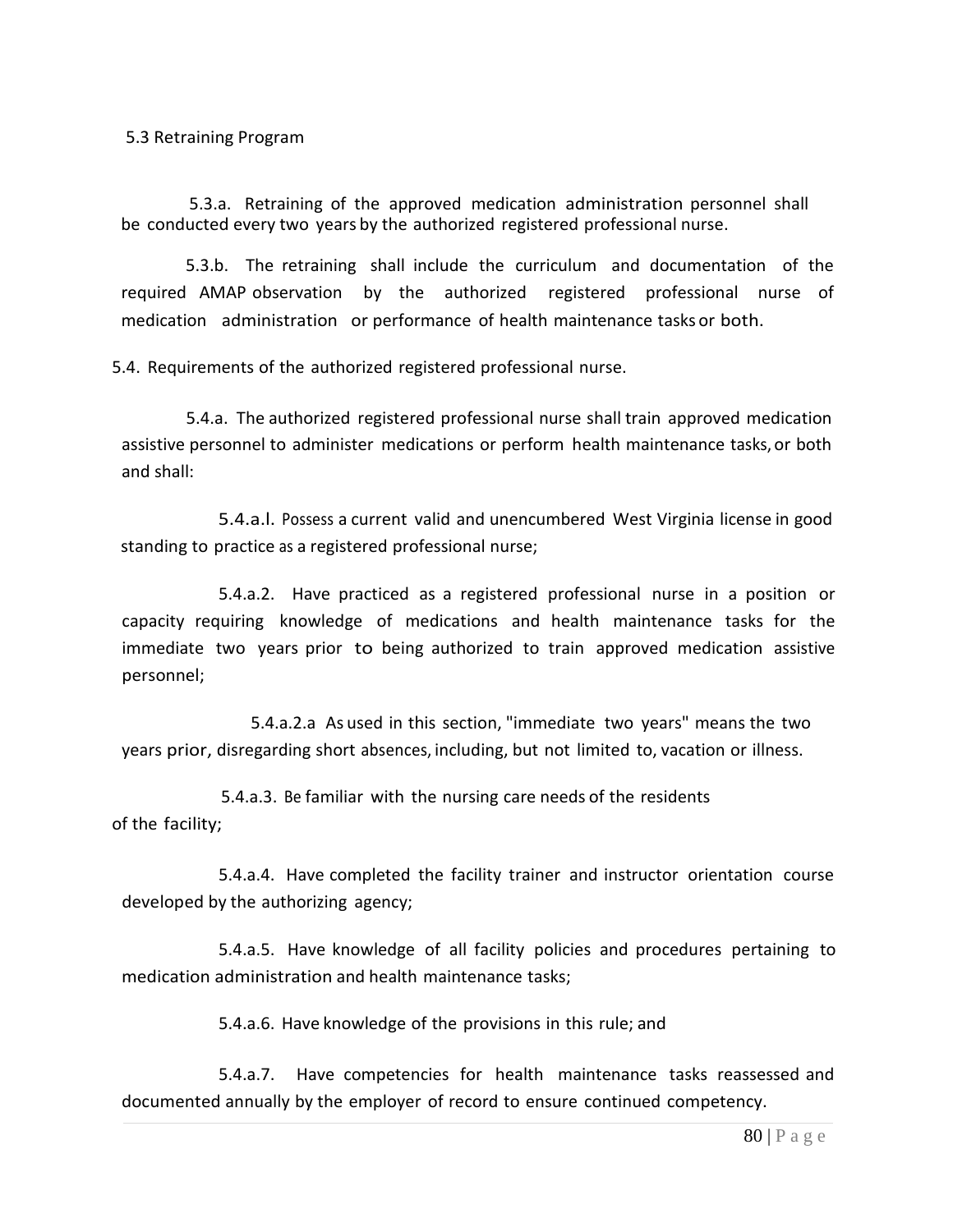## §**64-60-6. Eligibility Requirements for Approved Medication Assistive Personnel to be Trained.**

6.1. A facility may permit a facility staff member to be trained as an approved medication assistive personnel to administer medications or health maintenance tasks, or both, in a single specific agency only after compliance with all of the following:

6.l.a. The facility determines there is no statement on the state administered nurse aide registry indicating that the facility staff member has been the subject of a finding of abuse or neglect of a long-term care facility resident or convicted of the misappropriation of such a resident's property;

6.l.b. The facility staff member has had a criminal background check or if applicable, a check of the state police abuse registry, establishing that the individual has not been convicted of any crimes against persons or drug related crimes;

6.l.c. The facility staff member holds a high school diploma or a general education diploma;

6.l.d. The facility staff member has successfully completed the training curriculum and passed the competency evaluation developed by the authorizing agency;

6.l.e. The approved medication assistive personnel is currently certified in cardiopulmonary resuscitation and first aid;

6.1.f. The approved medication assistive personnel participates in a retraining program every two years; and

6.l.g. The approved medication assistive personnel must have competencies for health maintenance tasks reassessed and documented annually by the authorized registered professional nurse and maintained by the employer of record to ensure continued competency.

§ **64-60-7. Facility Oversight of Medication Administration and Health Maintenance Tasks by Approved Medication Assistive Personnel.**

7.1. Administrative policy requirements.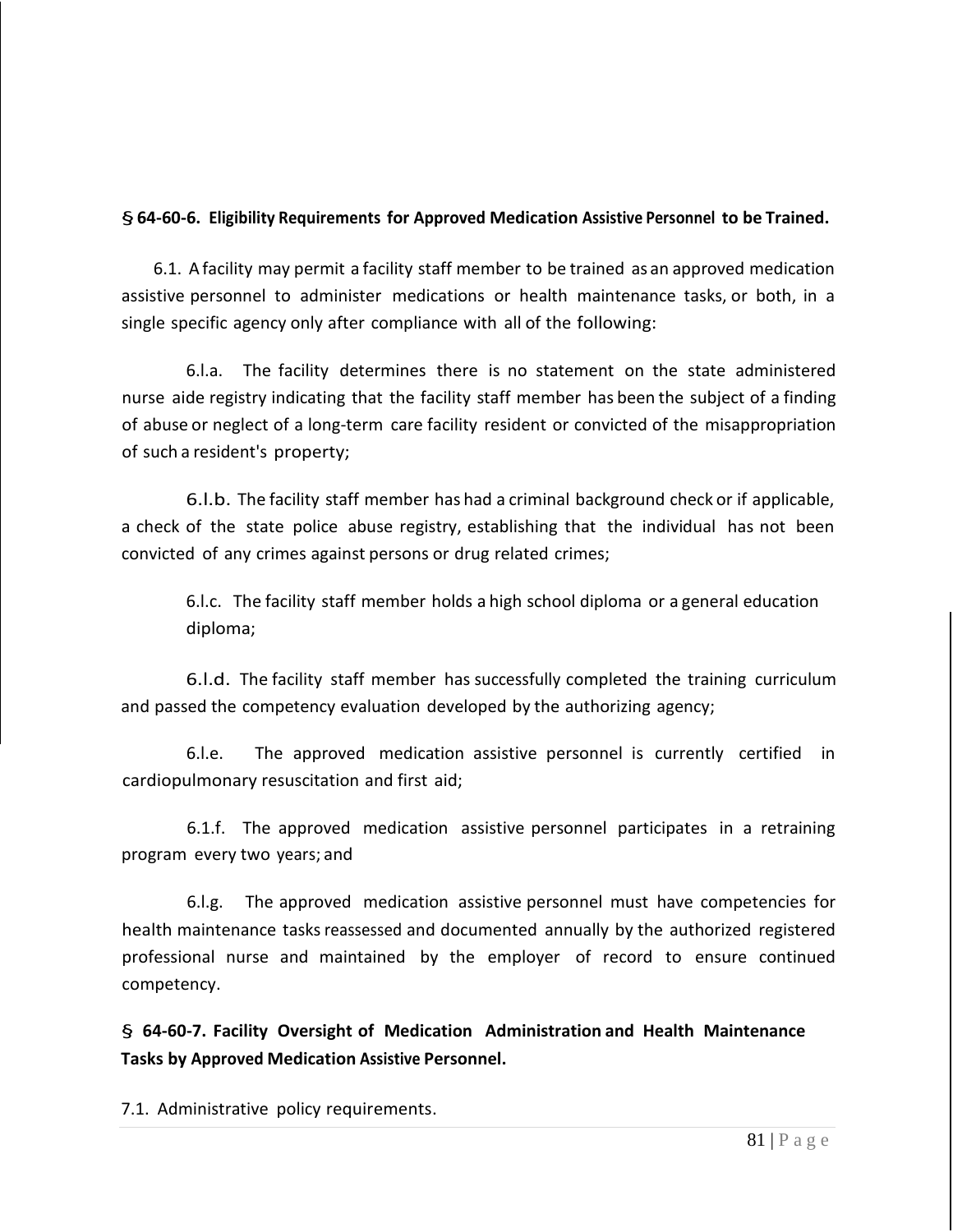7.1.a. The facility or single specific agency must submit policies and procedures pertaining to medication administration and health maintenance tasksto the authorizing agency for approval, prior to receiving authorization to train facility staff members as approved medication assistive personnel.

7.1.b. An authorized registered professional nurse shall participate in development and revision of these policies and procedures.

7.1.c. The policies and procedures shall include at least the following:

7.1.c.1. Eligibility requirements for the authorized registered professional nurse and approved medication assistive personnel participating in medication administration or health maintenance tasks,or both;

7.1.c.2. Limitations on the functions of the approved medication assistive personnel;

7.1.c.3. Requirements for documentation in personnel records;

 7.1.c.4. Requirements for documentation in resident medical records, shall include at least the following:

7.1.c.4.A. Each facility shall maintain a medication or a treatment administration record, or both, for each resident, to be maintained as a part of the permanent medical record. This record shall be available for review by the authorized registered professional nurse, representatives of the authorizing agency, and other authorized persons. Thisrecord shall include:

7.1.c.4.A.1. The name of the resident to receive the medication or health maintenance task,or both;

7.1.c.4.A.2. The name of the medication or health maintenance task, or both the dosage to be administered and the route of administration;

7.1.c.4.A.3. The time or intervals at which the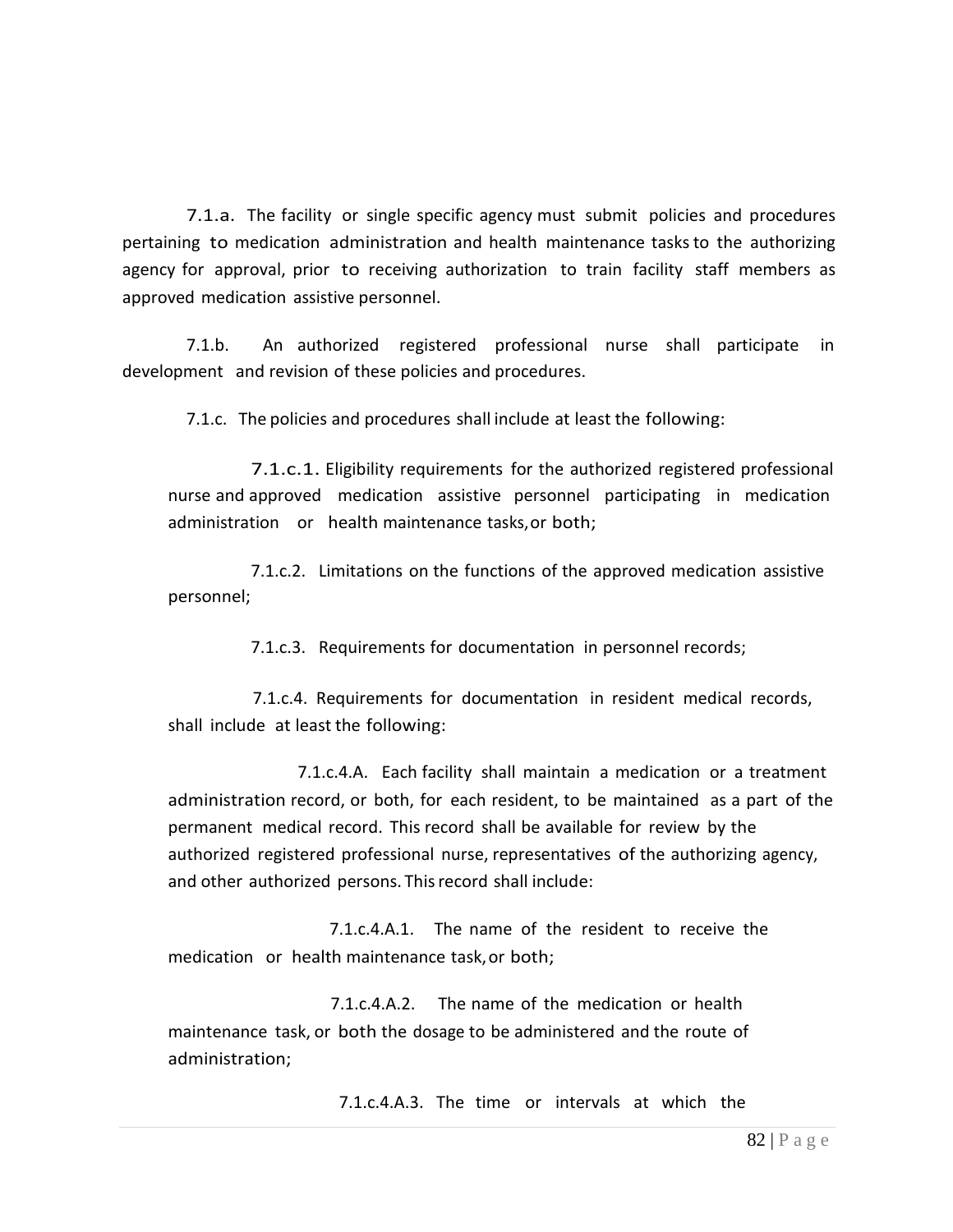medication or health maintenance task,or both, isto be administered or performed;

 7.1.c.4.A.4. The date the medication or health maintenance task, or both, is to begin and cease.

 7.1.c.4.A.5. The printed name, the initials and the signature of the individual who administered the medication or performed health maintenance task, or both; and

 7.1.c.4.A.6. Any special instructions for handling or administering the medication or performing health maintenance task, or both, including instructions for maintaining aseptic conditions and appropriate storage.

7.1.c.4.B. Written, signed and dated orders by the physician or authorized health care professional shall be present in the medical record of each resident, for each medication to be administered, including over-the-counter medications. Verbal orders may only be taken by the authorized registered professional nurse and must be countersigned by the physician or authorized health care professional within the designated timeframe not to exceed 14 days.

7.1.c.4.C. Written, signed and dated by the physician or authorized health care professional orders shall be present in the medical record of each resident, for each authorized health maintenance task to be performed. Verbal orders may only be taken by the authorized registered professional nurse and must be countersigned by the physician or authorized health care professional within the designated timeframe not to exceed 14 days.

7.1.c.4.D. Written, signed and dated verification of physician or authorized health care professional collaboration in the decision to allow medication administration or health maintenance tasks, or both, by approved medication assistive personnel shall be present in the medical record of each resident.

7.1.c.5. Requirements for the monitoring and supervision of the approved medication assistive personnel by the authorized registered professional nurse employed or contracted by the facility shall include at least the following: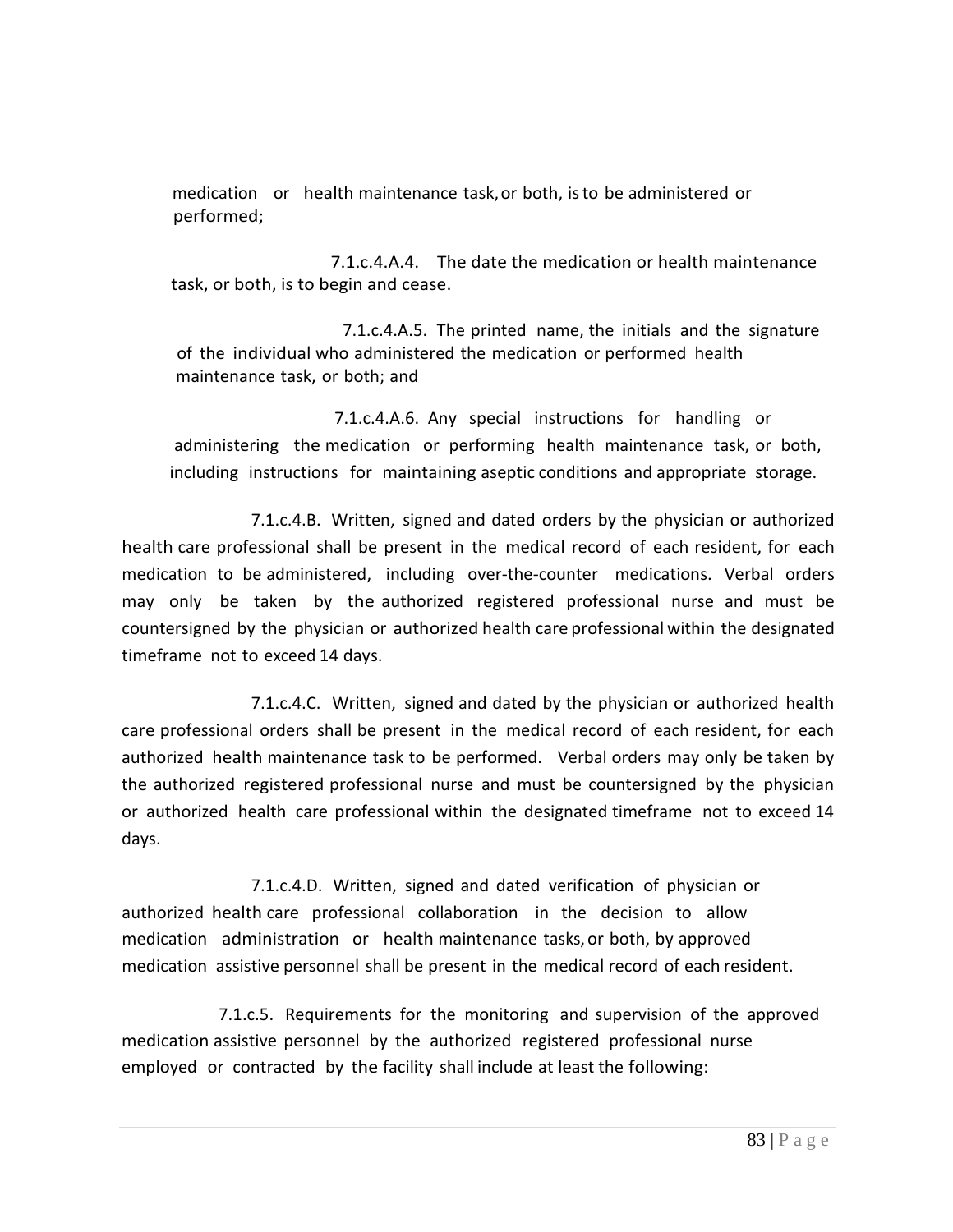7.1.c.5.A. The authorized registered professional nurse coverage to respond to questions related to any aspect of medication administration or health maintenance tasks, or both by approved medication assistive personnel;

7.1.c.5.B. The number of approved medication assistive personnel, residents, and sitesthe authorized registered professional nurse will supervise;

7.1.c.5.C. The number of residents and sites for which the approved medication assistive personnel will administer medications or health maintenance tasks,or both;

7.1.c.5.D. The furthest distance the authorized registered professional nurse will be expected to travel to a site and between sites;

7.1.c.5.E. Periodic and ongoing observation and supervision, not less frequently than quarterly, of the medication administration or health maintenance tasks,or both;

7.1.c.5.F. The training and approval process for an approved medication assistive personnel to administer medications or health maintenance tasks, or both, at different sites within a specific agency;

7.1.c.5.G. Ongoing review of the physician=s or authorized health care professional=s orders, medication administration records, and medication labels by the authorized registered professional nurse for consistency and documentation of such;ongoing review of medication error reports and medication related incident reports by the authorized registered professional nurse and the primary health care professional; and

7.1.c.5.H. The withdrawal of approval for an approved medication assistive personnel to administer medication or perform health maintenance tasks,or both, including the reasons for the withdrawal of approval.

7.1.c.6. Requirements for communication and monitoring between the approved medication assistive personnel and the authorized registered professional nurse in situations where a condition arises which may create a risk to the resident=s health and safety, shall include at least the following: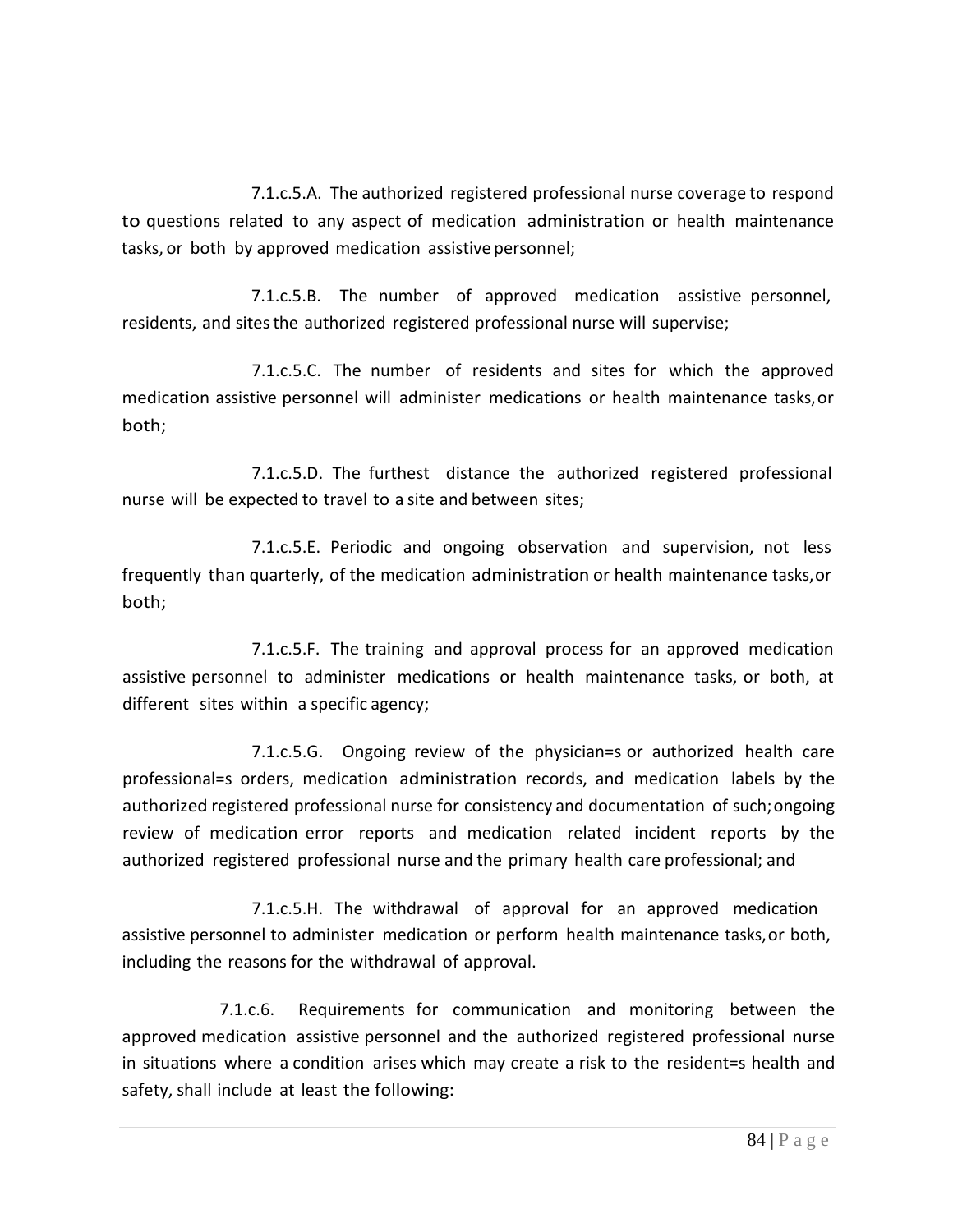7.1.c.6.A. Any change in a resident's condition;

7.1.c.6.B. Any discrepancy between the pharmacy label and the medication administration record;

7.1.c.6.C. Any deviation from the six rights of medication administration;

7.1.c.6.D. Any doubt or question about the medication administration or health maintenance tasks processes;

7.l.c.6.E. Resident refusal of medication or health maintenance tasks,or both;

7.1.c.6.F. Any question about a medication or health maintenance task, or both ordered to be given "as needed";

7.1.c.6.G. Any question about a medication or health maintenance task, or both looking different or unusual;

7.1.c.6.H. Receipt of any change in the physician=s or authorized health care professional=s orders, and the need for disposal of medications; and

7.1.c.6.I. The type and frequency of monitoring and the training requirements for management of these occurrencesshall be determined through the nurse delegation decision model.

7.1.c.7. The medication delivery system to be utilized by the facility shall include at least the following: the type of medication packaging required; medication storage; how the six rights of medication administration are assured; disposal of medications; and special procedures for controlled substances;

7.1.c.8. Infection control, including: universal precautions, use of personal protective equipment, and medical aseptic practices;

7.1.c.9. The process for resident identification; and

7.1.c.10. The processto prevent drug diversion.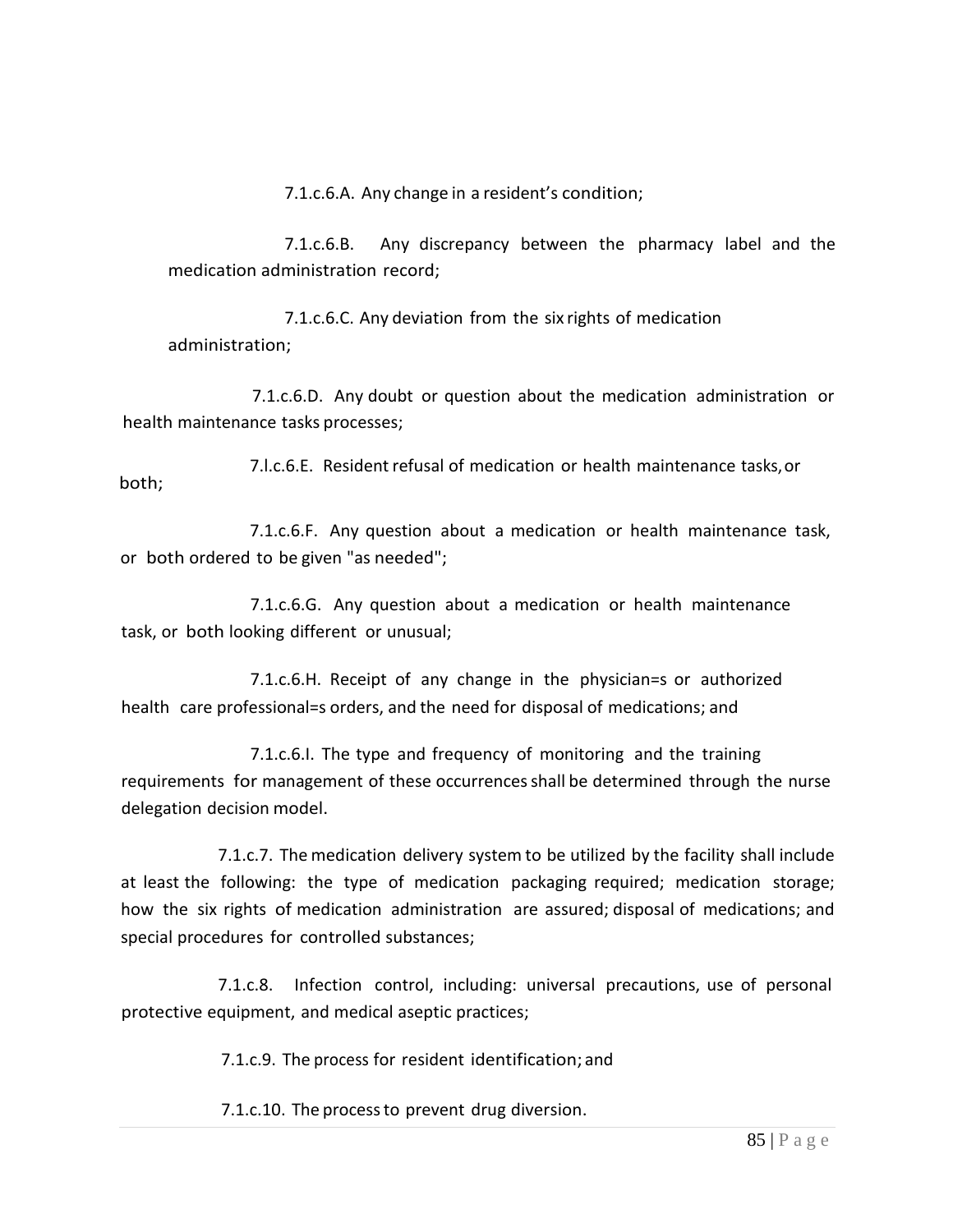7.1.d. Each facility shall have available the most, current published resource information on all drugs being administered by the facility, including the risks and possible side effects.

7.1.e. The authorizing agency shall require alterations to facility policy if the determination is made that medication administration or health maintenance task, or both, is not being administered in accordance with the nurse delegation decision model or if potentially unsafe conditions exist.

7.1.f. Failure by the facility to provide oversight of medication administration or health maintenance tasks, or both, as required by this rule or by facility policies may result in penalties, including the denial of participation in this program.

7.1.g. Have competencies for health maintenance tasks reassessed and documented annually by the employer of record to ensure continued competency for the authorized registered professional nurse and approved medication assistive personnel.

### § **64-60-8. Withdrawal of Authorization.**

8.1. The authorized registered professional nurse may withdraw the authorization for the approved medication assistive personnel if the registered professional nurse determines that the approved medication assistive personnel is not performing in accordance with the training and written instructions.

8.2. The withdrawal of authorization and the reasons for the withdrawal, with any corresponding evidence, shall be documented and shall be relayed to the facility and the authorizing agency in order to remove the approved medication assistive personnel from the list of authorized individuals.

# § **64-60-9. Limitations on Medication Administration and Health Maintenance Tasks Approved Medication Assistive Personnel.**

9.1. The medication to be administered shall be received and maintained in the original container in which it was dispensed by a pharmacist or the physician until such time as it is administered to the resident.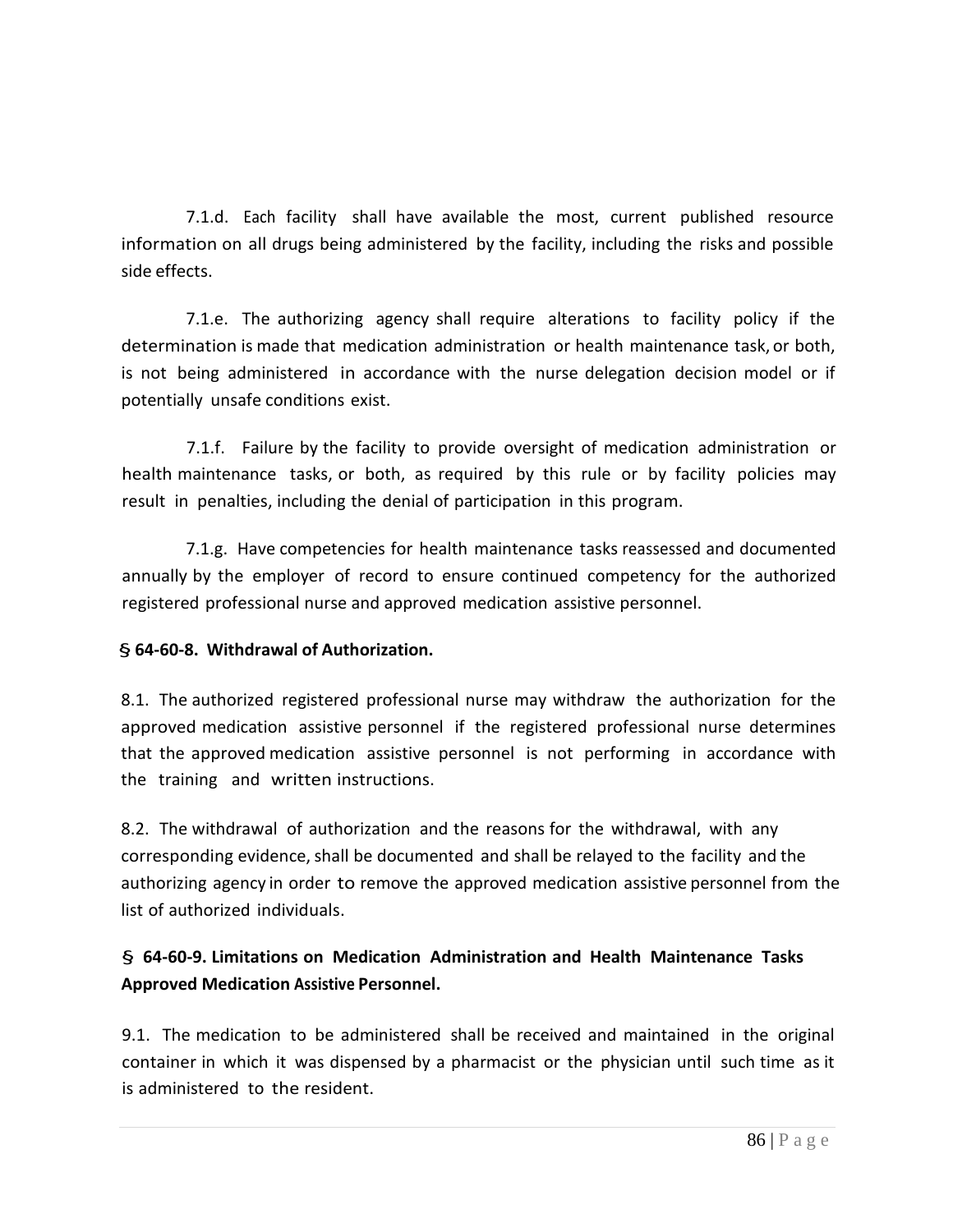9.2. No injections nor any parenteral medications shall be administered, except that prefilled insulin or insulin pens may be administered.

9.3. No irrigations nor debriding agents used in the treatment of a skin condition or minor abrasions shall be administered.

9.4. No verbal medication orders shall be accepted, no new medication orders or health maintenance task orders, or both, shall be transcribed, and no drug dosages shall be converted or calculated.

9.5. Medications ordered by the physician or a health care professional with legal prescriptive authority to be given as needed shall be administered only if the order is written with specific parameters which preclude independent judgment.

9.6. Delegation of tracheostomy care and ventilator care is not permitted in an intermediate care facility for individuals with an intellectual disability, assisted living, behavioral health group home, or private residence where the resident is not residing with family and/or natural supports.

### § **64-60-10. Administrative Due Process.**

10.1. Those persons adversely affected by the enforcement of this rule may submit a written request for a desk review to determine whether the privileges were appropriately withdrawn in a manner prescribed by the policy developed by the authorizing agency.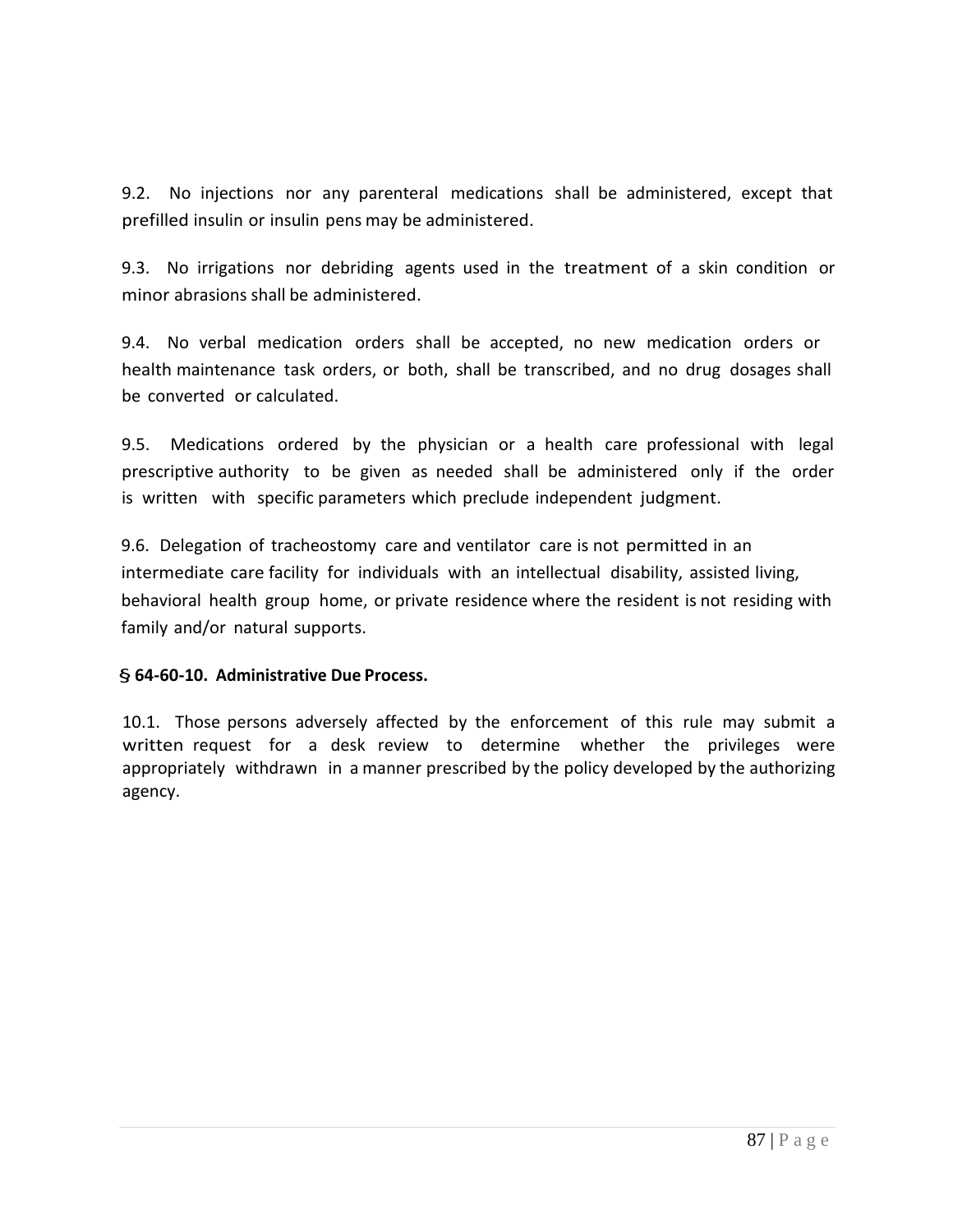#### REFERENCES

- 1. American Nurses Association. (2015). *Nursing: Scope and Standards of Practice* (3<sup>rd</sup> Ed.). Silver Spring, Maryland: American Nurses Association, Nursesbook.org, publishers.
- 2. American Nurses Association. (2015). *Code of Ethics for Nurses with Interpretive Statements (The Code*) (2nd Ed). Silver Spring, Maryland: American Nurses Association, Nursebook.org, publishers.
- 3. Ballard, K., Haagenson, D., Christiansen, L., Damgaard, G., Halstead, J.A., Jason, R.R, … Alexander, M. (2016). Scope of Nursing Practice Decision-making Framework. *Journal of Nursing Regulation*, 7(3), 19-21. Retrieved at https://www.ncsbn.org/2016JNR\_Decision-Making-Framework.pdf
- 4. Responsible. (2019). In Merriam-Webster.com. Retrieved at https://www.merriamwebster.com/responsible
- 5. National Council of State Boards of Nursing, Inc., (2016). National Guidelines for Nursing Delegation*. Journal of Nursing Regulation*, 7(1), 5-14. Retrieved at https://www.ncsbn.org/NCSBN\_Delegation\_Guidelines.pdf
- 6. National Council of State Boards of Nursing, Inc., American Nurses Association (NCSBN-ANA), National Guidelines for Nursing Delegation (2019). Retrieved at https://www.ncsbn.org/NGND-PosPaper\_06.pdf..
- 7. West Virginia Code 16-4C. (2018). *Emergency Medical Services Act.* Retrieved at http://www.wvlegislature.gov/WVCODE/code.cfm?chap=16&art=4C#01
- 8. West Virginia Code 16-5O. (2018). *Medication Administration by Unlicensed Personnel*. Retrieved at http://www.wvlegislature.gov/WVCODE/code.cfm?chap=16&art=5O#01
- 9. West Virginia Code 18-5-22. (2018). *Medical and Dental Inspection; School Nurses; Specialized Health Procedures; Establishment of Council of School Nurses.* Retrieved at http://www.wvlegislature.gov/WVCODE/code.cfm?chap=18&art=5#01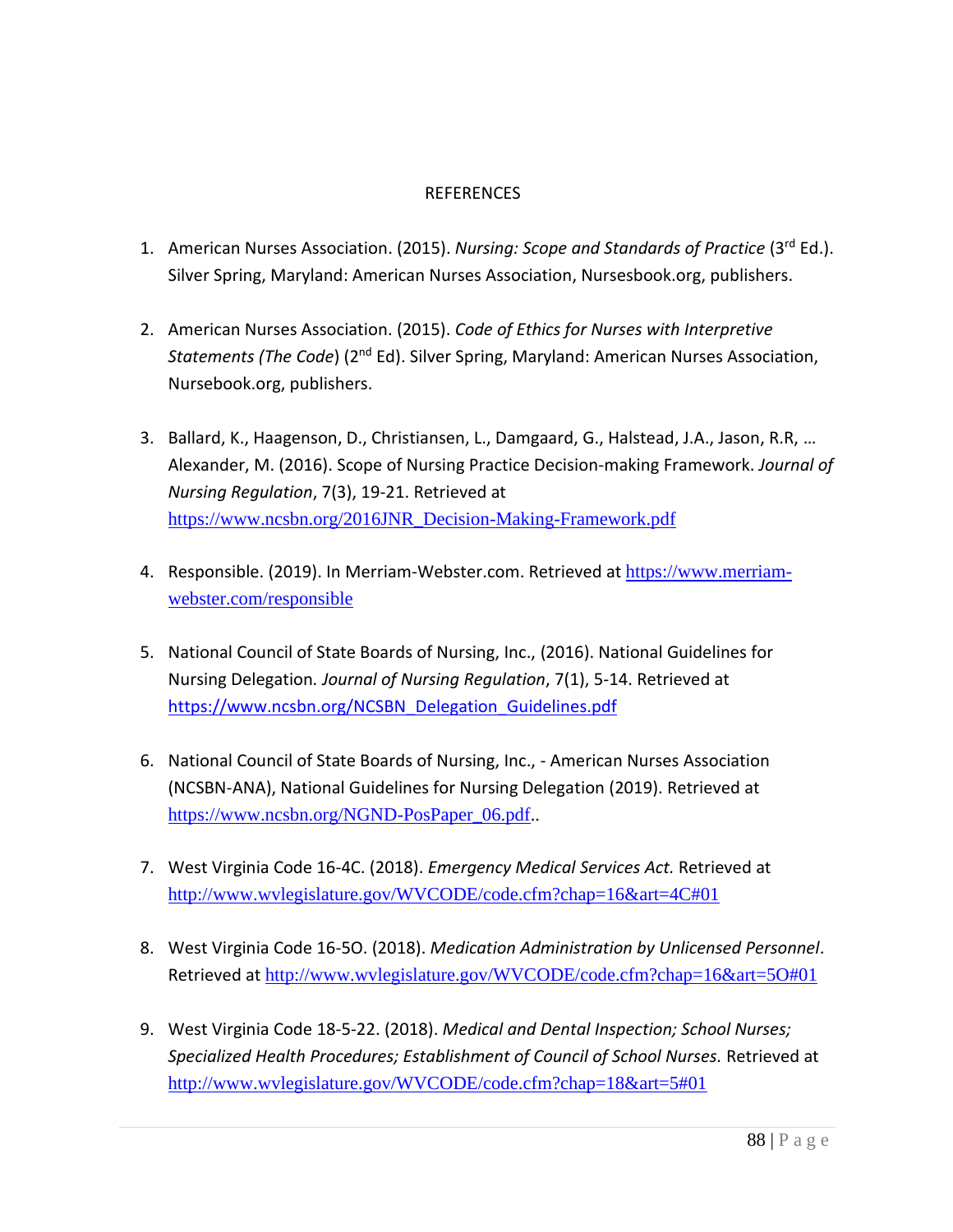- *10.* West Virginia Code 30-7. (2018). *Registered Professional Nurses.* Retrieved at http://www.wvlegislature.gov/WVCODE/code.cfm?chap=30&art=7#01
- 11. West Virginia Code 30-7A. (2018). *Practical Nurses.* Retrieved at http://www.wvlegislature.gov/WVCODE/code.cfm?chap=30&art=7A#01
- 12. West Virginia Code of Legislative Rule Title 10-02. (2014). *Policies Regulating Licensure of Licensed Practical Nurse.* Retrieved at http://apps.sos.wv.gov/adlaw/csr/ruleview.aspx?document=8987&KeyWord=.
- 13. West Virginia Code of Legislative Rule Title 10-03. (2001). *Legal standards of Nursing Practice for the Licensed Practical Nurse.* Retrieved at http://apps.sos.wv.gov/adlaw/csr/ruleview.aspx?document=3682&KeyWord=
- 14. West Virginia Code of Legislative Rule Title 19-03. (2018). *Requirements for Registration and Licensure and Conduct Constituting Professional Misconduct.* Retrieved at http://apps.sos.wv.gov/adlaw/csr/ruleview.aspx?document=16870
- *15.* West Virginia Code of Legislative Rule Title 19-07. (2018). *Advanced Practice Registered Nurse.* Retrieved at http://apps.sos.wv.gov/adlaw/csr/ruleview.aspx?document=16871
- 16. West Virginia Code of Legislative Rule Title 19-10. (2018). *Standards for Scope of Professional Nursing Practice*. Retrieved at http://apps.sos.wv.gov/adlaw/csr/ruleview.aspx?document=16873
- *17.* West Virginia Code of Legislative Rule Title 19-13. (2018). *Dialysis Technicians.* Retrieved at http://apps.sos.wv.gov/adlaw/csr/ruleview.aspx?document=16874
- 18. West Virginia Code of Legislative Rule Title 64-48. (2018). *Emergency Medical Services*. Retrieved at http://apps.sos.wv.gov/adlaw/csr/ruleview.aspx?document=16537&KeyWord=
- *19.* West Virginia Code of Legislative Rule Title 64-60. (2015). *Medication Administration and Performance of Health Maintenance Tasks by Unlicensed Personnel Approved Medication Assistive Personnel.* Retrieved at http://apps.sos.wv.gov/adlaw/csr/